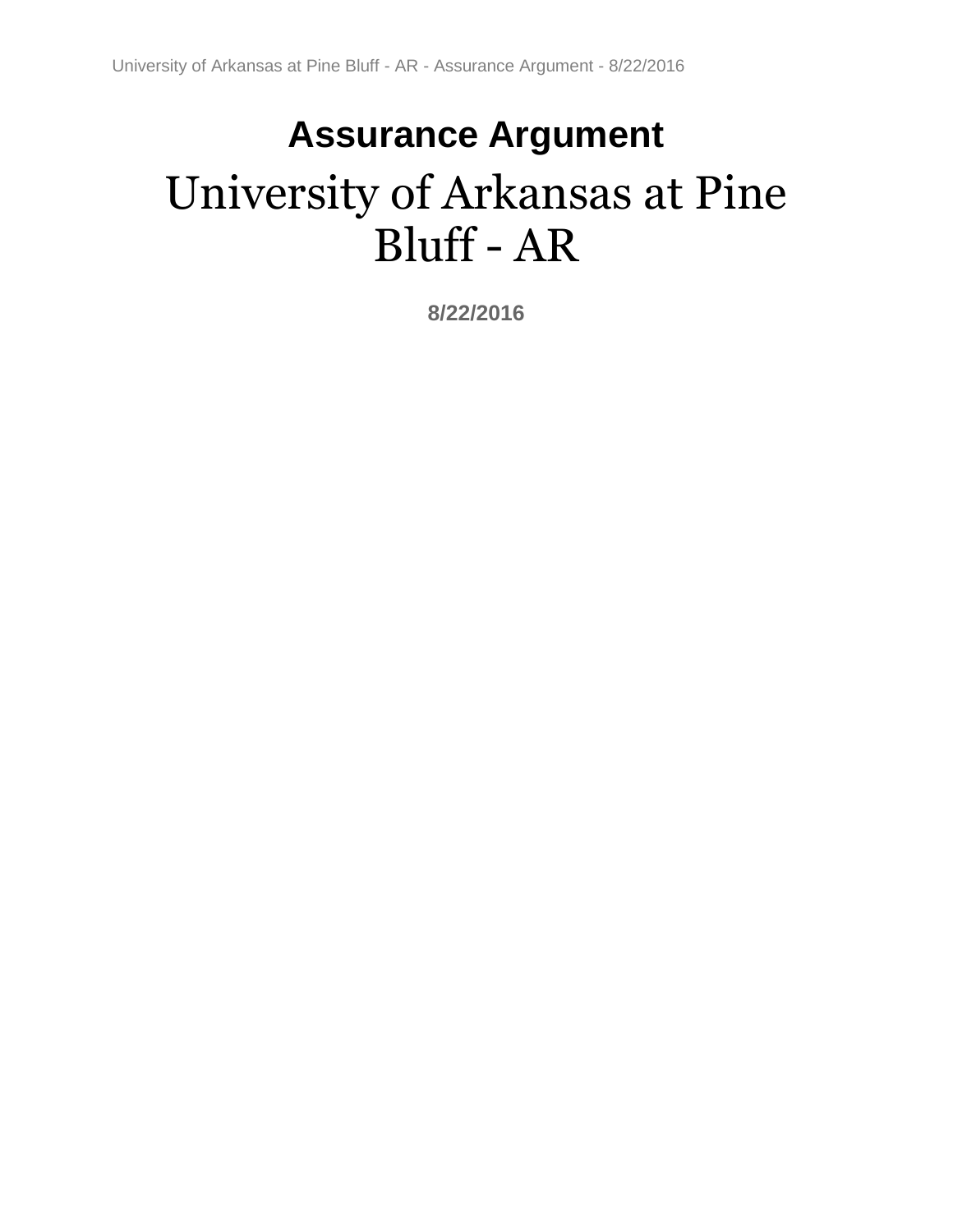## **1 - Mission**

The institution's mission is clear and articulated publicly; it guides the institution's operations.

## **1.A - Core Component 1.A**

The institution's mission is broadly understood within the institution and guides its operations.

- 1. The mission statement is developed through a process suited to the nature and culture of the institution and is adopted by the governing board.
- 2. The institution's academic programs, student support services, and enrollment profile are consistent with its stated mission.
- 3. The institution's planning and budgeting priorities align with and support the mission. (This sub-component may be addressed by reference to the response to Criterion 5.C.1.)

### **Argument**

**Assurance Statement: The University of Arkansas at Pine Bluff's mission is broadly understood within the institution and guides its academic, fiscal, and physical operations. It was developed through a process suited to the nature and culture of the institution and was adopted by the governing board. Its academic programs, student support services, budgetary process, and enrollment profile are consistent with its stated mission. See UAPB's [Organizational Chart](file:///C:/Users/taylorm/AppData/Local/Microsoft/Windows/Temporary%20Internet%20Files/evidence/viewfile%3ffileId=247023) which demonstrates how the institution is structured to accomplish its mission.**

#### *1.A.1. The Mission Statement is developed through a process suited to the nature and culture of the institution and is adopted by the governing board.*

The University of Arkansas at Pine Bluff (UAPB) recognized the need to update its mission statement to reflect evolving trends in higher education and changes in the economic, cultural, and social environments in which it exists. UAPB embarked upon a strategic planning process in the spring of 2014. It hired the educational consulting firm, MGT of America, Inc., to manage and provide oversight to the strategic planning process. A new [Mission Statement](file:///C:/Users/taylorm/AppData/Local/Microsoft/Windows/Temporary%20Internet%20Files/evidence/viewfile%3ffileid=184932) was developed that was suitable to guide the University into its future with a focus on "promoting and sustaining excellent academic programs that integrate quality instruction, research, and student learning experiences" mandated by a technology-oriented society. These components of the mission are in keeping with the guiding values of the Higher Learning Commission (HLC).

The institution created and implemented a structure that included a diverse and representative Strategic Planning Committee, and a Strategic Planning Work Group. Working together over a period of eight months, the Strategic Planning Committee, Strategic Planning Work Group and the consultant planned, organized, and implemented a stakeholder engagement process. This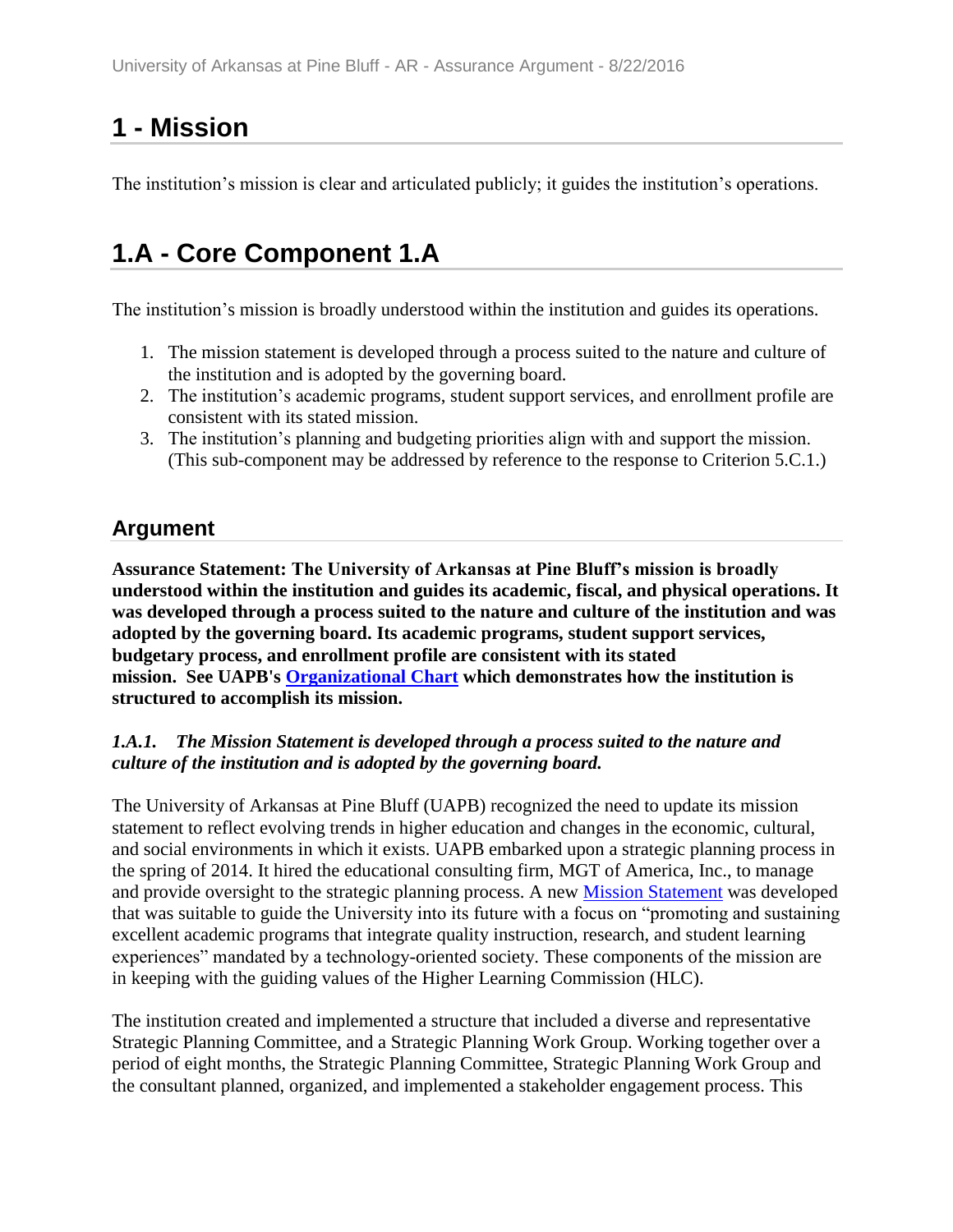process resulted in the new Mission Statement and was very intentional in seeking broad internal and external input related to the institution's Mission, Vision, and Values.

Seeking perceptions about the institution's mission was particularly critical given the outcomes of two previous attempts to revise the Mission Statement. Several methods were utilized to solicit input and feedback from administrators, faculty, students, alumni, community leaders, and other institutional constituents. The result of this process was the new Mission, Vision and Values statements as well as five priority goals that will guide the institution on its path toward achieving its mission with excellence. Although MGT guided the institution through the process, the concepts, aspirations, and expectations embodied in the Mission Statement were conceived by University stakeholders and constituents. As a result, the University's stakeholders and constituents are fully accepting of, and energized by, the new Mission Statement and the path it directs the institution to pursue. The new [Mission Statement](file:///C:/Users/taylorm/AppData/Local/Microsoft/Windows/Temporary%20Internet%20Files/evidence/viewfile%3ffileId=184932) was [approved by the UAPB](file:///C:/Users/taylorm/AppData/Local/Microsoft/Windows/Temporary%20Internet%20Files/evidence/viewfile%3ffileId=184928%23page=2)  [Faculty/Senate](file:///C:/Users/taylorm/AppData/Local/Microsoft/Windows/Temporary%20Internet%20Files/evidence/viewfile%3ffileId=184928%23page=2) on November 20, 2014 and the [University of Arkansas Board of Trustees](file:///C:/Users/taylorm/AppData/Local/Microsoft/Windows/Temporary%20Internet%20Files/evidence/viewfile%3ffileId=184929%23page=18) on January 21, 2015. The Higher Learning Commission approved the new Mission Statement on December 17, 2015.

#### *1.A.2. The institution's academic programs, student support services, and enrollment profile are consistent with its stated mission.*

The institution's academic programs, student support services, and enrollment profile have been trending in areas supportive of the new mission for several years. The new Mission Statement builds upon the historical intent of the [previous mission statement](file:///C:/Users/taylorm/AppData/Local/Microsoft/Windows/Temporary%20Internet%20Files/evidence/viewfile%3ffileId=236489) by seeking to include cultural, racial, economic, and life span diversity among its constituents and new and emerging disciplines of study that prepare students to live and work in an evolving technological and global society.

Students representing more than 40 countries have been admitted to the institution in the last ten years. The report on [Student Enrollment 2006-2015](file:///C:/Users/taylorm/AppData/Local/Microsoft/Windows/Temporary%20Internet%20Files/evidence/viewfile%3ffileId=243770%23page=16) provides details of a continual growth in the number of multicultural students. The institution continues to work to increase the diversity of the student body within each entering cohort. Academic programs have been enhanced with the addition of new programs and accreditations from respected organizations, and aggressive growth in scientific and technological industries have translated to more than \$89M in research funding.

Rapid growth in enrollment in the STEM disciplines and rapid expansion of the institution's research inventory in recent years document the institution's movement toward the reality articulated by the new Mission Statement. The new Mission Statement directs the University to embrace diversity; global awareness; advanced technology; and cutting edge academic, research, outreach, and service programs that will prepare a new generation of students for the evolving global society.

#### *1.A.3. The Institution's planning and budgeting priorities align with and support the mission.*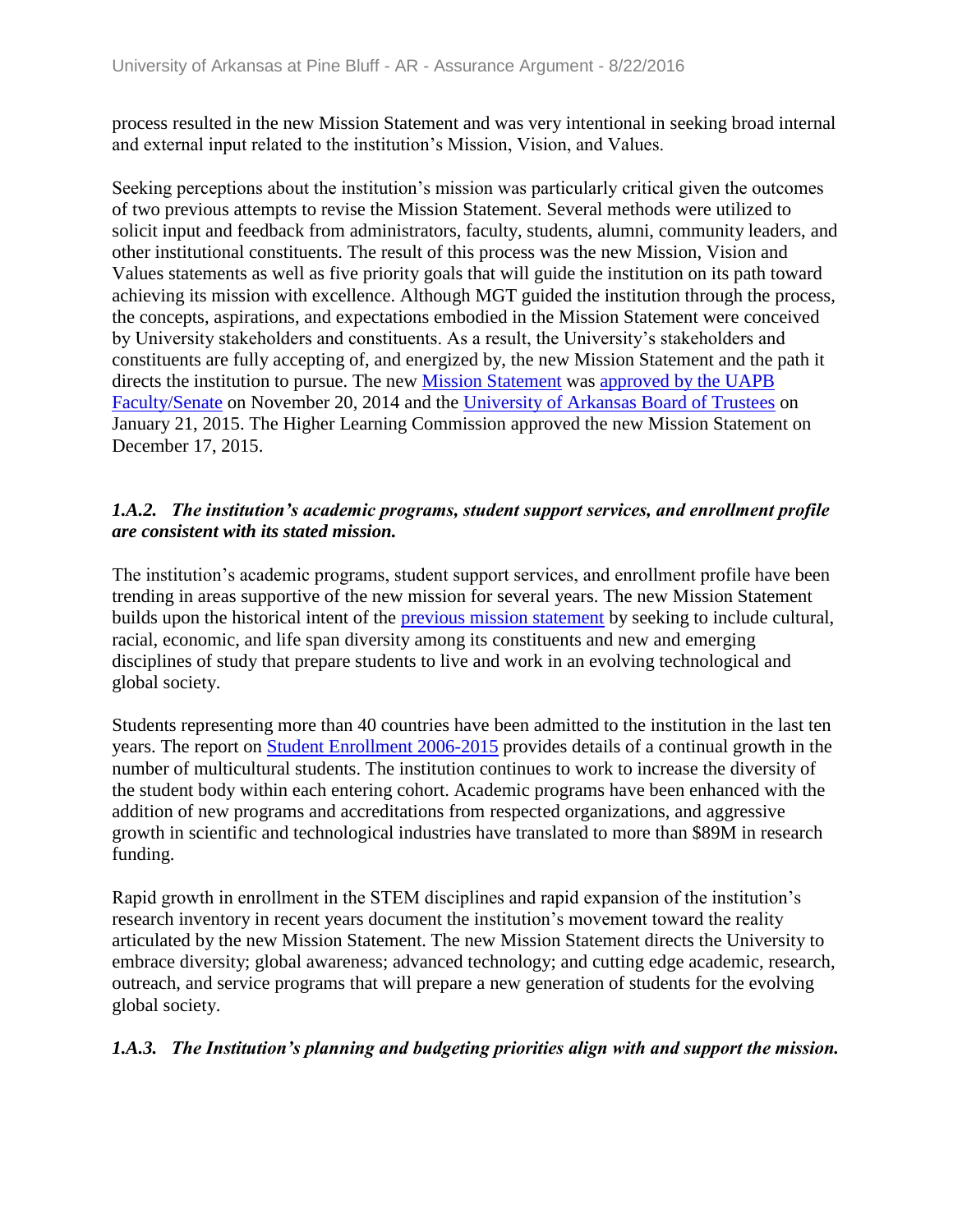The UAPB mission has primacy in all planning and budget decisions. Support for and adherence to the institution's mission is the foundation for all program development and expansion, fiscal and other resource allocations, personnel acquisition and placement, and academic and student services decisions.

To ensure the University's allocation of resources is aligned with its mission and priorities, UAPB's budget, as aligned in the [Budget Policies and Procedures](file:///C:/Users/taylorm/AppData/Local/Microsoft/Windows/Temporary%20Internet%20Files/evidence/viewfile%3ffileid=236515) document, is prepared annually covering a fiscal year from July 1st to June 30th. Although not explicitly requested in planning, budget, and personnel petitions, support of the institution's mission is often written into requests for resources and is always a guiding consideration when decisions are made.

- 1 21 15-BOT-Minutes
- 1 21 15-BOT-Minutes (page number 18)
- 2015-16 Undergraduate Catalog
- Budget Plan for 2014
- Historical and evolving mission
- Institutional Data 2015-2016
- Institutional Data 2015-2016 (page number 16)
- Senate Meeting Minutes 11-20-14 (002)
- Senate Meeting Minutes 11-20-14 (002) (page number 2)
- UAPB 2016 ORGANIZATIONAL CHART
- UAPB Mission Vision Values v2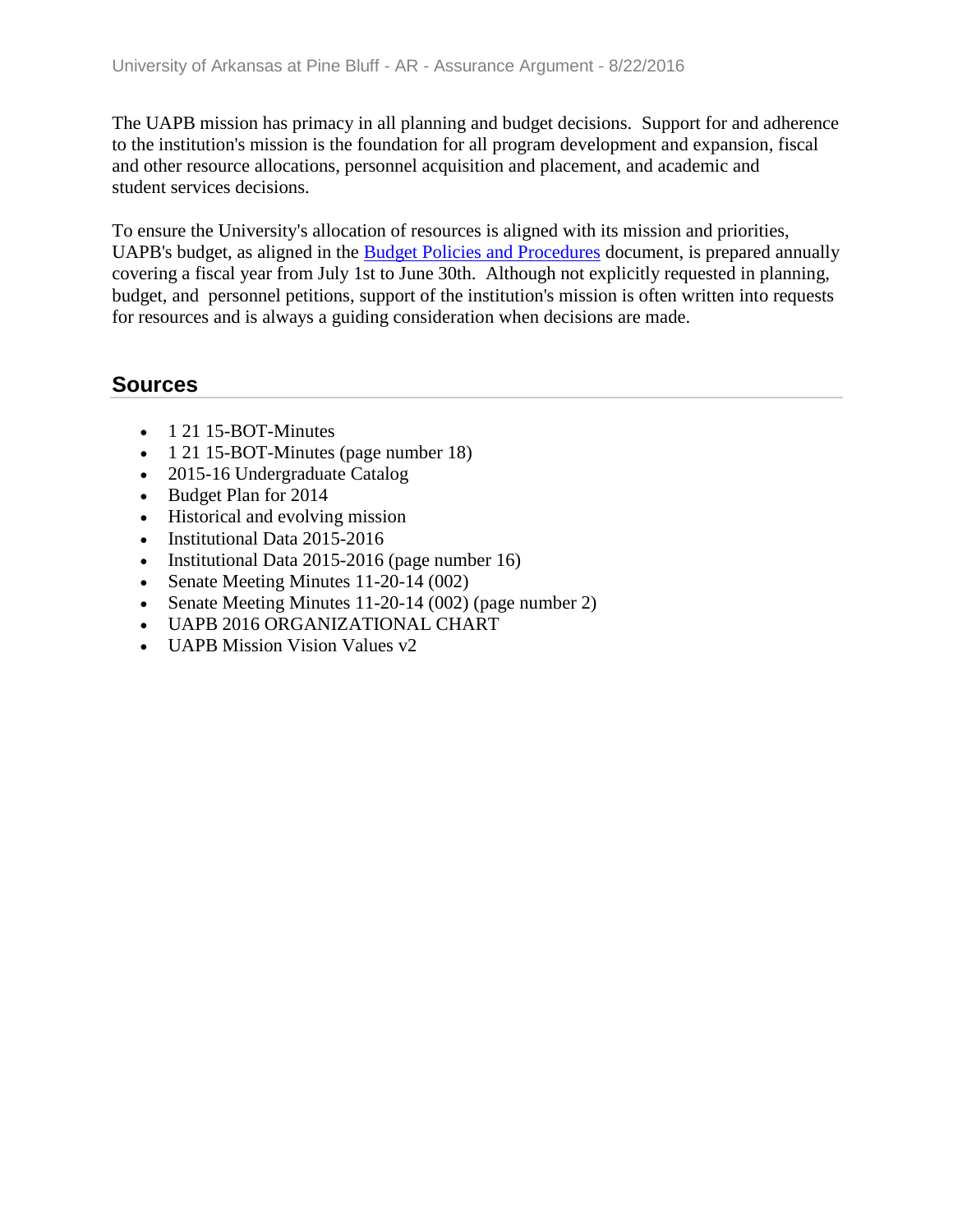## **1.B - Core Component 1.B**

The mission is articulated publicly.

- 1. The institution clearly articulates its mission through one or more public documents, such as statements of purpose, vision, values, goals, plans, or institutional priorities.
- 2. The mission document or documents are current and explain the extent of the institution's emphasis on the various aspects of its mission, such as instruction, scholarship, research, application of research, creative works, clinical service, public service, economic development, and religious or cultural purpose.
- 3. The mission document or documents identify the nature, scope, and intended constituents of the higher education programs and services the institution provides.

### **Argument**

**Assurance Statement: The mission of the University of Arkansas at Pine Bluff is current and the University clearly articulates and displays the mission on its website, through various publications, and other official University documents. The mission stresses the University's focus and identifies the nature and scope of its higher education programs to its intended constituents.**

*1.B.1. The institution clearly articulates its mission through one or more public documents, such as statements of purpose, vision, values, goals, plans, or institutional priorities.*

UAPB clearly articulates its mission, values, goals and strategic priorities through its [Strategic](file:///C:/Users/taylorm/AppData/Local/Microsoft/Windows/Temporary%20Internet%20Files/evidence/viewfile%3ffileId=236496%23page=15)  [Plan 2015 -](file:///C:/Users/taylorm/AppData/Local/Microsoft/Windows/Temporary%20Internet%20Files/evidence/viewfile%3ffileId=236496%23page=15) 2020, [Campus Master Plan 2015,](file:///C:/Users/taylorm/AppData/Local/Microsoft/Windows/Temporary%20Internet%20Files/evidence/viewfile%3ffileId=236496%23page=15) University [Undergraduate Catalog,](file:///C:/Users/taylorm/AppData/Local/Microsoft/Windows/Temporary%20Internet%20Files/evidence/viewfile%3ffileId=241402%23page=11) [Graduate](file:///C:/Users/taylorm/AppData/Local/Microsoft/Windows/Temporary%20Internet%20Files/evidence/viewfile%3ffileid=244400%23page=11)  [Catalog,](file:///C:/Users/taylorm/AppData/Local/Microsoft/Windows/Temporary%20Internet%20Files/evidence/viewfile%3ffileid=244400%23page=11) the UAPB website, and other official University programs and documents.

UAPB is committed to providing "cutting edge research, teaching, outreach, and service programs that respond to social and economic needs of the state and region." In its vision statement, UAPB aspires to be "the University of choice for students, faculty, staff, and future employers of our students" and is determined to be a renowned institution "nationally and internationally for excellence in teaching, research, service, and outreach with exceptional academic programs and globally competitive students."

#### *1.B.2. The mission document or documents are current and explain the extent of the institution's emphasis on the various aspects of mission, such as instruction, scholarship, research, application of research, creative works, clinical service, public service, economic development, and religious or cultural purpose.*

The new UAPB mission, adopted in 2014-2015, is current and embraces the various aspects of its Land-Grant heritage: research, teaching, and outreach education. The mission recognizes the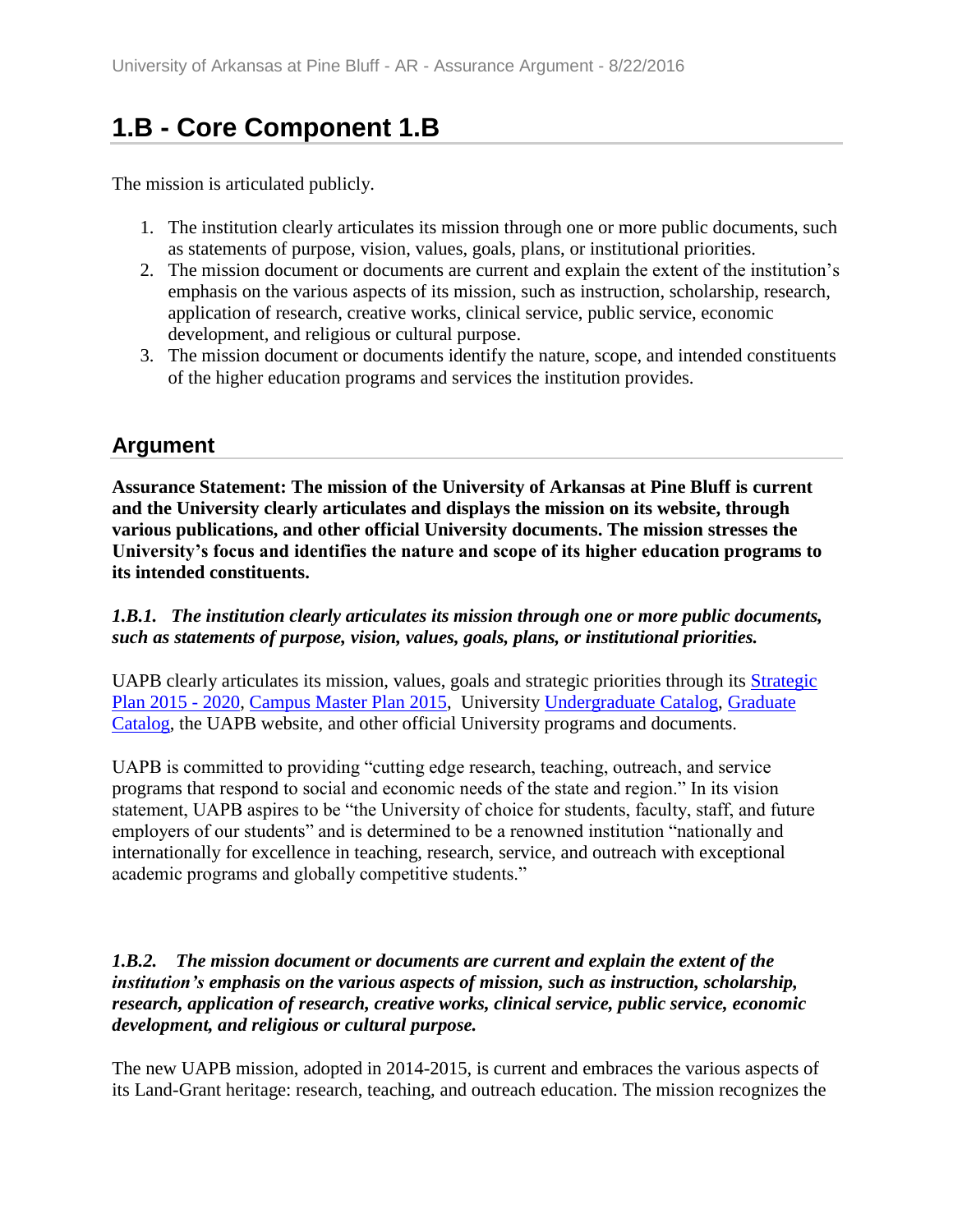University's obligation to clinical experiences for its students and to support the economic development needs of the state and region. It directs the University to provide learning experiences for its students that are responsive to the needs of a racially, culturally and economically diverse student population and its constituents. The breadth of the Mission Statement captures creative opportunities within the curriculum and public service in meeting the needs of students.

The [mission statement](file:///C:/Users/taylorm/AppData/Local/Microsoft/Windows/Temporary%20Internet%20Files/evidence/viewfile%3ffileId=184932) and its supporting documents clearly explain UAPB's priorities as a Flagship institution of higher education in the state by highlighting its status as an HBCU and an 1890 Land-Grant institution. The five strategic priorities that emanate from the institution's mission include creating and sustaining a culture of academic excellence, success, and growing enrollment; improving operations and systems; modernizing infrastructure and facilities; strengthening the capacity to attract diverse streams of revenue and resources; and enhancing and improving UAPB's reputation and visibility. In the [Strategic Plan,](file:///C:/Users/taylorm/AppData/Local/Microsoft/Windows/Temporary%20Internet%20Files/evidence/viewfile%3ffileId=236496%23page=9) each strategic priority is supported by goals, objectives, and implementation strategies in respect to each aspect of its mission.

#### *1.B.3 The mission document or documents identify the nature, scope, and intended constituents of the higher education programs and services the institution provides.*

UAPB's mission documents identify it as an HBCU 1890 public, Land-Grant institution committed to providing "cutting edge research, teaching, outreach, and service programs that respond to social and economic needs of the state and region." In addition, UAPB is dedicated to providing "access and opportunity to academically deserving students and producing graduates who are equipped to excel through their contributions and leadership in a  $21<sup>st</sup>$  century national and global community. "The intended stakeholders of its educational programs and services are its students and extended community including local, state, national, and global constituents. Evidence of the mission's intended scope and impact is found though reorganizations or structural changes that have been made as first [implementation steps](file:///C:/Users/taylorm/AppData/Local/Microsoft/Windows/Temporary%20Internet%20Files/evidence/viewfile%3ffileId=236496%23page=49) of the 2015-2020 Strategic Plan.

Some of the structural changes and reorganization opportunities have included:

- The appointment of a new Vice Chancellor for Enrollment and Student Success to lead student recruitment, persistence and completion;
- The creation of a Student Success Center and two Living/Learning Laboratories located in residence halls;
- The appointment of a Retention Coordinator to ensure persistence continues as a University focus;
- The development of a campus [Master Plan](file:///C:/Users/taylorm/AppData/Local/Microsoft/Windows/Temporary%20Internet%20Files/evidence/viewfile%3ffileId=184953) to support the University's Strategic Plan and enrollment projections for the next ten years;
- The construction of a new Science, Technology, Engineering, and Mathematics (STEM) Building to strengthen STEM education;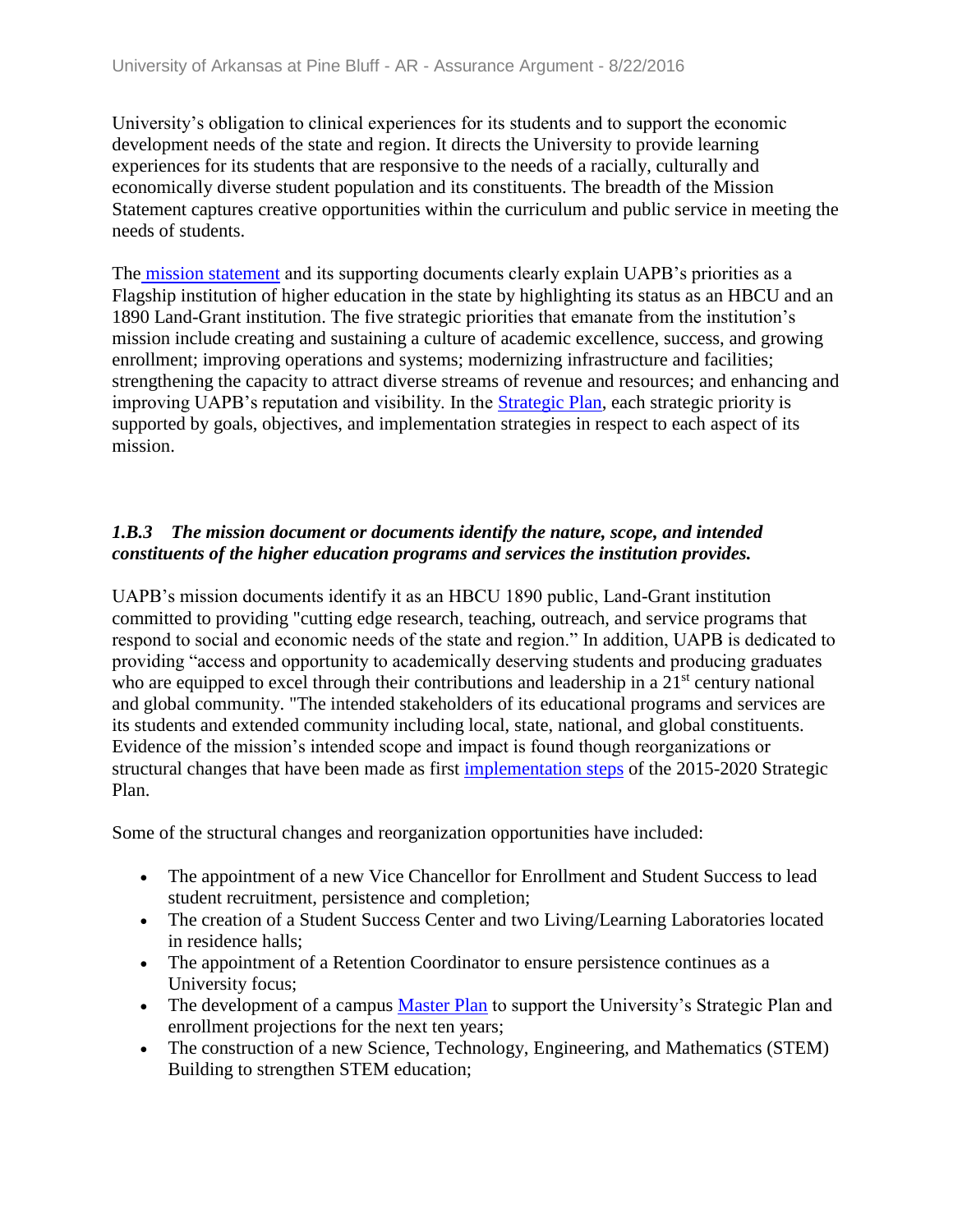- The appointment of a new Vice-Chancellor for Research, Innovation and Economic Development to increase research and grant funding;
- The creation of the Office of Assessment staffed by a Director of Assessment and a LiveText Administrator to conduct comprehensive institutional assessment;
- The redesign of the institutional website to disseminate information to support student enrollment, increase visibility, and effectively communicate with key constituencies;
- The appointment of a new Vice Chancellor for Institutional Advancement and Development to generate revenue and build the financial resources vital to fulfilling UAPB's mission and vision and to promote awareness of the University to regional, national, and international audiences;
- The appointment of a new Director of Student Athlete Academic Services to ensure that the University's student athletes meet all institutional and NCAA academic standards;
- The establishment of a new Global Engagement Initiative to identify and collaborate with international partners;
- The creation of a Center for Teaching, Learning and Advising to increase the retention and graduation rates of UAPB students; and
- The establishment of a Wellness Center to promote a healthy lifestyle for students and staff.

- 2015-16 Undergraduate Catalog
- 2015-16 Undergraduate Catalog (page number 11)
- 2016-2018 UAPB GRADUATE CATALOG
- 2016-2018 UAPB GRADUATE CATALOG (page number 11)
- Executive Summary 2020 Masterplan
- Executive Summary 2020 Masterplan (page number 7)
- THE ROAR Student Handbook (Revised 12-4-2015)
- **UAPB Mission Vision Values v2**
- UAPB Strategic Plan 2015-2020
- UAPB Strategic Plan 2015-2020 (page number 9)
- UAPB Strategic Plan 2015-2020 (page number 15)
- UAPB Strategic Plan 2015-2020 (page number 49)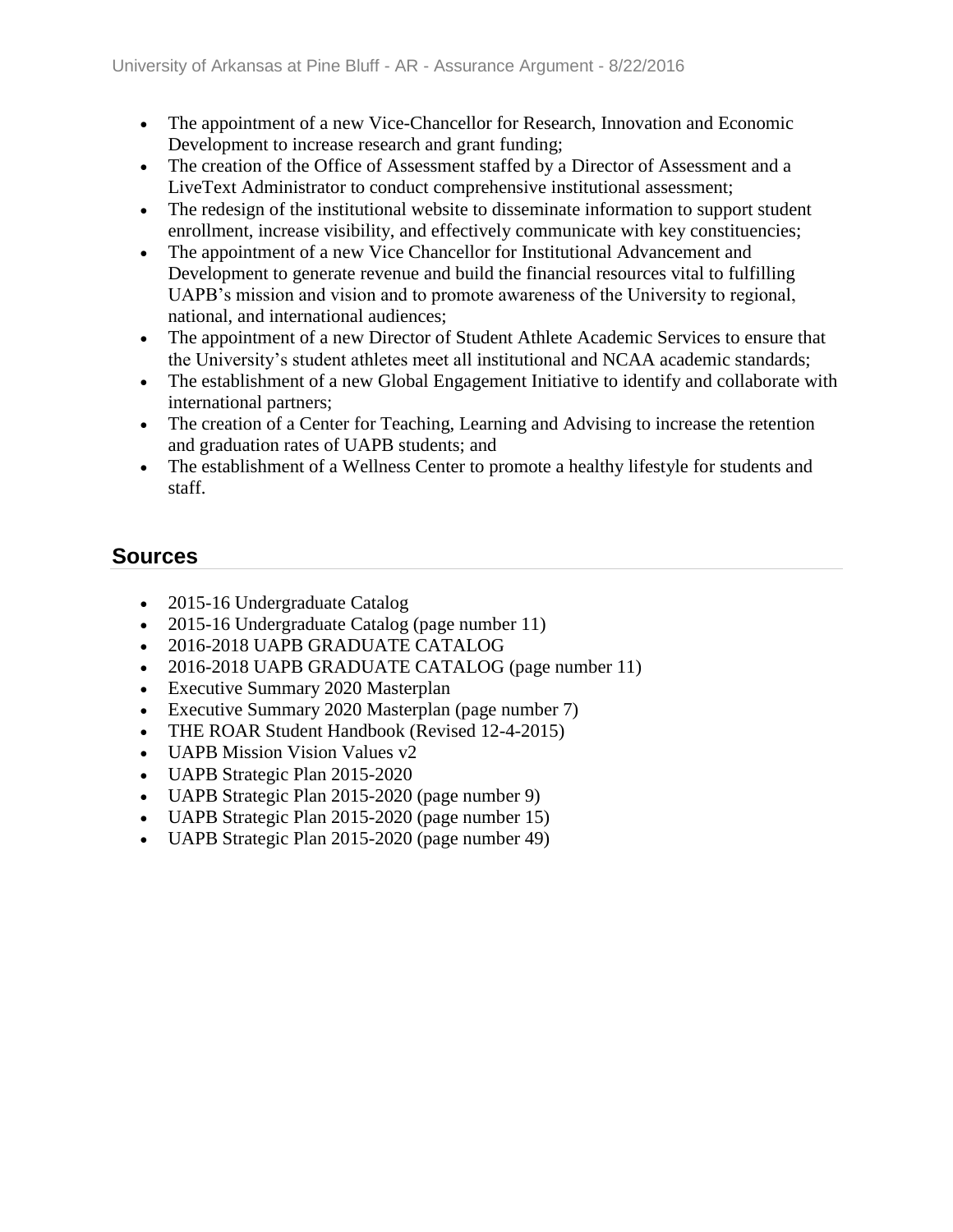## **1.C - Core Component 1.C**

The institution understands the relationship between its mission and the diversity of society.

- 1. The institution addresses its role in a multicultural society.
- 2. The institution's processes and activities reflect attention to human diversity as appropriate within its mission and for the constituencies it serves.

### **Argument**

**Assurance Statement: The University of Arkansas at Pine Bluff (UAPB) is a Baccalaureate College: Diverse Fields 1890 Land-Grant University that prides itself on being an institution for all people regardless of race, creed, national origin, exceptionalities, or sexual orientation. Multiculturalism is woven into the fabric of the University and UAPB is a place where cultural differences are welcomed and appreciated.**

#### *1.C.1. The institution addresses its role in a multicultural society.*

The mission and vision statements located in the [Undergraduate](file:///C:/Users/taylorm/AppData/Local/Microsoft/Windows/Temporary%20Internet%20Files/evidence/viewfile%3ffileId=241402%23page=11) and [Graduate](file:///C:/Users/taylorm/AppData/Local/Microsoft/Windows/Temporary%20Internet%20Files/evidence/viewfile%3ffileId=244400%23page=11) catalogs show that the University is committed to diversity. The commitment is further amplified in the 2015-2020 Strategic Plan which shows diversity as one of the values of the University. The Chancellor expressed commitment to diversity in the [letter](file:///C:/Users/taylorm/AppData/Local/Microsoft/Windows/Temporary%20Internet%20Files/evidence/viewfile%3ffileId=187258%23page=9) located in THE ROAR Student Handbook. Also, the Cooperative Extension Programs serve all citizens of the state as evidenced by the number of contacts with diverse audiences by extension personnel.

In the 2006-2010 Strategic Plan, it was noted that the University needed to hire a diverse faculty. Today, the University is a fabric of various cultures and ethnic groups with faculty and staff coming from different countries and cultures as well as various socioeconomic statuses, religious backgrounds, and exceptionalities.

The full-time faculty shows the percentage of African American faculty as 66.5% in 2005, but the percentage had dropped to 52.8% in 2015 while the percentage listed as Asian increased from 9.1% to 23.57% and the Caucasian percentage remained somewhat constant at approximately 23% during the same time frame. The percentage of Caucasian and Asian faculty members at the University is larger than that of the general populace of Pine Bluff, Arkansas. According to the [2010 Census,](file:///C:/Users/taylorm/AppData/Local/Microsoft/Windows/Temporary%20Internet%20Files/evidence/viewfile%3ffileId=186533) the Caucasian population is 21.8% and the Asian population is 0.6%.

Information from UAPB's academic departments shows that faculty members listed 20 countries of origin that included Bangladesh, Belarus, Burundi, China, Columbia, East Pakistan, Germany, Ghana, India, Iran, Kenya, Mexico, Nigeria, Pakistan, Singapore, South Korea, Uganda, United India/Pakistan, and the United States. Additionally, some faculty and staff born in the United States have international experience through the Peace Corps, study abroad opportunities and/or other work experiences.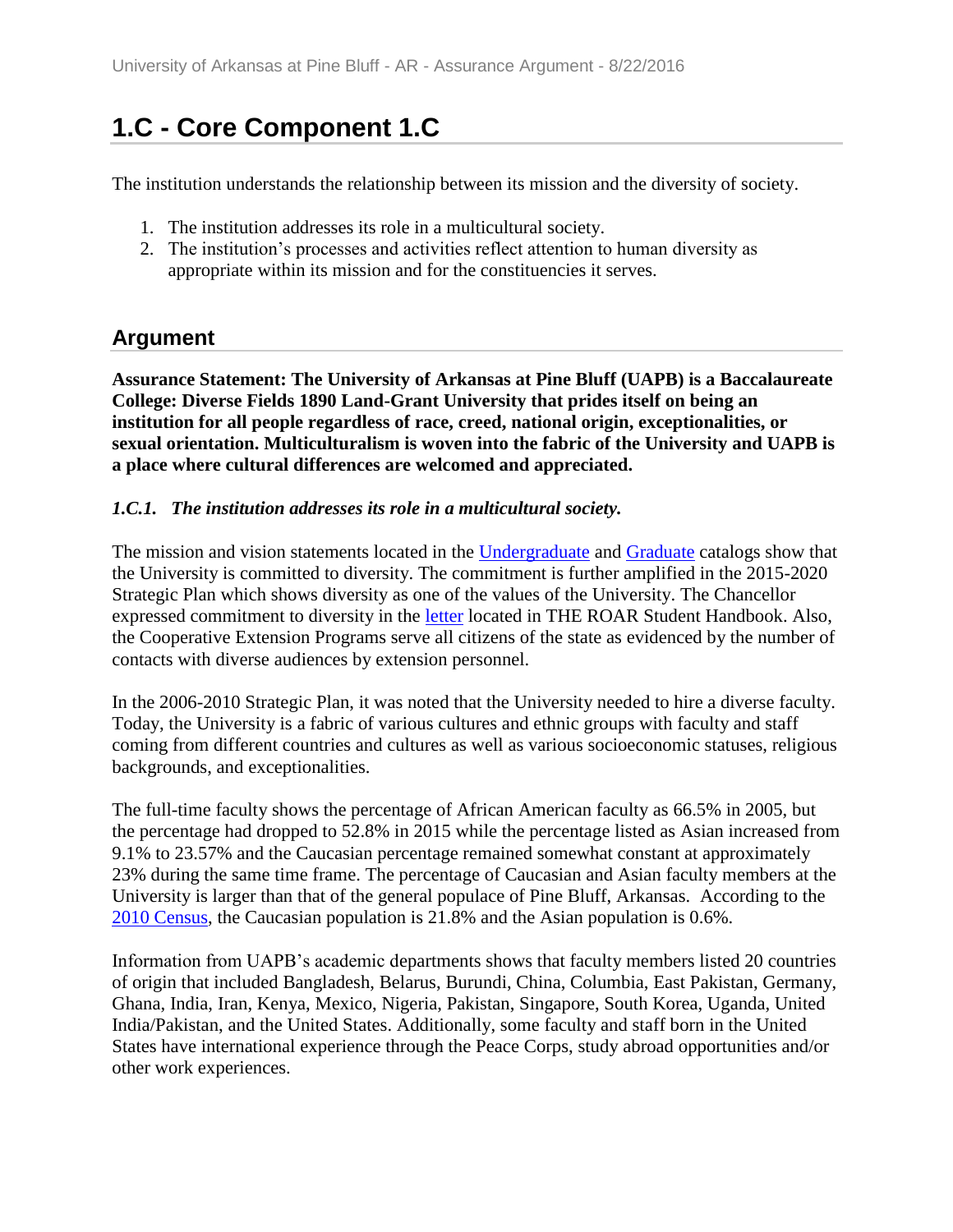Any individual who meets admissions criteria may be admitted to the University. The admissions categories and criteria for each category are located in the 2015 Undergraduate and Graduate catalogs. A [compilation of the enrollment data for international students at UAPB](file:///C:/Users/taylorm/AppData/Local/Microsoft/Windows/Temporary%20Internet%20Files/evidence/viewfile%3ffileId=186528) shows that students listed 42 countries of origin. These countries include the Bahamas, Bangladesh, Barbados, Brazil, Burkina Faso, Cameroon, Canada, China, Congo Brazzaville, Democratic Republic of Congo, Ecuador, England, Germany, Ghana, Guatemala, Guyana, Haiti, India, Italy, Jamaica, Kenya, Korea (South), Malaysia, Mali, Mexico, Nepal, Netherlands, Nigeria, Oman, Pakistan, Panama, Papua New Guinea, Peru, Russia, South Africa, Thailand, Trinidad, Uganda, United Arab Emirates, Venezuela, Zambia, and Zimbabwe.

The University embraces the tripartite mission (teaching, research and extension) of Land Grant Universities and it is a place where cultural differences are welcomed. Extension personnel present research-based information to clientele on a non-discriminatory basis to help constituents improve their farm, community, and business enterprises. The University provides nondiscriminatory service to all individuals and contact numbers are kept according to programs area and the number of hours per year worked with clients. Extension faculty serve average of 58,442 clients per year. More males were served (33,476) than females (24,966); the number of Caucasians and African Americans served were nearly equal; and the number from other ethnic groups was considerably less. These data are consistent with the population statistics in the counties the University serves.

#### *1.C.2. The institution's processes and activities reflect attention to human diversity as appropriate within its mission and for the constituencies it serves.*

As a Historically Black institution, the University of Arkansas at Pine Bluff has always demonstrated a rich and distinguished tradition of inclusion and accessibility in higher education. The University strives to make sure that all members of the University family are valued for who they are and what they contribute. Additionally, the University of Arkansas at Pine Bluff seeks to develop and nurture diversity, equality and inclusion for all people, i.e., individuals of diverse races, ethnicities, ages, religions, sexual orientations, national origins, abilities and skills, socioeconomic levels, life experiences and perspectives.

In response to the dynamic needs of a diverse student body, the Student Counseling Assessment and Development Center (SCADC) serves as a safe zone and equitable environment for every student at the University. One of the goals of SCADC is to move beyond tolerance and acceptance to equality and affirmation to all students. Through education, advocacy, and visibility, SCADC reduces prejudice and discrimination, serves as a resource for support and assistance, increases a sense of community, and improves the quality of life for anyone who has faced discrimination, harassment or prejudice.

Additionally, the University has an Affirmative Action policy that assures equal treatment for all protected classes. Respect for human diversity is grounded in this policy. The campus community adheres to the policy in all its processes and activities. Appreciation for and attention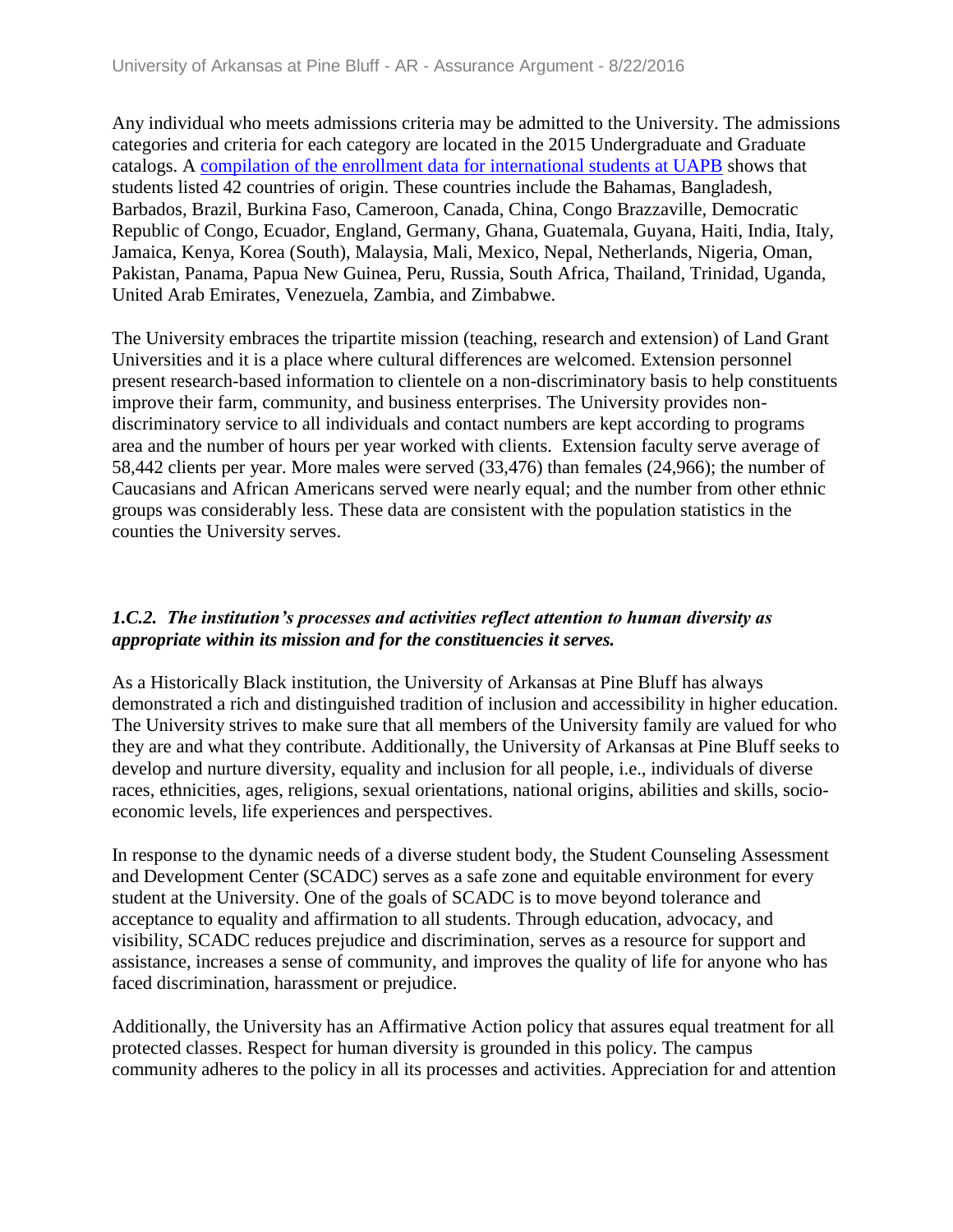to diversity are imbedded in the general education curriculum and also permeate all other curricular and co-curricular programs.

UAPB's attention to human diversity is reflected in, but not limited to, the following examples which demonstrate processes and activities: Employment of an Affirmative Action/Title IX Director for faculty and staff; Employment of a Dean of Students; Employment of an Affirmative Action/Title IX Coordinator for students; Procedures for filing and resolving complaints outlined in THE ROAR Student Handbook; and the Affirmative Action statement written on all official University stationery. In 2015-2016, all faculty, staff, students, and administrators were required to complete a Title IX EverFi produced webinar and follow-up assessments through the Affirmative Action office. Every spring, the Office of Student Involvement and Leadership sponsors Unity Fest which promotes unity among diverse campus and community groups.

- 11 06 15 International Student Count by Country of Origin by Fall Semester Enrollment 2006 - 2015
- 2010 U S Census P Bluff
- 2015-16 Undergraduate Catalog
- 2015-16 Undergraduate Catalog (page number 11)
- 2016-2018 UAPB GRADUATE CATALOG
- 2016-2018 UAPB GRADUATE CATALOG (page number 11)
- THE ROAR Student Handbook (Revised 12-4-2015)
- THE ROAR Student Handbook (Revised 12-4-2015) (page number 9)
- UAPB Strategic Plan 2015-2020
- UAPB Strategic Plan 2015-2020 (page number 16)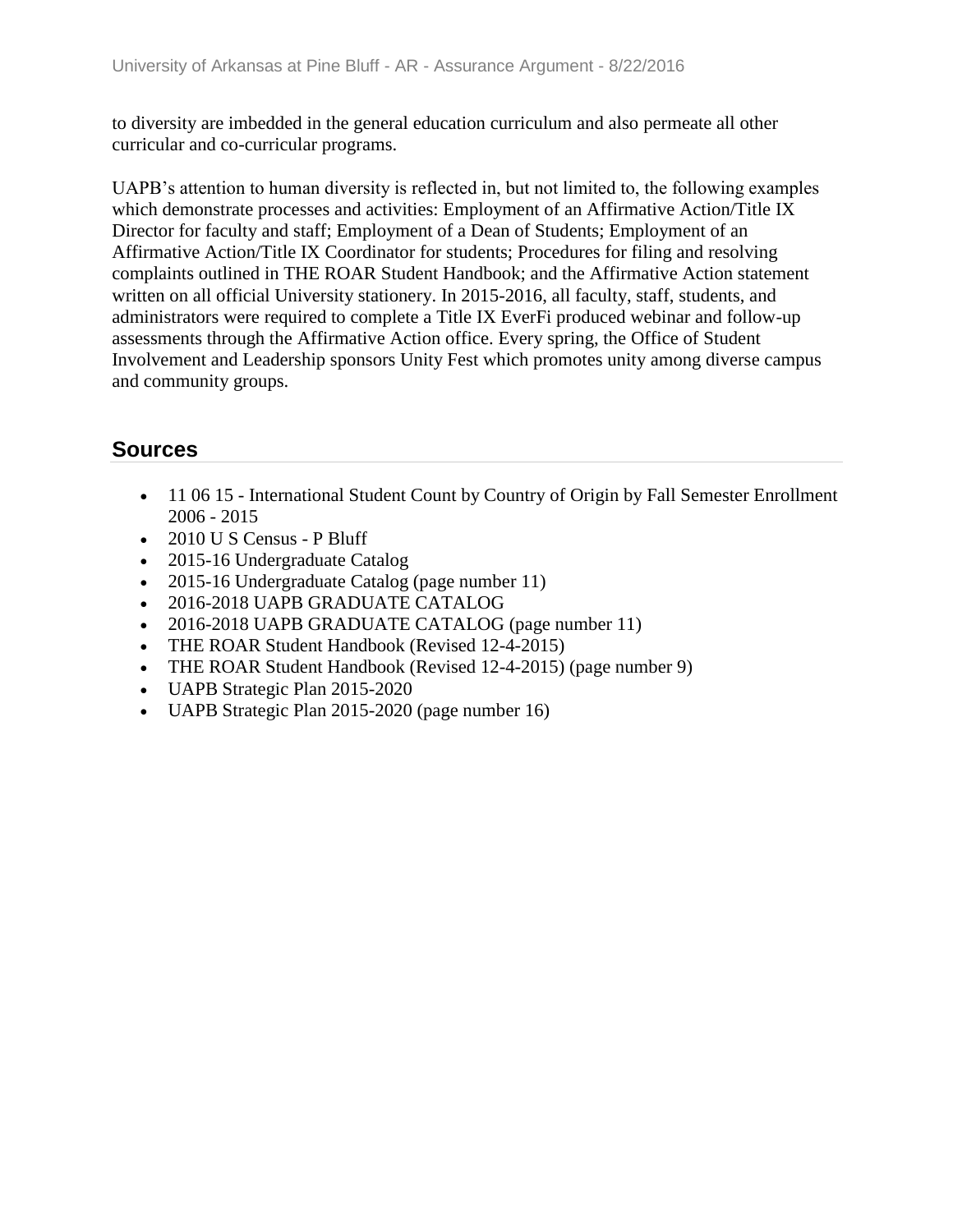## **1.D - Core Component 1.D**

The institution's mission demonstrates commitment to the public good.

- 1. Actions and decisions reflect an understanding that in its educational role the institution serves the public, not solely the institution, and thus entails a public obligation.
- 2. The institution's educational responsibilities take primacy over other purposes, such as generating financial returns for investors, contributing to a related or parent organization, or supporting external interests.
- 3. The institution engages with its identified external constituencies and communities of interest and responds to their needs as its mission and capacity allow.

### **Argument**

**Assurance Statement: The mission of the University of Arkansas at Pine Bluff (UAPB) demonstrates its understanding that the educational role is the primary role of the institution. UAPB also accepts its responsibility to serve the public and engage and respond to external constituencies according to UAPB's mission and capacity.** 

### *1.D.1. Actions and decisions reflect an understanding that in its educational role the institution serves the public, not solely the institution, and thus entails a public obligation.*

The mission of the University of Arkansas at Pine Bluff (UAPB) "embraces its land-grant function of providing cutting edge research, teaching, outreach, and service programs that respond to the social and economic needs of the state and region." Therefore, the UAPB mission demonstrates its understanding that UAPB's educational role includes a responsibility to serve the public.

UAPB provides competitive research in Science, Technology, Engineering, and Mathematics (STEM) programs and contributes to its public obligation by increasing the pool of wellprepared under-represented minorities in STEM majors and careers. UAPB continues to play a significant role in teacher education, business development, and regulatory science and is the institution of choice for students interested in pursuing preparation for a teaching career in the Arkansas Delta. Additionally, UAPB's Economic Development and Research Center (ERDC), in downtown Pine Bluff, impacts new businesses with training and loan packaging.

The School of Agriculture, Fisheries and Human Sciences' Annual Rural Life Conference, initiated in 1950, provides speakers and workshops that address the needs of farmers, women, and youth to help improve the quality of life for Arkansans. UAPB's Cooperative Extension Program in conjunction with the Agriculture Field Day at the Lonoke Farm offers agriculture and 4-H youth outreach activities designed to support youth and families in the Delta.

UAPB's affiliation with the Minority Initiative Sub-Recipient Grant Office has provided more than eighty community organizations with funding for tobacco use prevention and cessation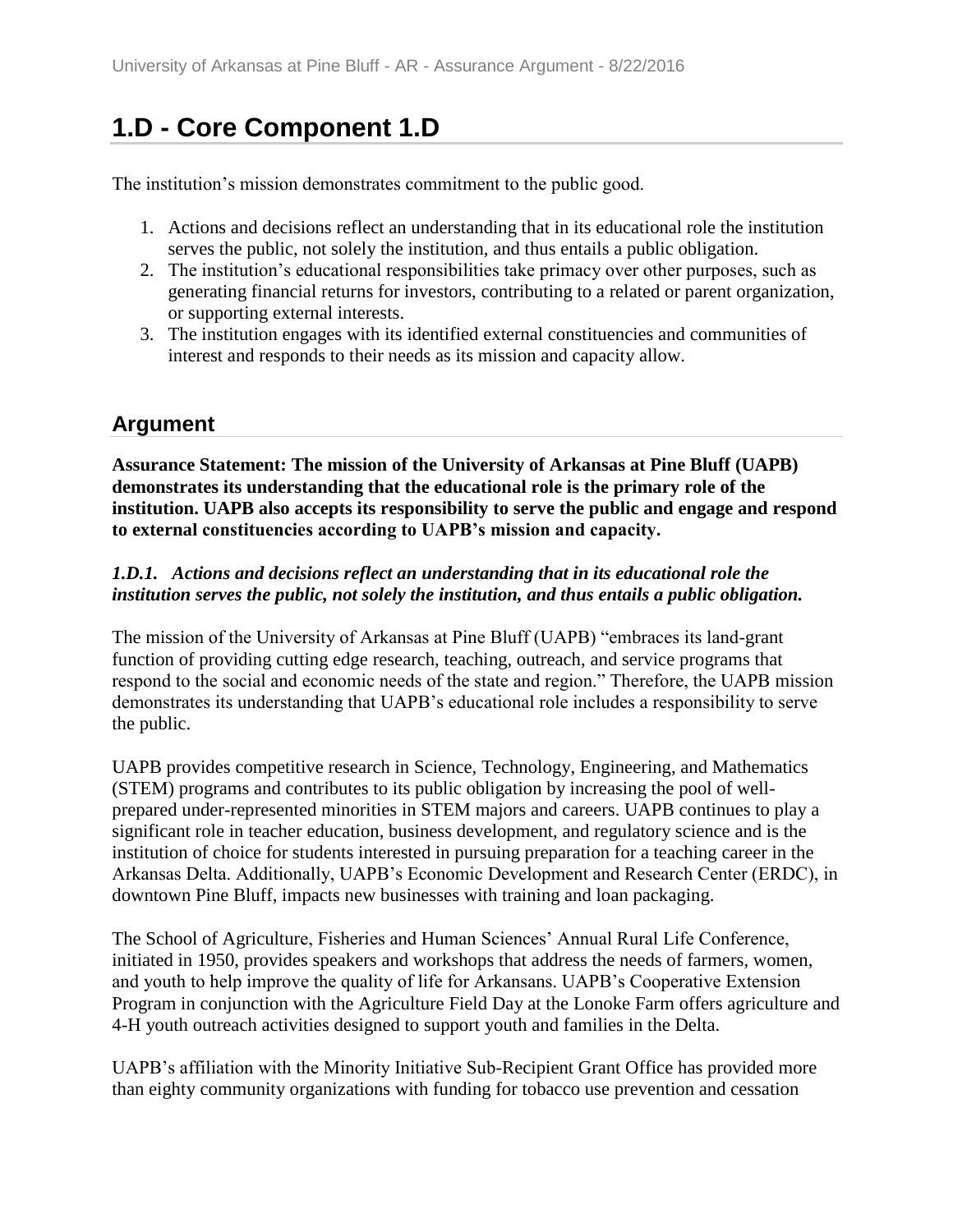programming, and the Aquaculture and Fisheries Department supports Arkansas' multi-million dollar aquaculture and baitfish industries.

In keeping with its mission, UAPB also addresses the social needs of the state and region by providing enrichment programs and lectures to which the public is invited. In recent years, these programs and lectures have presented writer and actor Hill Harper; First Lady Michelle Obama; Rev. Dr. Bernice King, daughter of Dr. Martin Luther King, Jr. and CEO of the King Center; and other noted personalities including Dr. Cornel West, rapper and entrepreneur Rev. Run, MC Lyte, Marc Lamont Hill, Nikki Giovanni, Nathan McCall, T. J. Holmes, Steven A. Smith, Keisha Knight Pullium, Rev. Kirk Franklin, Raye Jean Montague, and Judge Glenda Hatchett. [\(See](file:///C:/Users/taylorm/AppData/Local/Microsoft/Windows/Temporary%20Internet%20Files/evidence/viewfile%3ffileId=244118)  [brochures and flyers\)](file:///C:/Users/taylorm/AppData/Local/Microsoft/Windows/Temporary%20Internet%20Files/evidence/viewfile%3ffileId=244118) The public is additionally invited to UAPB's annual [Cultural](file:///C:/Users/taylorm/AppData/Local/Microsoft/Windows/Temporary%20Internet%20Files/evidence/viewfile%3ffileId=244310) Festivals, [Black History Month Programs,](file:///C:/Users/taylorm/AppData/Local/Microsoft/Windows/Temporary%20Internet%20Files/evidence/viewfile%3ffileId=244072) [Book Reviews and Signings,](file:///C:/Users/taylorm/AppData/Local/Microsoft/Windows/Temporary%20Internet%20Files/evidence/viewfile%3ffileId=244104) and the [National Library Week](file:///C:/Users/taylorm/AppData/Local/Microsoft/Windows/Temporary%20Internet%20Files/evidence/viewfile%3ffileId=244306) Celebration. Additionally, the institution annually hosts [Handel's Messiah](file:///C:/Users/taylorm/AppData/Local/Microsoft/Windows/Temporary%20Internet%20Files/evidence/viewfile%3ffileId=244401) and [theatre](file:///C:/Users/taylorm/AppData/Local/Microsoft/Windows/Temporary%20Internet%20Files/evidence/viewfile%3ffileId=244111)  [productions.](file:///C:/Users/taylorm/AppData/Local/Microsoft/Windows/Temporary%20Internet%20Files/evidence/viewfile%3ffileId=244111) With the exception of theatre productions, these events are free and open to the public.

The Student Handbook, [THE ROAR Student Handbook,](file:///C:/Users/taylorm/AppData/Local/Microsoft/Windows/Temporary%20Internet%20Files/evidence/viewfile%3ffileid=187258) lists over one hundred services, activities, special interest clubs and organizations that provide service to the Pine Bluff community and Delta region through outreach activities. The University's Department of Health, Physical Education and Recreation partners with Juveniles in Motion for the Summer Sports Program. The Athletics department offers various sports summer camps for K-12 students. The UAPB Human Resources (HR) office administers the [Black and Gold/Fit and Bold Fitness](file:///C:/Users/taylorm/AppData/Local/Microsoft/Windows/Temporary%20Internet%20Files/evidence/viewfile%3ffileId=244193)  [Program](file:///C:/Users/taylorm/AppData/Local/Microsoft/Windows/Temporary%20Internet%20Files/evidence/viewfile%3ffileId=244193) and the UAPB Division of Graduate Studies and Continuing Education Program provides free or fee-based non-credit classes to the UAPB family and the community. In addition, Continuing Education Units (CEUs) are provided to benefit UAPB employees and the members of community who attend various workshops, conferences, and seminars.

The UAPB mission also promotes service as an integral aspect of faculty responsibility. The [UAPB Faculty Evaluation Handbook](file:///C:/Users/taylorm/AppData/Local/Microsoft/Windows/Temporary%20Internet%20Files/evidence/viewfile%3ffileid=243764) outlines the evaluation process for faculty and highlights service as one area of faculty responsibility. Aside from service to campus committees, UAPB faculty are encouraged to serve the public with participation and contributions to local, state, and national professional organizations, committees, and advisory boards. Faculty are additionally encouraged to demonstrate leadership that results in significant advancement in content related areas and areas that will benefit the public good.

Finally, consistent messaging with internal and external constituents document the institution's acceptance of its obligation to serve the public. UAPB's Office of Communications utilizes Facebook, Twitter, Instagram, Sound Cloud, a News Blog, the UAPB website, and the UAPB Magazine to ensure consistent messaging to UAPB students, faculty and the general public. Broadcasts from UAPB's television and radio stations also deliver live-streaming and programming to the Pine Bluff community and the Delta region.

*1.D.2. The institution's educational responsibilities take primacy over other purposes such as generating financial returns for investors, contributing to a related or parent organization, or supporting external interests.*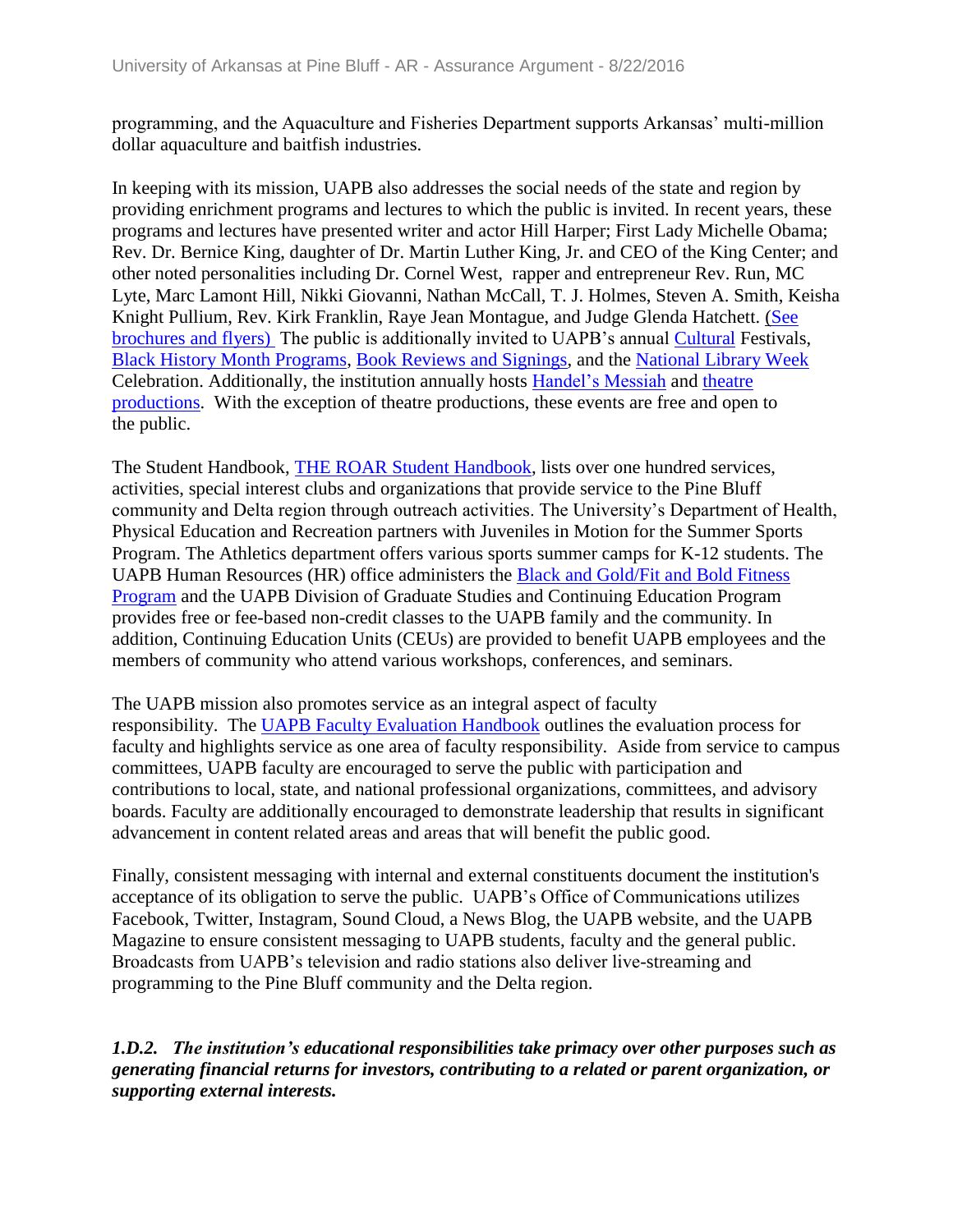The University's primary goal is to respond to the educational needs of students. UAPB's mission is "to promote and sustain excellent academic programs that integrate quality instruction, research, and student learning experiences responsive to the needs of a racially, culturally, and economically diverse student population." As a publicly funded University, there are no financial obligations to any investors, parent organizations, or any supporting external interests. The institution engages alumni and friends to enhance educational experiences for students and the business and corporate sectors to provide needed professionals and workforce opportunities. UAPB unites with other colleges and universities to enhance the quality of life for area residents.

#### *1.D.3. The institution engages with its identified external constituencies and communities of interest and responds to their needs as its mission and capacity allow.*

The University of Arkansas at Pine Bluff (UAPB) has identified and continuously interacts with external constituencies. Through Memoranda of Understanding (MOU) and partnerships with various schools and organizations, the University works collaboratively with business and corporate entities to develop and provide future professionals for the global workforce. UAPB's mission is "dedicated to providing access and opportunity to academically deserving students and producing graduates who are equipped to excel through their contributions and leadership in a 21<sup>st</sup> century national and global community."

Through the Office of Continuing Education, the University provides professional development activities, seminars, workshops, and conferences for the benefit of its external constituents. UAPB has also successfully supported prospective students, parents, teachers, and administrators in surrounding communities by providing tutorial services on campus, services to area schools, financial aid informational sessions, and other seminars designed to educate parents and prospective students on the process of entering, persisting through, and completing college.

UAPB's Saturday Science, Technology, Engineering, and Mathematics (STEM) Academy supports the needs of high school students interested in STEM careers. Members of the Department of Chemistry and Physics are involved in activities with the public schools to mentor K-12 students completing research projects for science fairs in schools in Pine Bluff and Little Rock. Additionally, several faculty have MOUs with various institutions in the state related to research, proposal writing collaborative efforts, and implementation of projects.

UAPB responds on local, state, and national levels to the needs of constituencies with various events. The Career Services Office provides opportunities for potential employers to network with UAPB students during the Youth Motivation Task Force Program, the Fall UAPB/Southeast Arkansas College Career Day and Teacher Education Fair, and the UAPB Spring Career Day and Teacher Education Fair. Participation in these events may result in summer internships, Cooperative Education experiences, and permanent positions for UAPB students.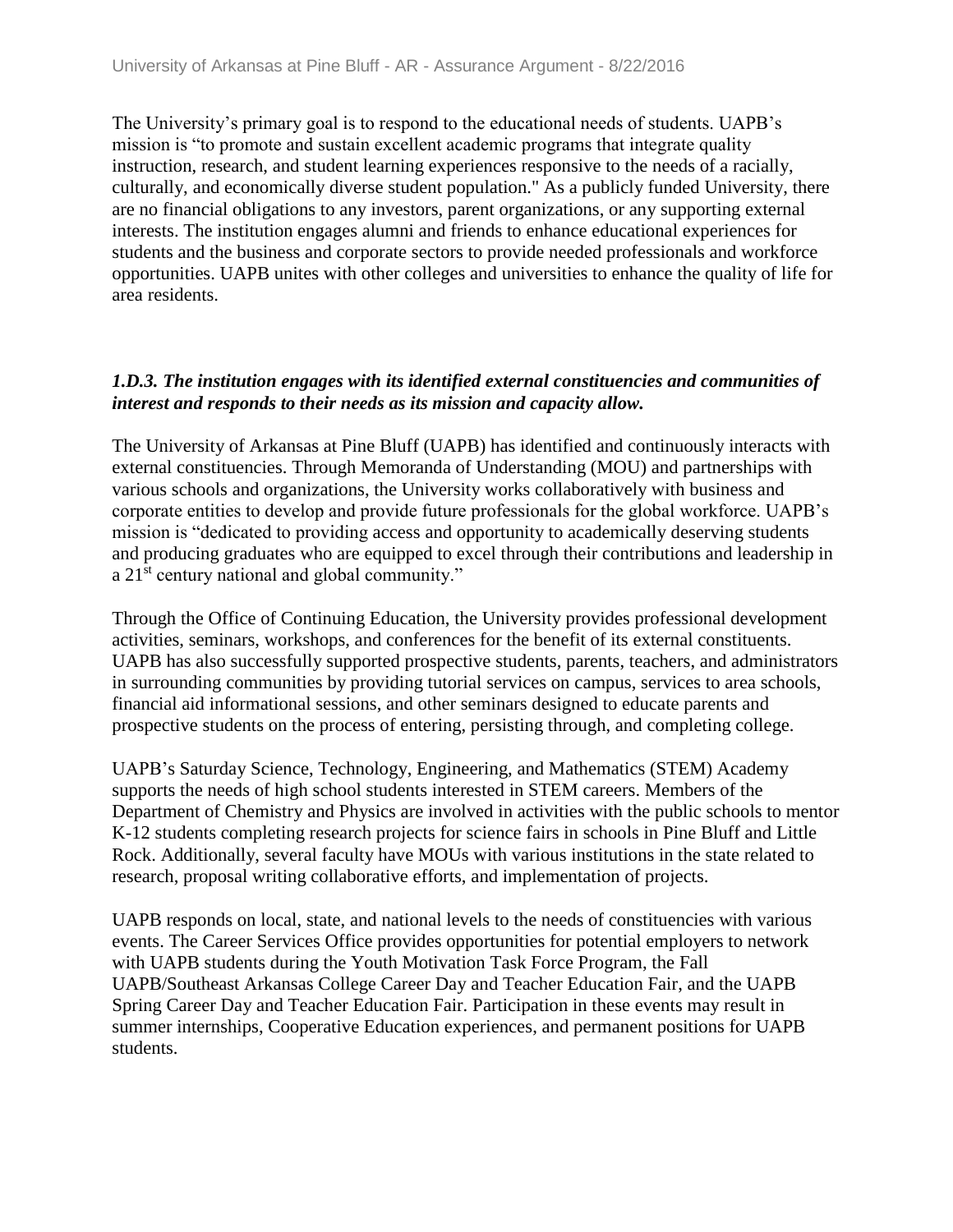UAPB has partnerships with companies and organizations that invite students to attend annual leadership conferences including the Monsanto Company 1890 Leadership Event, the International Organization of Black Securities Executives, the Thurgood Marshall Leadership Institute, and InSight St. Louis. The University also has a \$285,172 contract with the Pine Bluff Arsenal to employ up to four computer science students as contractors.

The "University embraces its land-grant mission" through the School of Agriculture, Fisheries and Human Sciences' administration of the University's 1890 Research and Extension Landgrant programs. Approximately \$7.7 million in combined federal and state funds, including Evans Allen, 1890 Extension and State Matching funds, support 15 approved, ongoing research and extension projects to improve the state's agricultural industry and the lives of youth and families. Through collaborations with other colleges and universities in the United States and abroad, UAPB helps improve the quality of lives locally, statewide, and globally. The Extension Program has structured programs in 29 Arkansas counties with staff housed in ten counties. Research and Extension in Agriculture are conducted in the areas of biotechnology, plant and animal sciences, water quality, and agricultural economics.

Efforts by the Department of Human Sciences focus on human nutrition, food safety, and family life, and a newly developed project in the textiles program includes the utilization of new applications for biomaterials. The Agriculture and Human Sciences components of the Research and Extension programs are designed to provide information and assistance to small-scale and limited resource farmers and disadvantaged families and youth.

Interactions and partnerships with various universities, USDA agencies, and other U.S. and global constituencies provide UAPB with the opportunity to respond to the needs of external communities of interest and furthermore allow diversity in UAPB's educational offerings.

Other examples of interactions and partnerships with various universities, and other global constituencies include:

- 2015 Zebra Academy
- Outreach Summary Accreditation
- Pre-Health Club Forum
- Memorandum of Understanding (MOU) between LRSD and UAPB
- PBHS MOU
- White Hall High School MOU
- NSAS EPSCOR at University of Arkansas at Little Rock
- Arkansas IDeA Network of Biomedical Research Excellence (Arkansas INBRE) at University of Arkansas for Medical Sciences
- MOU UAPB and University of Guyana
- MOU UAPB and University of Zululand
- MOU UAPB and The University NORD SUG
- MOU UAPB and The University of Arkansas Fayetteville
- MOU UAPB 1890 Coop Extension Program and University of Arkansas, Division of Agricultural Cooperative Extension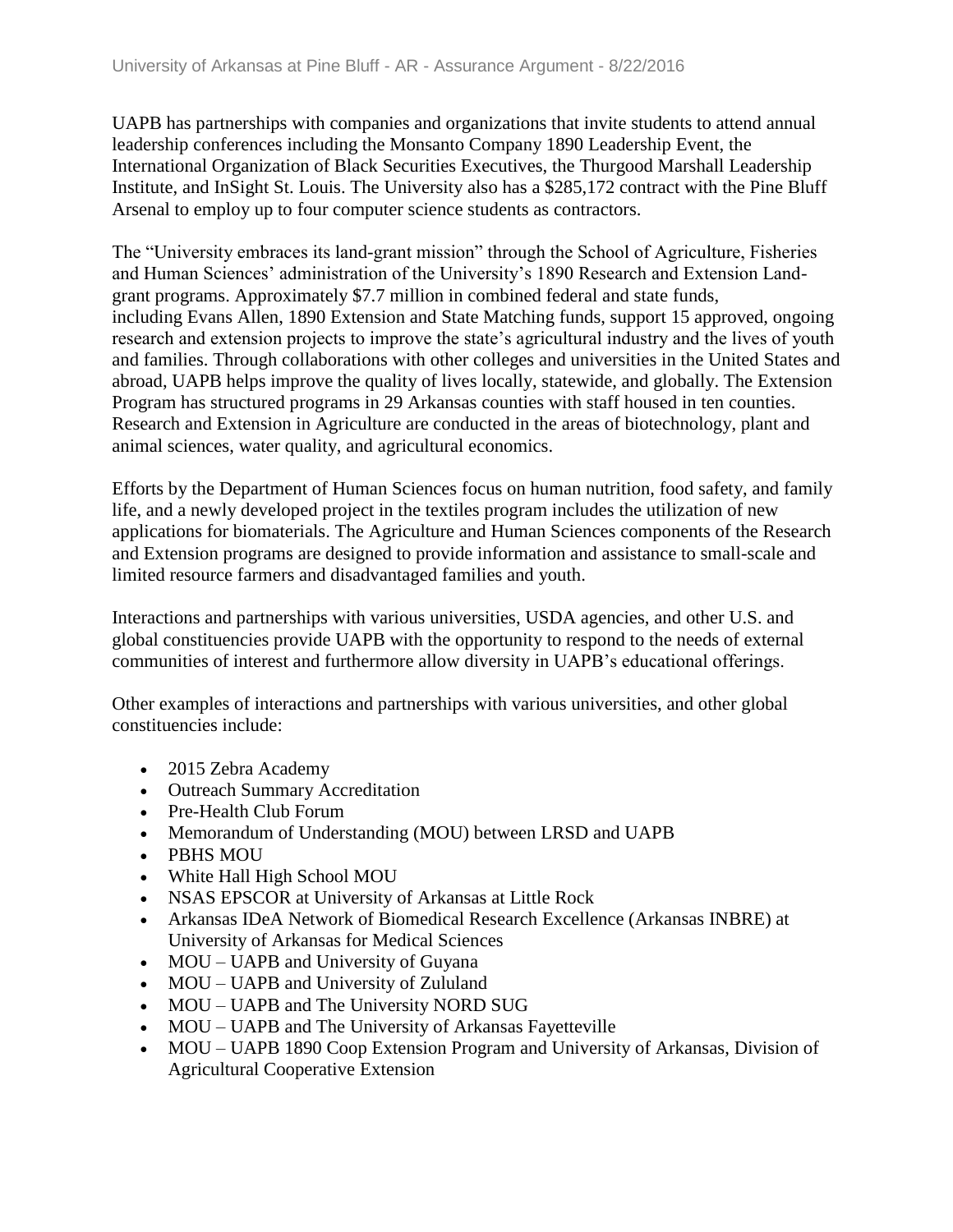- Artifact--1D1--Black History Month Speaker Miller
- Artifact--1D1--UAPB Library Book Review and Signing
- Artifact--1D1--UAPB Theatre Kicks off 5th Season with a Free Performance
- Cultural event announcements
- Fit and Bold
- Library Week 2014 2015
- Messiah Article
- Speakers
- THE ROAR Student Handbook (Revised 12-4-2015)
- UAPB Faculty Evaluation Handbook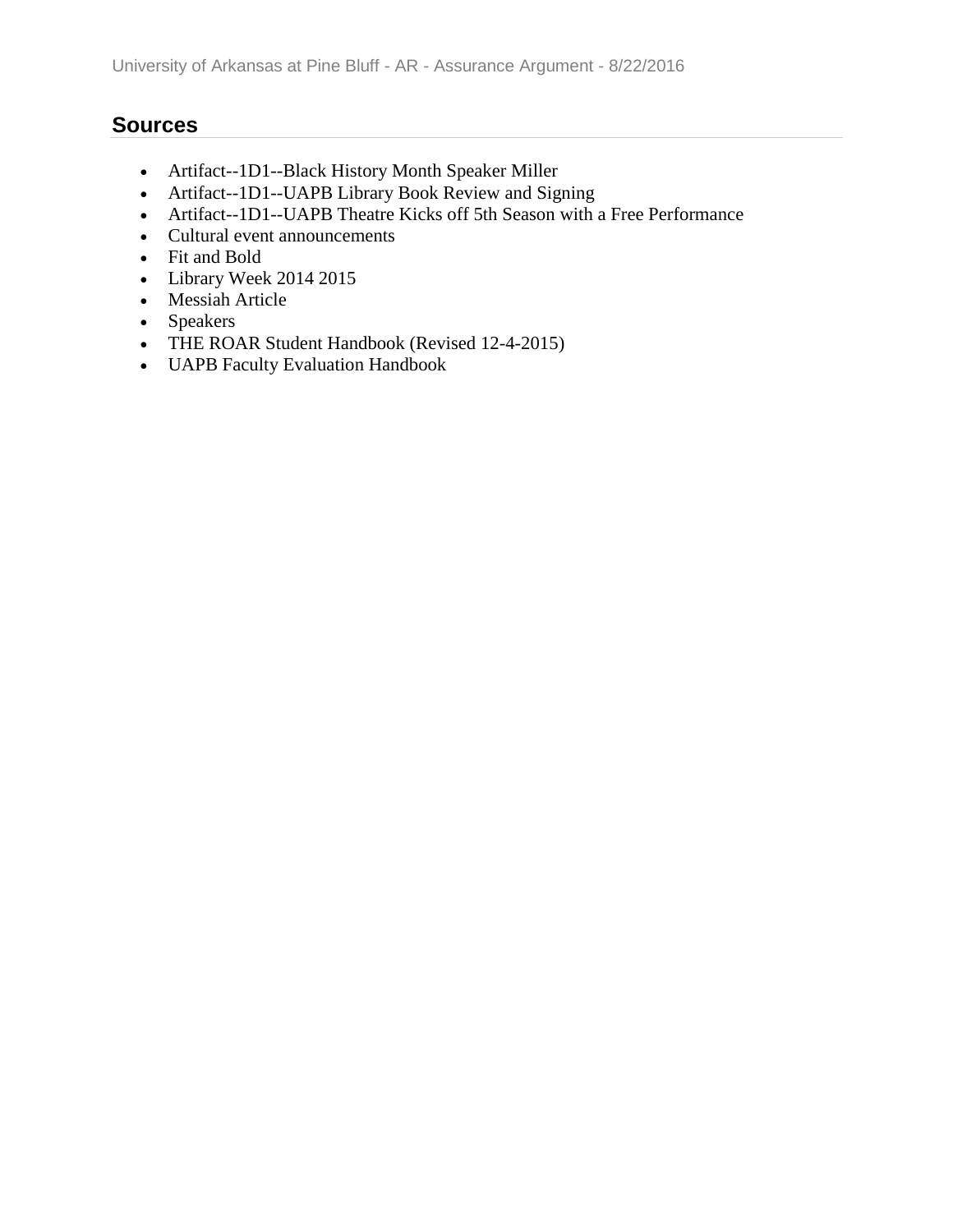## **1.S - Criterion 1 - Summary**

The institution's mission is clear and articulated publicly; it guides the institution's operations.

### **Summary**

UAPB fulfills Criterion 1 through clearly defined mission, vision and value statements supported by a current strategic plan and the core values that guide the operation of the University. The new mission statement was developed by a team of UAPB leaders, with input and consultation from the broader University community of students, administrators, faculty, staff, alumni and residents with the assistance of an experienced external professional consulting firm. The old mission statement and the new mission statement are compatible. The compatibility promotes a smooth and unfettered transition relative to the institution's future. The new mission statement was approved by the U of A Board of Trustees and Higher Learning Commission. The new mission is purposefully visible to the public and continues to embrace diversity as a priority. UAPB is one of the most culturally diverse campuses in the University of Arkansas System and the state of Arkansas.

### **Sources**

*There are no sources.*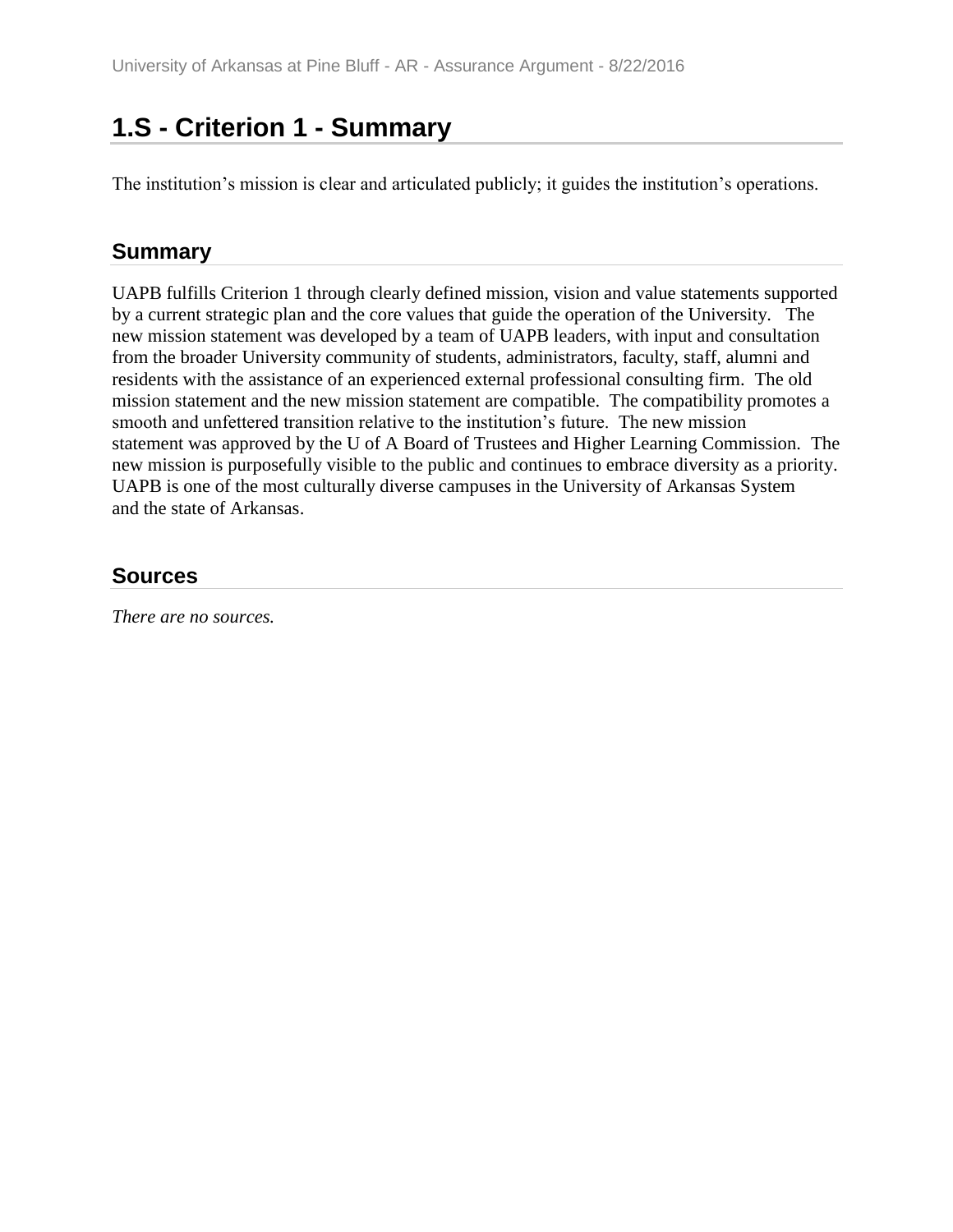## **2 - Integrity: Ethical and Responsible Conduct**

The institution acts with integrity; its conduct is ethical and responsible.

## **2.A - Core Component 2.A**

The institution operates with integrity in its financial, academic, personnel, and auxiliary functions; it establishes and follows policies and processes for fair and ethical behavior on the part of its governing board, administration, faculty, and staff.

### **Argument**

**Assurance Statement: The University of Arkansas at Pine Bluff (UAPB) is committed to upholding the highest ethical standards. This commitment is exemplified in a variety of ways throughout the campus's major functions – finance, academics, personnel, and auxiliary functions.**

As part of the University of Arkansas System, the University of Arkansas at Pine Bluff is governed by the Board Policies as created by the University of Arkansas Board of Trustees. These policies outline standards of ethical and responsible conduct for the Board of Trustees and the administration of the University including its business practices; its dealings with faculty, staff and students; its academic and extracurricular programs; and the use of its facilities.

### **Finance**

The University of Arkansas at Pine Bluff adheres to policies of the Governmental Accounting Standards Board governmental practices in its entries and governmental statements. [Section 300](file:///C:/Users/taylorm/AppData/Local/Microsoft/Windows/Temporary%20Internet%20Files/evidence/viewfile%3ffileId=243433)  [of the Board](file:///C:/Users/taylorm/AppData/Local/Microsoft/Windows/Temporary%20Internet%20Files/evidence/viewfile%3ffileId=243433) of Trustees Policies contains thirteen (13) business policies that are applicable to schools in the U of A system. UAPB also supplements those policies with policies that have been reviewed and approved by the University's governance structures – the Executive Cabinet, Graduate Council, Faculty and Staff Senate, etc. – and submitted to the University of Arkansas System for record keeping purposes. The University's financial documents are audited annually by the University of Arkansas System and by the State of Arkansas. Details of the budgeting process are listed in Core Components 5.A.2 and 5.A.5 of this document. Also see [institutional](file:///C:/Users/taylorm/AppData/Local/Microsoft/Windows/Temporary%20Internet%20Files/evidence/viewfile%3ffileId=242825%23page=125)  [audit report.](file:///C:/Users/taylorm/AppData/Local/Microsoft/Windows/Temporary%20Internet%20Files/evidence/viewfile%3ffileId=242825%23page=125)

The University's Student Financial Services Office adheres to all the rules and regulations [\(code](file:///C:/Users/taylorm/AppData/Local/Microsoft/Windows/Temporary%20Internet%20Files/evidence/viewfile%3ffileId=237765)  [of conduct for educational loans\)](file:///C:/Users/taylorm/AppData/Local/Microsoft/Windows/Temporary%20Internet%20Files/evidence/viewfile%3ffileId=237765) defined by the U. S. Department of Education Title IV financial aid programs pursuant to the Higher Education Act of 1965 as amended by the Higher Education Opportunity Act (HEOA) of 2008.

Information about financial aid and student accounts is reviewed on an annual basis, updated as needed, and submitted for publication in the student handbook, THE ROAR Student Handbook,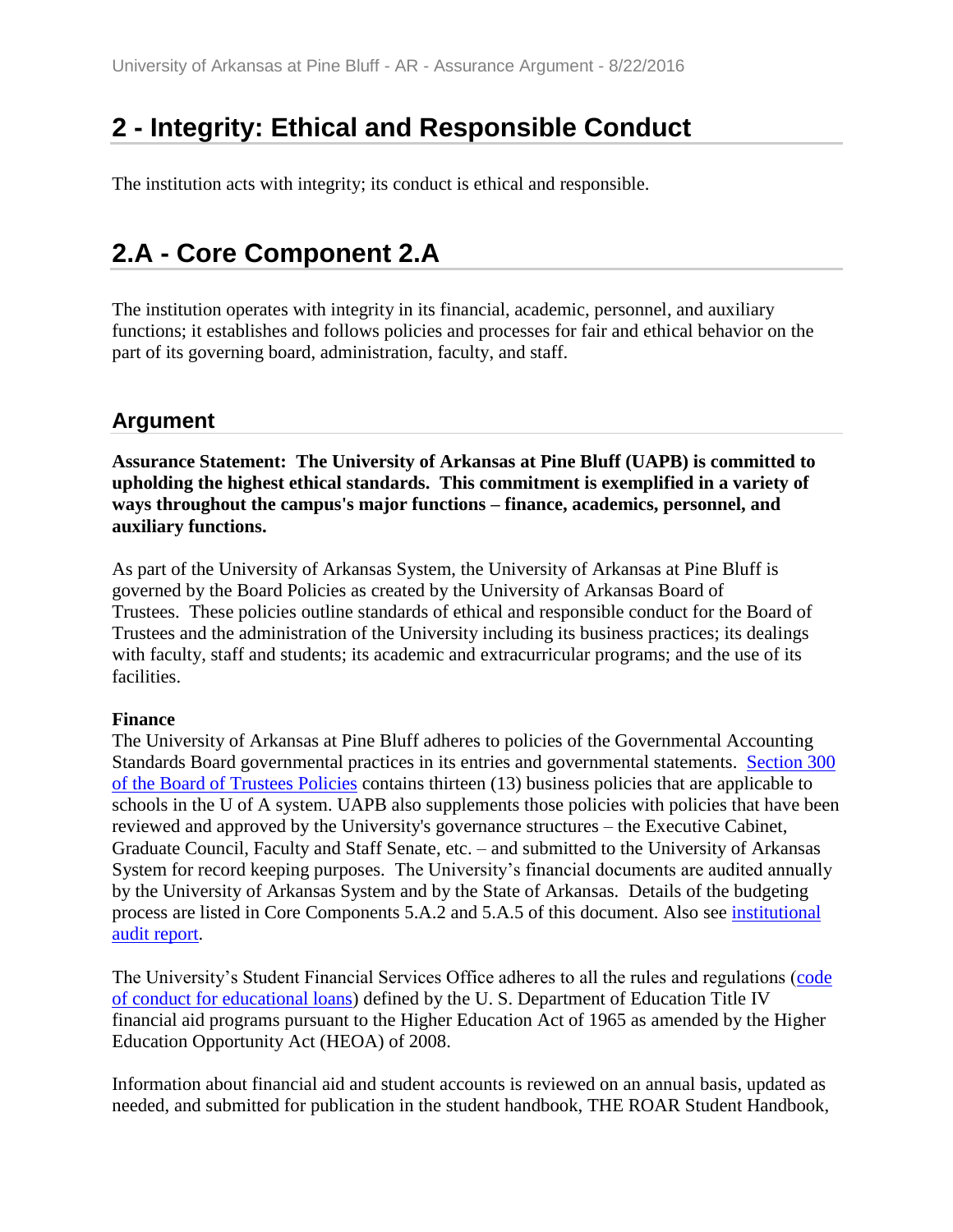and the University catalog. The University's website houses the Net Price Calculator and additional information related to financial aid and student accounts such as the [tuition/fees table](file:///C:/Users/taylorm/AppData/Local/Microsoft/Windows/Temporary%20Internet%20Files/evidence/viewfile%3ffileId=243367%23page=13) and [refund policy.](file:///C:/Users/taylorm/AppData/Local/Microsoft/Windows/Temporary%20Internet%20Files/evidence/viewfile%3ffileId=243367%23page=15)

#### **Academic**

The University of Arkansas at Pine Bluff follows the guidelines, policies and procedures of the Arkansas Department of Higher Education (ADHE). In 2009, ADHE required a degree viability study of all institutions. This prompted institutions to review and revise degree programs and reduce the degree requirements to a maximum of 124 credit hours. Subsequently, the ADHE required further revisions of degree programs which resulted in a minimum of 120 credit hours. Additionally, the Arkansas Department of Education (ADE) required that all licensure programs become competency-based rather than course-driven which prompted revisions of all teacher education degree programs.

The University's grading scale is included in the standardized [syllabus](file:///C:/Users/taylorm/AppData/Local/Microsoft/Windows/Temporary%20Internet%20Files/evidence/viewfile%3ffileId=238466) format, [THE ROAR](file:///C:/Users/taylorm/AppData/Local/Microsoft/Windows/Temporary%20Internet%20Files/evidence/viewfile%3ffileId=187258%23page=47)  [Student Handbook,](file:///C:/Users/taylorm/AppData/Local/Microsoft/Windows/Temporary%20Internet%20Files/evidence/viewfile%3ffileId=187258%23page=47) and the [Undergraduate catalog.](file:///C:/Users/taylorm/AppData/Local/Microsoft/Windows/Temporary%20Internet%20Files/evidence/viewfile%3ffileId=241402%23page=34) This ensures fair and accurate recording of student performance across campus. The University's Schedule of Classes, published each semester and summer session, provides valuable information to students regarding registration process, academic calendar, course offerings, class attendance statement, transfer credit policy, tuition and fees schedule, refund policy, application for graduation, disclaimer statement, etc. The Arkansas Department of Higher Education ensures integrity with regularly conducted degree and grade audits.

University College is consistent in providing to students (new and transfer freshmen, as well as students admitted to the General Studies Program) a wealth of information related to successful transition into and matriculation from the institution. Multiple forms and documents are used specifically, or in making referrals, including Center for Teaching and Learning advisement forms, General Studies Program Handbook, UAPB Undergraduate Catalog, Student Handbook, Parents Handbook, Schedule of Classes, and 2016 Faculty & Staff Handbook. University College also provides to all new and transfer freshmen FERPA information and guidelines during the fall, spring and summer orientations. Annual Academic Affairs retreats, the fall Faculty/Staff Seminar, and school meetings provide this information to faculty, staff and administrators.

#### **Personnel**

Employee's rights and responsibilities are located in the [2016 Faculty & Staff](file:///C:/Users/taylorm/AppData/Local/Microsoft/Windows/Temporary%20Internet%20Files/evidence/viewfile%3ffileid=186481) Handbook. This document is dispersed to the employee upon hire and an acknowledgment form to that effect is signed by each employee. The Handbook and Policy information is accessible via the Human Resources website.

Even though the 2016 Faculty & Staff Handbook is the primary means of communicating policies and procedures to employees, various units also have department or discipline specific policies that further support the overarching concerns of the University and ensure compliance.

Employees are expected to exhibit professional conduct which includes treating staff, students, and visitors with courtesy and respect as addressed in the [Employee Conduct](file:///C:/Users/taylorm/AppData/Local/Microsoft/Windows/Temporary%20Internet%20Files/evidence/viewfile%3ffileId=186481%23page=56) section of the 2016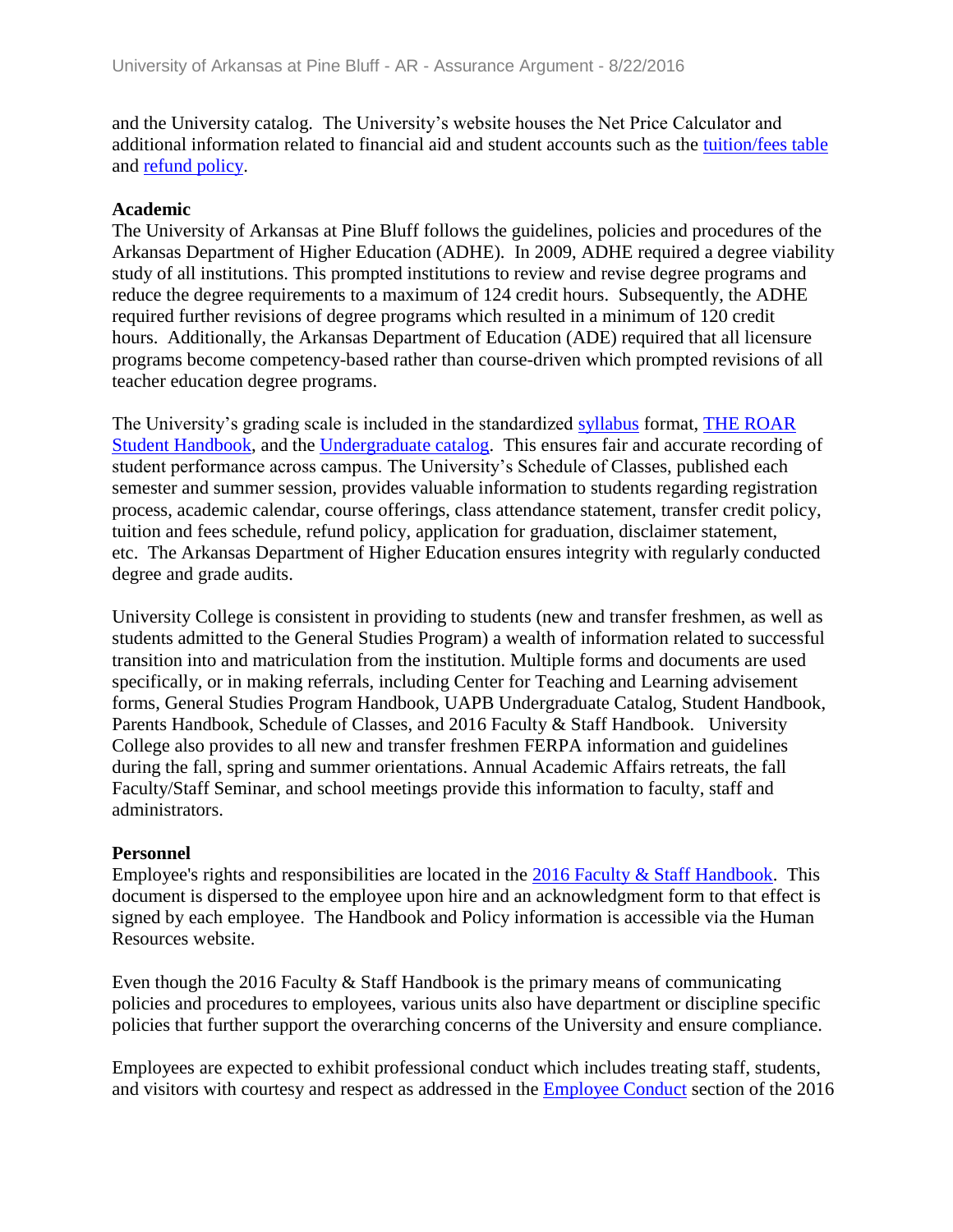Faculty & Staff Handbook. Likewise, the University has the same level of obligation regarding computer and internet use in the workplace, even within the context of academic freedom.

At UAPB, integrity is expected of everyone in all endeavors and includes a commitment to the values of honesty, trustworthiness, fairness, and respect—which are essential to the overall success of the institution. The University has documented policies and procedures that govern its daily operation as it aspires to maintain the highest level of ethical standards. Faculty, students, staff and administrators are a community of dedicated learners, scholars, professionals, and practitioners—all contributing our talents to uphold institutional standards and improve ourselves and the broader community in which we live and work.

The University of Arkansas at Pine Bluff strives for fairness and transparency in its employee practices. The University is an Equal Opportunity Employer and to show its commitment, a full time Director of Affirmative Action was hired in 2013. The director is responsible for compliance training, grievance proceedings, and complaints of discrimination, and is the institution's Title IX coordinator.

The University provides both informational and professional training opportunities to faculty and staff throughout the year to ensure all employees are informed of their legal rights and responsibilities as employees of the University.

Information about how to file a complaint (grievance, discrimination, and Title IX) is published in the 2016 Faculty & Staff Handbook, on the Human Resources and the Affirmative Action website, and disseminated to employees upon hire. The information presented explains to whom to file a complaint, how the process works for the grievant and the accused, and the time frame associated with the complaint process. This allows the University to initiate a prompt and efficient investigation in an attempt to resolve any claims or concerns in a timely manner. If the issue cannot be resolved informally, there is a [formal process](file:///C:/Users/taylorm/AppData/Local/Microsoft/Windows/Temporary%20Internet%20Files/evidence/viewfile%3ffileid=186481%23page=101) outlined in the 2016 Faculty & Staff Handbook for faculty and staff.

All UAPB policies are subject to changes when they are in conflict with federal, state, and local statutes. Respective policies are adjusted when necessary.

The University has a tradition of shared governance that strives to bring together administrators, staff, faculty and students in making and implementing policies in support of the shared mission. Committee participation is one venue for input and feedback. The role of all university-wide committees is documented in the campus [governance section](file:///C:/Users/taylorm/AppData/Local/Microsoft/Windows/Temporary%20Internet%20Files/evidence/viewfile%3ffileId=186481%23page=11) of the 2016 Faculty & Staff Handbook. Furthermore, the Chancellor's Executive Cabinet meets to discuss key University issues and to ensure effective executive communication between divisions. On an annual basis, the University evaluates the committee composition to ensure it is effectively representing faculty, staff, and students. This method has proven to be a successful means of maintaining equity and integrity among the faculty and staff.

All employees are provided information about required governmental compliance. All employees are provided written documentation of policies and procedures to follow to comply with Title IX, including the designated Title IX coordinators for the campus. UAPB's shared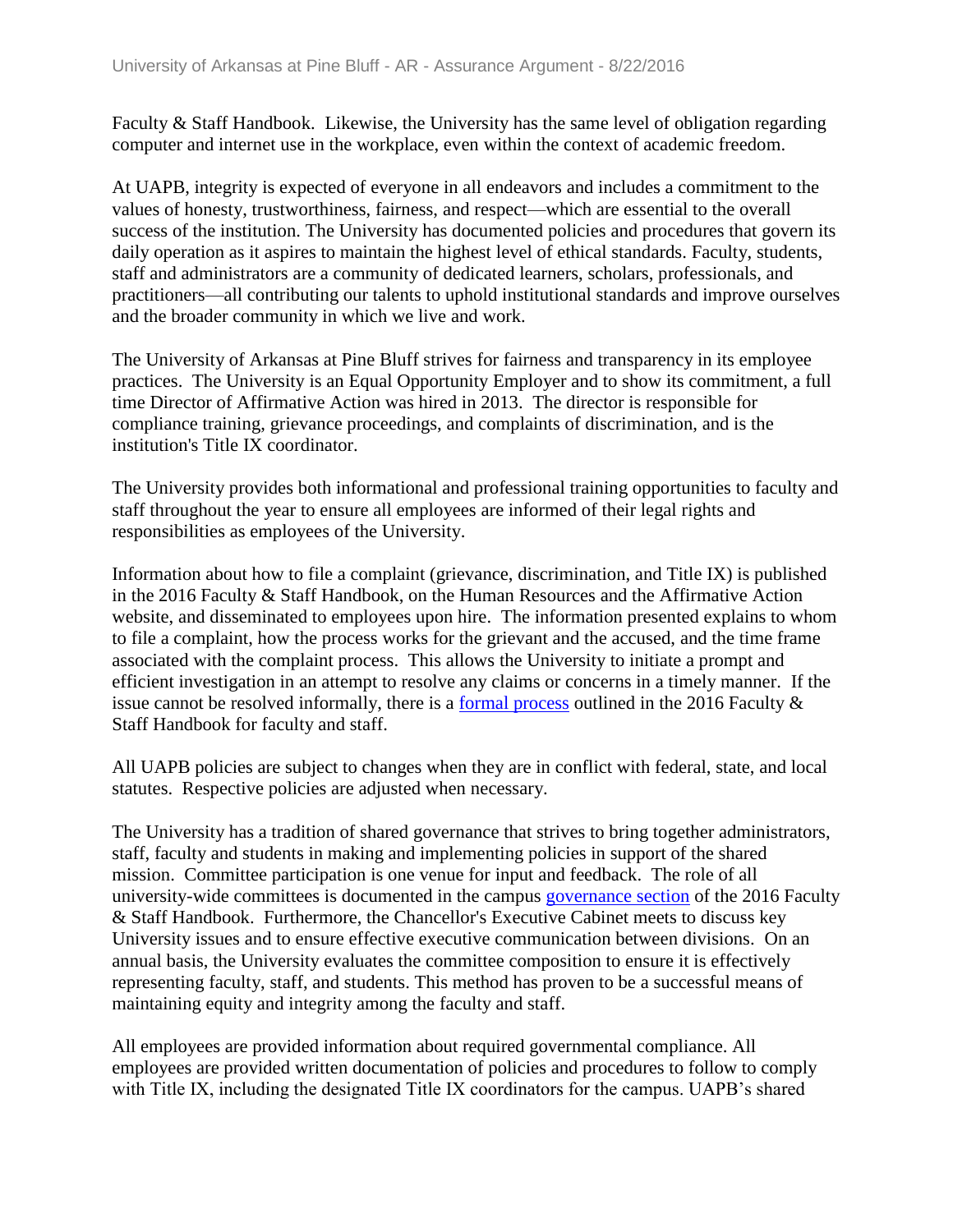governance process assures fairness among employees.

#### **Auxiliary**

The auxiliary functions of the University are athletics, health services, post office, residential life, dining services, bookstore, and print shop. Each area has a web link which provides information regarding policies, procedures, and information to students and the public. The areas have an agreement with the institution to abide by best business practices and follow the board policy section 300 of business practices.

- 2015-16 Undergraduate Catalog
- 2015-16 Undergraduate Catalog (page number 34)
- 2016 Faculty & Staff Handbook
- 2016 Faculty & Staff Handbook (page number 11)
- 2016 Faculty & Staff Handbook (page number 14)
- 2016 Faculty & Staff Handbook (page number 26)
- 2016 Faculty & Staff Handbook (page number 28)
- 2016 Faculty & Staff Handbook (page number 56)
- 2016 Faculty & Staff Handbook (page number 101)
- 2016 Fall Schedule of Classes
- 2016 Fall Schedule of Classes (page number 13)
- 2016 Fall Schedule of Classes (page number 15)
- Board Policy 300
- Code of Conduct for Educational Loans
- FY15 State of Arkansas Federal audit
- FY15 State of Arkansas Federal audit (page number 125)
- Syllabus
- THE ROAR Student Handbook (Revised 12-4-2015)
- THE ROAR Student Handbook (Revised 12-4-2015) (page number 47)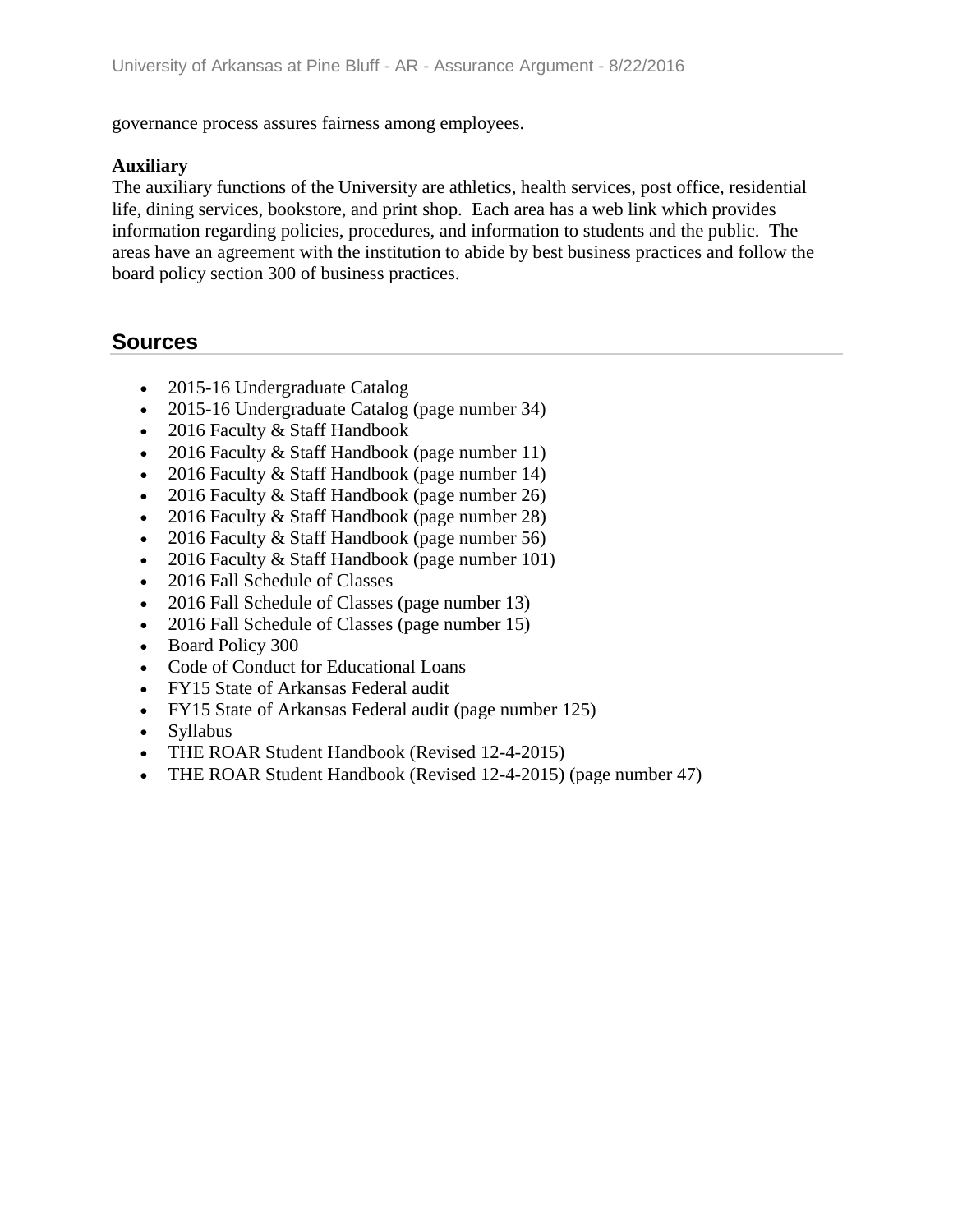## **2.B - Core Component 2.B**

The institution presents itself clearly and completely to its students and to the public with regard to its programs, requirements, faculty and staff, costs to students, control, and accreditation relationships.

### **Argument**

**Assurance Statement: The University of Arkansas at Pine Bluff uses a variety of media to present itself to students and to the public. Information concerning programs, requirements, faculty and staff, costs to students, controls, and accreditation relationships can be found on the website and in publications such as the Undergraduate and Graduate catalogs, THE ROAR Student Handbook, Schedule of Classes and other documents.**

UAPB's publications and website, with its embedded social media, represent the University's efforts to present itself clearly and completely to its students and to the public. Nearly all of the University's publications can be accessed and downloaded through the website. UAPB's email is the official communication method for distributing information to all employees and students. Through the University's Technical Services department, a daily Campus Bulletin is emailed to all employees and students.

Information about the University's academic programs, requirements, faculty, and accreditation relationships can be found on the website and in the Undergraduate and Graduate catalogs. Information about course offerings, registration procedures, tuition and fees, the academic calendar, a summary of many University procedures, and information about course transferability can be found in the [Schedule of Classes](file:///C:/Users/taylorm/AppData/Local/Microsoft/Windows/Temporary%20Internet%20Files/evidence/viewfile%3ffileId=243367) which is published in the Fall and Spring semesters and Summer sessions. Up-to-date information about classes and course requirements in the student's major are also available online through WebAdvisor, MyUAPB, and Blackboard (for classes utilizing that resource).

Information about University expenditures is available on the Division of Finance and Administration web page which provides access to the University's "Open Checkbook", the University's revenues and expenses online balance sheet. Complete information about tuition and fees is located on the Office of Admissions' web page. Complete information about financial aid for students is available on the Student Financial Services web page.

Students receive information about University policies and procedures in [THE ROAR Student](file:///C:/Users/taylorm/AppData/Local/Microsoft/Windows/Temporary%20Internet%20Files/evidence/viewfile%3ffileId=187258%23page=12)  [Handbook.](file:///C:/Users/taylorm/AppData/Local/Microsoft/Windows/Temporary%20Internet%20Files/evidence/viewfile%3ffileId=187258%23page=12) THE ROAR Student Handbook serves as a guide for students by providing them with general university policies and regulations, academic regulations and procedures, information about financial procedures and student affairs, including codes of conduct, rules for campus organizations, and services available to students. The University also publishes and distributes its [Parent Handbook w](file:///C:/Users/taylorm/AppData/Local/Microsoft/Windows/Temporary%20Internet%20Files/evidence/viewfile%3ffileid=201641)hich is designed to familiarize parents with University policies and procedures and to provide them with appropriate contact information as needed.

The University's Office of Communications manages the transmission of news about the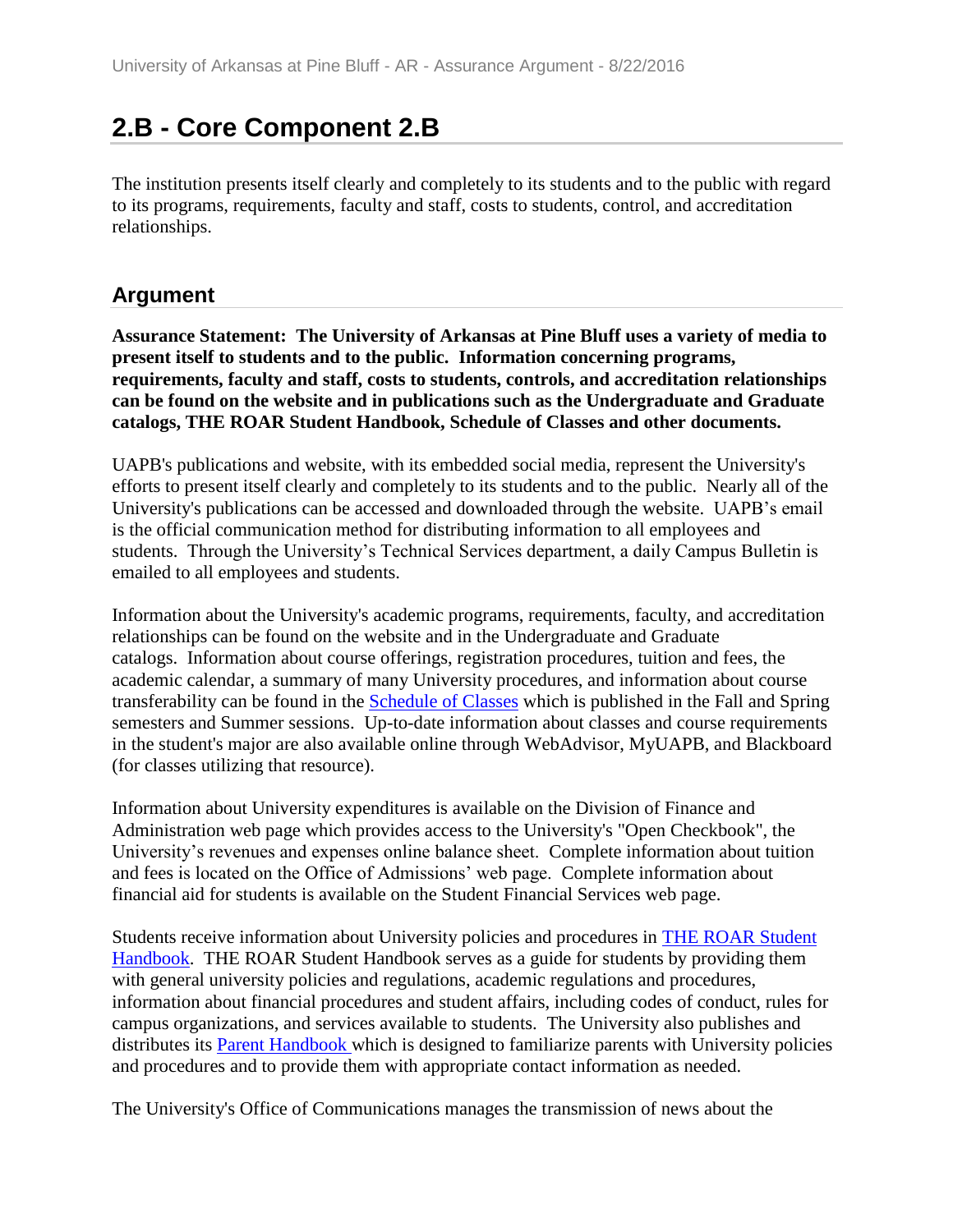University to the general public. It maintains the University's website along with the university's imbedded Facebook, Twitter, Instagram, Sound Cloud, and YouTube channel to keep students and the public informed about events at the University. This is in addition to the programming presented by the University's radio station KUAP 89.7 FM and UAPB TV which broadcasts locally on cable channel 24. Both the radio and television stations broadcasts are streamed on the web. It also publishes UAPB Magazine and UAPB News, the official source for news and information about the University of Arkansas at Pine Bluff.

- 2016 Fall Schedule of Classes
- Parent Handbook
- THE ROAR Student Handbook (Revised 12-4-2015)
- THE ROAR Student Handbook (Revised 12-4-2015) (page number 12)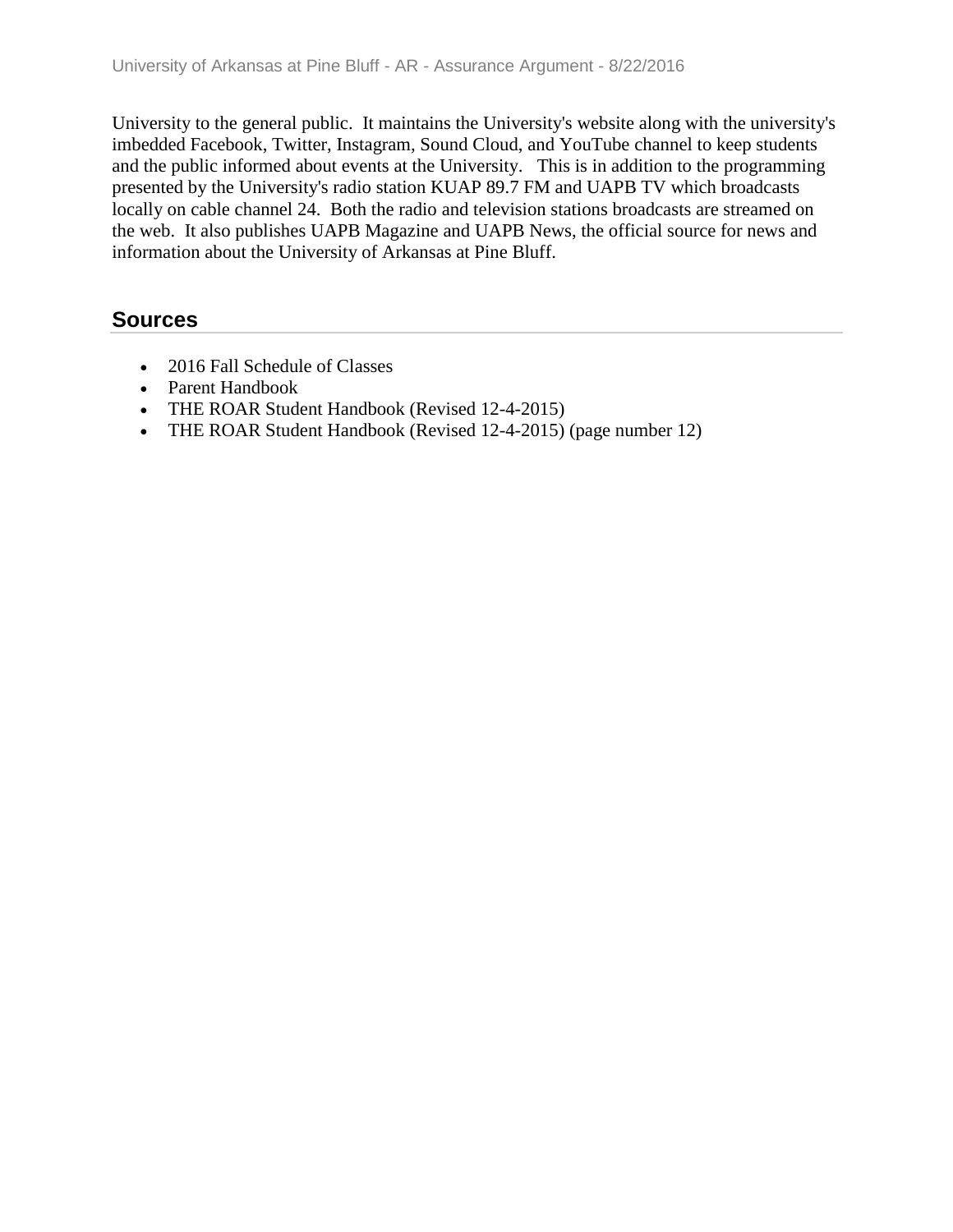## **2.C - Core Component 2.C**

The governing board of the institution is sufficiently autonomous to make decisions in the best interest of the institution and to assure its integrity.

- 1. The governing board's deliberations reflect priorities to preserve and enhance the institution.
- 2. The governing board reviews and considers the reasonable and relevant interests of the institution's internal and external constituencies during its decision-making deliberations.
- 3. The governing board preserves its independence from undue influence on the part of donors, elected officials, ownership interests or other external parties when such influence would not be in the best interest of the institution.
- 4. The governing board delegates day-to-day management of the institution to the administration and expects the faculty to oversee academic matters.

### **Argument**

**Assurance Statement: The University of Arkansas at Pine Bluff is a part of the University of Arkansas System. The System Board of Directors is an autonomous unit which operates in the best interest of all institutions within the system.**

#### *2.C.1. The governing board's deliberations reflect priorities to preserve and enhance the institution.*

The governing board of the University of Arkansas at Pine Bluff is the University of Arkansas Board of Trustees (hereafter referred to as The Board). The Board meets five times per year and holds special meetings if the need arises. The location of the meetings is rotated through the various campuses in the system. Agendas are set prior to the established board meeting dates. Each institution submits campus-specific priority items, to the System's President, that are to be included on the agenda. Minutes and agendas of the board meetings are housed on the University of Arkansas System website.

#### *2.C.2. The governing board reviews and considers the reasonable and relevant interests of the institution's internal and external constituencies during its decision-making deliberations.*

Board meetings are publicized and open to the public. UAPB administrators attend the board meetings and are frequently accompanied by external constituents. A review of board minutes clearly shows the board acting in a manner which maintains the University's overall viability and enhances its programs to benefit the institution's internal and external constituencies. Noteworthy examples include the board's approval of the [PhD. Program in](file:///C:/Users/taylorm/AppData/Local/Microsoft/Windows/Temporary%20Internet%20Files/evidence/viewfile%3ffileId=243822)  [Aquaculture/Fisheries,](file:///C:/Users/taylorm/AppData/Local/Microsoft/Windows/Temporary%20Internet%20Files/evidence/viewfile%3ffileId=243822) new [undergraduate](file:///C:/Users/taylorm/AppData/Local/Microsoft/Windows/Temporary%20Internet%20Files/evidence/viewfile%3ffileid=243828) and [graduate](file:///C:/Users/taylorm/AppData/Local/Microsoft/Windows/Temporary%20Internet%20Files/evidence/viewfile%3ffileId=243829) degree programs, and the [revised](file:///C:/Users/taylorm/AppData/Local/Microsoft/Windows/Temporary%20Internet%20Files/evidence/viewfile%3ffileId=184929) 

[mission statement.](file:///C:/Users/taylorm/AppData/Local/Microsoft/Windows/Temporary%20Internet%20Files/evidence/viewfile%3ffileId=184929)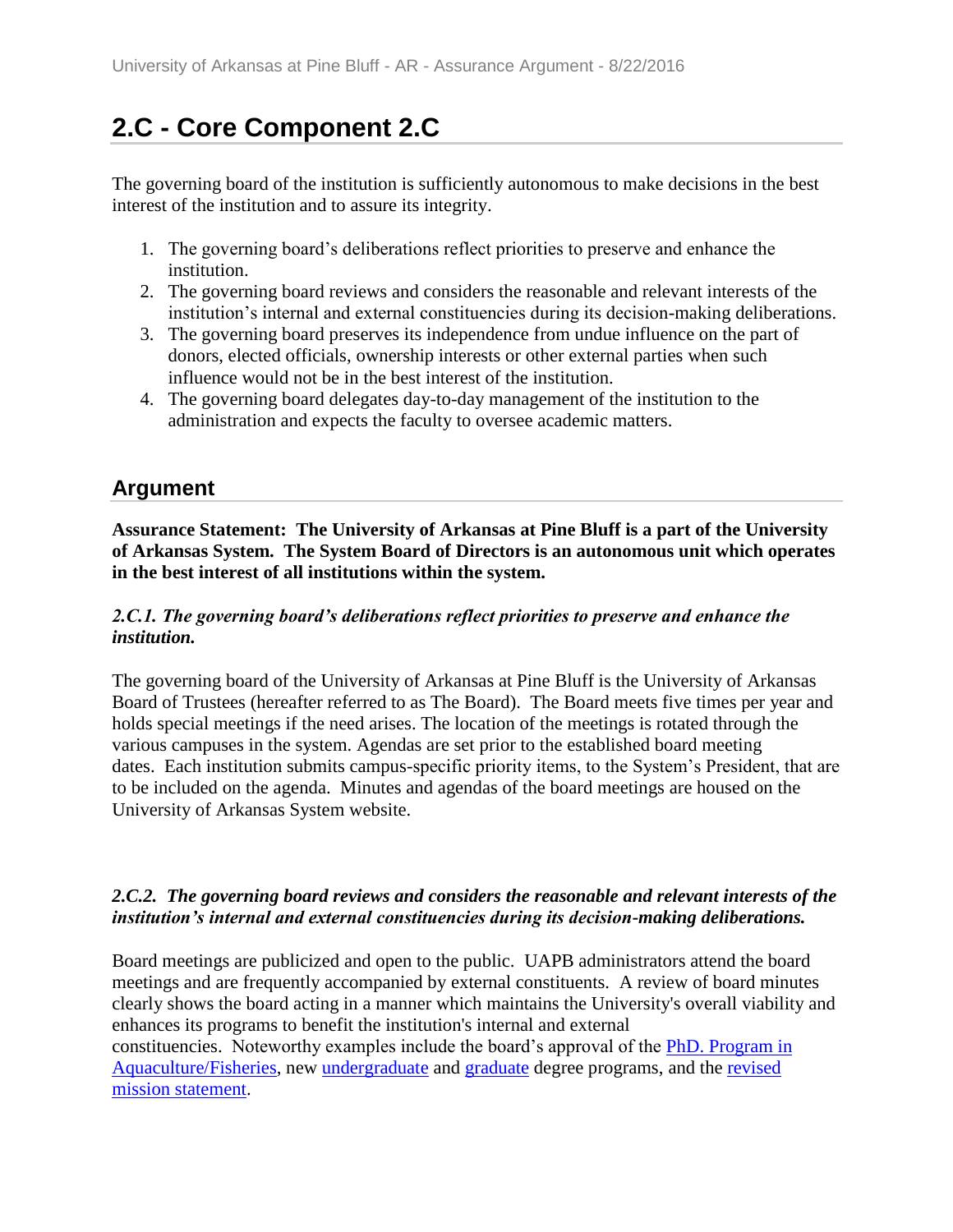#### *2.C.3. The governing board preserves its independence from undue influence on the part of donors, elected officials, ownership interests or other external parties when such influence would not be in the best interest of the institution.*

The structure, make-up, and autonomy of the Board are guaranteed by Arkansas Constitution Amendment 33 which can be found in [Board Policy 100.2.](file:///C:/Users/taylorm/AppData/Local/Microsoft/Windows/Temporary%20Internet%20Files/evidence/viewfile%3ffileid=204004) The rules and regulations of the Board of Trustees for the governance and administration of the University are articulated in [Board Policy 100.4.](file:///C:/Users/taylorm/AppData/Local/Microsoft/Windows/Temporary%20Internet%20Files/evidence/viewfile%3ffileid=204088)

The Board of Trustees has adopted [Board Policy 100.9](file:///C:/Users/taylorm/AppData/Local/Microsoft/Windows/Temporary%20Internet%20Files/evidence/viewfile%3ffileid=204086) which defines the standards of conduct required of members of the board and clearly defines the activities of board members which constitute a conflict of interest. [Board policy 335.1,](file:///C:/Users/taylorm/AppData/Local/Microsoft/Windows/Temporary%20Internet%20Files/evidence/viewfile%3ffileid=204087) adopted in 2014, defines standards of ethical conduct for all University employees and outlines procedures to be followed when these standards are violated. [Board policy 330.1](file:///C:/Users/taylorm/AppData/Local/Microsoft/Windows/Temporary%20Internet%20Files/evidence/viewfile%3ffileid=204085) governs employee and contractor conflicts of interest and contains provisions to ensure independence from elected officials and prohibits nepotism.

### *2.C.4. The governing board delegates day-to-day management of the institution to the administration and expects the faculty to oversee academic matters.*

The everyday management of UAPB has been delegated to the Chancellor of the University as chief executive officer of the campus. The Chancellor, in turn, has delegated responsibilities for the daily operation of the University to the vice chancellors of each division who are responsible for supervising units within each respective division. The rules of governance for the University of Arkansas at Pine Bluff are specified in [Board Policy 1510.1.](file:///C:/Users/taylorm/AppData/Local/Microsoft/Windows/Temporary%20Internet%20Files/evidence/viewfile%3ffileid=204131) The University's system of shared governance ensures that academic matters are the prerogative of the faculty.

Since the last visit by the Higher Learning Commission, there has been no evidence of violation of board policies.

- 1 21 15-BOT-Minutes
- 1 21 15-BOT-Minutes (page number 18)
- New Graduate Degree Programs
- New Undergraduate Programs
- U of A Board Policy 100.2
- U of A Board Policy 100.4
- U of A Board Policy 100.9
- U of A Board Policy 1510.1
- U of A Board Policy 330.1
- U of A Board Policy 335.1 Code of Ethical Conduct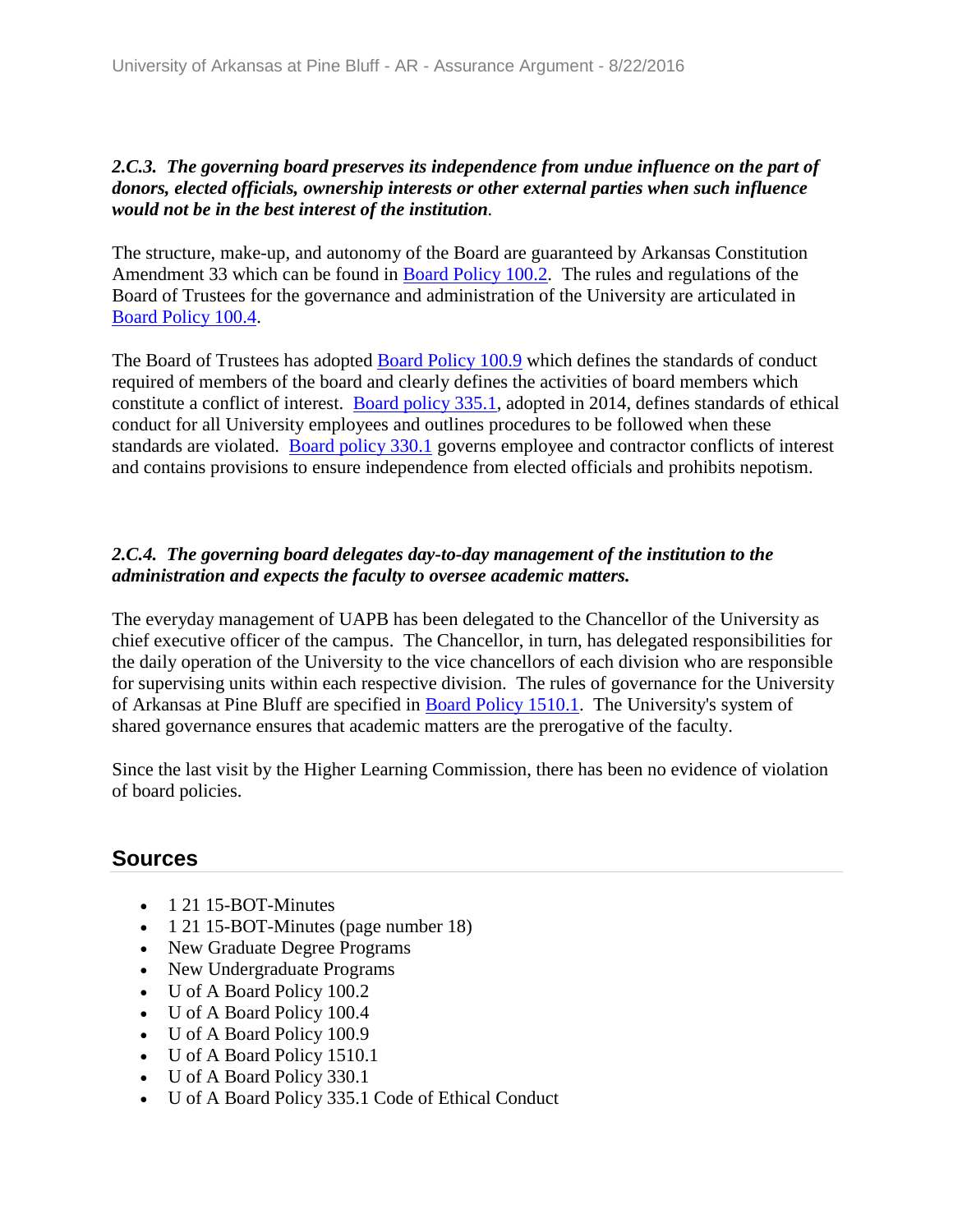- U of A Board Policy 335.1 Code of Ethical Conduct
- UAPB PhD Aquaculture 9-4-09 minutes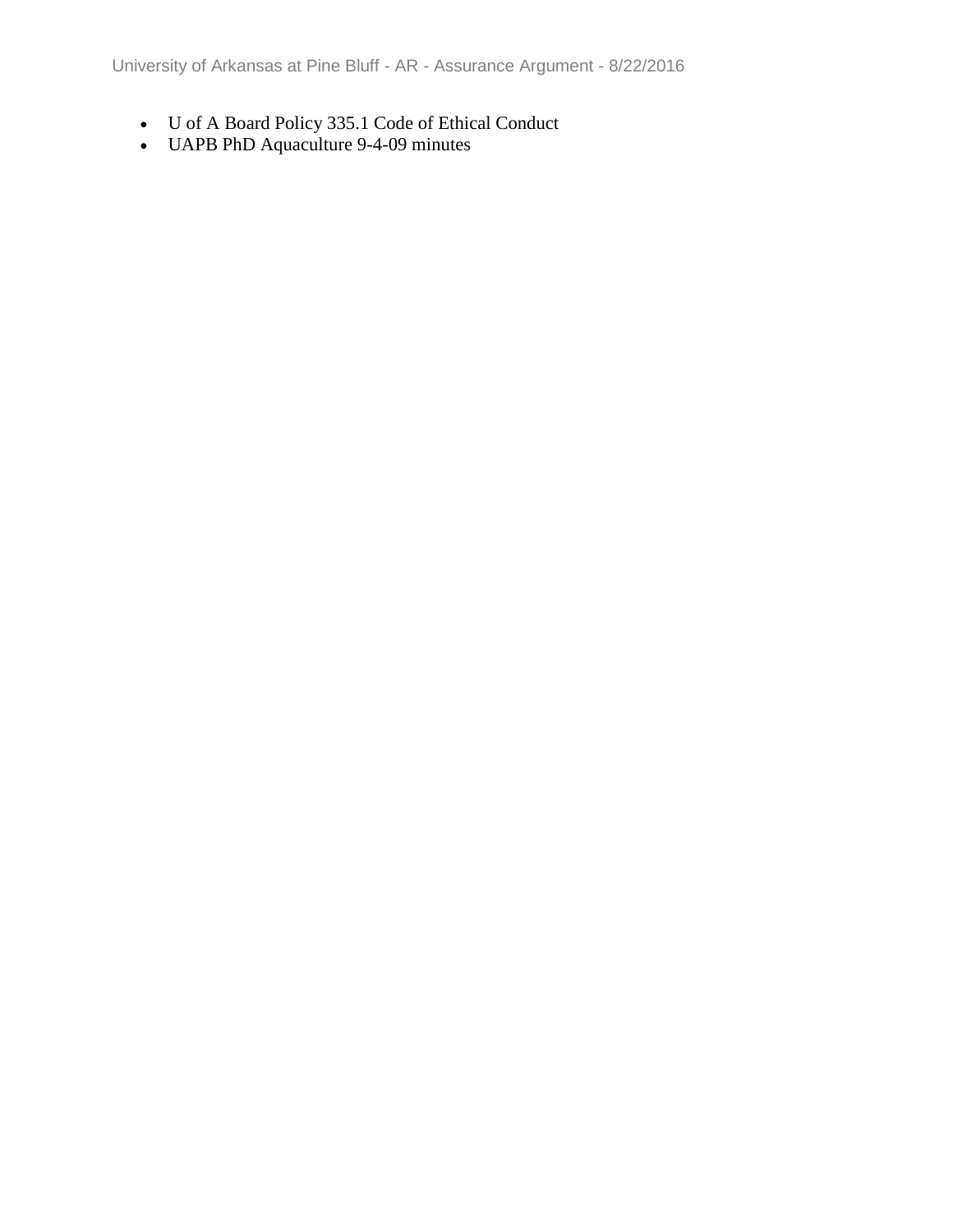## **2.D - Core Component 2.D**

The institution is committed to freedom of expression and the pursuit of truth in teaching and learning.

### **Argument**

#### **Assurance Statement: Through its published policies and procedures, UAPB is committed to freedom of expression and pursuit of truth in the learning environment.**

The [2016 Faculty & Staff Handbook](file:///C:/Users/taylorm/AppData/Local/Microsoft/Windows/Temporary%20Internet%20Files/evidence/viewfile%3ffileId=186481%23page=44) articulates that the University guarantees faculty the right to full freedom in research and in the publication of results, subject to the performance of his or her other academic duties, to full freedom in the classroom in discussing the subject of the course, and when speaking or writing as a citizen, rather than as a representative of the University.

[Section 2.14](file:///C:/Users/taylorm/AppData/Local/Microsoft/Windows/Temporary%20Internet%20Files/evidence/viewfile%3ffileid=187258%23page=51) of THE ROAR Student Handbook outlines student academic rights in the classroom and [section 2.15](file:///C:/Users/taylorm/AppData/Local/Microsoft/Windows/Temporary%20Internet%20Files/evidence/viewfile%3ffileid=187258%23page=52) defines the students' rights and responsibilities in the classroom with regard to freedom of expression and the pursuit of learning.

- 2016 Faculty & Staff Handbook
- 2016 Faculty & Staff Handbook
- 2016 Faculty & Staff Handbook (page number 18)
- 2016 Faculty & Staff Handbook (page number 19)
- 2016 Faculty & Staff Handbook (page number 44)
- 2016 Faculty & Staff Handbook (page number 45)
- THE ROAR Student Handbook (Revised 12-4-2015)
- THE ROAR Student Handbook (Revised 12-4-2015) (page number 40)
- THE ROAR Student Handbook (Revised 12-4-2015) (page number 51)
- THE ROAR Student Handbook (Revised 12-4-2015) (page number 52)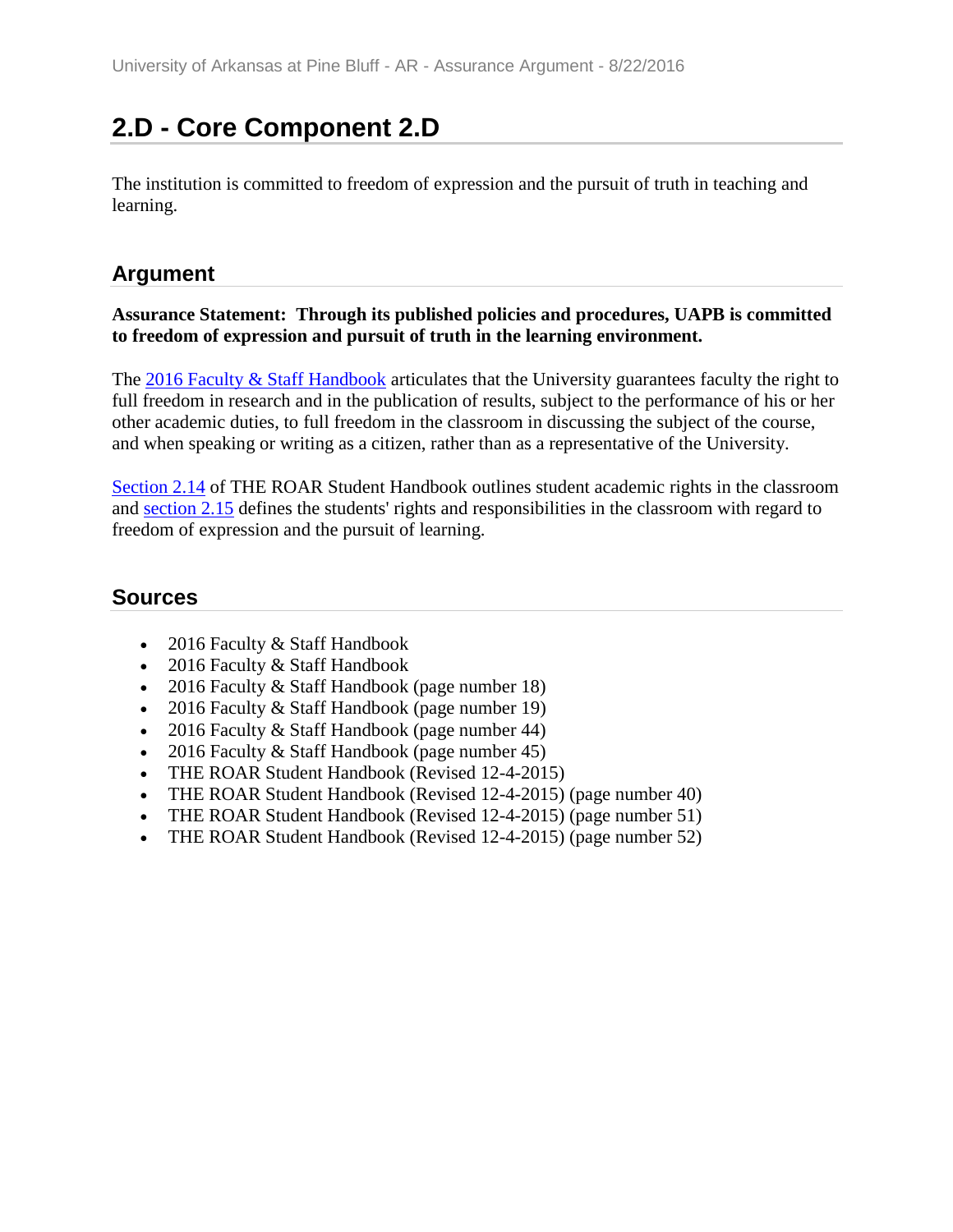## **2.E - Core Component 2.E**

The institution's policies and procedures call for responsible acquisition, discovery and application of knowledge by its faculty, students and staff.

- 1. The institution provides effective oversight and support services to ensure the integrity of research and scholarly practice conducted by its faculty, staff, and students.
- 2. Students are offered guidance in the ethical use of information resources.
- 3. The institution has and enforces policies on academic honesty and integrity.

### **Argument**

**Assurance Statement: UAPB has policies and procedures for the acquisition, discovery and application of knowledge by its faculty, staff, and students.**

#### *2.E.1. The institution provides effective oversight and support services to ensure the integrity of research and scholarly practice conducted by its faculty, staff, and students.*

The Office of Research and Sponsored Programs (ORSP) is charged with establishing policies and procedures that ensure the responsible acquisition, discovery, and application of research and scholarly activity among the faculty. The ORSP Handbook describes the University's policies and procedures to assure the responsible acquisition of knowledge on campus. ORSP has established a [Human Subjects Committee](file:///C:/Users/taylorm/AppData/Local/Microsoft/Windows/Temporary%20Internet%20Files/evidence/viewfile%3ffileId=237798%23page=39) to oversee research involving human subjects and the [Institutional Animal Care and Use Committee](file:///C:/Users/taylorm/AppData/Local/Microsoft/Windows/Temporary%20Internet%20Files/evidence/viewfile%3ffileId=237798%23page=39) to oversee research involving animals. The [Biosafety Committee h](file:///C:/Users/taylorm/AppData/Local/Microsoft/Windows/Temporary%20Internet%20Files/evidence/viewfile%3ffileId=237798%23page=40)as established policies on laboratory safety and hazardous waste disposal. The handbook also documents the University's policies for dealing with misconduct in research, conflicts of interest, and summarizes [Board Policy 210.1](file:///C:/Users/taylorm/AppData/Local/Microsoft/Windows/Temporary%20Internet%20Files/evidence/viewfile%3ffileId=237838) concerning patents and copyrights. Accusations of academic dishonesty of faculty are investigated by the University's research committee and recommendations are forwarded to the Vice Chancellor for Academic Affairs.

### *2.E.2. Students are offered guidance in the ethical use of information resources.*

Students are given guidance in the ethical use of information sources in their classes. Students are taught the basic principles of researched writing in English Composition II. These principles are reinforced in the student's major classes which require researched writing, by the Viralene J. Coleman Writing Center which provides workshops and tutorial guidance to students doing research, and by similar programs conducted by the staff of the John Brown Watson Memorial Library. The University subscribes to the Turnitin web service so that faculty and students can check their work and remove any plagiarism or improperly presented research before submitting their work for a grade. BlackBoard also has SafeAssign as a means to determine plagiarism.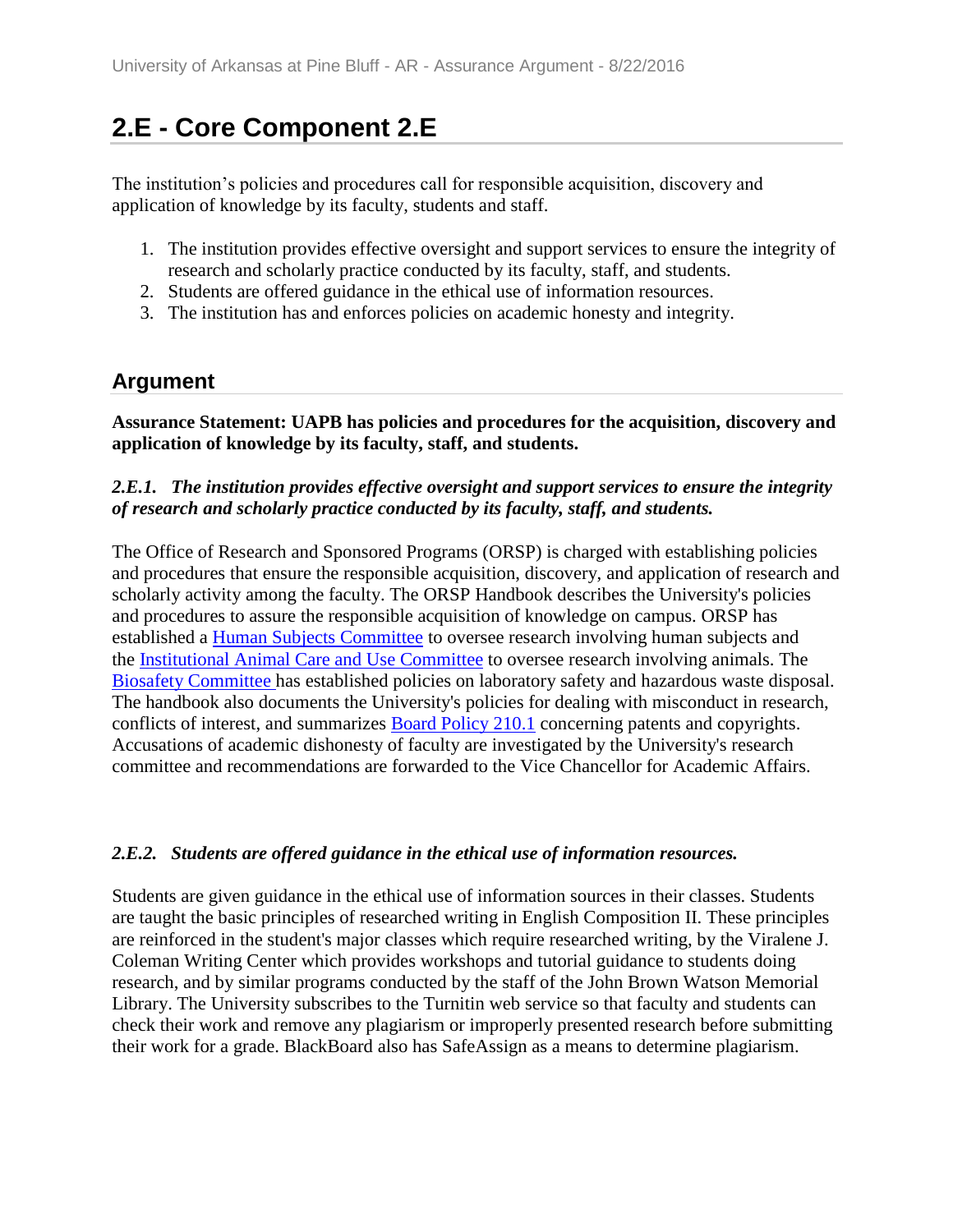#### *2.E.3. The institution has and enforces policies on academic honesty and integrity.*

The University's policy on academic honesty is available in several locations and online. The academic honesty policy for undergraduates is presented in [section 4.16.30 o](file:///C:/Users/taylorm/AppData/Local/Microsoft/Windows/Temporary%20Internet%20Files/evidence/viewfile%3ffileid=187258%23page=115)f THE ROAR Student Handbook. The academic honesty policy outlines the range of sanctions which are enforced when the policy is violated. For graduate students, Academic Dishonesty is addressed in the [Graduate Student Handbook.](file:///C:/Users/taylorm/AppData/Local/Microsoft/Windows/Temporary%20Internet%20Files/evidence/viewfile%3ffileId=244432%23page=21) When reported, files on academic dishonesty are archived in the office of the Vice Chancellor for Academic Affairs.

- 0210.1-Patent-Copyright-Policy-1
- 2016-2018 Graduate Students Handbook
- 2016-2018 Graduate Students Handbook (page number 21)
- 2016-2018 UAPB GRADUATE CATALOG
- Office of Research and Sponsored Programs Handbook Rev (Jan16) 2nd reduction
- Office of Research and Sponsored Programs Handbook Rev (Jan16) 2nd reduction (page number 39)
- Office of Research and Sponsored Programs Handbook Rev (Jan16) 2nd reduction (page number 40)
- THE ROAR Student Handbook (Revised 12-4-2015)
- THE ROAR Student Handbook (Revised 12-4-2015) (page number 115)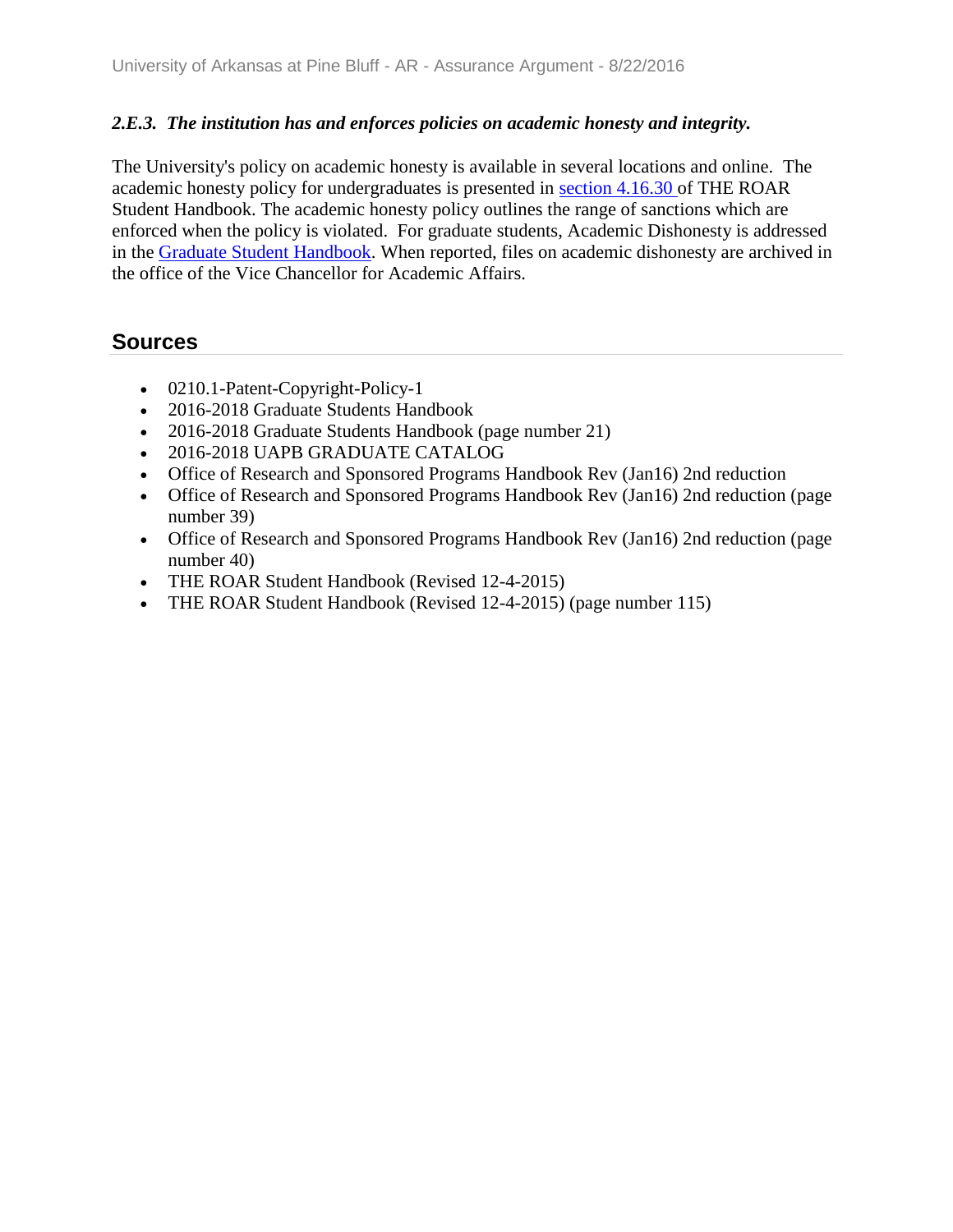## **2.S - Criterion 2 - Summary**

The institution acts with integrity; its conduct is ethical and responsible.

### **Summary**

The University of Arkansas at Pine Bluff adheres to ethical and responsible conduct as a part of the University of Arkansas System whose Board of Trustees develops and monitors educational policies and processes. UAPB's administrative leadership, shared faculty governance process, and student learning outcomes reflect the University's commitment to integrity and promote an academic setting congruent with cutting-edge teaching, research, and service. Adherence to board policies, which governs academics, finance, and personnel, ensures transparency, clarity of operations, and a fair and open academic environment. All academic degree programs meet state, cognate or national accreditation standards.

- FY15 State of Arkansas Federal audit
- FY15 State of Arkansas Federal audit (page number 125)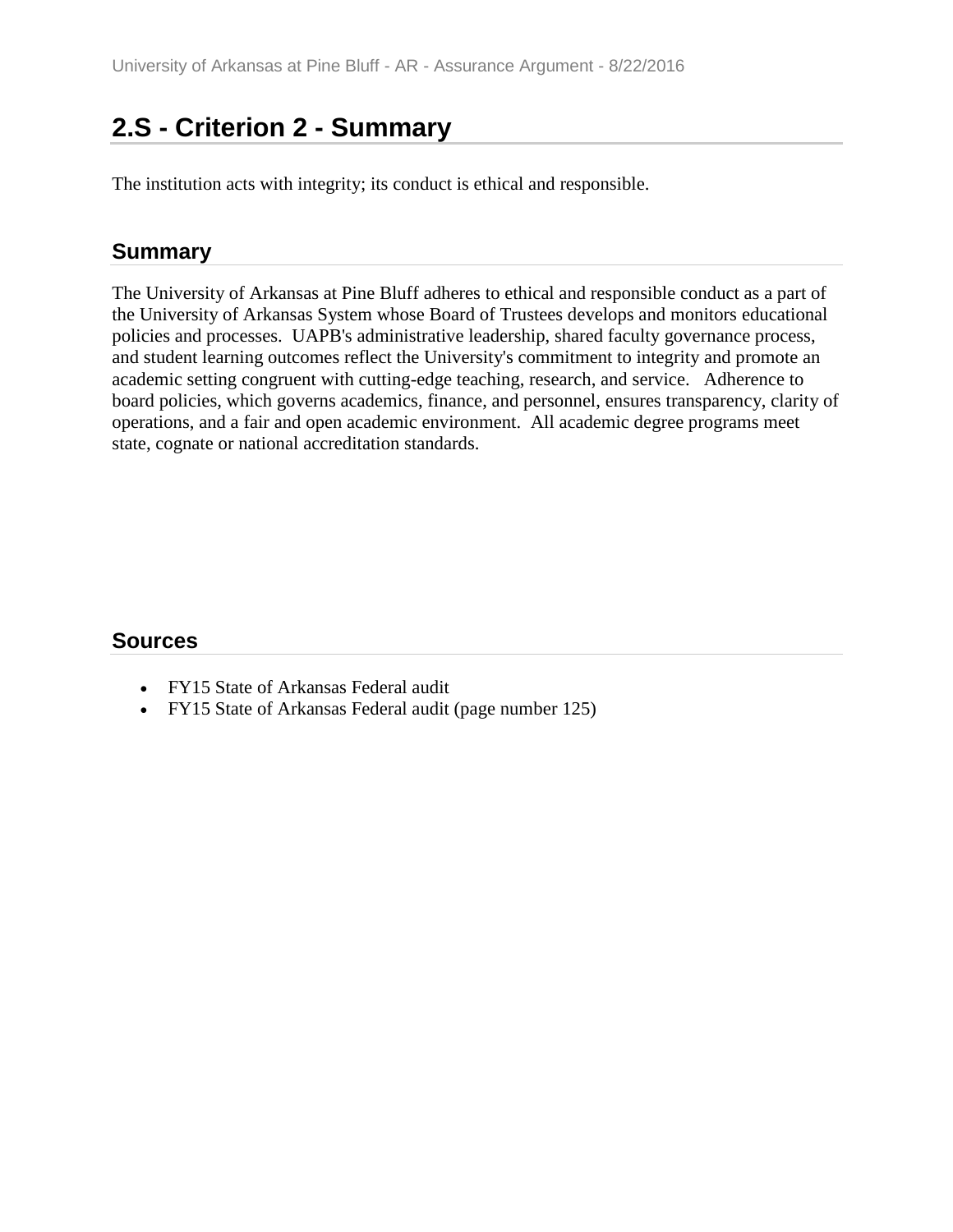## **3 - Teaching and Learning: Quality, Resources, and Support**

The institution provides high quality education, wherever and however its offerings are delivered.

## **3.A - Core Component 3.A**

The institution's degree programs are appropriate to higher education.

- 1. Courses and programs are current and require levels of performance by students appropriate to the degree or certificate awarded.
- 2. The institution articulates and differentiates learning goals for undergraduate, graduate, post-baccalaureate, post-graduate, and certificate programs.
- 3. The institution's program quality and learning goals are consistent across all modes of delivery and all locations (on the main campus, at additional locations, by distance delivery, as dual credit, through contractual or consortial arrangements, or any other modality).

### **Argument**

**Assurance Statement: UAPB regularly reviews and updates courses and programs as part of specialized accreditations or Arkansas Department of Higher Education mandated selfstudies. UAPB identified student learning outcomes at the University and school levels in its assessment plan. Learning outcomes addressing standards for specialized accreditations are in place. Graduate and undergraduate programs have articulated discipline specific knowledge, skills, and competencies. Student learning outcomes are not dictated by mode of delivery or location.**

#### *3.A.1. Courses and programs are current and require levels of performance by students appropriate to the degree or certificate awarded.*

In the recently released Carnegie Classification of institutions of higher learning, the University of Arkansas at Pine Bluff (UAPB) is a Baccalaureate College: Diverse Fields. As an 1890 Land-Grant University, UAPB offers 30 baccalaureate, 8 Master's, and 1 Ph.D. degree across a broad spectrum of subject areas.

In April 2008, the Arkansas Higher Education Coordinating Board (AHECB) directed the Arkansas Department of Higher Education (ADHE) staff, in cooperation with the public colleges and universities, to conduct viability studies. In adherence to **AHECB Policy 5.12**, the Arkansas Department of Higher Education established standards for academic programs offered by Arkansas colleges and universities and all existing academic programs. The board also increased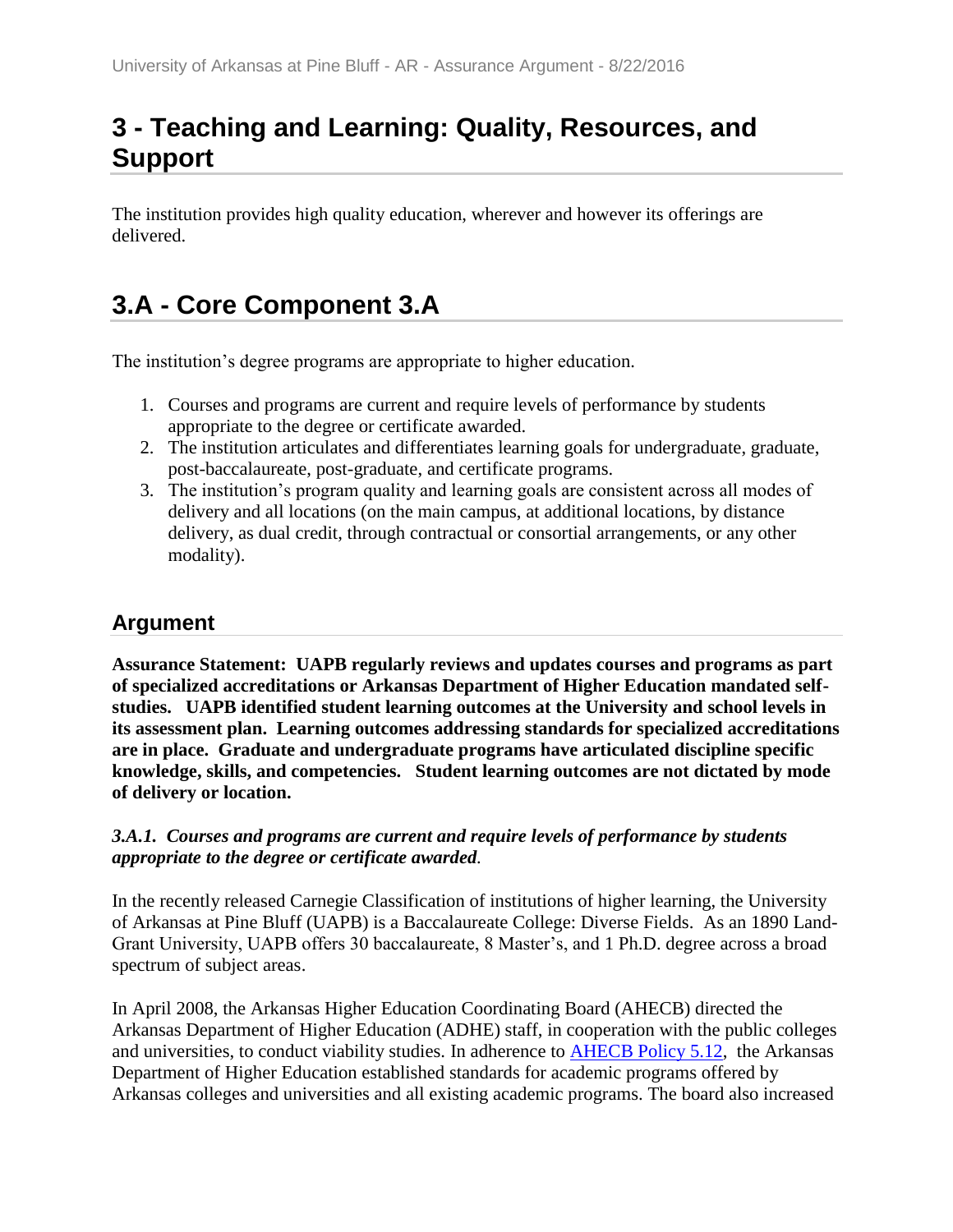viability/graduation standards and directed ADHE to remove programs that do not meet the new viability standards from the AHECB approved inventory. As a result of this process, the University examined all programs and restructured degree offerings to be consistent with these new requirements.

Because of [Act 747 of 2011](file:///C:/Users/taylorm/AppData/Local/Microsoft/Windows/Temporary%20Internet%20Files/evidence/viewfile%3ffileId=242101) Minimum College Core-Transferability, most baccalaureate degree programs at UAPB were reduced to 120 credit hours, requiring major input from faculty to ensure students would receive the education they needed to meet the standards expected of a bachelor's degree within that constraint. Programs were reviewed by the Faculty Staff Senate and approved by the ADHE as part of this process. The quality of the programs and the appropriateness of the level of student performance were ensured through this process.

At the school and/or department level, [syllabi](file:///C:/Users/taylorm/AppData/Local/Microsoft/Windows/Temporary%20Internet%20Files/evidence/viewfile%3ffileId=238466) are reviewed each term for appropriateness of resource material, textbooks, assignments and assessments. Finally, students are assessed during their senior year to demonstrate their level of knowledge and competence in their major subject matter before graduating.

#### *3.A.2. The institution articulates and differentiates learning goals for its undergraduate, graduate, post baccalaureate, post graduate and certificate programs.*

The University of Arkansas at Pine Bluff (UAPB) articulates and differentiates learning goals for its undergraduate, graduate, post baccalaureate, and post graduate programs. Certificate programs are not offered.

Both University and School-wide learning outcomes/goals are reflected in the UAPB Student Assessment Plan presented in Criterion 4.B.1. Moreover, the [uniform syllabus format](file:///C:/Users/taylorm/AppData/Local/Microsoft/Windows/Temporary%20Internet%20Files/evidence/viewfile%3ffileid=238466) requires specific learning objectives and learning outcomes. Recently, additional [university-wide](file:///C:/Users/taylorm/AppData/Local/Microsoft/Windows/Temporary%20Internet%20Files/evidence/viewfile%3ffileId=185430%23page=10)  [learning outcomes](file:///C:/Users/taylorm/AppData/Local/Microsoft/Windows/Temporary%20Internet%20Files/evidence/viewfile%3ffileId=185430%23page=10) (Reading, Written Communication, Oral Communication, Critical Thinking Skills, Problem Solving, and Foundations and Skills for Lifelong Learning) were instituted to further enrich our students' knowledge and preparation.

#### *3.A.3. The institution's program quality and learning goals are consistent across all modes of delivery and all locations (On main campus, at additional locations, by distance delivery, as dual credit, through contractual or consortial arrangements, or any other modality).*

Web-based (Blackboard) teaching and learning and face-to-face teaching and learning are equal at all locations, evidenced by the fact that all modes of delivery require an institutionally approved uniform syllabus. Additionally, goals outlined in the graduate and undergraduate catalogues do not change based on modes of delivery or location. Blackboard interfaces with LiveText (the University's assessment management system) so that distance and on-campus students all participate in the assessment process.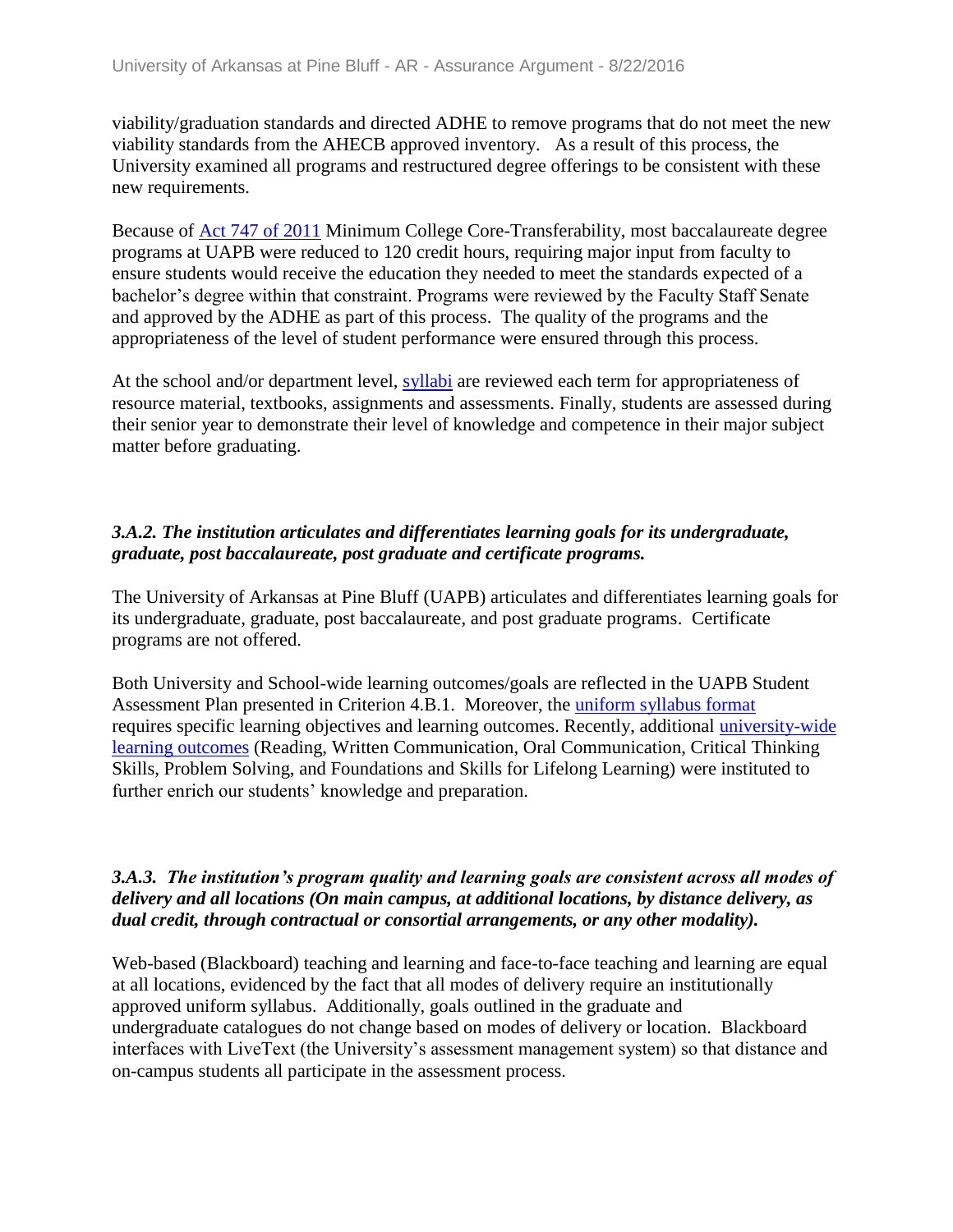As a part of UAPB's evaluative process, inconsistencies between course delivery at the North Little Rock site and course delivery at the main campus were identified. This prompted suspension of course offerings and further analysis of the feasibility of that site. All course offerings are initiated and approved through each department.

Dual credit is not offered at this time. However, UAPB has been approved to offer courses via [concurrent enrollment](file:///C:/Users/taylorm/AppData/Local/Microsoft/Windows/Temporary%20Internet%20Files/evidence/viewfile%3ffileId=243653) but the program is yet to be implemented.

- 2015-16 Undergraduate Catalog
- Act747 Minimum College Core-Transferability
- AHECB\_Policy\_5.12-Academic\_Program\_Review\_and\_Program\_Viability-January  $2015 (2)$
- Concurrent Enrollment Approval Email
- Syllabus
- UAPB Student Assessment Plan 08
- UAPB Student Assessment Plan\_08 (page number 10)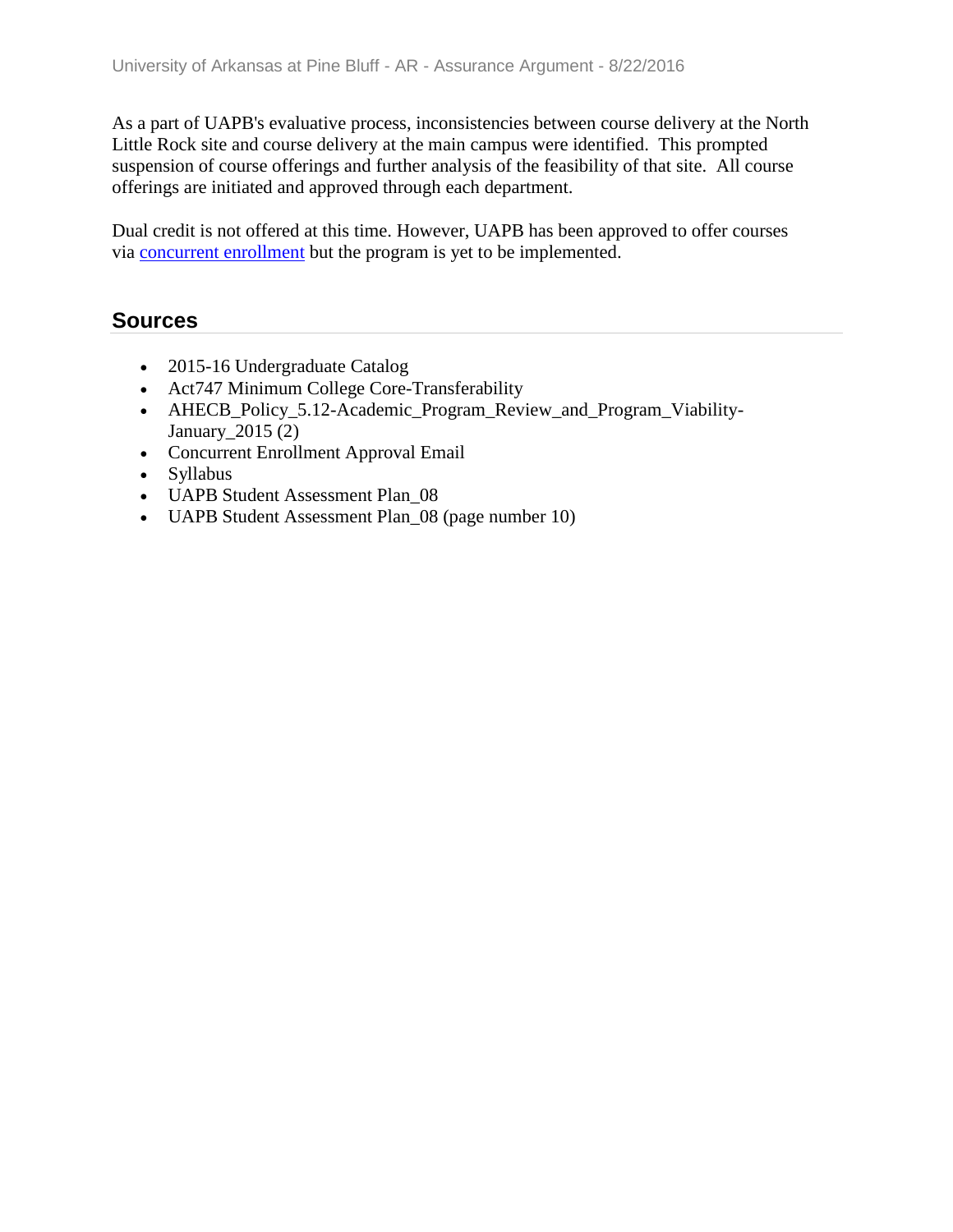## **3.B - Core Component 3.B**

The institution demonstrates that the exercise of intellectual inquiry and the acquisition, application, and integration of broad learning and skills are integral to its educational programs.

- 1. The general education program is appropriate to the mission, educational offerings, and degree levels of the institution.
- 2. The institution articulates the purposes, content, and intended learning outcomes of its undergraduate general education requirements. The program of general education is grounded in a philosophy or framework developed by the institution or adopted from an established framework. It imparts broad knowledge and intellectual concepts to students and develops skills and attitudes that the institution believes every college-educated person should possess.
- 3. Every degree program offered by the institution engages students in collecting, analyzing, and communicating information; in mastering modes of inquiry or creative work; and in developing skills adaptable to changing environments.
- 4. The education offered by the institution recognizes the human and cultural diversity of the world in which students live and work.
- 5. The faculty and students contribute to scholarship, creative work, and the discovery of knowledge to the extent appropriate to their programs and the institution's mission.

### **Argument**

**Assurance Statement: UAPB has established institutional and core general education requirements to prepare students for leadership positions in a 21st century world. Entrylevel courses give students skills to succeed in upper-level courses. In general education courses, students develop the tools for critical thinking, effective communication, quantitative literacy, success in college and career, and a healthy lifestyle. Students also develop an appreciation of the cultural, scientific, and historical foundations of our diverse human heritage.**

#### *3.B.1. The general education program is appropriate to the mission, educational offerings, and degree levels of the institution.*

[Act 98 of 1989 \(](file:///C:/Users/taylorm/AppData/Local/Microsoft/Windows/Temporary%20Internet%20Files/evidence/viewfile%3ffileId=237862%23page=139)Arkansas Code 6-61-218) established parameters for General Education Core in the state. [Specific general education requirements](file:///C:/Users/taylorm/AppData/Local/Microsoft/Windows/Temporary%20Internet%20Files/evidence/viewfile%3ffileId=241402%23page=46) (UAPB general ed charts) established by UAPB are coordinated within University College to assist students in meeting those requirements.

In accordance with the University's mission statement, the general education program is designed to build a foundation for upper-division courses. Student learning experiences in the general education core are responsive to the needs of a racially, culturally, and economically diverse student population.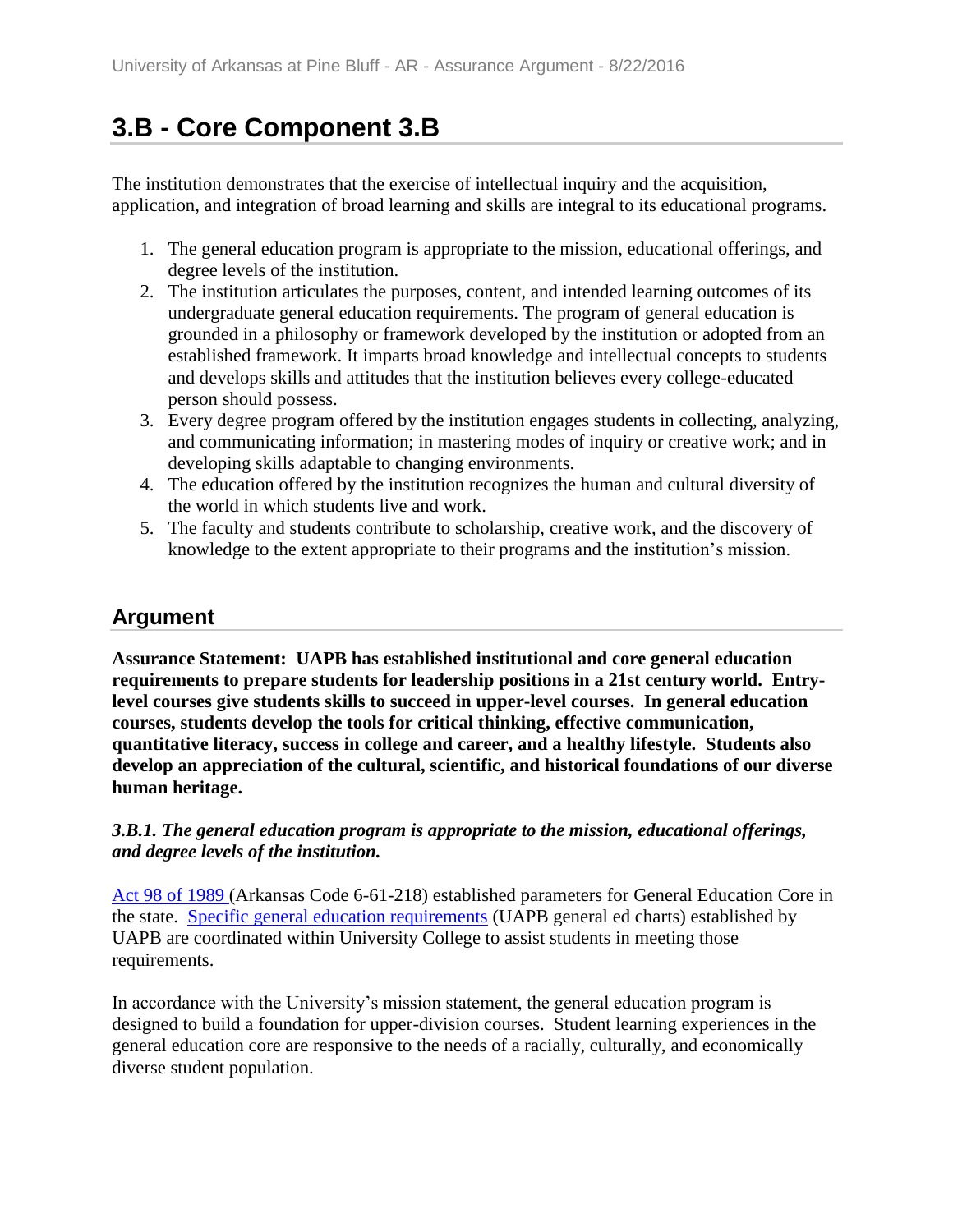*3.B.2. The institution articulates the purposes, content, and intended learning outcomes of its undergraduate general education requirements. The program of general education is grounded in philosophy or framework developed by the institution or adopted from an established framework. It imparts broad knowledge and intellectual concepts to students and develops skills and attitudes that the institution believes every college-educated person should possess.*

UAPB values the State Minimum Core Curriculum and University's Institutional Requirements as a gateway for students to develop and grow from a liberal arts education. The institution articulates the purpose and content of its general education requirements in the undergraduate catalog. It is through entry-level courses that UAPB students acquire the foundation for upper-level courses. The general education core provides insight and a deeper understanding of one's self in relation to the world. This happens through investigation of the influence of social, cultural, economic and political institutions in shaping thoughts, values and behavior.

The General Education Program is guided by the State [governing system](file:///C:/Users/taylorm/AppData/Local/Microsoft/Windows/Temporary%20Internet%20Files/evidence/viewfile%3ffileId=237862%23page=141). University College is responsible for the coordination of the general education core as well as institutional requirements and developmental courses. Developmental courses are required if a student makes a minimum score less than 19 on any ACT sub-score. UAPB has adopted university-wide student learning outcomes in its assessment plan. Those learning outcomes include reading, written communication, oral communication, critical thinking, problem solving, and foundations and skills for lifelong learning, which are explicitly related to general education requirements. UAPB has a [University College Student Review Form](file:///C:/Users/taylorm/AppData/Local/Microsoft/Windows/Temporary%20Internet%20Files/evidence/viewfile%3ffileid=208306) which includes the checklist for developmental courses, state minimum core curriculum and institutional requirements. This document presents the courses that comprise the 35 hours of state minimum core and 10 hours of institutional requirements.

Core proficiency skills are obtained in English/Communications courses with a nine (9) hour requirement-English Composition I, English Composition II and Oral Communications.

Moreover, students are expected to exhibit quantitative reasoning skills upon completion of college level math. A three (3) hour math course (College Algebra 1330 or Quantitative Literacy [QL] 1360) is the minimum requirement for general education. College Algebra is the foundational mathematics course that prepares students to understand concepts and relationships needed in the various STEM disciplines. QL prepares non-STEM majors to solve problems in a variety of contexts demanding quantitative literacy.

Six hours of fine arts/humanities, four hours of biology, four hours of chemistry, three hours of history/government, and six hours of social science electives are required for general education. Students who successfully complete the general education core experience a deeper appreciation and understanding of the creative processes, artistic expressions, and the role of fine arts in society. They also better understand the human condition through investigation, appreciation, and evaluation of historical, philosophical, and literary dimensions of the human experience.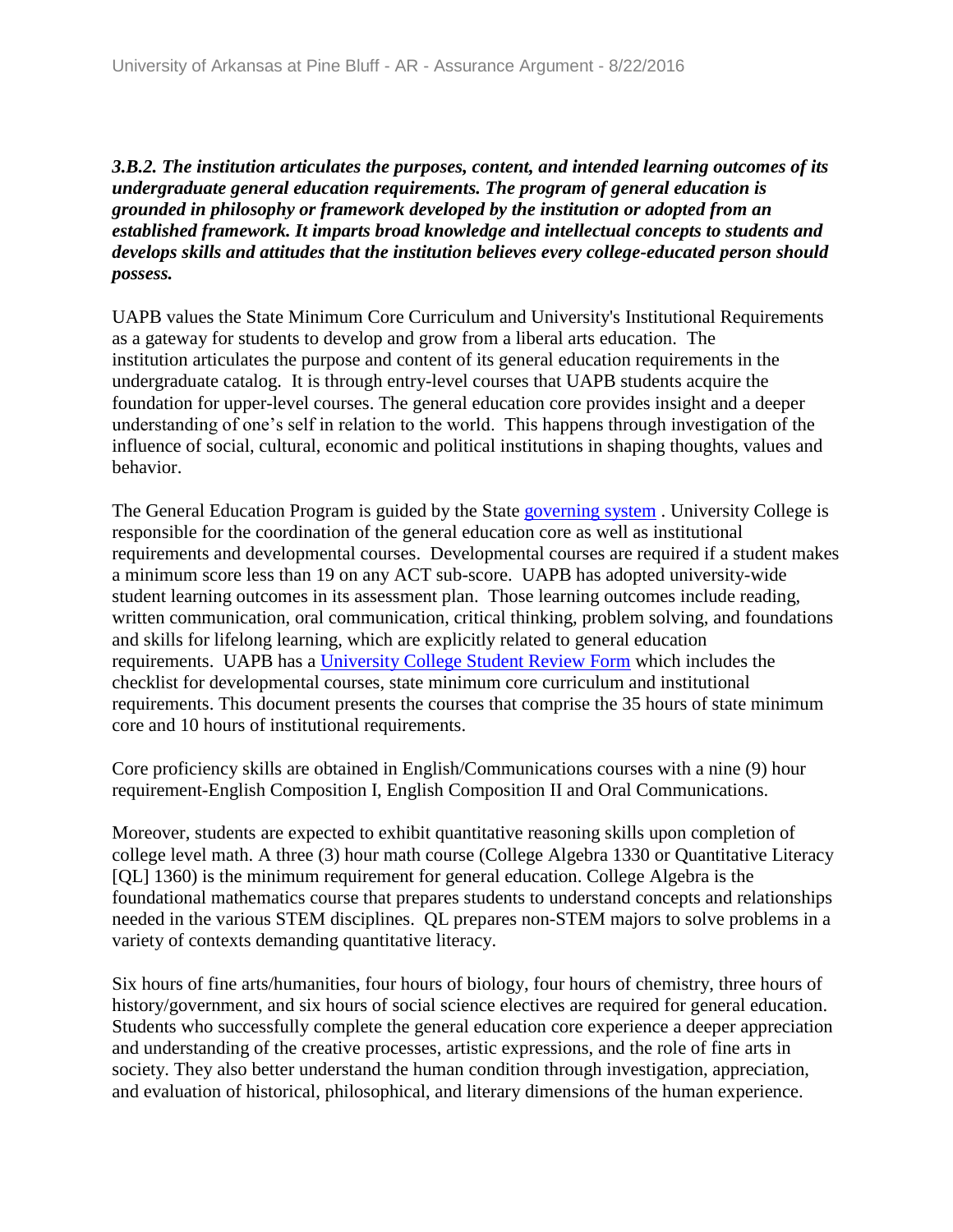From the natural sciences, students gain an understanding of scientific reasoning – the ability to comprehend and apply the basic principles of science and methods of scientific inquiry.

#### *3.B.3. Every degree program offered by the institution engages students in collecting, analyzing, and communicating information; in mastering modes of inquiry or creative work; and in developing skills adaptable to changing environments.*

The University's degree programs provide students opportunities for [engagement in research,](file:///C:/Users/taylorm/AppData/Local/Microsoft/Windows/Temporary%20Internet%20Files/evidence/viewfile%3ffileId=244431) critical thinking and [creative inquiry t](file:///C:/Users/taylorm/AppData/Local/Microsoft/Windows/Temporary%20Internet%20Files/evidence/viewfile%3ffileId=244430%23page=21)o adapt to an ever-changing environment. The degree programs address the collection, analysis, and communication of information within each concentration. Most courses include work on conducting efficient and effective searches of electronic and print information sources based on research questions, rating quality of information according to discipline appropriate standards, organizing, summarizing, and synthesizing information from searches, and citing information sources in an appropriate and ethical manner. Written communication is a university-wide learning outcome. Assessment data demonstrating written communication skills are available for all programs and summarized in the [preliminary assessment report.](file:///C:/Users/taylorm/AppData/Local/Microsoft/Windows/Temporary%20Internet%20Files/evidence/viewfile%3ffileId=240920%23page=7)

Inquiry and creative work are assessed by faculty during internships, Capstone courses, senior exhibitions and [recitals,](file:///C:/Users/taylorm/AppData/Local/Microsoft/Windows/Temporary%20Internet%20Files/evidence/viewfile%3ffileId=244301) thesis and dissertation [research,](file:///C:/Users/taylorm/AppData/Local/Microsoft/Windows/Temporary%20Internet%20Files/evidence/viewfile%3ffileid=244189) and special problems classes. The results of information collection and analyses are reported in various mediums including, but not limited to, the following examples: [Educational Access Conference,](file:///C:/Users/taylorm/AppData/Local/Microsoft/Windows/Temporary%20Internet%20Files/evidence/viewfile%3ffileId=244196) [Faculty/Staff Research](file:///C:/Users/taylorm/AppData/Local/Microsoft/Windows/Temporary%20Internet%20Files/evidence/viewfile%3ffileid=243279)  [Forum,](file:///C:/Users/taylorm/AppData/Local/Microsoft/Windows/Temporary%20Internet%20Files/evidence/viewfile%3ffileid=243279) [Newsletters,](file:///C:/Users/taylorm/AppData/Local/Microsoft/Windows/Temporary%20Internet%20Files/evidence/viewfile%3ffileid=244195) [dissertation and thesis defenses,](file:///C:/Users/taylorm/AppData/Local/Microsoft/Windows/Temporary%20Internet%20Files/evidence/viewfile%3ffileid=244189) seminar classes, and local, regional, and national professional meetings.

#### *3.B.4. The education offered by the institution recognizes the human and cultural diversity of the world in which students live and work.*

Integrating diversity into the University's courses, programs, and activities enhances students' intellectual development. The education offered by UAPB is enhanced by a [richly diverse](file:///C:/Users/taylorm/AppData/Local/Microsoft/Windows/Temporary%20Internet%20Files/evidence/viewfile%3ffileId=243770%23page=52)  [faculty](file:///C:/Users/taylorm/AppData/Local/Microsoft/Windows/Temporary%20Internet%20Files/evidence/viewfile%3ffileId=243770%23page=52) and the University recognizes human and cultural diversity in a variety of ways. The University has adopted a [standardized syllabus format](file:///C:/Users/taylorm/AppData/Local/Microsoft/Windows/Temporary%20Internet%20Files/evidence/viewfile%3ffileId=238466) that prompts all departments to include a statement on diversity. An appreciation of diversity is developed and expanded through coursework, workshops, and activities. These [activities](file:///C:/Users/taylorm/AppData/Local/Microsoft/Windows/Temporary%20Internet%20Files/evidence/viewfile%3ffileid=244199) are designed to promote interactions that foster understanding and respect for diversity and encourage students to be productive in a multicultural and pluralistic society. Students realize the importance of learning to work cooperatively and effectively with [diverse groups](file:///C:/Users/taylorm/AppData/Local/Microsoft/Windows/Temporary%20Internet%20Files/evidence/viewfile%3ffileId=186528) to build supportive and inclusive relationships.

Aspects of the general education requirements foster a sense of diversity. For example, the State Minimum Core Curriculum and Institutional Requirements require students to take at least six credit hours of fine arts/humanities which include: Music or Art Appreciation/History (MUSI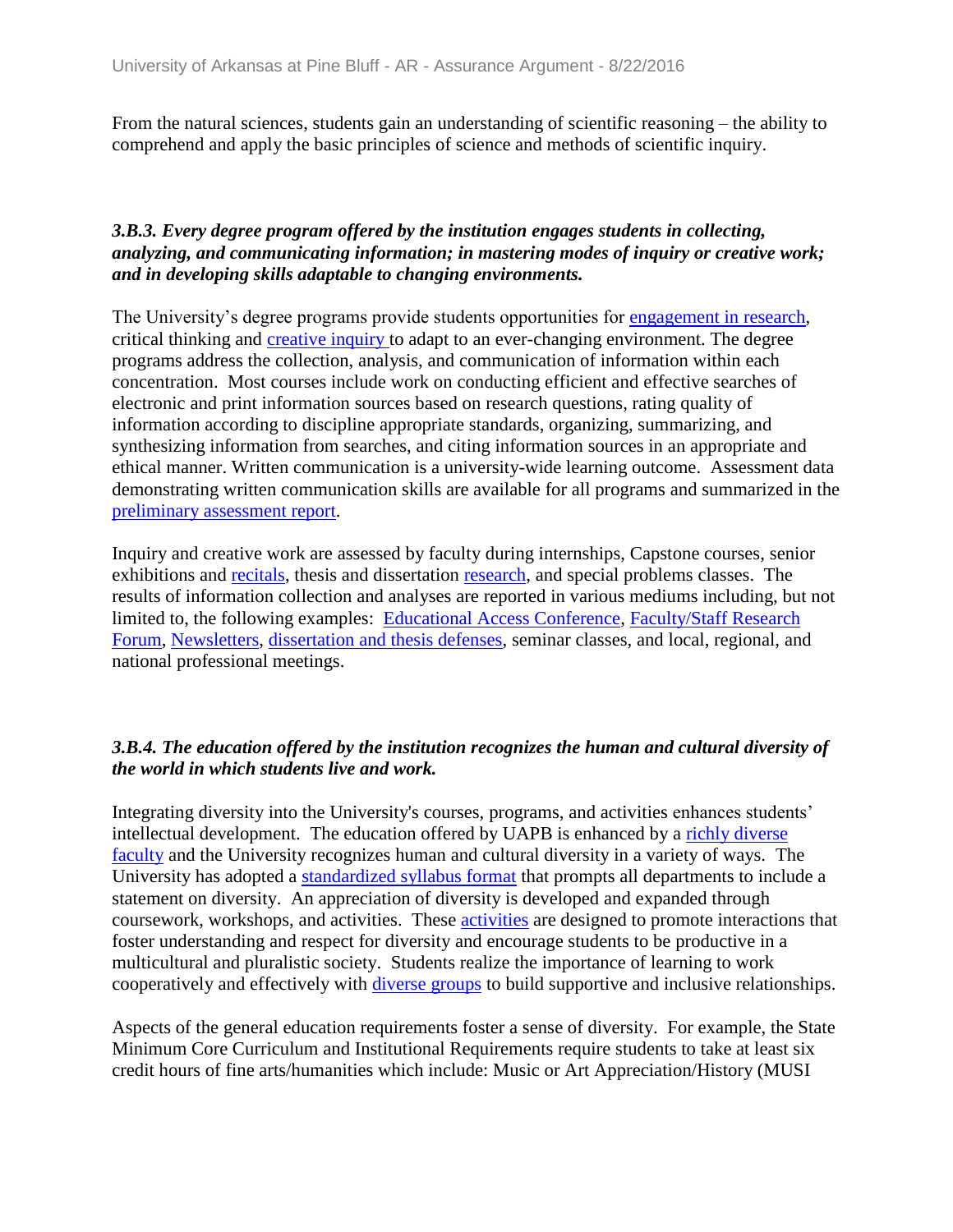2330 or ART 2340), Humanities (HUMN 2301), Effective Thinking-Logic (HUMN 2340) or Theatre Appreciation (THTR 2324).

The University has multiple co-curricular activities and venues which enrich the appreciation of global cultures. The UAPB and the Delta region enjoy cultural events and guest speakers that include authors, performers and artists who hail from a variety of cultural, religious, and educational backgrounds. Moreover, [activities t](file:///C:/Users/taylorm/AppData/Local/Microsoft/Windows/Temporary%20Internet%20Files/evidence/viewfile%3ffileId=244199)hat promote a culture of campus inclusiveness are held in an effort to recognize the diverse cultures and backgrounds of personnel and students. The integration of multiple cultures assists in reducing biases, increasing service delivery, and identifying solutions that promote the highest quality of service possible.

The [University Museum and Cultural Center](file:///C:/Users/taylorm/AppData/Local/Microsoft/Windows/Temporary%20Internet%20Files/evidence/viewfile%3ffileid=244129) documents the history of the University, and offers educational programs and rotating exhibits designed to increase awareness of the accomplishments and contributions of the University's historical constituents. The Center also informs and educates the general public about the history and legacy of the University through exhibits, collections, and other educational activities.

The Office of International Programs provides support services for UAPB faculty, staff, and students including assisting in compliance with immigration regulations; facilitating study, travel and internships abroad; promoting University linkage relationships; and providing activities that enhance global awareness and an appreciation for diversity. In February 2014, UAPB pledged to join the Institute of International Education's (IIE) Generation Study Abroad initiative to double the number of American students who study abroad by the end of the decade. UAPB has committed to increasing the number of undergraduate students who study abroad by 75 students over the next five years. Students can take advantage of study abroad opportunities in China, France, and Guyana as well as customized internships abroad. For example, five students traveled to China to participate in the summer 2015 China Initiative. Two students are participating in the intensive language and cultural study at the University of Toulouse in France.

Since 2006, faculty members have taken students to international locations including China in 2008, Greece in 2011, Turkey in 2012, and India in 2014. The Vesper Choir has also toured and performed in Italy.

#### *3.B.5. Faculty and students contribute to scholarship, creative work, and the discovery of knowledge to the extent appropriate to their programs and the institution's mission.*

Faculty and students actively contribute to scholarship and research within their academic disciplines. Faculty and student participation in [research and scholarship](file:///C:/Users/taylorm/AppData/Local/Microsoft/Windows/Temporary%20Internet%20Files/evidence/viewfile%3ffileId=244136) is demonstrated by publications in refereed journals, in the [University's Research Forum,](file:///C:/Users/taylorm/AppData/Local/Microsoft/Windows/Temporary%20Internet%20Files/evidence/viewfile%3ffileId=243279) and by presentations at professional meetings. Faculty and students in the arts produce creative works as demonstrated by performances, exhibitions, and concerts.

Research and scholarship occur in undergraduate and graduate programs. Faculty and students in the STEM Academy regularly participate in research during summer experiences on and off campus. Professors and students in the School of Agriculture, Fisheries and Human Sciences conduct research on the University's farm, research ponds, and at locations across the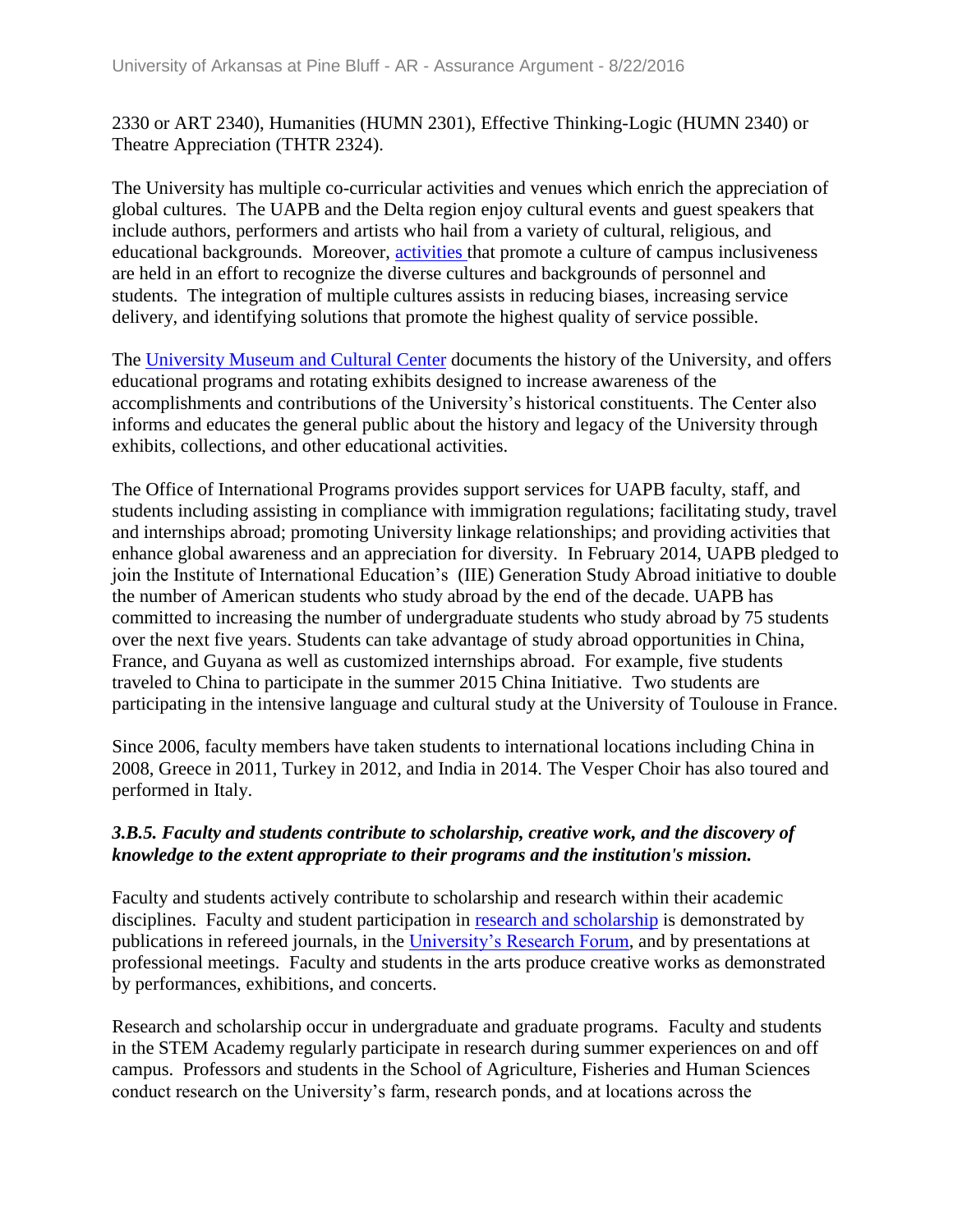state. Computer Science faculty and students participate in scholarly activities at various business enterprises in Arkansas and across the country. These are just a few examples of discovery and generation of new knowledge at UAPB by faculty and students.

The fine arts are significant components of the academic curriculum that provide paths to learning, enrichment, and career opportunities. Programs in the visual arts, music, and theatre are excellent examples of professionals productively engaged in their artistic disciplines. Concerts, [exhibitions,](file:///C:/Users/taylorm/AppData/Local/Microsoft/Windows/Temporary%20Internet%20Files/evidence/viewfile%3ffileId=244297) and theatrical events are of the highest quality. They provide opportunities for students and faculty to develop creative and artistic skills.

- 11 06 15 International Student Count by Country of Origin by Fall Semester Enrollment 2006 - 2015
- 2015 2016 AY Preliminary Assessment Report with Appendices
- 2015 2016 AY Preliminary Assessment Report with Appendices (page number 7)
- 2015-16 Undergraduate Catalog
- 2015-16 Undergraduate Catalog (page number 46)
- ADHE Board Policies Manual 10-01-15
- ADHE Board Policies Manual 10-01-15 (page number 139)
- ADHE Board Policies Manual 10-01-15 (page number 141)
- Artifact-University College Student Review Form
- Culture
- Educational Access 2009
- Institutional Data 2015-2016
- Institutional Data 2015-2016 (page number 52)
- Research Evidence\_Annual Reports
- Research Evidence Research-STEM Report 2014
- Research Evidence\_Research-STEM Report 2014 (page number 21)
- Research Evidence Research-STEM Report 2016
- Research Forum Program 2016
- Senior Art Exhibitions 2014-2016
- Senior Recital Announcement from Music Department
- STEM 2014 Fall Newsletter FINAL
- Syllabus
- Total Research Awards
- UAPB Museum Brochure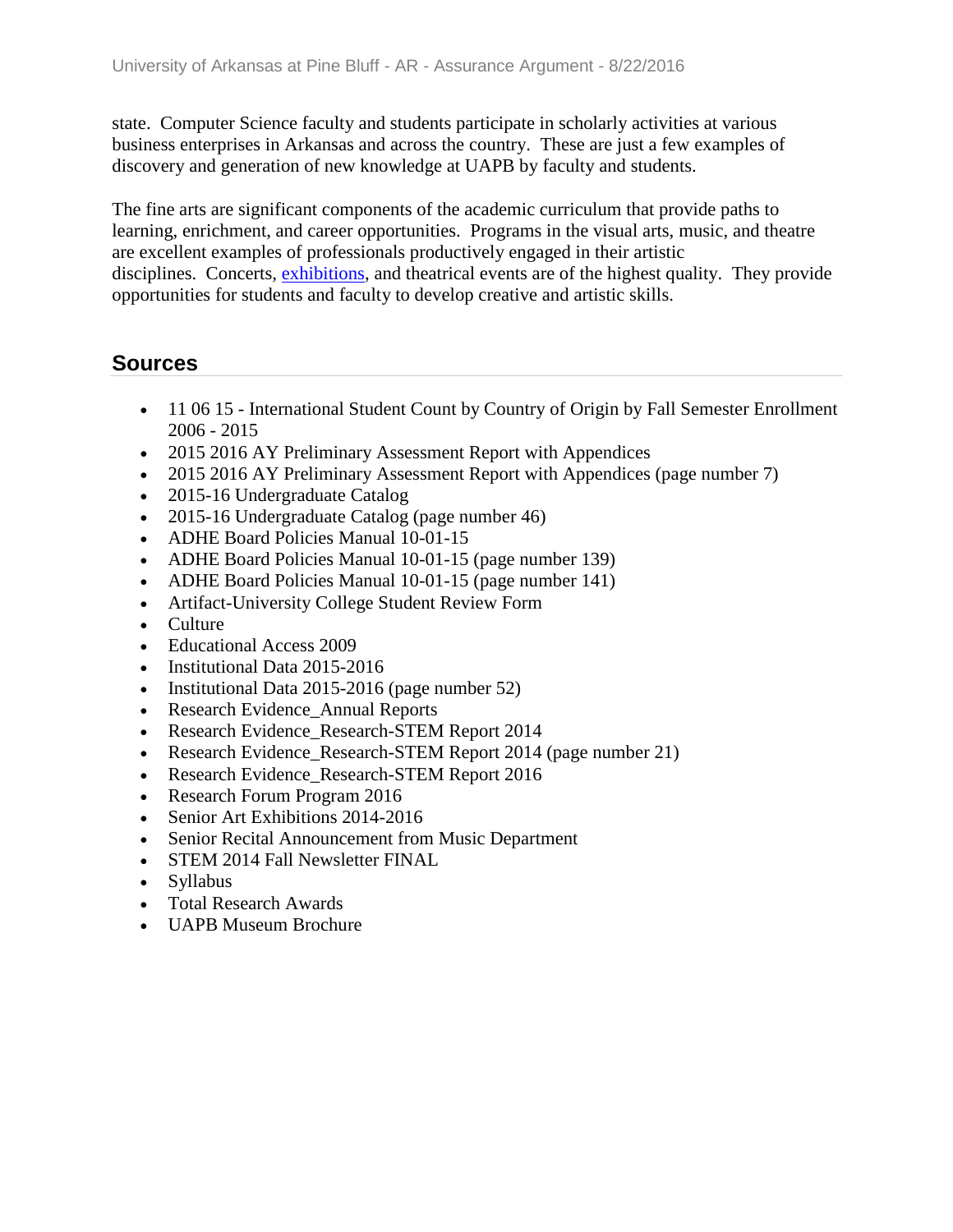# **3.C - Core Component 3.C**

The institution has the faculty and staff needed for effective, high-quality programs and student services.

- 1. The institution has sufficient numbers and continuity of faculty members to carry out both the classroom and the non-classroom roles of faculty, including oversight of the curriculum and expectations for student performance; establishment of academic credentials for instructional staff; involvement in assessment of student learning.
- 2. All instructors are appropriately qualified, including those in dual credit, contractual, and consortial programs.
- 3. Instructors are evaluated regularly in accordance with established institutional policies and procedures.
- 4. The institution has processes and resources for assuring that instructors are current in their disciplines and adept in their teaching roles; it supports their professional development.
- 5. Instructors are accessible for student inquiry.
- 6. Staff members providing student support services, such as tutoring, financial aid advising, academic advising, and co-curricular activities, are appropriately qualified, trained, and supported in their professional development.

## **Argument**

**Assurance Statement: The University of Arkansas at Pine Bluff has sufficient numbers and continuity of faculty members to carry out both classroom and the non-classroom roles of faculty, including oversight of the curriculum and expectations of student performance; establishment of academic credentials for instructional staff; and involvement in assessment of student learning.**

*3.C.1. The institution has sufficient numbers and continuity of faculty members to carry out both the classroom and the non-classroom roles of faculty, including oversight of the curriculum and expectations for student performance, establishment of academic credentials for instructional staff, and involvement in assessment of student learning.*

Currently, UAPB has 158 full-time and 49 adjunct faculty. The student to teacher ratio is 15:1, indicating that UAPB has a sufficient number of faculty to carry out both the classroom and nonclassroom faculty roles and responsibilities. There is adequate faculty representation on [university-wide committees](file:///C:/Users/taylorm/AppData/Local/Microsoft/Windows/Temporary%20Internet%20Files/evidence/viewfile%3ffileId=243316%23page=2) as outlined in the 2016 Faculty & Staff Handbook. Approximately one-fourth of the instructional staff is adjunct. A recent increase in adjunct pay has attracted a broad range of qualified faculty.

Faculty own the curriculum. Each department has a curriculum committee that makes recommendations about curricula and co-curricular programs and policies. Full-time faculty are assigned advisees and monitor student performance and persistence.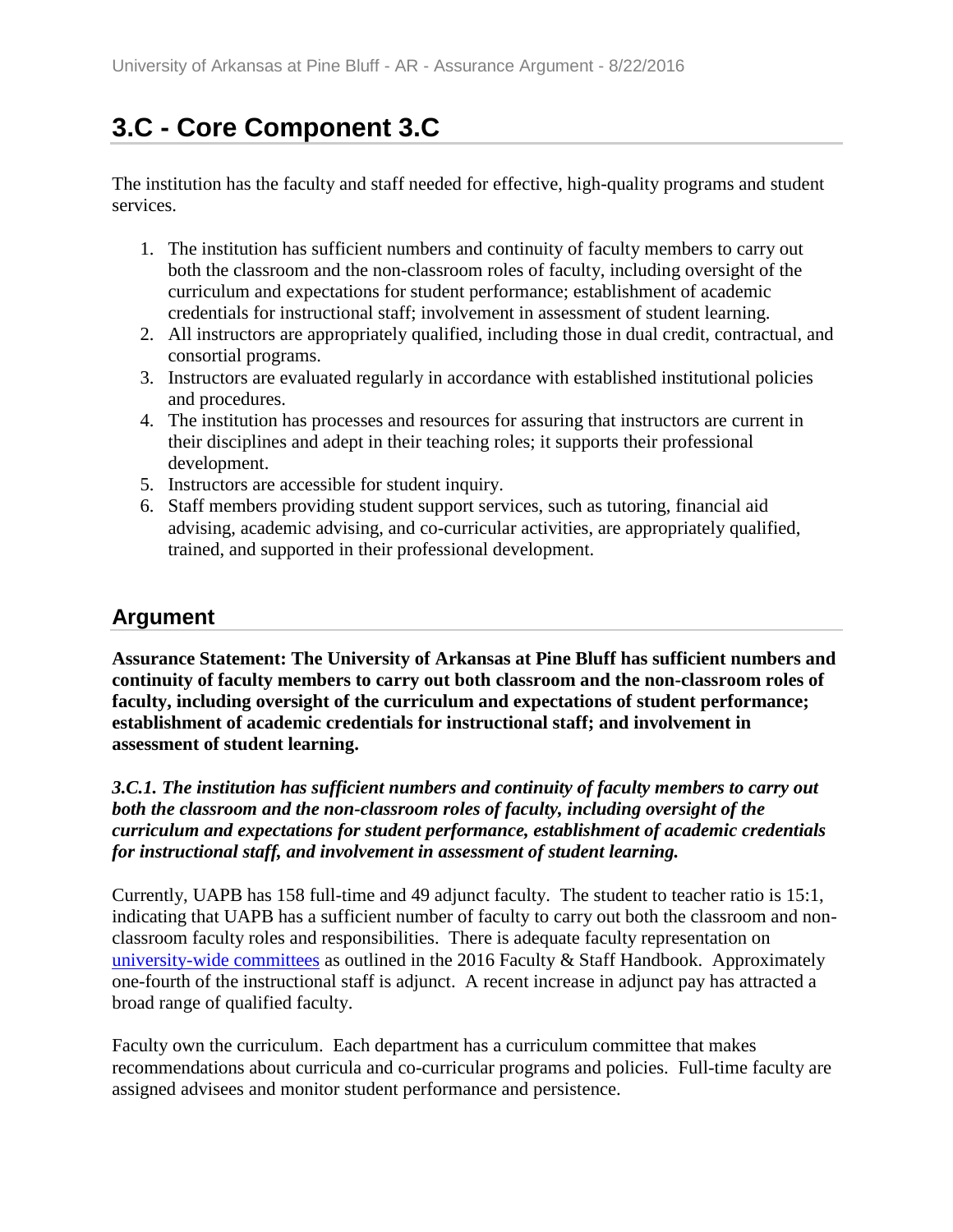New faculty are appointed adhering to criteria established by the University of Arkansas Board Policy [405.1.](file:///C:/Users/taylorm/AppData/Local/Microsoft/Windows/Temporary%20Internet%20Files/evidence/viewfile%3ffileId=237879) Departmental faculty participate in the selection process. This process ensures that qualified applicants are recommended. Faculty establish parameters for assessment of student learning which are identified in course syllabi, unit documents, and the student assessment plan. Both full-time and adjunct faculty participate in the assessment process.

### *3.C.2. All instructors are appropriately credentialed, including those in dual-credit, contractual, and consortial programs.*

UAPB faculty are appropriately credentialed to teach courses to which they are assigned. All graduate faculty hold the terminal degree in the field of study and 98.6% of all faculty meet the HLC and the University's standards for faculty qualifications.

An assessment of faculty qualification to teach as defined by a recently approved UAPB Faculty [Qualification Policy](file:///C:/Users/taylorm/AppData/Local/Microsoft/Windows/Temporary%20Internet%20Files/evidence/viewfile%3ffileId=244156) (which mirrors the HLC statement on Faculty Qualifications to become effective in 2017) was undertaken to examine the alignment of current UAPB faculty to these standards.

All faculty members are required to have original transcripts on file in the University's Office of Human Resources, and all documents from international universities are sent to World Education Services, Inc. (WES) for evaluation of equivalency to U. S. degrees. In spring 2016, the University's Chief Academic Officer reviewed all 207 transcripts submitted by appointed (158) and adjunct (49) faculty at the Pine Bluff campus and the North Little Rock (NLR) site. Results of the review revealed that 98.6% of UAPB faculty are appropriately credentialed and meet the standards established by the HLC and the University. Three faculty at the NLR site failed to meet these standards. This revelation prompted suspension of course offerings and further analysis of the feasibility of that site. UAPB does not have dual credit, contractual, or consortial programs.

#### *3.C.3. Instructors are evaluated regularly in accordance with established institutional policies and procedures.*

The faculty evaluation process begins with completion of the Faculty Development Plan, at the beginning of each academic year, which guides the elements of the evaluation. Evaluations are the primary mechanism by which instructors receive feedback on professional performance. Annual evaluations measure performance across all areas of faculty responsibility. Evaluations are critical. They provide feedback used by faculty members to improve and sustain quality performance and are useful in determining promotions, raises, and continued employment. The annual evaluation provides guidance and assistance to all faculty in their professional development and academic responsibilities in the areas of (1) teaching/librarianship, (2) research/creative activities, and (3) service (See [Faculty Evaluation Handbook\)](file:///C:/Users/taylorm/AppData/Local/Microsoft/Windows/Temporary%20Internet%20Files/evidence/viewfile%3ffileId=243764%23page=4). The [process](file:///C:/Users/taylorm/AppData/Local/Microsoft/Windows/Temporary%20Internet%20Files/evidence/viewfile%3ffileId=243764%23page=16) involves online student evaluation of faculty, peer evaluation of faculty, academic unit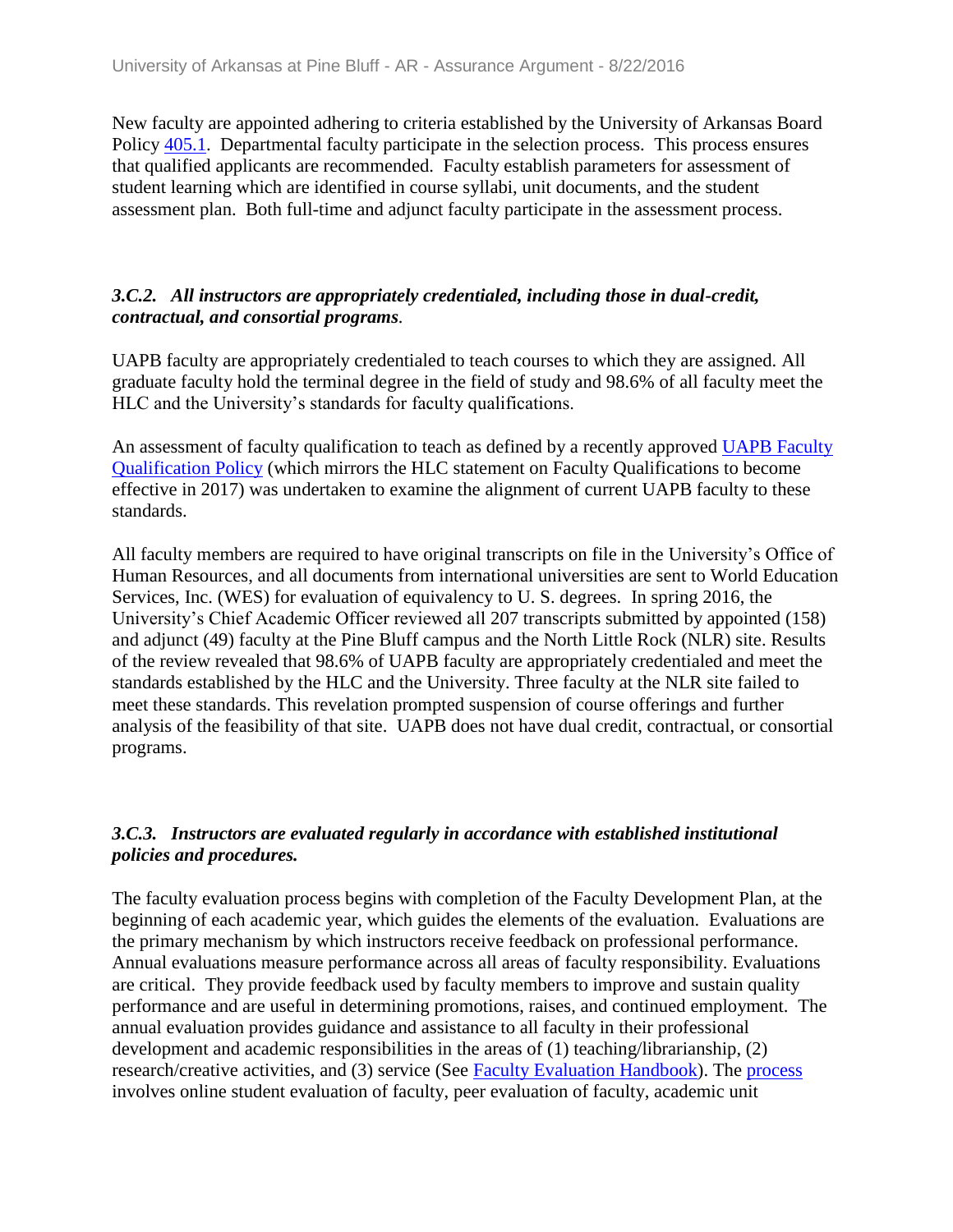head/chair evaluation of faculty, and documentation of University and professional service as evidenced in the professional vita and Faculty Development Plan.

### *3.C.4. The institution has processes and resources for assuring that instructors are current in their disciplines and adept in their teaching roles; it supports their professional development.*

The Faculty Evaluation Process and the Tenure and Promotion Process ensure that the faculty remain current in their disciplines and adept in their teaching roles. Resources for faculty development vary among departments. UAPB recognizes that sufficient resources for professional development are a challenge for academic units. A five-year period of declining enrollment contributed to this challenge. Enrollment stabilization and recent increases will provide more funds for this need. The Chancellor recently appointed a new taskforce to define and implement campus-wide faculty development. Additionally, the University has an instructional support system to ensure that full-time and adjunct faculty are proficient in their teaching roles.

The Center for Teaching, Learning and Advising (CTLA) offers assistance and support for faculty working on teaching techniques and/or looking for ways to integrate technology in the classroom with innovative teaching tools. CTLA is designed as an extended program for new and returning UAPB faculty to provide professional development, including workshops, seminars, training sessions, and technical assistance to develop and enhance instructional skills. Additionally, CTLA offers a [Faculty Development Workshop](file:///C:/Users/taylorm/AppData/Local/Microsoft/Windows/Temporary%20Internet%20Files/evidence/viewfile%3ffileId=184964%23page=3) designed for faculty members with less than five years of teaching experience, but it is relevant and available to all faculty.

The **[Annual Fall Faculty/Staff Seminar](file:///C:/Users/taylorm/AppData/Local/Microsoft/Windows/Temporary%20Internet%20Files/evidence/viewfile%3ffileId=244295)** issues a charge to faculty and provides professional development opportunities. Previous seminars have included topics on customer service; excellence in teaching, scholarship, and service; and construction of student learning outcomes. Other professional development opportunities include: Academic Affairs Retreats, John Brown Watson Memorial Library [Seminars on Information Literacy,](file:///C:/Users/taylorm/AppData/Local/Microsoft/Windows/Temporary%20Internet%20Files/evidence/viewfile%3ffileId=244116) Teacher Evaluation Support System (TESS) Workshops, and attendance at other discipline specific seminars. All new UAPB full-time faculty participate in the New Faculty Orientation, as part of the Annual Fall Faculty/Staff Seminar. This seminar orients the faculty to the University and examines best practices for curricular and/or instructional development.

Databases that include current online journals and eBooks and a selective Government Depository are available through the [John Brown Watson Memorial Library System](file:///C:/Users/taylorm/AppData/Local/Microsoft/Windows/Temporary%20Internet%20Files/evidence/viewfile%3ffileId=241402%23page=76) and may be accessed 24 hours a day, seven days a week. The library faculty are also divided by content areas into Library Liaisons assigned to each school to provide one-on-one assistance to content faculty with access guidance. Library Liaisons are additionally available to accept requests for acquisitions of online or print materials that will enhance instruction and research, and promote faculty currency in content areas.

Faculty are eligible to apply for funds to assist in professional development through UAPB's Title III Program which supplement departmental travel budgets. They are required to submit the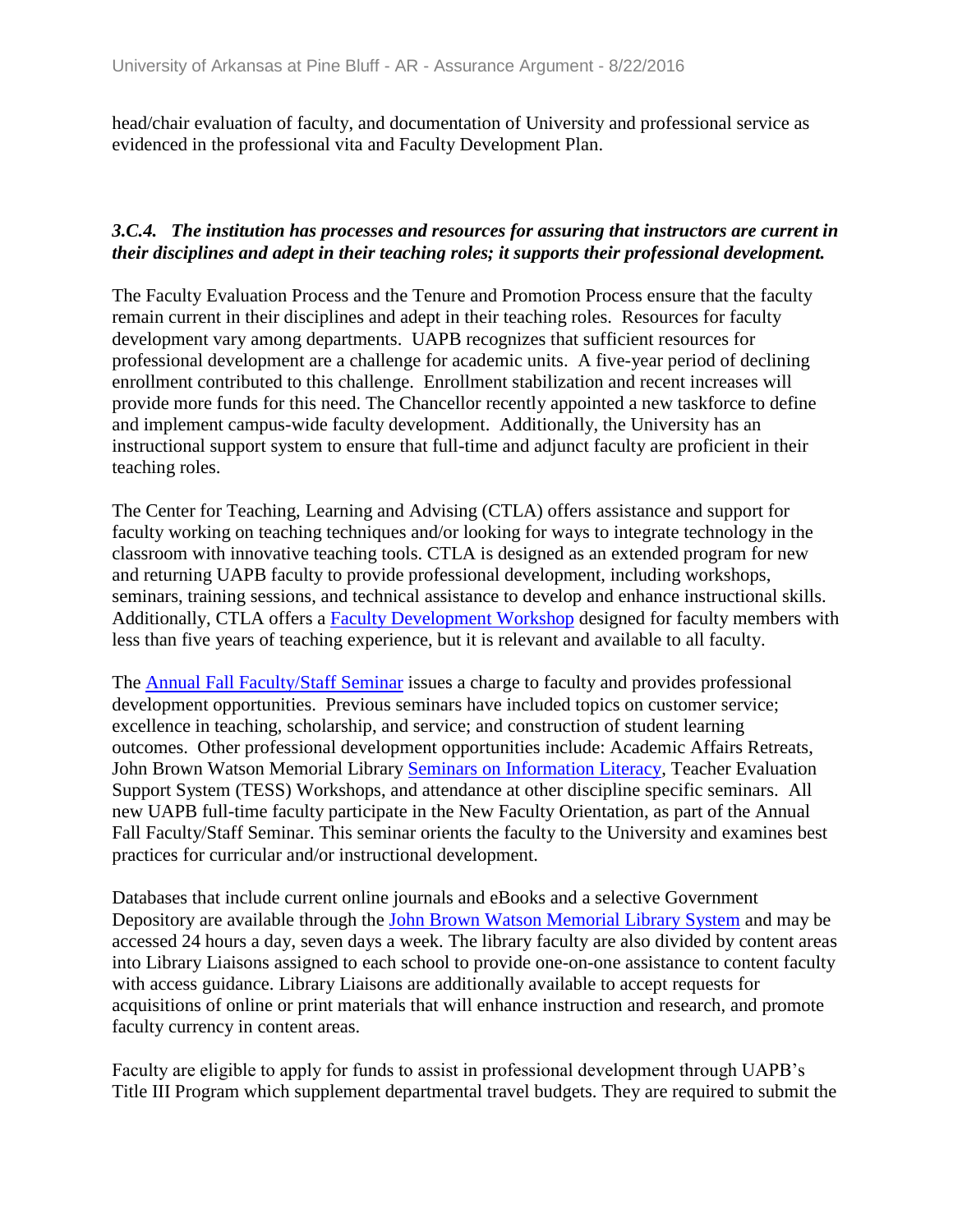applicable [paperwork](file:///C:/Users/taylorm/AppData/Local/Microsoft/Windows/Temporary%20Internet%20Files/evidence/viewfile%3ffileId=184962) for consideration. The Title III [Travel Application](file:///C:/Users/taylorm/AppData/Local/Microsoft/Windows/Temporary%20Internet%20Files/evidence/viewfile%3ffileid=184961) explains the eligibility requirements and steps that are needed for completion. It is also possible for faculty to travel to different conferences or conventions to learn current trends in their discipline. This travel is also funded by contracts or grants. Faculty receiving Title III travel funds are required to submit a [follow-up travel report.](file:///C:/Users/taylorm/AppData/Local/Microsoft/Windows/Temporary%20Internet%20Files/evidence/viewfile%3ffileId=184963)

### *3.C.5. Instructors are accessible for student inquiry.*

All full-time instructors are required to list in the [syllabi,](file:///C:/Users/taylorm/AppData/Local/Microsoft/Windows/Temporary%20Internet%20Files/evidence/viewfile%3ffileId=238466) and post outside their office door, ten office hours per week to be available for student inquiry. Students may also make appointments to meet at a different time. Additionally, there is a university-wide Student Advisement Week each Fall and Spring semester to advise students. Students cannot register for classes until they have conferenced with their advisor and the advisor electronically releases a registration hold that allows students to register. Full-time and adjunct faculty are also accessible for inquiry by email and/or telephone. Faculty contact information is listed on the syllabus and the University's webpage.

### *3.C.6. Staff members providing student support services, such as tutoring, financial aid advising, academic advising, and co-curricular activities, are appropriately qualified, trained, and supported in their professional development.*

All staff position announcements have job descriptions that list the minimum qualifications which meet State guidelines for the respective positions. The Human Resources office has been designated as the official repository for staff credentials. Staff do not provide academic advisement. [Compliance training](file:///C:/Users/taylorm/AppData/Local/Microsoft/Windows/Temporary%20Internet%20Files/evidence/viewfile%3ffileId=244317) is offered to staff on an ongoing basis. Additionally, staff development is provided by all divisions through manuals, webinars, and workshops. Topics vary as illustrated by the most recent UAPB Active Shooter workshop.

- 2015-16 Undergraduate Catalog
- 2015-16 Undergraduate Catalog (page number 76)
- 2016 Faculty & Staff Handbook
- $405.1$
- Artifact--3D4--Library Information Literacy PPT
- Committee on Committees
- Committee on Committees (page number 2)
- Compliance Training
- CTLA\_Flyer\_3C4
- CTLA\_Flyer\_3C4 (page number 3)
- Faculty Staff Seminar 2011-2015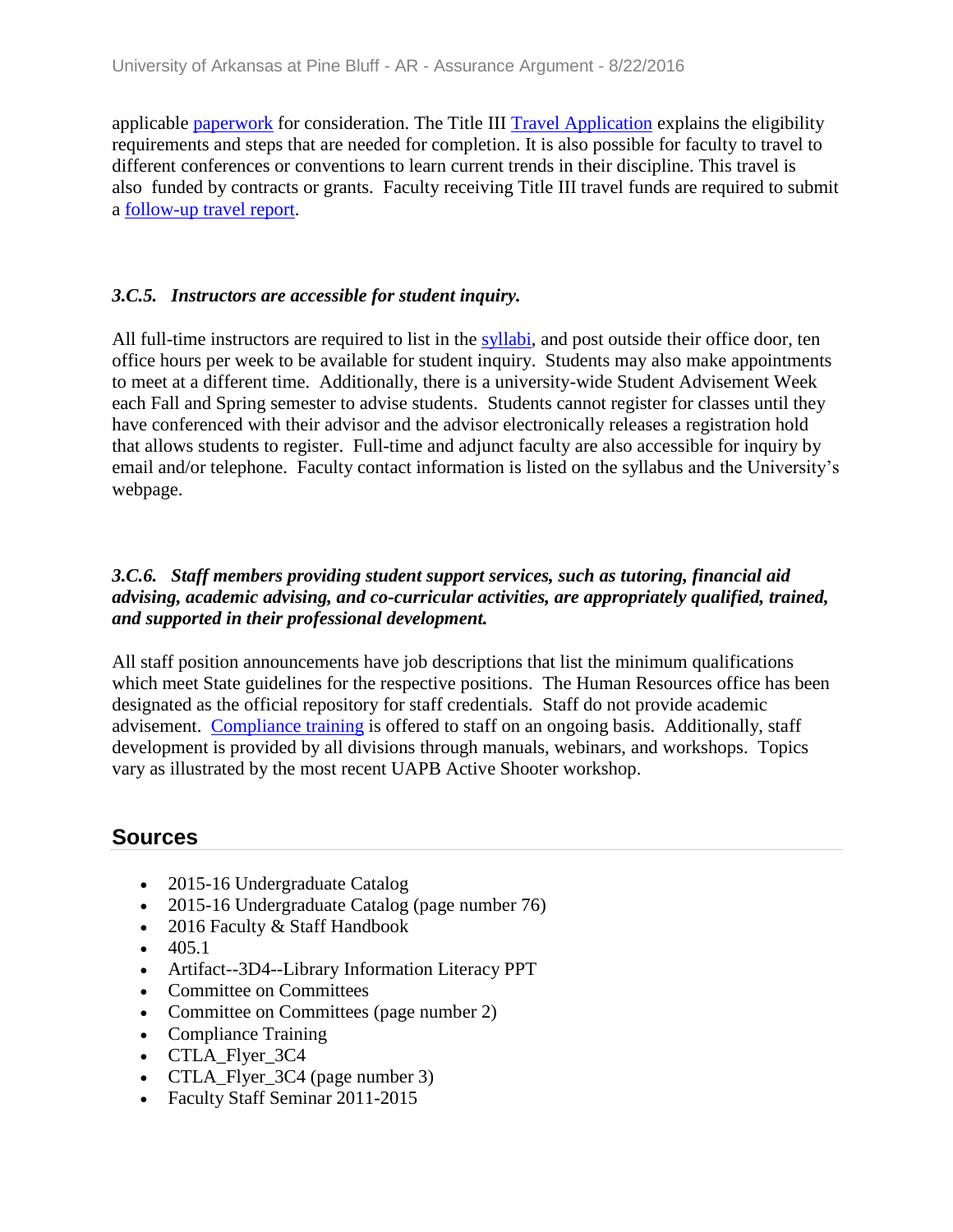- Faculty Staff Seminar 2011-2015 (page number 66)
- Policy Faculty Qualifications
- Syllabus
- Title3\_Travel Application\_3C4
- Title3\_Travel Letter\_3C4
- Title3\_Travel Letter\_3C4
- Title3\_Travel Report Form\_3C4
- Title3\_Travel Report Form\_3C4
- UAPB Faculty Evaluation Handbook
- UAPB Faculty Evaluation Handbook (page number 4)
- UAPB Faculty Evaluation Handbook (page number 16)
- UAPB Faculty Evaluation Handbook (page number 48)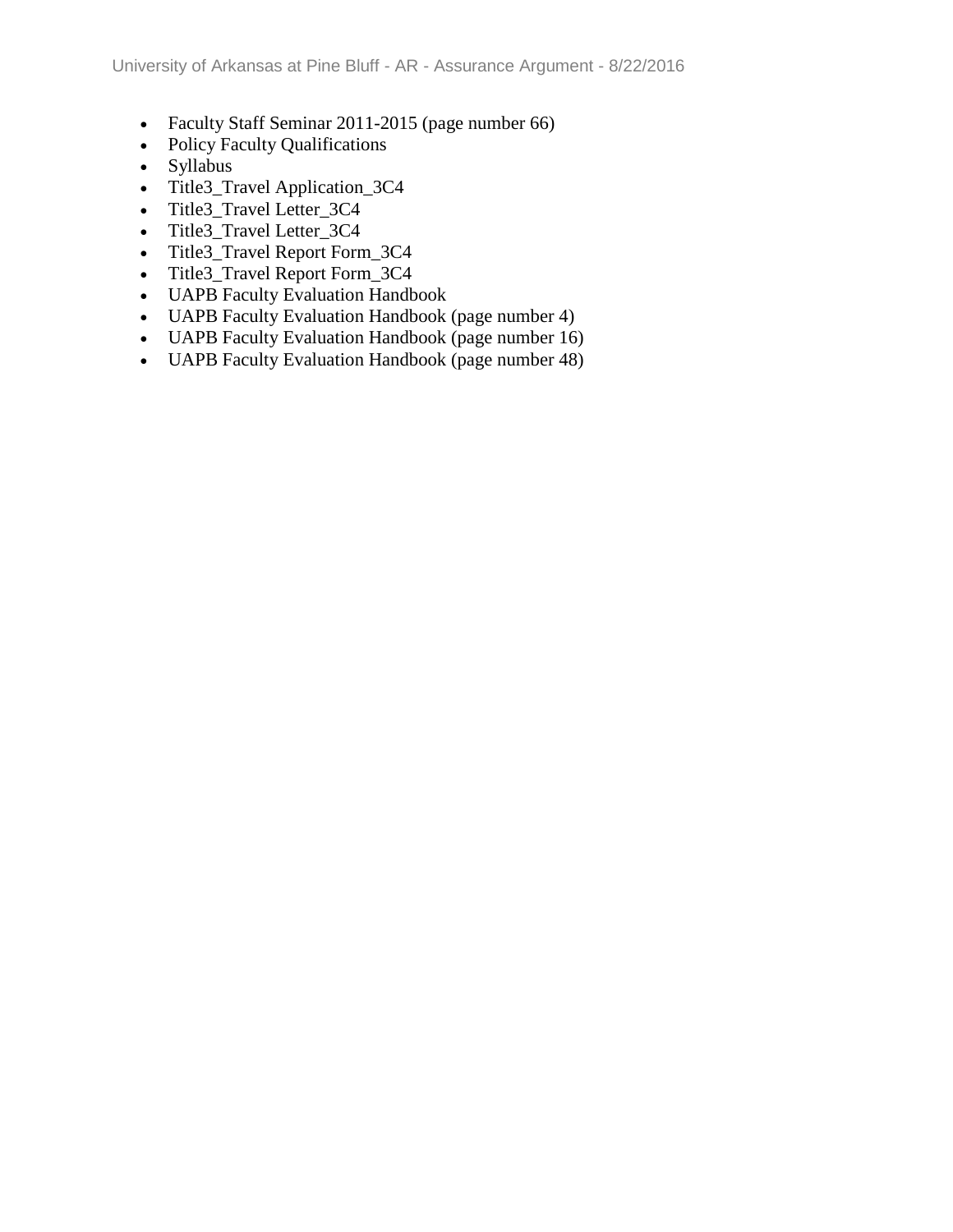# **3.D - Core Component 3.D**

The institution provides support for student learning and effective teaching.

- 1. The institution provides student support services suited to the needs of its student populations.
- 2. The institution provides for learning support and preparatory instruction to address the academic needs of its students. It has a process for directing entering students to courses and programs for which the students are adequately prepared.
- 3. The institution provides academic advising suited to its programs and the needs of its students.
- 4. The institution provides to students and instructors the infrastructure and resources necessary to support effective teaching and learning (technological infrastructure, scientific laboratories, libraries, performance spaces, clinical practice sites, museum collections, as appropriate to the institution's offerings).
- 5. The institution provides to students guidance in the effective use of research and information resources.

## **Argument**

**Assurance Statement: UAPB provides adequate support for a wide range of student needs through co-curricular units. Learning support preparatory instruction and advisement for entering students is the purview of University College. The University provides the programmatic infrastructure and resources needed for effective teaching and to enrich student learning experiences. The University has a myriad of laboratories, appropriate performance spaces, and internship sites. Students learn to use research and information resources through the Watson Memorial Library, the STEM Academy, and the laboratories of research active faculty.**

### *3.D.1. The institution provides student support services suited to the needs of its student population.*

The University provides services and programs that enhance the student experience and support the achievement of educational and personal goals. In order to do this effectively, the institution offers a variety of support services suited to the needs of today's student. The University has more than 24 co-curricular programs supporting students, administered in the divisions of academic affairs; student affairs; institutional advancement and development; research, innovation, and economic development; enrollment management; and athletics.

An example of a co-curricular program that supports persistence and completion is the Student Success Center in the Division of Enrollment Management. The Student Success Center seeks to promote and foster student learning and development by providing individual and group tutoring and mentoring for students. The [Student Success Center](file:///C:/Users/taylorm/AppData/Local/Microsoft/Windows/Temporary%20Internet%20Files/evidence/viewfile%3ffileId=243765) helps students develop critical thinking and study skills and provides consistent support and guidance. The Center staff is available to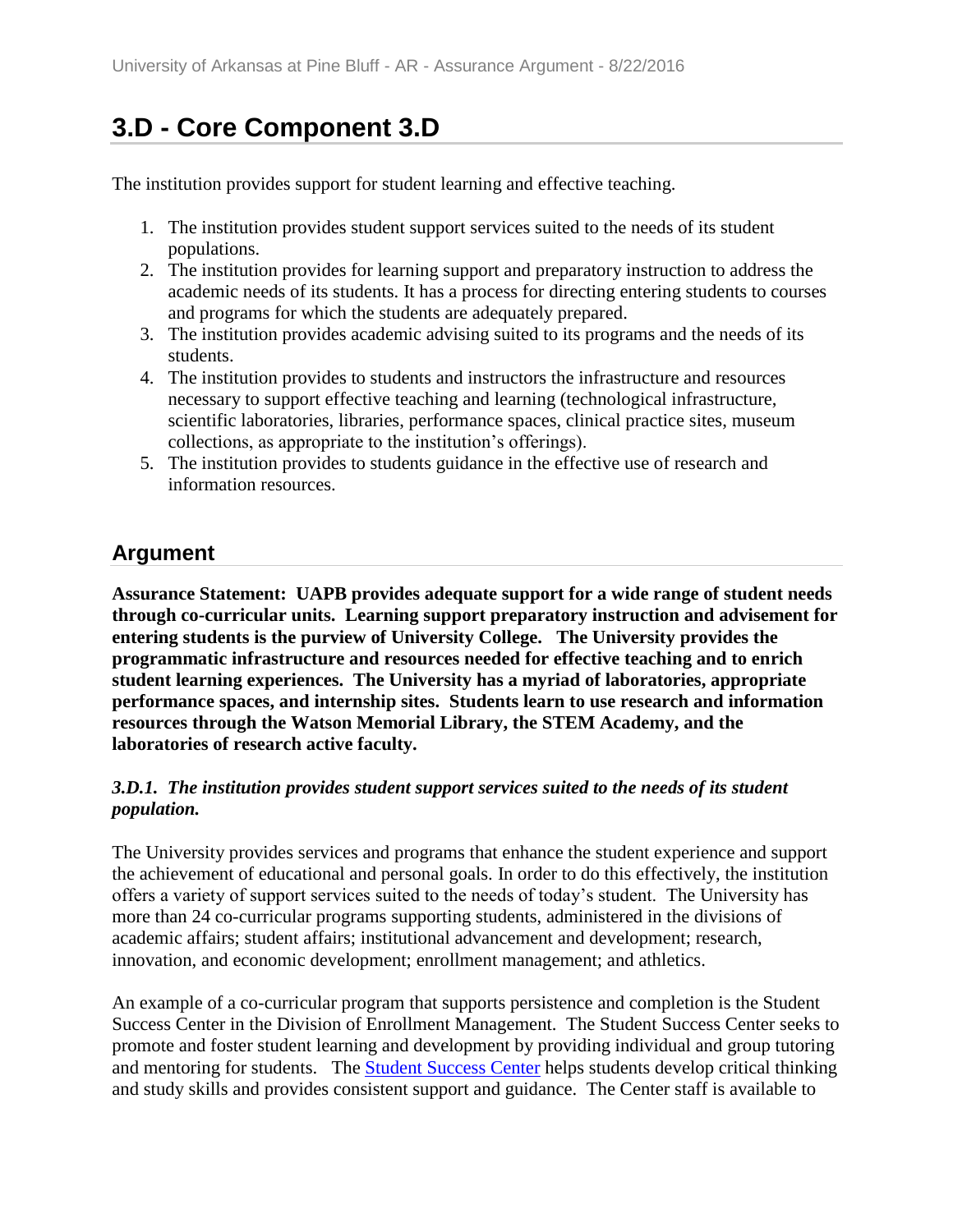collaborate with instructors on specific in-class activities, workshops and student development opportunities. The Center's goal is to help students become the best they can be, whether through one-on-one tutoring, group study sessions, workshops and classes, or other campus resources. These services are designed to help students adapt to university life, successfully complete a degree, and transition from college to career.

Other examples of student support services include:

Through the Office of Student Involvement and Leadership, students are offered the opportunity to engage socially and develop leadership skills through extracurricular [activities.](file:///C:/Users/taylorm/AppData/Local/Microsoft/Windows/Temporary%20Internet%20Files/evidence/viewfile%3ffileId=244203) This office hosts over 70 active [student organizations and clubs.](file:///C:/Users/taylorm/AppData/Local/Microsoft/Windows/Temporary%20Internet%20Files/evidence/viewfile%3ffileId=244202) It is also the umbrella to the Student Government Association, Lion Year Book, National Pan-Hellenic Council, and the Union Programing Board (a registered student organization that serves as a programming extension of the Office of Student Involvement and Leadership).

[TRIO Student Support Services i](file:///C:/Users/taylorm/AppData/Local/Microsoft/Windows/Temporary%20Internet%20Files/evidence/viewfile%3ffileId=241402%23page=413)s a program designed to provide academic advisement; tutoring; peer mentoring; financial aid information; graduate school tours; and a variety of enrichment activities to first-generation, low-income and students who are differently-able.

Golden Lions to the Rescue! was developed in response to a recent increase in violent crimes around campus and across the nation. The purpose was to provide education, awareness and training to students and employees in the areas of stress response to traumatic events, victim assistance, suicide prevention, cultural competence, split second decision making, etc. This project provided student and personnel the opportunity to grow and learn while creating a healthier and safer campus environment.

The Living Learning Centers in the Harold Complex and Delta Housing Complex make residential life a part of the learning experience by including both students and staff in its program planning and activities. Residential hall programs address the educational, recreational, and social needs of students. The Living Learning Centers provide tutoring, a series of enrichment programs and recreational activities that promote personal and professional growth.

In an effort to meet the needs of our student veterans and keep them engaged in the educational process, several activities are planned for them throughout the year. A variety of community partnerships exist in an effort to maximize support to our veterans.

UAPB Fitness Center offers a variety of exercise equipment exclusively for students to pursue fitness goals and establish habits for a healthy lifestyle. Group fitness classes, water aerobics, assessment and personal training are available by certified staff members.

Additional support services include: HPER Fitness Center, Career Services, Learning Plus Laboratory, Learning Resources Center, Counseling, Assessment and Development, STEM Academy, Athletics, Disability Services and Veterans Affairs, and Military Sciences.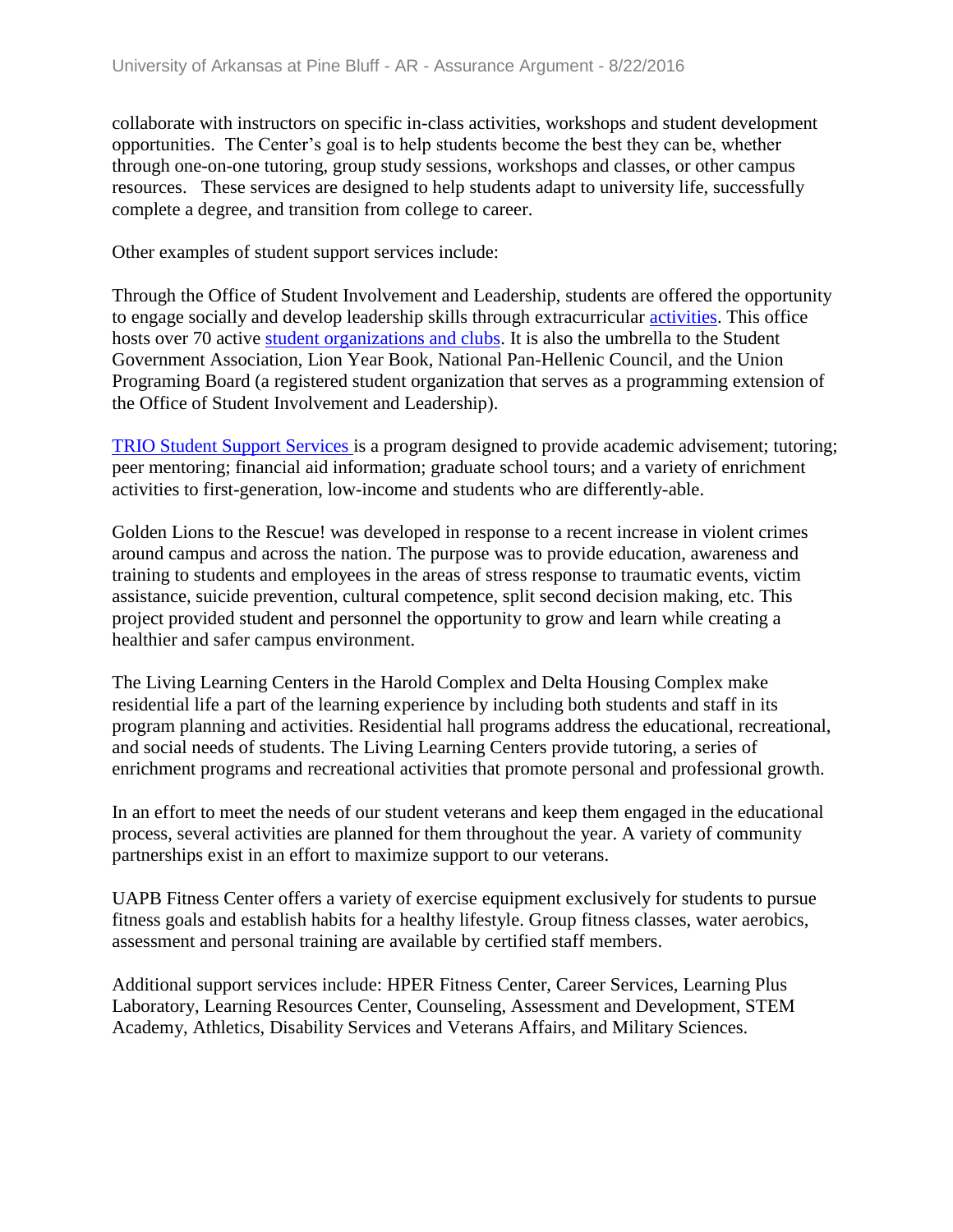### *3.D.2 The institution provides for learning support and preparatory instruction to address the academic needs of its students. It has a process for directing entering students to courses and programs for which the students are adequately prepared.*

Basic Academic Services, which is housed in University College, is the first line of support, both advisory and academically, for all students. The University is no longer an open enrollment institution. UAPB recently revised its [admissions standards](file:///C:/Users/taylorm/AppData/Local/Microsoft/Windows/Temporary%20Internet%20Files/evidence/viewfile%3ffileid=244321) and now requires a minimum ACT score of 15 for conditional admission.

### **Advisement**

First-time undergraduate enrollees at the University of Arkansas at Pine Bluff are admitted to University College. The admissions checklist includes an official high school transcript with date of graduation, and ACT and/or SAT scores. Students earning ACT subtest scores in English, reading, or math of 19 or above are advised to take college courses. Students who score below 19 are required to take the COMPASS test. COMPASS score requirements are: 450 for writing and 470 for reading. For mathematics, a score of 41 for all STEM majors or 36 for non-STEM majors is required to take college math courses. Students not meeting these requirements are placed in developmental courses.

### **Learning Support**

Basic Academic Services makes referral for students who require additional learning support. TRIO Student Support Services offers learning support to individual students who are lowincome, first-generation, or students with a learning disability. Students who qualify are tutored in every discipline and are eligible for services through TRIO until they graduate.

The University has computerized labs in many academic buildings to support student learning. For a comprehensive list, see Core Component 3.D.4.

### **Preparatory Instruction**

UAPB requires all undergraduate students to take Personal and Social Development (BAS 1210), which is a study skills course and Career and Life Planning (BAS 1120), which is designed to prepare students for the world of work.

### *3.D.3. The institution provides academic advising suited to its programs and the needs of its students.*

UAPB's advisement process is designed to help students as they make important decisions related to their academic progress at the University.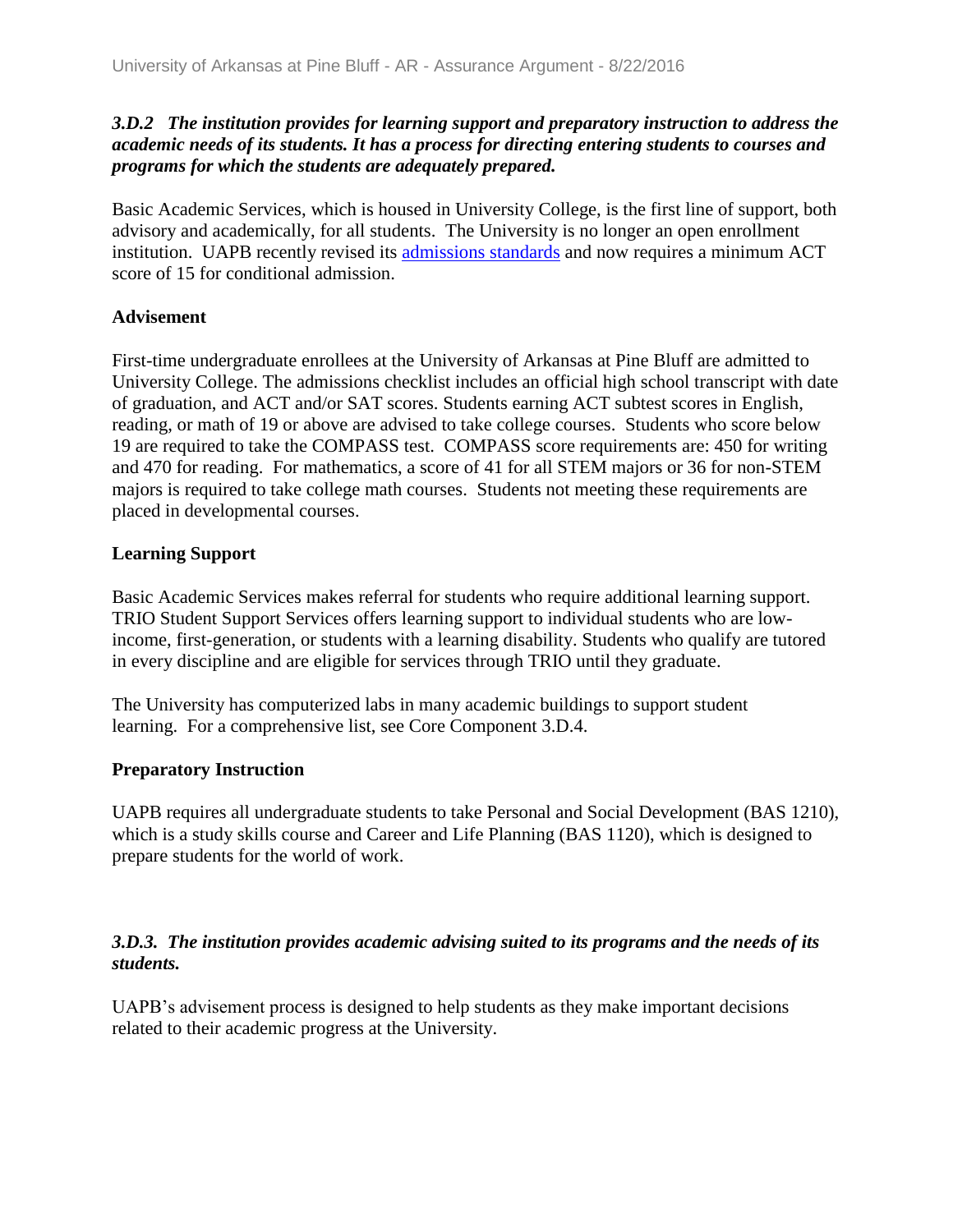*First-Year Students*. All students are required to meet with an academic advisor prior to registration. The Office of Basic Academic Services is responsible for the initial and follow-up advising of all students with less than 30 credit hours. Initial advisement includes:

- Review of educational (major) and career goal;
- Review of placement test scores;
- Review of general education and degree program requirements;
- Advisement and course placement; and
- Registration for classes.

Goals of follow-up advising sessions include:

- Explore the student's interests, strengths and weaknesses;
- Help the student clarify his/her goals for the future;
- Acquaint the student with available campus resources and educational opportunities;
- Plan for future semesters and progress toward graduation requirements; and
- Help the student develop as "total person," inside and outside of classroom.

*Conditionally and Provisionally Admitted Students (ACT Scores <19*). Students who are admitted with scores of 15-18 are required to sign a contract agreeing to participate in weekly tutoring sessions, enrichment workshops, mentoring, and other support services as indicated. These students are monitored concurrently by the academic advisor in Basic Academic Services and by the Student Success Center.

*Upper Class Students*. After completing 30 or more semester credit hours, students are assigned an academic advisor in their major department. Students are not allowed to register until they have been advised.

*Academic Early Warning System.* UAPB has an academic [early warning system](file:///C:/Users/taylorm/AppData/Local/Microsoft/Windows/Temporary%20Internet%20Files/evidence/viewfile%3ffileId=244330) to identify students at risk of academic failure. The system consists of a series of paper notifications and forms. The student is required to make a plan of action with the advisor. The advisor maintains indicators of student success.

*3.D.4. The institution provides to students and instructors the infrastructure and resources necessary to support effective teaching and learning (technological infrastructure, scientific laboratories, libraries, performance spaces, clinical practice sites, museum collections, as appropriate to the institution's offerings).*

The University of Arkansas at Pine Bluff provides to students and instructors the infrastructure and resources necessary to support effective teaching and learning.

### **Technological Infrastructure**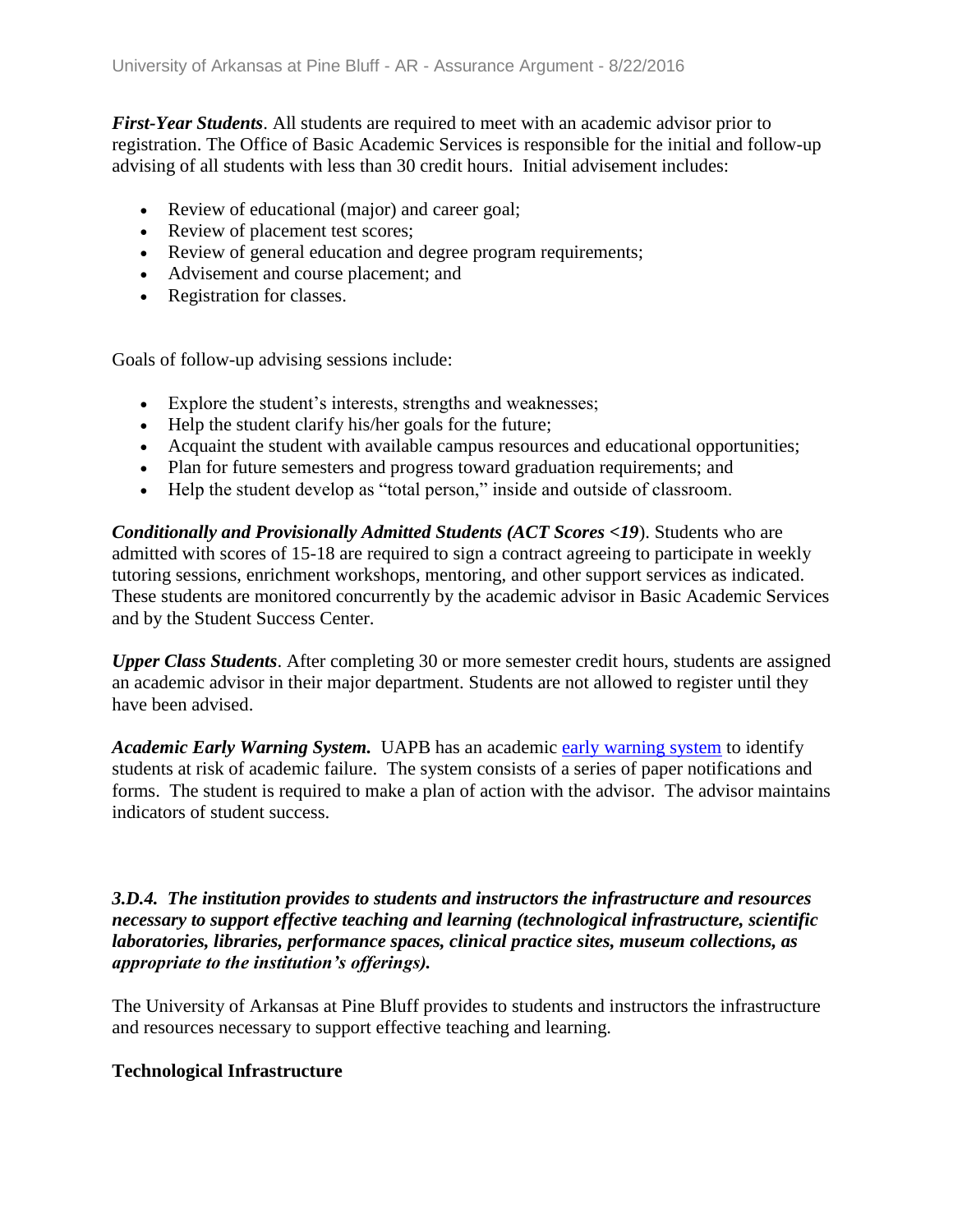The mission of UAPB's Technical Services (TS) Division is to strengthen information technology resources on campus that will enhance all University activities. TS assures the technology is always functional so that the University can offer an appropriate educational experience. TS supports technical innovations that enhance all academic departments and provides direction, support, and leadership to faculty in the selection, implementation, security, and maintenance of technology. A more detailed explanation is located in Criterion 5.A.1. - Technology.

### **Laboratories**

UAPB has basic and/or scientific laboratories located in various buildings on campus. Some laboratories employ staff who assist students and ensure the laboratory is prepared and available for the needs of scheduled laboratory activities for each semester. The laboratories enhance the learning experience and provide hands-on activities, computer simulations, biology or chemistry experiments, and other curricular requirements. The University has at least 20 computer labs, 30 teaching labs, and 20 research labs. Some of the labs include:

• Computer Graphic Lab – Room 105 – Hathaway Howard Fine Arts Complex – BS; Fine Arts

Art Education Computer Lab – Room 207 – Hathaway Howard Fine Arts Complex – BS – Art Education

- Kountz-Kyle Resource Lab Room 152 Kountz-Kyle Building BS Biology
- Viralene J. Coleman Computerized Writing Center Corbin Hall Staffed to serve the writing needs of students across content areas and equipped with computers, printers, writing software, writing guides and dictionaries, and audio-video capability
- Mac-Lab located in the back of the Viralene J. Coleman Computerized Writing Center – is restricted to students in Broadcast Journalism who need to edit video productions. Classes in video editing are taught in the lab and the instructor is available to answer student questions and provide guidance in the use of the lab.
- KUAP 89.7 Radio Station Mass Communications wing of Hathaway Howard Fine Arts Complex – operates as the campus radio station and serves as a lab for students in Broadcast Journalism and radio production courses. Radio station staff are available to guide students doing lab work in the radio station.
- UAPB-TV Rust Technology Building operates as the campus television station and as a lab for Mass Communications and Broadcast Journalism students. The complete resources of the television station are available for student use. The area of Mass Communications has a lab person working in the television station and students also have access to television station personnel for guidance.
- Electronics, Computer Aided Design, and Computer Applications Lab Rust Technology Building- provides equipment and guidance in the use of tools for the Industrial Technology Management and Applied Engineering programs by instructors and selected students within the department.
- Computer Science Lab Rooms 206, 222, 112 Caine Gilliland Building provides resources and support staff for the bachelor's and master's degrees in Computer Science.
- Mathematics Lab Room 210 Henderson Young Hall supports bachelor's and master's in Computer Science and bachelor's in Mathematics.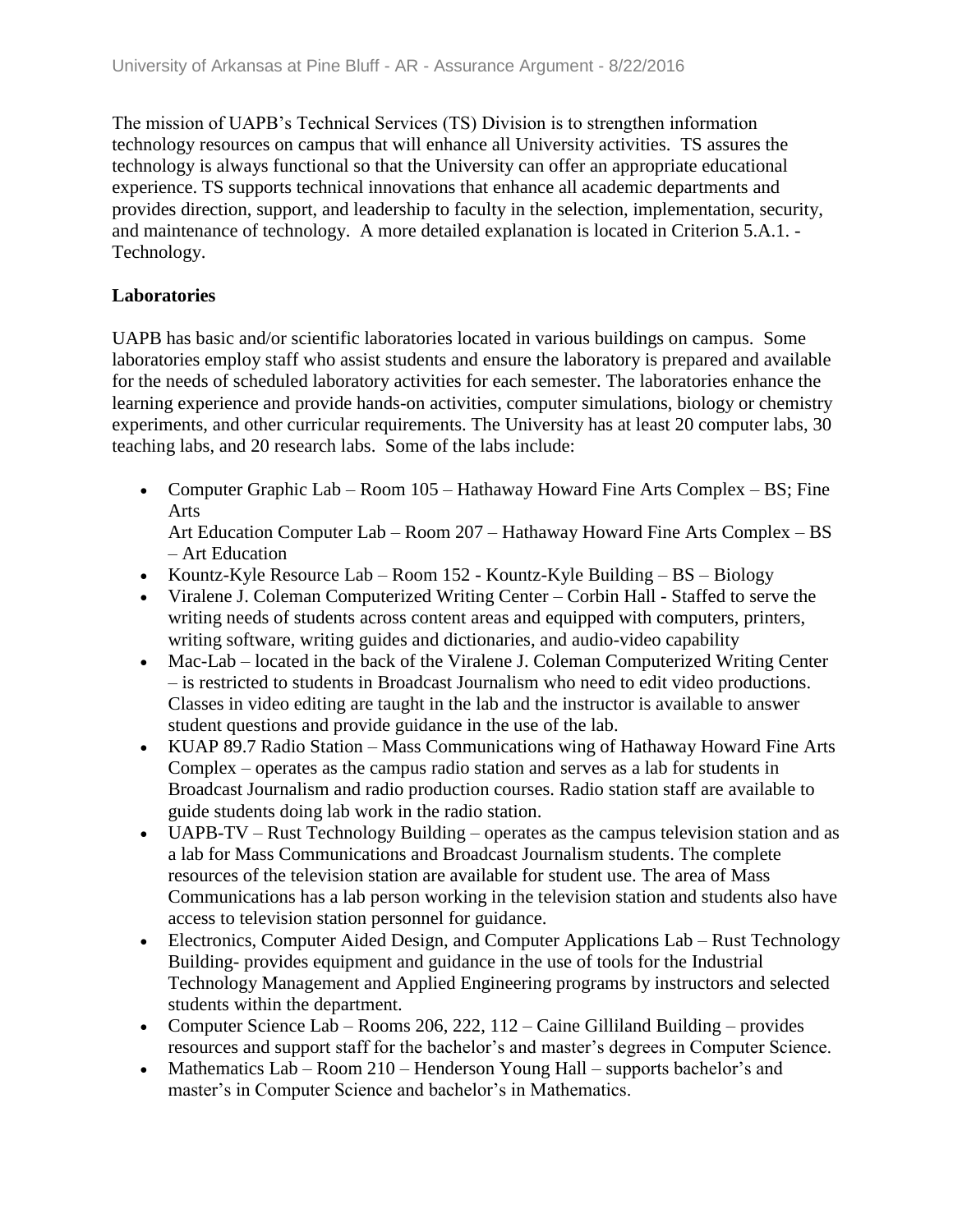- Research Lab Room 213 Walker Research provides resources for the bachelor's and master's in Computer Science and the bachelor's in Mathematics with some assistance provided by selected graduate students and staff within the department.
- SRT Lab Hathaway Howard Fine Arts Complex Music Department provides equipment, hardware and software applications to support students seeking a bachelor's in Music/Sound Recording Technology.
- Piano Lab Room 206 -Hathaway Howard Fine Arts Complex equipped with 12 Roland electronic pianos for students seeking a bachelor's in General Music, Sound Recording Technology or Music/Teaching.
- Mini Lab Room 202 Hathaway Howard Fine Arts Complex equipped with computers and keyboards for music production and multi-media presentations by students in the General Music, Sound Recording Technology, and Music/Teaching programs.
- Social and Behavioral Sciences Computer Lab Room 357 Dawson Hicks Building has computer stations and is used for teaching to support the undergraduate degrees in criminal justice, gerontology, history, political science, psychology, social studies, social work, and sociology.
- Addiction Studies Lab Walker Research Building is monitored by a graduate student, and faculty by appointment, and has computer stations and other resources and tools to support the master's in Addiction Studies.
- LION Cave Rust Tech Building is a 3-D teaching, research, and community outreach visualization center
- Academic Skills and Developmental Services provides a computerized reading laboratory. Software includes reading exercises designed to strengthen and improve reading skills for individual students seeking help or referrals.
- Graduate Ecology Teaching Lab 211E Holiday Hall Aquaculture/Fisheries general ecology lab for teaching graduate fisheries ecology and for fisheries ecology and management work conducted by graduate students
- Fish Pathology Lab 143 1890 Extension Building Aquaculture/Fisheries provides laboratory space for fish health inspections, fish health diagnostics, and graduate research in fish health.
- Fish Molecular Lab 139 1890 Extension Building Aquaculture/Fisheries provides laboratory space for molecular aspects of fish health including PCR work for graduate research in fish health and fish diagnostics.
- Textile Performance Evaluation Adair Greenhouse Hall Room 216 Students analyze basic components of textiles, learn basics of textile evaluation, perform basic textile evaluations i.e. shrinkage, wrinkle recovery, data recording and analysis, basics of carding, yarn spinning, and dyeing.
- Design Studio Adair-Greenhouse Hall Room 222 Students learn advanced apparel design and production techniques and create finished garments.
- Nutrition Research Lab Adair Greenhouse Hall Room 136 This is a wet lab designed to conduct basic research on nutrients from organic samples.
- Plant Biotechnology & Genomics Laboratory
- Animal Science & Biotechnology Laboratory
- Food Science (Value Added) Laboratory

### **Library System**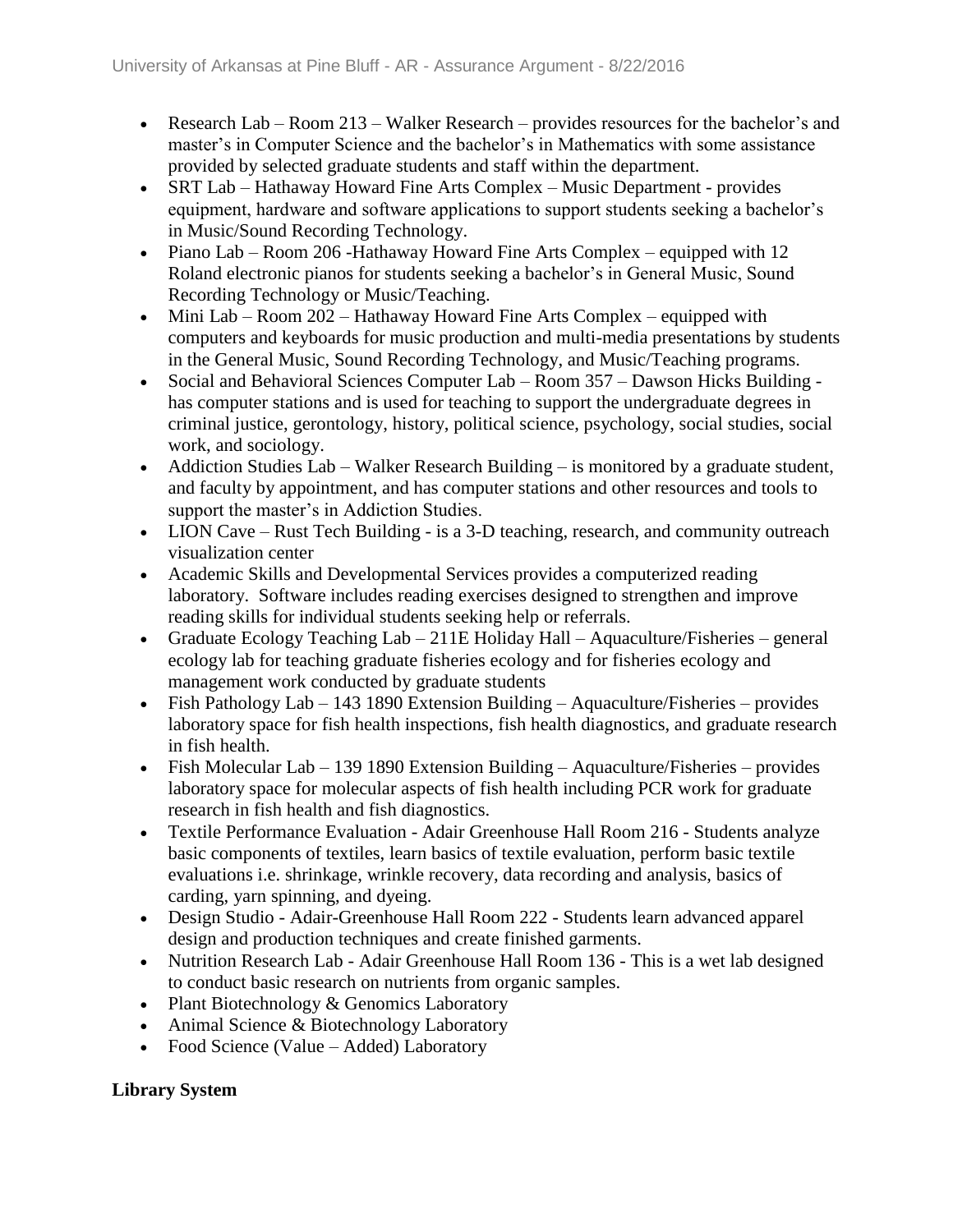The University library system serves the curriculum of the University by providing foundational support for coursework and research through online and print resources. Library staff organize, preserve, and share resources to meet the information needs of the University community.

The John Brown Watson Memorial Library System, includes the main library and five satellites:

- Word Instructional Resource Center Room 113 Dawson Hicks supports the curricula of the School of Education with resources and library staff to assist with preservice and in-service students,
- Aquaculture/Fisheries Research and Educational Library Room 204 Woodard Hall provides library staff and online and print resources to support research and service programs for the Department of Aquaculture/Fisheries,
- Addiction Studies Resource Center Room 204 Walker Research Center in partnership with the Addiction Studies program provides library staff and resources to assist faculty and students in the master's in Addiction Studies Program,
- North Little Rock Library Site Little Rock, Arkansas serves UAPB students with comparable services to the main library at UAPB, and
- Bell Learning Resources Center second floor main UAPB library houses non-print materials and equipment for student and faculty use in instructional technology, graphic design, technology production, video and DVD production services, and photography services.

Additionally, library faculty teach Information Literacy and other curricular support classes. The UAPB library facilities provide both the physical space and the intellectual environment for students to connect, collaborate, learn, and construct new knowledge. Library faculty and staff go beyond the role of information concierges, teaching important [research skills](file:///C:/Users/taylorm/AppData/Local/Microsoft/Windows/Temporary%20Internet%20Files/evidence/viewfile%3ffileId=244114) that will promote life-long learning.

The library additionally offers computers for on-campus use to access online resources, and offcampus access is available through the library's page of the UAPB website. Library resources are data-driven based on results from [faculty and student surveys.](file:///C:/Users/taylorm/AppData/Local/Microsoft/Windows/Temporary%20Internet%20Files/evidence/viewfile%3ffileId=244115) [Results](file:///C:/Users/taylorm/AppData/Local/Microsoft/Windows/Temporary%20Internet%20Files/evidence/viewfile%3ffileId=240920%23page=19) from the surveys have been analyzed by the Office of Assessment to drive library acquisitions and support the University's curriculum. Faculty input is strongly encouraged.

### **Exhibition and Performance Spaces**

The University's Art Department has a dedicated exhibition space in the Hathaway-Howard Fine Arts Complex. The Gallery features work by University, local, state, regional and national artists working in a variety of media. Gallery exhibits attract numerous visitors each year and provide learning opportunities across the curriculum.

The John McLinn Ross Theatre in the Hathaway-Howard Fine Arts Complex provides a performance space for the students enrolled in Theatre and other performing arts. Student theatrical performances from Sophocles and Shakespeare to current playwrights are performed regularly for local, state, and University audiences. The theatre is also shared with the music department for jazz concerts, choir performances, and student recitals.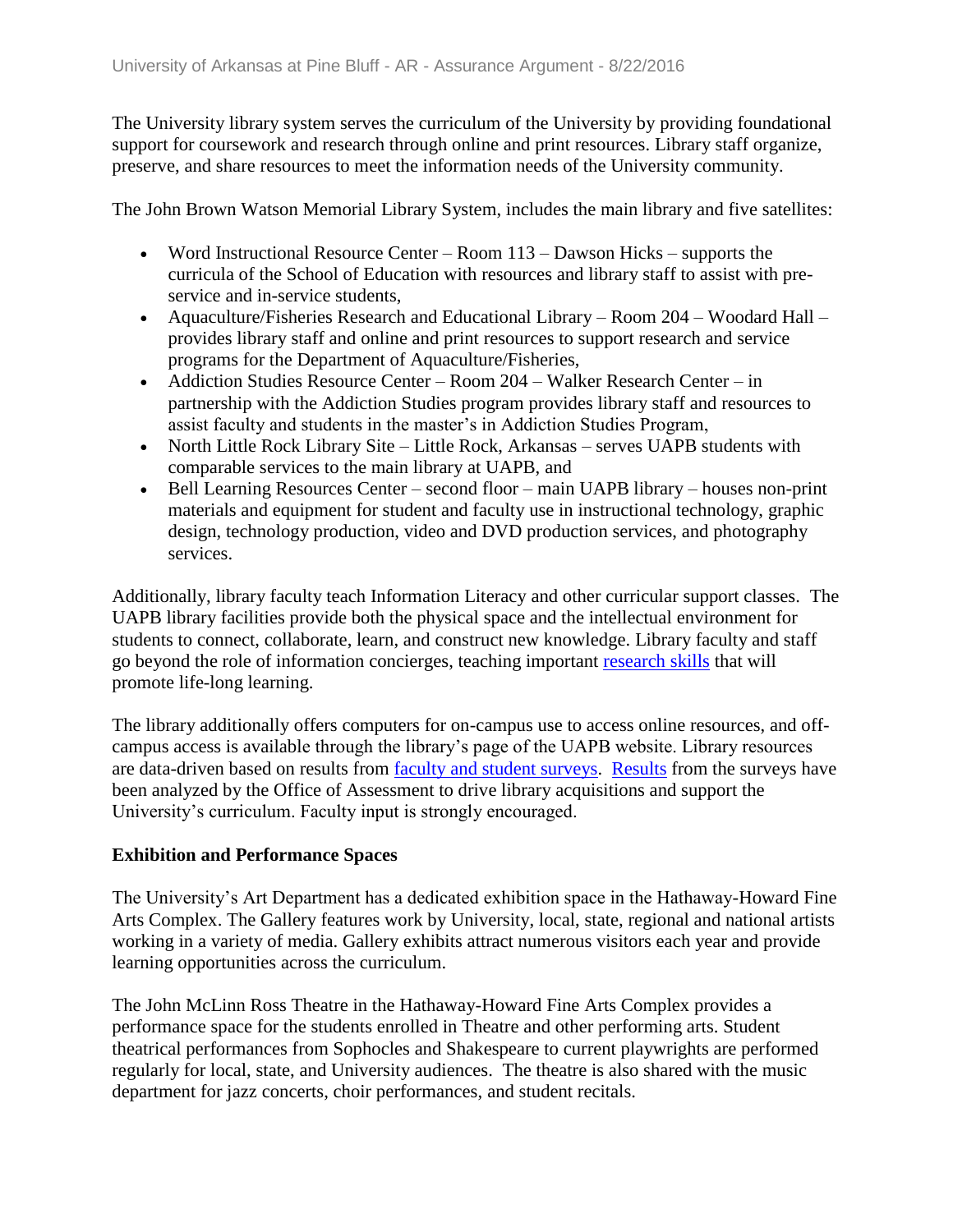The Health, Physical Education and Recreation (HPER) Department also provides performance spaces. The H. O. Clemmons Arena is used for large campus community events, such as, convocations, Greek shows, and concerts.

#### **Clinical Practice Sites**

The Department of Nursing provides a Simulation Laboratory (Lab 1) and a Nursing Computer Laboratory (Lab 2) to support the Bachelor of Science in Nursing. Lab 1 is a nine patient unit with lab instructors who provide guidance, practice and assessment in nursing skills and scenario-based instruction. Lab 2 provides 21 computers and an instructor station for admissions testing and classes that integrate computer technology. Additional clinical practice sites are located in medical facilities off-campus, including Jefferson Regional Medical Center.

The School of Education places students at sites in partnership with public schools in Jefferson County and other counties in southeast Arkansas to offer real-time experiences in the field for students enrolled in education classes and students completing student teaching assignments. Students in other disciplines are placed at various businesses and/or government agencies for internships, cooperative education assignments, and practicums.

#### **Museum Collections**

The Keepers of the Spirit and the Persistence of the Spirit collections are housed in the UAPB Art Gallery. Both collections were designed by an internationally renowned faculty member. These collections were the precursor to the [University Museum and Cultural Center,](file:///C:/Users/taylorm/AppData/Local/Microsoft/Windows/Temporary%20Internet%20Files/evidence/viewfile%3ffileId=244129) established in 2005. The museum was created for historical reference and holds photographs, programs, memorabilia and legal documents from Branch Normal College, Arkansas Mechanical and Normal (A.M. &N.) College and the University of Arkansas at Pine Bluff. Classes within UAPB's curriculum tour the University Museum and Cultural Center to gain a historical perspective of the University and Delta region. The museum is open to the public.

### *3.D.5. The institution provides to students guidance in the effective use of research and information resources.*

UAPB provides the support and resources necessary to guide students in the effective use of research and information. Students are introduced to the methods of research in the [English](file:///C:/Users/taylorm/AppData/Local/Microsoft/Windows/Temporary%20Internet%20Files/evidence/viewfile%3ffileId=241402%23page=153)  [Composition II course.](file:///C:/Users/taylorm/AppData/Local/Microsoft/Windows/Temporary%20Internet%20Files/evidence/viewfile%3ffileId=241402%23page=153) This information is reinforced in upper division courses that require research and documentation. Capstone and other upper-level classes offer undergraduates the opportunity to acquire, apply, and evaluate research methods and skills. All graduate programs require students to take courses in research methods and scientific writing.

Additionally, several science, technology, and content-related laboratories throughout campus provide tutoring and other one-on-one or group guidance in the effective use of research and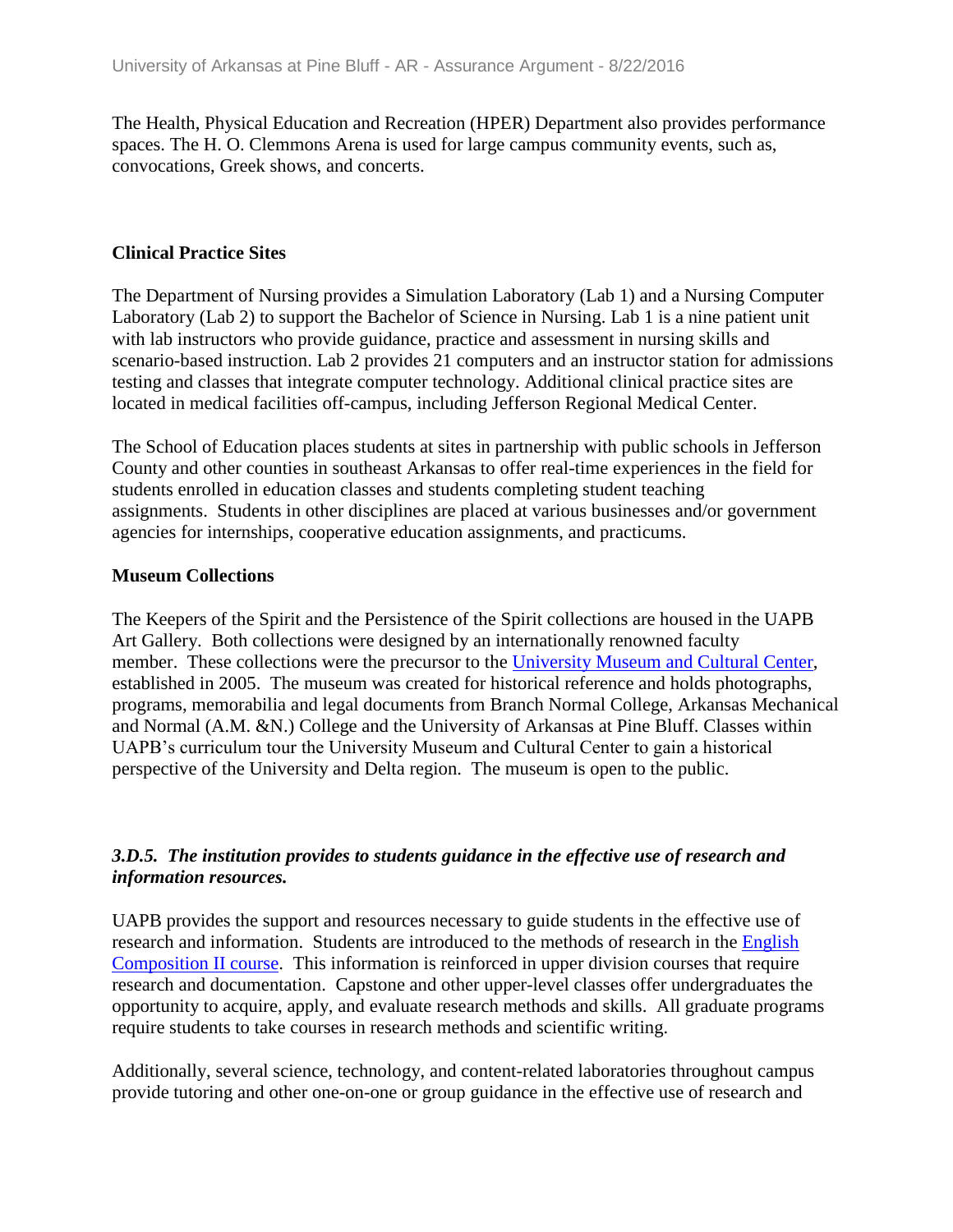information resources. [The Writing Center](file:///C:/Users/taylorm/AppData/Local/Microsoft/Windows/Temporary%20Internet%20Files/evidence/viewfile%3ffileId=241402%23page=152) provides documentation workshops and makes antiplagiarism software available to the entire University community.

The John Brown Watson [Memorial Library System](file:///C:/Users/taylorm/AppData/Local/Microsoft/Windows/Temporary%20Internet%20Files/evidence/viewfile%3ffileId=241402%23page=76) guides University end users in the effective use of research and information resources through [Information Literacy classes](file:///C:/Users/taylorm/AppData/Local/Microsoft/Windows/Temporary%20Internet%20Files/evidence/viewfile%3ffileid=244116) taught by library faculty across content areas. Content faculty may request Information Literacy classes through [Library Liaisons](file:///C:/Users/taylorm/AppData/Local/Microsoft/Windows/Temporary%20Internet%20Files/evidence/viewfile%3ffileId=244113) who are designated by disciplines, and classes are taught either in the Howard Sykes Auditorium of the main library or at any other location requested by the content faculty.

Information Literacy teaches end users how to recognize when information is needed and how to efficiently locate, evaluate, use and communicate the information in varied formats. Additionally, the library faculty provide classes on research topic development, writing a research paper, citing sources using MLA or APA style, assessing and avoiding plagiarism.

For more independent end-users, ProQuest's Research Companion, a student-centered online learning environment that may be accessed from the library's homepage, supports the library system's instructional program of Information Literacy and may be accessed by end-users twenty four hours a day, seven days a week. These resources are available to undergraduate and advanced students.

Point-of-Need instruction is also provided by library faculty within the library anytime one-onone guidance is requested. One-on-one guidance may additionally be requested within the Ask-A-Librarian's platform on the library's webpage. End-users may either ask a specific question and receive a response within 24-48 hours, or they may Chat-with-a-Librarian during reference hours: 8:00 a.m. to 5:00 p.m., Monday through Friday. The main library is open 97 hours per/week, with extended hours during mid-terms and finals, and friendly staff encourage students to seek help, when needed.

- (RSO) Student Org Listing Presidents and Advisors 2015-2016
- 2015 2016 AY Preliminary Assessment Report with Appendices
- 2015 2016 AY Preliminary Assessment Report with Appendices (page number 19)
- 2015-16 Undergraduate Catalog
- 2015-16 Undergraduate Catalog (page number 76)
- 2015-16 Undergraduate Catalog (page number 152)
- 2015-16 Undergraduate Catalog (page number 153)
- 2015-16 Undergraduate Catalog (page number 413)
- Artifact--3C4--Accessing Databases PPT--Wiley
- Artifact--3C4--Library Liaisons Updated
- Artifact--3D4--Library Faculty Survey 2015 Updated
- Artifact--3D4--Library Information Literacy PPT
- Early Alert System
- New Policy on Admissions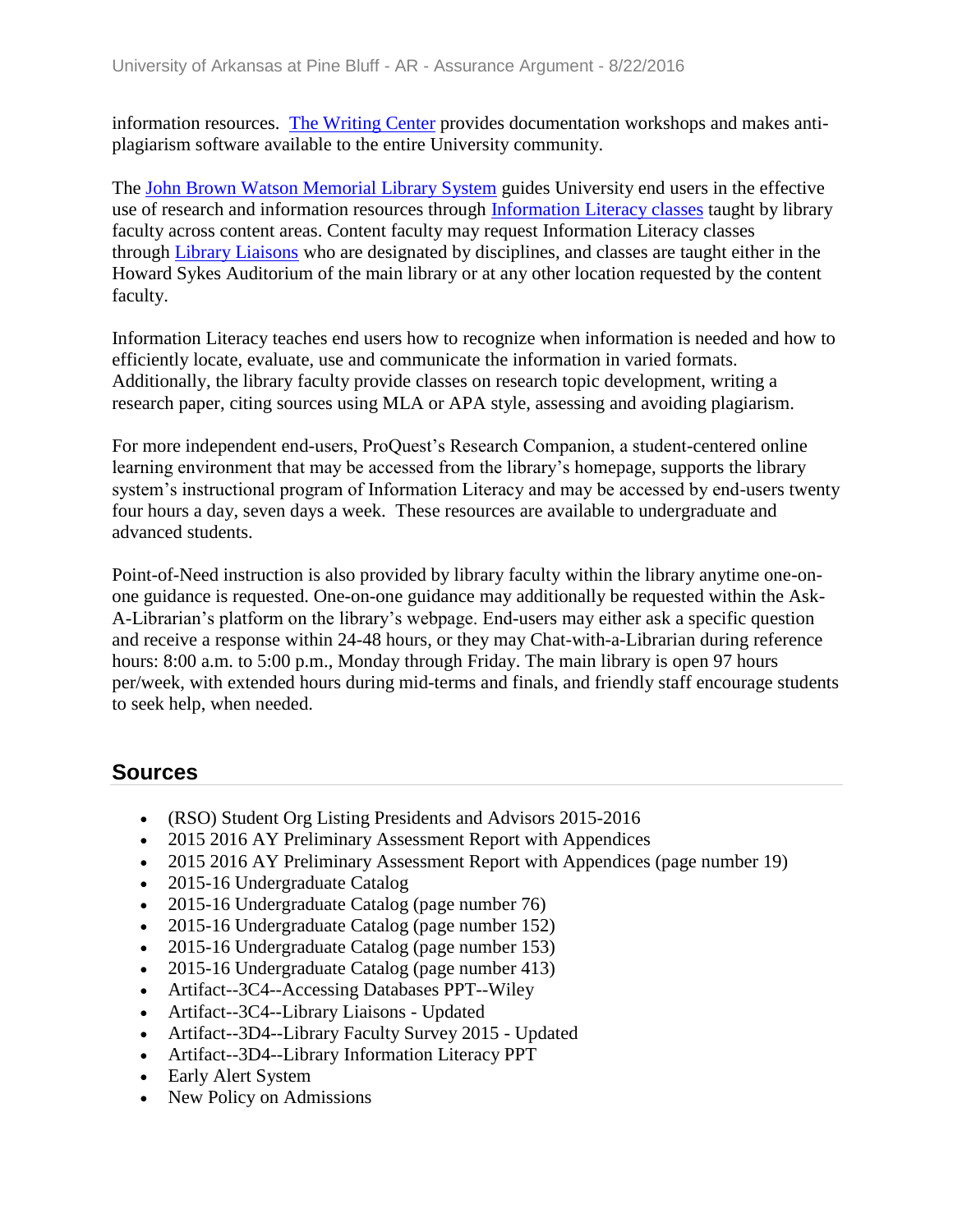- New Policy on Admissions (1)
- Research Evidence\_Research-STEM Report 2014
- Research Evidence\_Research-STEM Report 2016
- Student Activities
- Student Success Brochure Revised 07.19.16
- UAPB Museum Brochure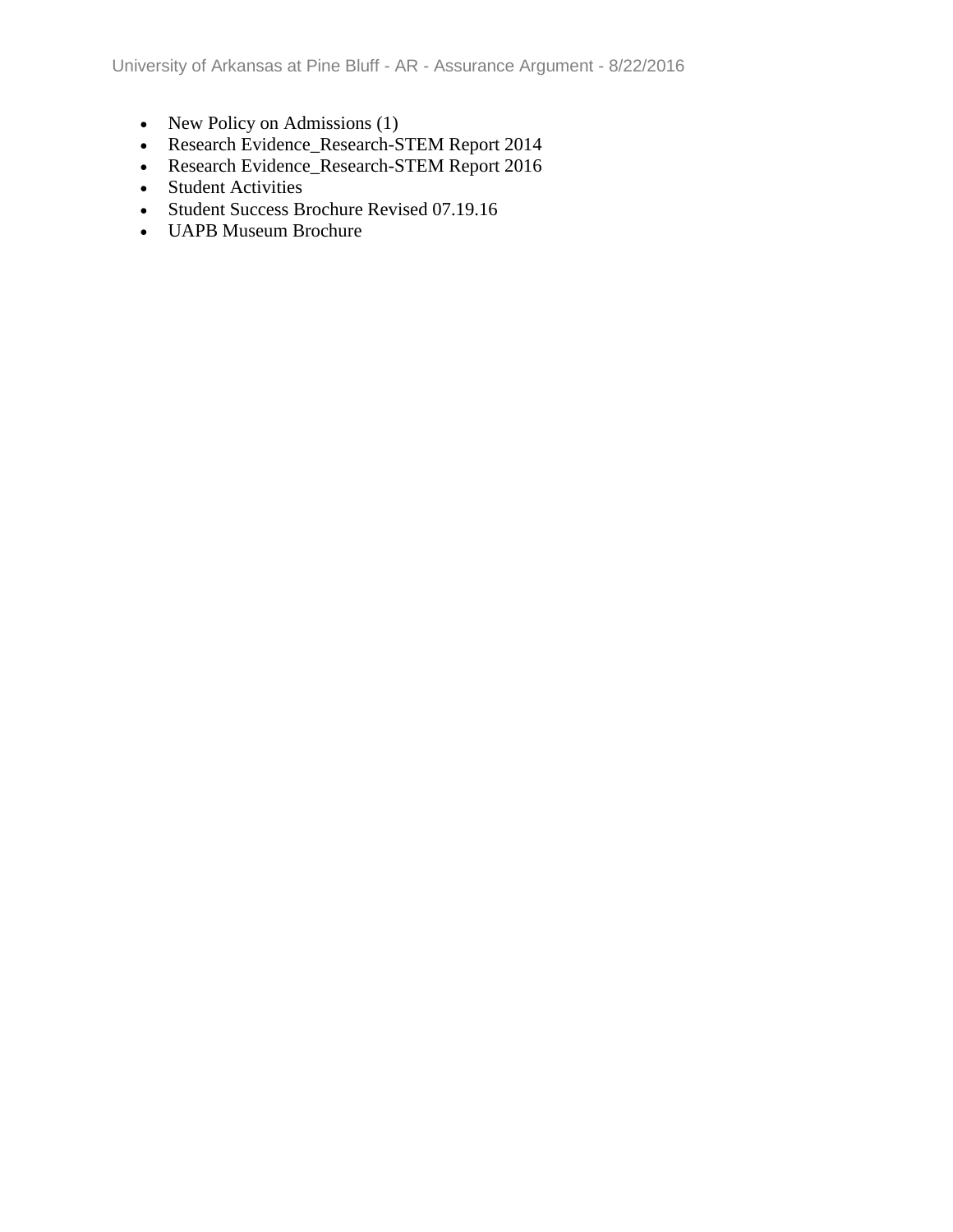## **3.E - Core Component 3.E**

The institution fulfills the claims it makes for an enriched educational environment.

- 1. Co-curricular programs are suited to the institution's mission and contribute to the educational experience of its students.
- 2. The institution demonstrates any claims it makes about contributions to its students' educational experience by virtue of aspects of its mission, such as research, community engagement, service learning, religious or spiritual purpose, and economic development.

### **Argument**

**Assurance Statement: UAPB's co-curricular programs are enriching to the educational environment and contribute to the educational experience as related to the mission of UAPB.**

### *3.E.1. Co-curricular programs are suited to the institution's mission and contribute to the educational experience of its students.*

The University offers co-curricular programs suited to the institution's mission and contributes to the educational experience of its students. Examples of co-curricular programs that build upon the curricular experience include living-learning communities, service learning, and career readiness training developed and administered through the Career Services office. The Office of Student Involvement & Leadership is responsible for building connections between students and the campus community by providing an array of programming throughout the year including leadership retreats, Homecoming activities, Women's Day, Men's Day, social justice activities, lecture series, and intramurals. The office hosts [65 registered student organizations and clubs,](file:///C:/Users/taylorm/AppData/Local/Microsoft/Windows/Temporary%20Internet%20Files/evidence/viewfile%3ffileId=244202) [Student Government Association,](file:///C:/Users/taylorm/AppData/Local/Microsoft/Windows/Temporary%20Internet%20Files/evidence/viewfile%3ffileId=244208) Lion Year Book, Arkansawyer Newspaper, National Pan-Hellenic Council and Union Programming Board. Other opportunities for students to engage include the [Pre-Welcome/Welcome Back](file:///C:/Users/taylorm/AppData/Local/Microsoft/Windows/Temporary%20Internet%20Files/evidence/viewfile%3ffileId=244209) week celebration for new and returning students.

The University of Arkansas at Pine Bluff has joined the Institute of International Education's (IIE) Generation Study Abroad initiative to double the number of American students who study abroad by the end of the decade. UAPB has committed to increasing the number of undergraduate students who study abroad by 75 students over the next five years.

The Military Science department's Reserve Officer Training Corps (ROTC) program is focused on providing the Army with quality, competent, and agile leaders. Students who participate in the program enhance their understanding of leadership and academic excellence.

The purpose of the Quality Initiative program (Males of Color Initiative) is to increase the persistence (retention), graduation, and career and post-baccalaureate placements of African American male students by engaging them in the types of co-curricular and leadership activities that lead to academic success and timely graduation.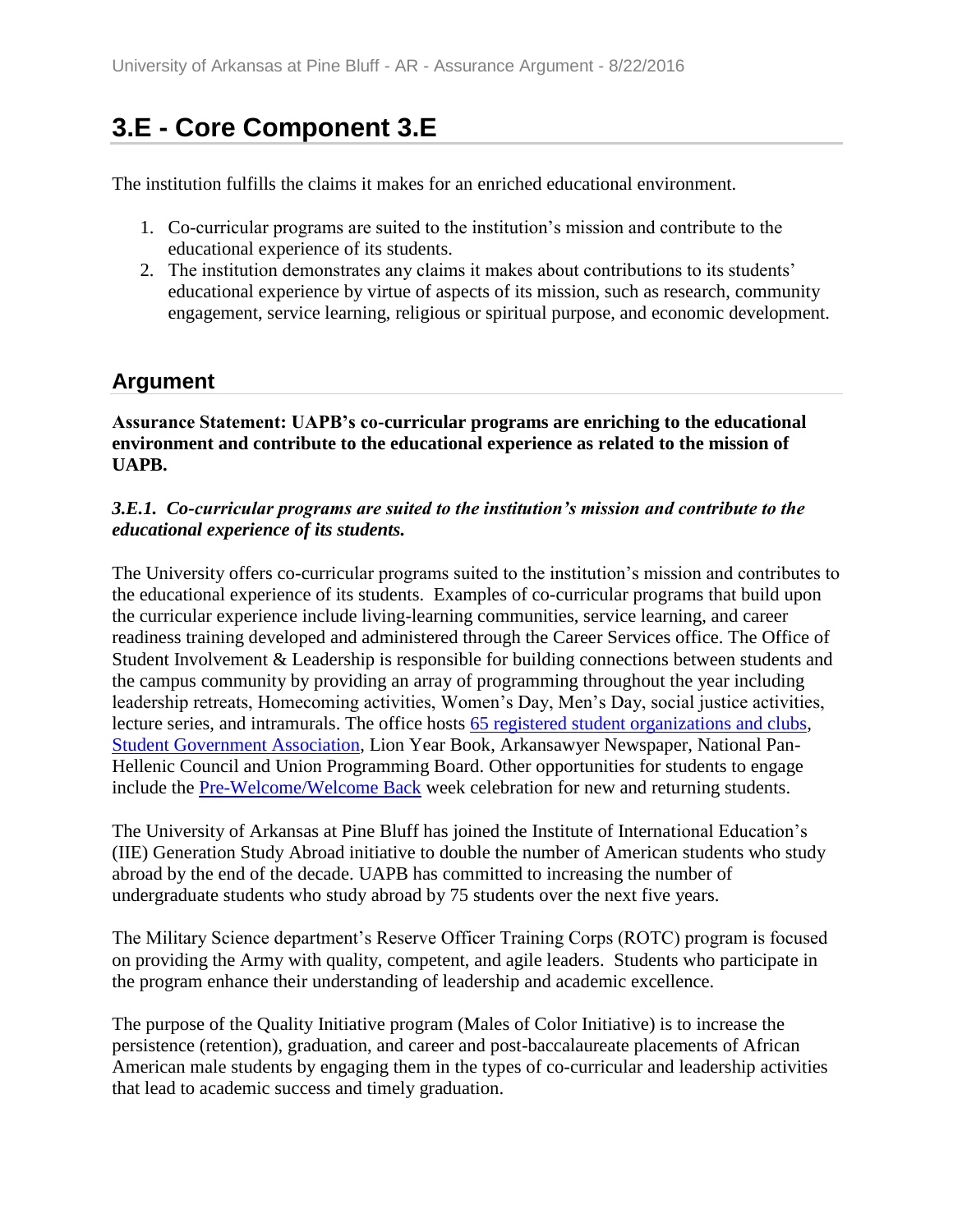Most co-curricular programs identify student learning outcomes as part of the University's student assessment plan. Co-curricular assessment mechanisms are typically indirect. Nevertheless, co-curricular programs have undertaken authentic assessments which are reported in the 2015-2016 academic year [preliminary assessment report.](file:///C:/Users/taylorm/AppData/Local/Microsoft/Windows/Temporary%20Internet%20Files/evidence/viewfile%3ffileId=240920) Explicit student learning outcomes of co-curricular programs include leadership development, career planning, comportment in a professional setting, and information literacy. These outcomes tie directly back to the University's mission.

### *3.E.2. The institution demonstrates any claims it makes about contributions to its students' educational experience by virtue of aspects of its mission, such as research, community engagement, service learning, religious or spiritual purpose, and economic development.*

Graduate and undergraduate research is presented in symposia on and off campus and documented through theses and dissertations as well as [peer reviewed publications.](file:///C:/Users/taylorm/AppData/Local/Microsoft/Windows/Temporary%20Internet%20Files/evidence/viewfile%3ffileId=228657) Student organizations document community engagement and service learning through [reporting](file:///C:/Users/taylorm/AppData/Local/Microsoft/Windows/Temporary%20Internet%20Files/evidence/viewfile%3ffileId=243842) to the Office of Student Involvement and Leadership. Students at the University also engage with the community through art exhibits and performances by the bands, choirs, and theater groups. Students provide the latest best practices in agriculture, aquaculture, household management and budgeting, diet and nutrition to Arkansans at venues such as the annual [Rural](file:///C:/Users/taylorm/AppData/Local/Microsoft/Windows/Temporary%20Internet%20Files/evidence/viewfile%3ffileid=241384)  [Life Conference](file:///C:/Users/taylorm/AppData/Local/Microsoft/Windows/Temporary%20Internet%20Files/evidence/viewfile%3ffileid=241384) and [Ag Field Day.](file:///C:/Users/taylorm/AppData/Local/Microsoft/Windows/Temporary%20Internet%20Files/evidence/viewfile%3ffileid=241387) Students participate in activities of [Minority Initiative](file:///C:/Users/taylorm/AppData/Local/Microsoft/Windows/Temporary%20Internet%20Files/evidence/viewfile%3ffileid=241385)  [Sub-Recipient Grant Office](file:///C:/Users/taylorm/AppData/Local/Microsoft/Windows/Temporary%20Internet%20Files/evidence/viewfile%3ffileid=241385) (MISRGO), which has funded multiple Arkansas organizations and more than \$10,000,000 has been placed in minority communities.

The University allows religiously affiliated organizations to offer programs to its students. The Baptist Collegiate Ministry, the Wesley Foundation, and the Fellowship of Christian Athletes are examples. THE ROAR [Student Handbook](file:///C:/Users/taylorm/AppData/Local/Microsoft/Windows/Temporary%20Internet%20Files/evidence/viewfile%3ffileId=187258%23page=71) and UAPB's website also list special student organizations that have a religious focus.

- (RSO) Student Org Listing Presidents and Advisors 2015-2016
- 2015 2016 AY Preliminary Assessment Report with Appendices
- 2015%20WELCOME%20WEEK%2011X17
- Artifact--Assurance--I--Activities Student Involvement Copy
- Artifact--Assurance--II--Activities Student Involvement
- Artifact--Assurance-I--MISGRO Report
- Artifacts--Assurance--I--Aquaculture-Fisheries Field Day
- Artifacts--Assurance---I--Rural Life Conference 2014
- Community Service Form
- Selected Bibliography for the University of Arkansas Pine Bluff
- SGA Spring Election Flyer 2016
- THE ROAR Student Handbook (Revised 12-4-2015)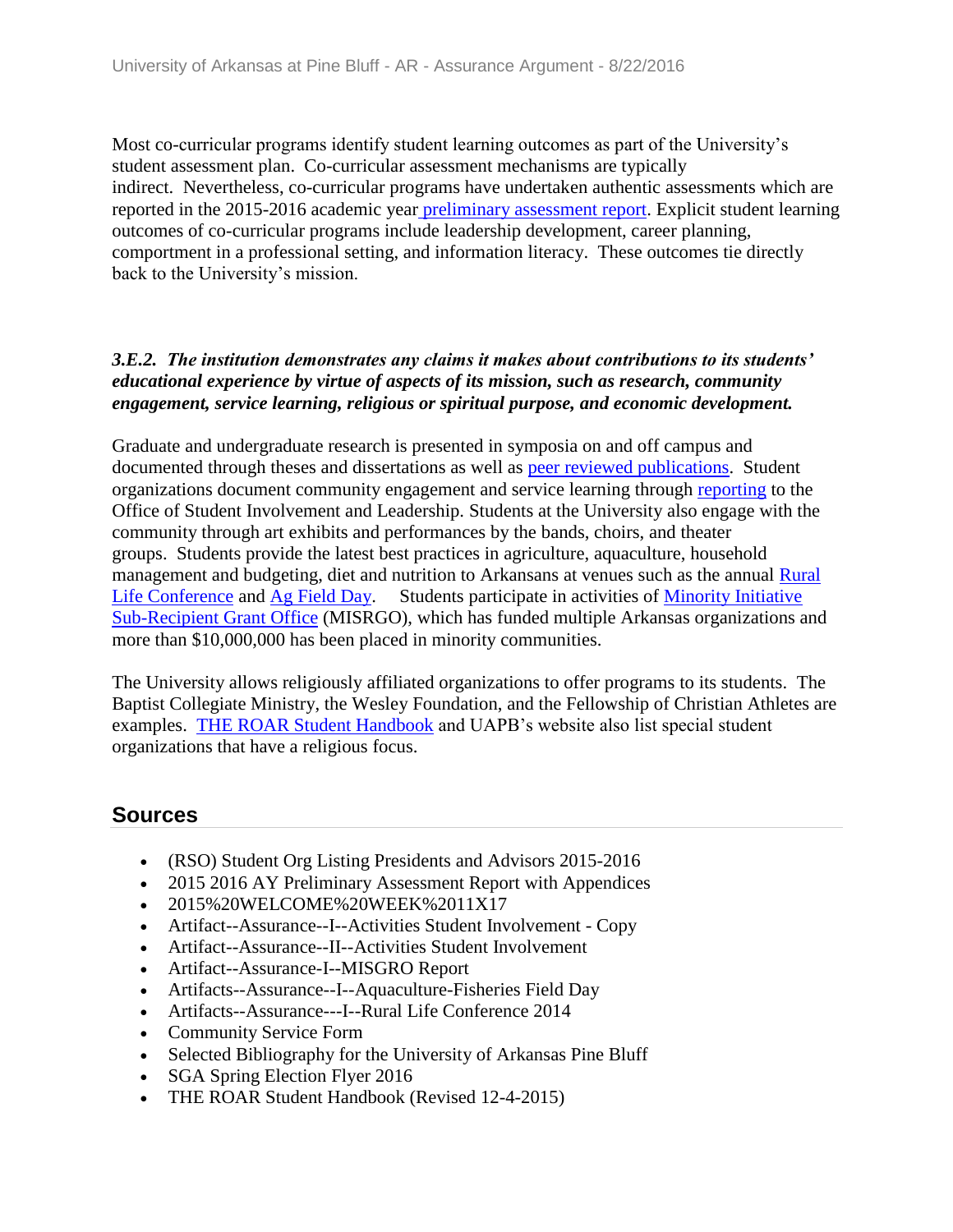• THE ROAR Student Handbook (Revised 12-4-2015) (page number 71)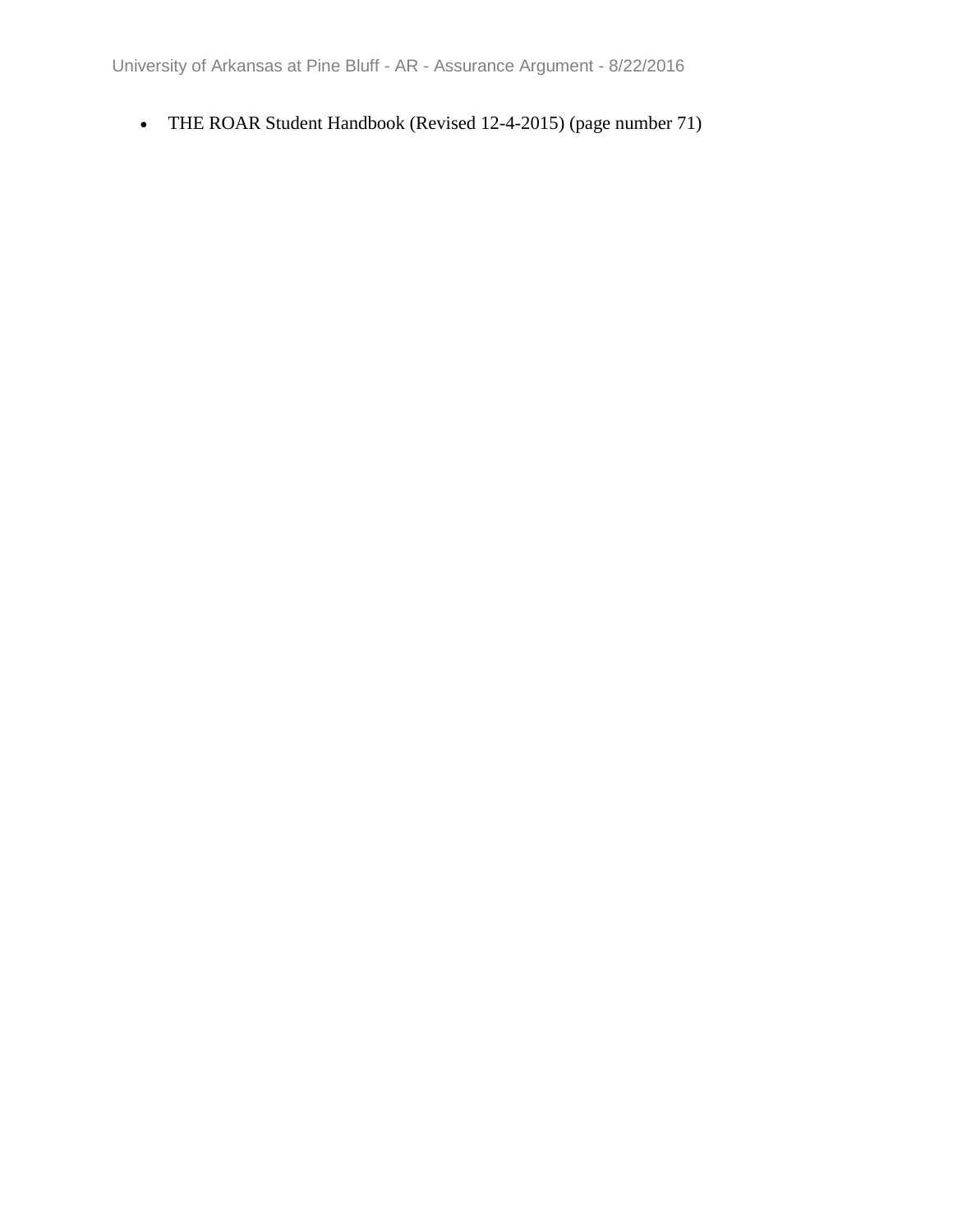## **3.S - Criterion 3 - Summary**

The institution provides high quality education, wherever and however its offerings are delivered.

### **Summary**

Teaching and learning is the University's highest priority as demonstrated by a strong committment to providing quality programs and appropriate resources for instruction. Curricular decisions generate quality course offerings that are consistent and grounded in Arkansas and professional society requirements. Degree programs are regularly reviewed and updated. The state's rotating self-study process guarantees quality degree programs.

UAPB's quality faculty and staff guide students to think critically, conduct research and make authentic connections between course work and life. Faculty and staff are recognized through annual awards of excellence. Diversity is valued, embraced, and modeled in all curricular offerings. Personalized instruction is enhanced by the student to faculty ratio of 15:1. The general education core is a strong foundation for upper level courses. Exiting University College and the Collegiate Assessment of Academic Proficiency (CAAP) exam are designed to assess the effectiveness of the state minimum general education core and institutional required courses.

Student advisement and support are ongoing. In addition to a designated Advisement Week each semester, students cannot register until they consult with their advisor who removes the registration hold. Students are supported through counseling, academic advising, accessibilty to financial aid, various laboratories and a world class library system. The University's technological infrastructure, laboratories, internships, and tutorial services offer students numerous opportunities to succeed.

## **Sources**

*There are no sources.*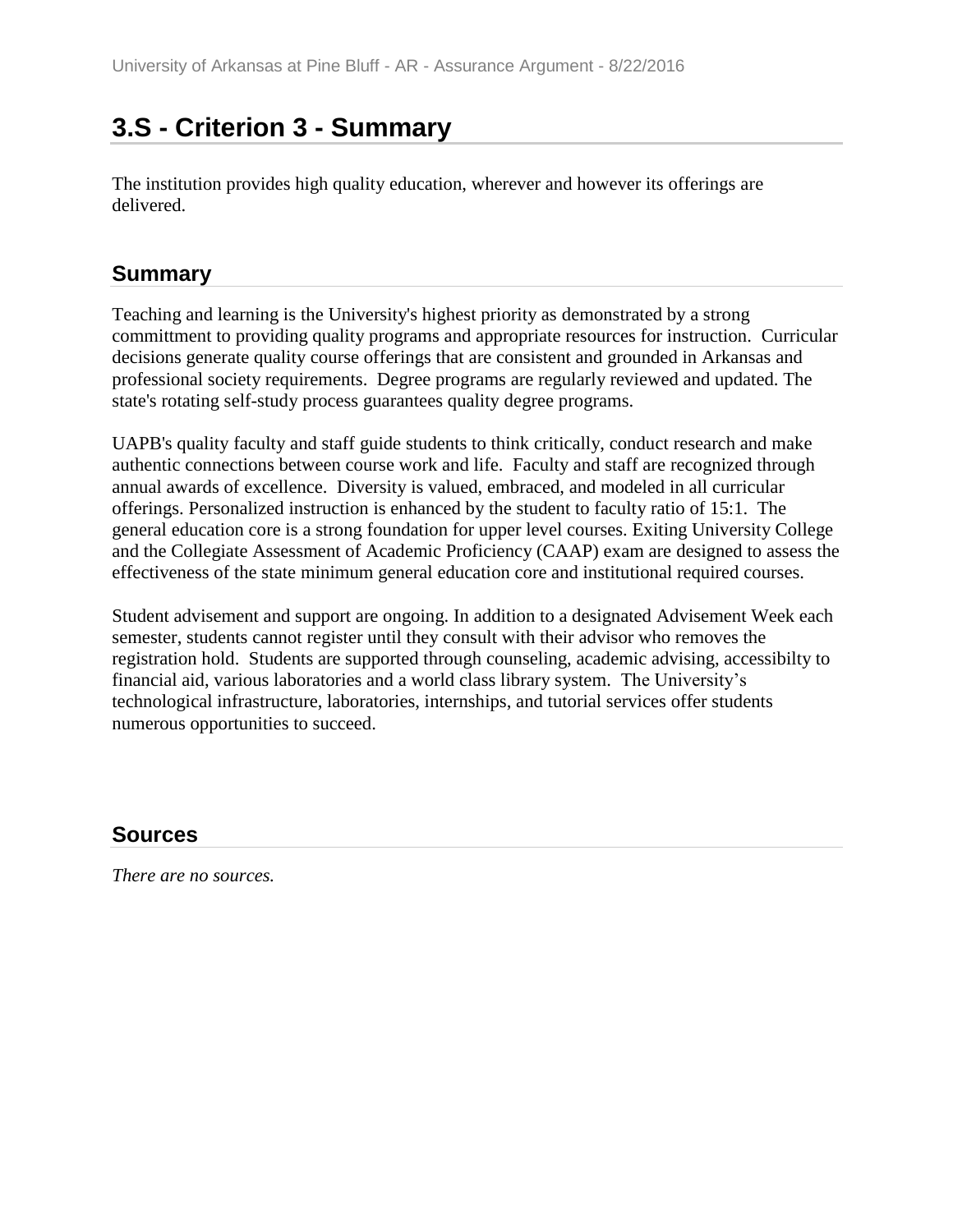## **4 - Teaching and Learning: Evaluation and Improvement**

The institution demonstrates responsibility for the quality of its educational programs, learning environments, and support services, and it evaluates their effectiveness for student learning through processes designed to promote continuous improvement.

## **4.A - Core Component 4.A**

The institution demonstrates responsibility for the quality of its educational programs.

- 1. The institution maintains a practice of regular program reviews.
- 2. The institution evaluates all the credit that it transcripts, including what it awards for experiential learning or other forms of prior learning, or relies on the evaluation of responsible third parties.
- 3. The institution has policies that assure the quality of the credit it accepts in transfer.
- 4. The institution maintains and exercises authority over the prerequisites for courses, rigor of courses, expectations for student learning, access to learning resources, and faculty qualifications for all its programs, including dual credit programs. It assures that its dual credit courses or programs for high school students are equivalent in learning outcomes and levels of achievement to its higher education curriculum.
- 5. The institution maintains specialized accreditation for its programs as appropriate to its educational purposes.
- 6. The institution evaluates the success of its graduates. The institution assures that the degree or certificate programs it represents as preparation for advanced study or employment accomplish these purposes. For all programs, the institution looks to indicators it deems appropriate to its mission, such as employment rates, admission rates to advanced degree programs, and participation rates in fellowships, internships, and special programs (e.g., Peace Corps and Americorps).

## **Argument**

**Assurance Statement: UAPB demonstrates responsibility for the quality of its educational programs through the practice of regular internal and external (specialized accreditation) program reviews and evaluation of transcripts and transfer credits. It also exercises authority over and regulates academic programs and evaluates the success of its graduates.**

### *4.A.1. The institution maintains a practice of regular program reviews.*

The Arkansas Higher Education Coordinating Board (AHECB) established standards for academic programs of Arkansas colleges and universities. The AHECB also established a review cycle for all academic programs per Arkansas Code §6-61-214. Academic program review policies are covered by [AHECB Policy 5.12](file:///C:/Users/taylorm/AppData/Local/Microsoft/Windows/Temporary%20Internet%20Files/evidence/viewfile%3ffileId=242098) and administered by the Arkansas Department of Higher Education (ADHE). In general, the Policy states that accredited academic programs will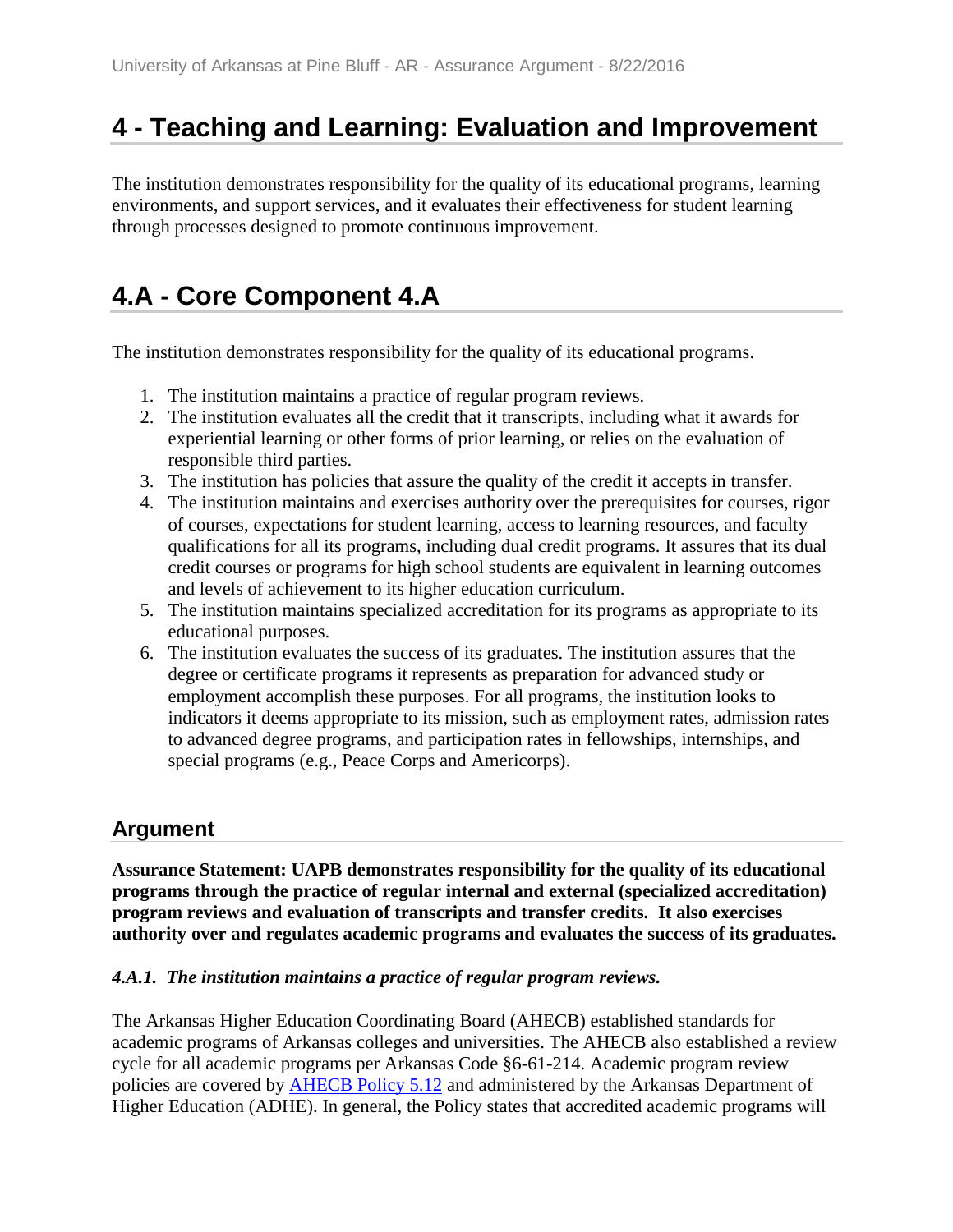follow the cycle of review of the accrediting body. All other programs will be reviewed every 7- 10 years. The review cycle is regulated by the State of Arkansas. Designated academic programs prepare a comprehensive self-study. The self-study is reviewed by external consultants; a minimum of one consultant must conduct a site visit. Consultants report to the institution, which in turn reports to the ADHE. Recommendations for program viability and sustainability are implemented within the academic departments.

Academic programs at the University of Arkansas at Pine Bluff have been reviewed according to [AHECB Policy 5.12,](file:///C:/Users/taylorm/AppData/Local/Microsoft/Windows/Temporary%20Internet%20Files/evidence/viewfile%3ffileId=242098) since 1988, when the review policies were first adopted. A university-wide review of programs was conducted in 2008, to determine program viability and ensure quality academic programs. The University keeps records of recent external reviews and forthcoming reviews (see [Timetable for Program Self Study and External Review\)](file:///C:/Users/taylorm/AppData/Local/Microsoft/Windows/Temporary%20Internet%20Files/evidence/viewfile%3ffileId=185332). The division of Academic Affairs maintains files of external consultant reviews of program self-studies (see Examples of [External Consultant Reviews of Program Self Studies\)](file:///C:/Users/taylorm/AppData/Local/Microsoft/Windows/Temporary%20Internet%20Files/evidence/viewfile%3ffileId=185335). Annual assessments and internal program reviews are occurring and are covered in Criteria 4.B.2.

### *4.A.2. The institution evaluates all the credit that it transcripts, including what it awards for experiential learning or other forms of prior learning, or relies on the evaluation of responsible third parties.*

The institution evaluates all the credit that it transcripts according to institutional policies. The Registrar's Office applies undergraduate and graduate credits according to the governing policies of the University and the processes outlined by the respective academic policies committees. Currently, credit is awarded for some experiential learning in the General Studies Program and Veterans Affairs. The institution uses WESCo to evaluate the transcripts of international institutions.

### *4.A.3. The institution has policies that assure the quality of the credit it accepts in transfer.*

UAPB follows established policies regarding transfer credit hours including the State's policy regarding transfer credit among Arkansas institutions of higher education. [Act 672 of](file:///C:/Users/taylorm/AppData/Local/Microsoft/Windows/Temporary%20Internet%20Files/evidence/viewfile%3ffileId=242226)  [2005](file:///C:/Users/taylorm/AppData/Local/Microsoft/Windows/Temporary%20Internet%20Files/evidence/viewfile%3ffileId=242226) (Arkansas Course Transfer System) specified that all freshman and sophomore general education courses must be accepted for full transfer credit in the appropriate subject area. Transferability of courses outside of the Arkansas Course Transfer System are determined by faculty teams grouped by discipline.

Transfer credits are also accepted from regionally accredited institutions. In awarding credit from non-Arkansas institutions, UAPB recognizes institutional autonomy, awarding on the basis of course content and course descriptions. The University's [Transfer of Credit policy](file:///C:/Users/taylorm/AppData/Local/Microsoft/Windows/Temporary%20Internet%20Files/evidence/viewfile%3ffileId=242100) is implemented through the Registrar's Office.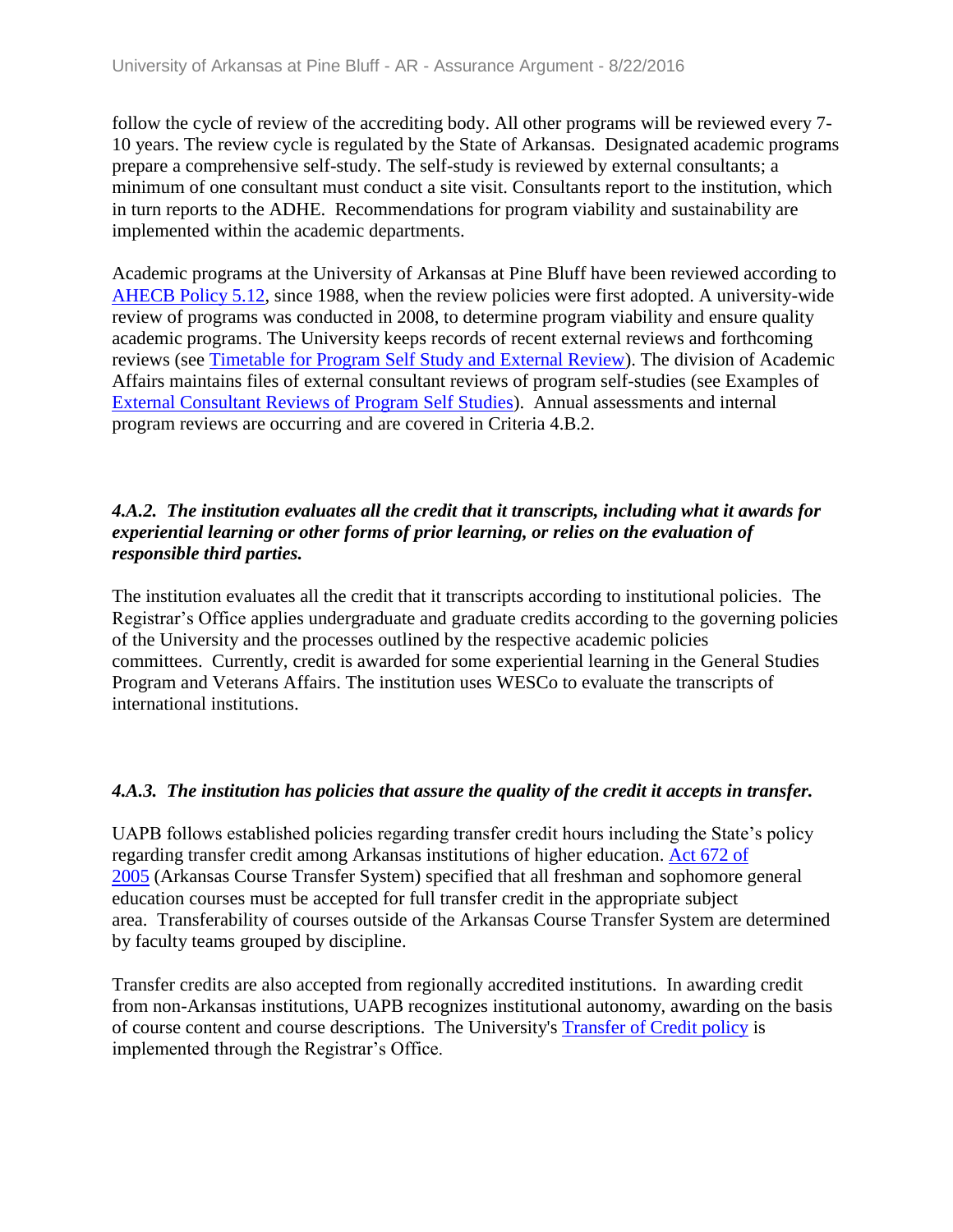### *4.A.4. The institution maintains and exercises authority over the prerequisites for courses, rigor of courses, expectations for student learning, access to learning resources, and faculty qualifications for all its programs, including dual credit programs. It assures that its dual credit courses or programs for high school students are equivalent in learning outcomes and levels of achievement to its higher education curriculum.*

The institution collaborates internally to accomplish and maintain the rigor of the learning environment. Departments propose new and revised degree offerings (per [AHECB 5.11\)](file:///C:/Users/taylorm/AppData/Local/Microsoft/Windows/Temporary%20Internet%20Files/evidence/viewfile%3ffileId=243611), course proposals, and syllabi which include prerequisites, course content, and student learning outcomes and expectations. In keeping with the institution's shared governance process, approvals by the Academic Affairs and Educational Policies Committee, Graduate Council, or Teacher Education Committee and then the Faculty Staff Senate are required. The Division of Academic Affairs ensures appropriate faculty qualifications and that prerequisites are in place for student advisement and matriculation of students through academic programs on campus. The Office of Continuing Education works with high schools and individual departments to implement the recently [approved concurrent enrollment program.](file:///C:/Users/taylorm/AppData/Local/Microsoft/Windows/Temporary%20Internet%20Files/evidence/viewfile%3ffileId=243819) The concurrent enrollment program has provisions to ensure course equivalency, but the program has not been implemented. UAPB does not have a dual credit program.

The University has multiple levels of management to access learning resources which are outlined in Core Component 3.D.4. Hours for access are department and/or institution specific.

### *4.A.5. The institution maintains specialized accreditation for its programs as appropriate to its educational purposes.*

The University of Arkansas at Pine Bluff has eight academic units/programs accredited or pursuing accreditation. Those programs include Human Sciences, Art, Music, Social Work, Industrial Technology Management and Applied Engineering, Nursing, Business and Management, and Education. Records of the unit, degree program, concentration, next scheduled re-accreditation, and accrediting body for these programs are maintained in the Division of Academic Affairs (see [Timetable of Re-Accreditation Activities\)](file:///C:/Users/taylorm/AppData/Local/Microsoft/Windows/Temporary%20Internet%20Files/evidence/viewfile%3ffileId=185334). Correspondence and evidence from respective accrediting agencies has been compiled (see [Evidence of Program](file:///C:/Users/taylorm/AppData/Local/Microsoft/Windows/Temporary%20Internet%20Files/evidence/viewfile%3ffileId=185333)  [Accreditations\)](file:///C:/Users/taylorm/AppData/Local/Microsoft/Windows/Temporary%20Internet%20Files/evidence/viewfile%3ffileId=185333).

*4.A.6. The institution evaluates the success of its graduates. The institution assures that the degree or certificate programs it represents as preparation for advanced study or employment accomplish these purposes. For all programs, the institution looks to indicators it deems appropriate to its mission, such as employment rates, admission rates to advanced degree programs, and participation rates in fellowships, internships, and special programs (e.g., Peace Corps and Americorps).*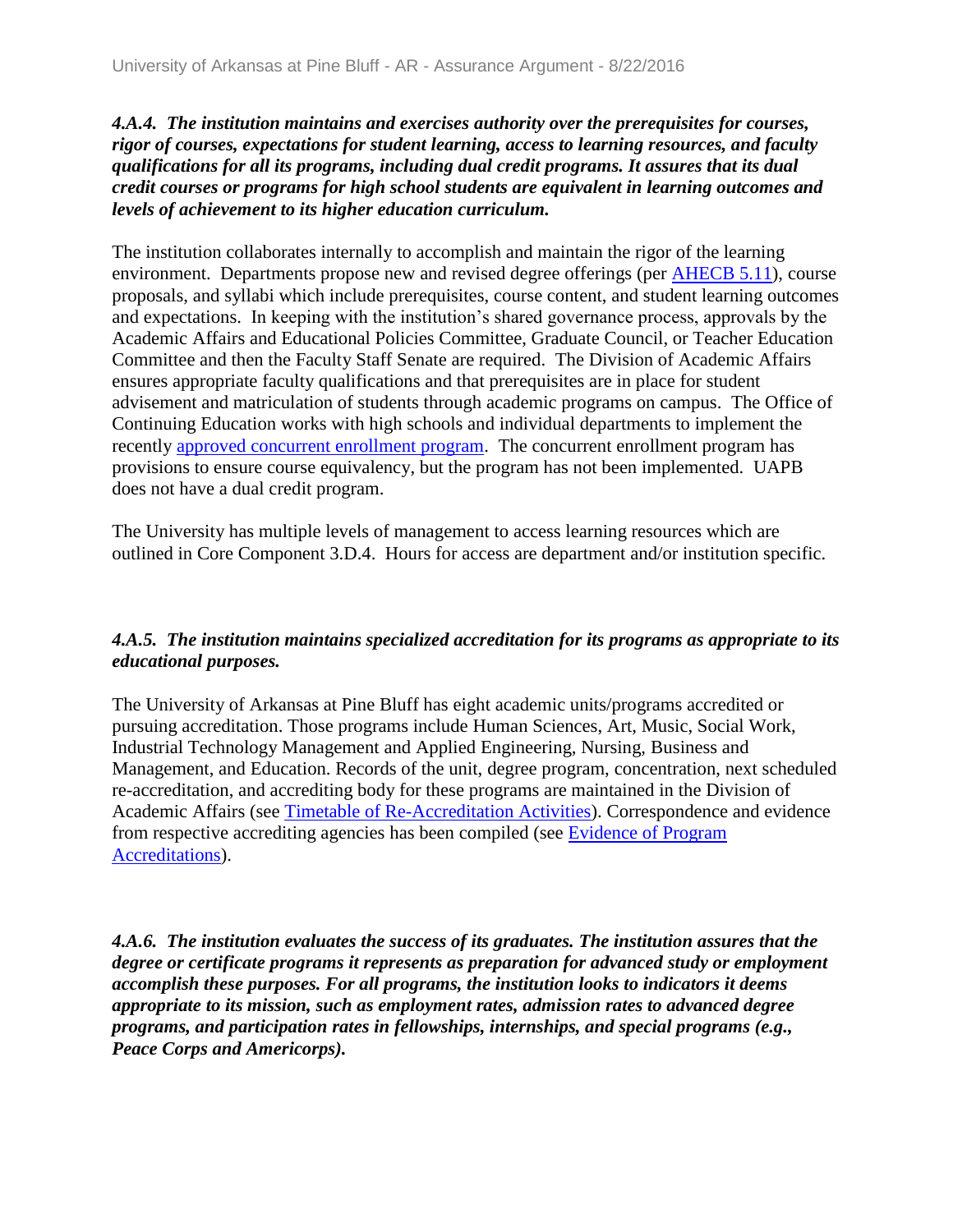For students registered with the Office of Career Services, information on employment status for graduates receiving a bachelor's degree and attending graduate or professional school for the period of 2003-2013 is available (see those sections in annual reports referenced below). In addition, prepared [annual reports](file:///C:/Users/taylorm/AppData/Local/Microsoft/Windows/Temporary%20Internet%20Files/evidence/viewfile%3ffileId=243805) are also available from 2003-2013. The annual reports encompass employment data for summer internships, Cooperative Education and permanent placements.

Some programs that are accredited by specialized accrediting bodies are required to conduct employer surveys (see [School of Business and Management Employer Survey data,](file:///C:/Users/taylorm/AppData/Local/Microsoft/Windows/Temporary%20Internet%20Files/evidence/viewfile%3ffileId=243631) the [Arkansas](file:///C:/Users/taylorm/AppData/Local/Microsoft/Windows/Temporary%20Internet%20Files/evidence/viewfile%3ffileId=243250)  [Statewide](file:///C:/Users/taylorm/AppData/Local/Microsoft/Windows/Temporary%20Internet%20Files/evidence/viewfile%3ffileId=243250) EPPR, and [UAPB EPPR\)](file:///C:/Users/taylorm/AppData/Local/Microsoft/Windows/Temporary%20Internet%20Files/evidence/viewfile%3ffileId=244352) and graduate program surveys. Such surveys shed light on the appropriateness of training for employment or graduate studies. Some non-accredited programs also conduct similar surveys as part of their self-studies. While many students do participate in internships, fellowships, and special programs, comprehensive collection of internship, employment, and graduate studies data is a recognized challenge.

An important challenge faced by the Office of Assessment is follow-up with graduates. Graduate surveys would indicate whether learning was appropriate and sufficient for careers or graduate studies. Alumni surveys occur in some curricular units. However, surveys are not standardized and data are not centralized. The Office of Assessment will work during the 2016-2017 AY to create standardized alumni surveys, a common survey platform, and standardized procedure for collection, compilation, and analyses of graduate survey data.

The UAPB team, which attended the 2012-2016 HLC Professional Development Assessment Workshops, envisioned the steps necessary to implement follow up surveys with alumni. The goal of this effort is to evaluate the success of our graduates. This goal is supported by several specific objectives including: determine the rate (%) of graduates who have secured a job in their major/discipline, b) determine the rate (%) of students who obtain advanced degrees, and c) determine the rate (%) of students who participate in special programs (Teach for America, AmeriCorps, Peace Corps). A first step to implementing this survey is to enhance the Alumni Services database. We will determine whether to contract the survey or acquire survey software and conduct the survey in-house. The survey will include questions linking curricular student learning outcomes and career, questions linking co-curricular student learning outcomes and career, and questions regarding satisfaction with academics and campus life. We plan to pre-test and revise the survey, as well as account for reliability and validity of the survey. The survey will be administered annually to alumni 3 and 5 years after graduation. The survey will provide information supporting the assurance that our academic programs lead to careers in their respective fields.

- 2016 AR Statewide EPPR DRAFT
- 2016 UAPB EPPR DRAFT
- ACT672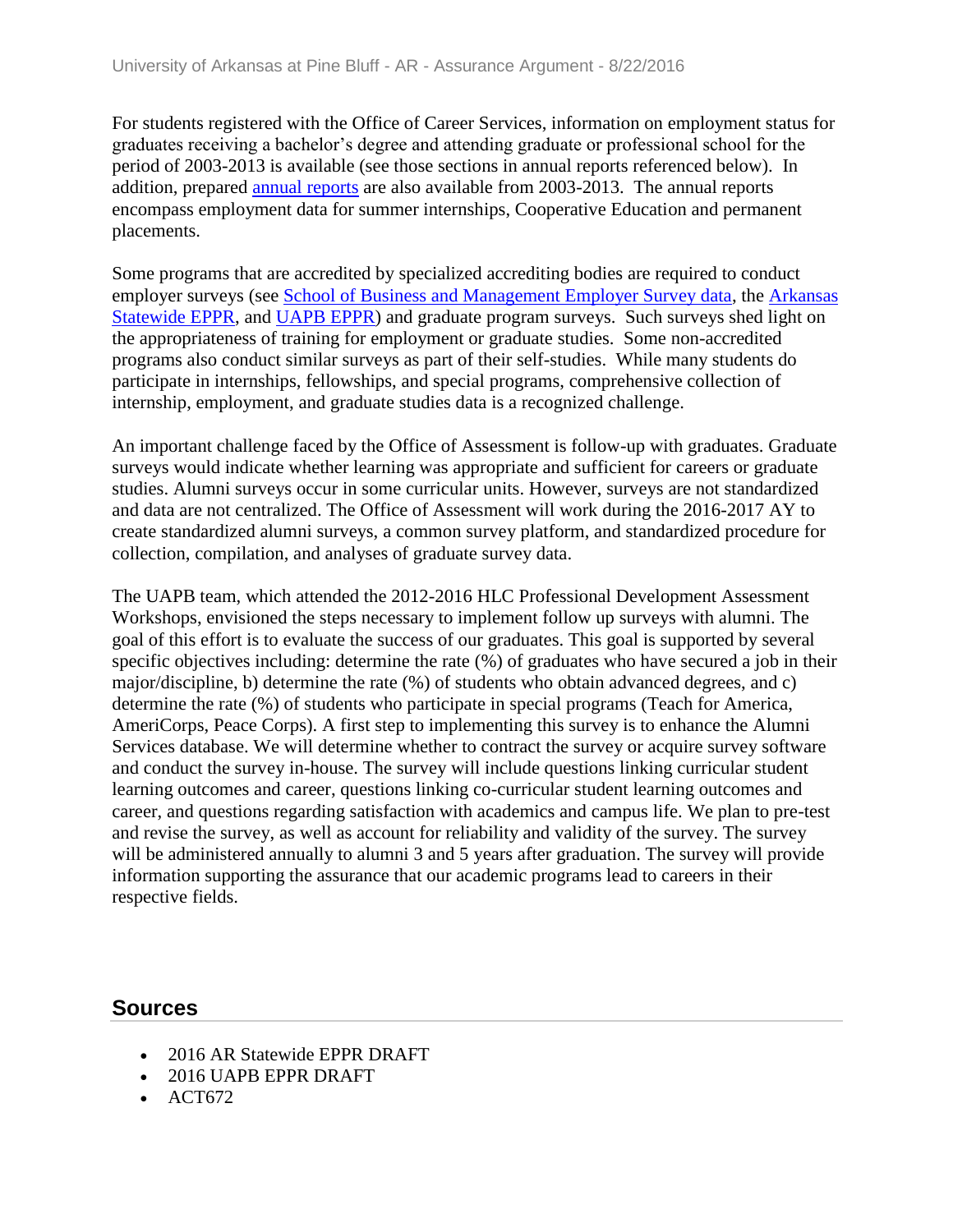- AHECB Policy 5.11-Approval of New Degree Programs and Units (1)
- AHECB\_Policy\_5.12-Academic\_Program\_Review\_and\_Program\_Viability-January\_2015 (2)
- Career Services Annual Reports 2003-2013
- Evidence of Program Accreditations
- Evidence of Program Accreditations
- Examples of Alumni Surveys
- Examples of Annual Assessment Reports(3)
- Examples of External Consultant Reviews of Program Self Studies
- Examples of External Consultant Reviews of Program Self Studies
- School of Business and Management Employer Survey 2006 to 2016
- Timetable for Program Self Study and External Review
- Timetable for Program Self Study and External Review
- Timetable of Re-Accreditation Activities
- Timetable of Re-Accreditation Activities
- Transfer of Credit Policy Updated 9-2014
- UAPB concurrent enrollmt 7-17-14 minutes
- Whole\_Board\_Policy\_10-01-15
- Whole\_Board\_Policy\_10-01-15
- Whole\_Board\_Policy\_10-01-15 (page number 222)
- Whole\_Board\_Policy\_10-01-15 (page number 222)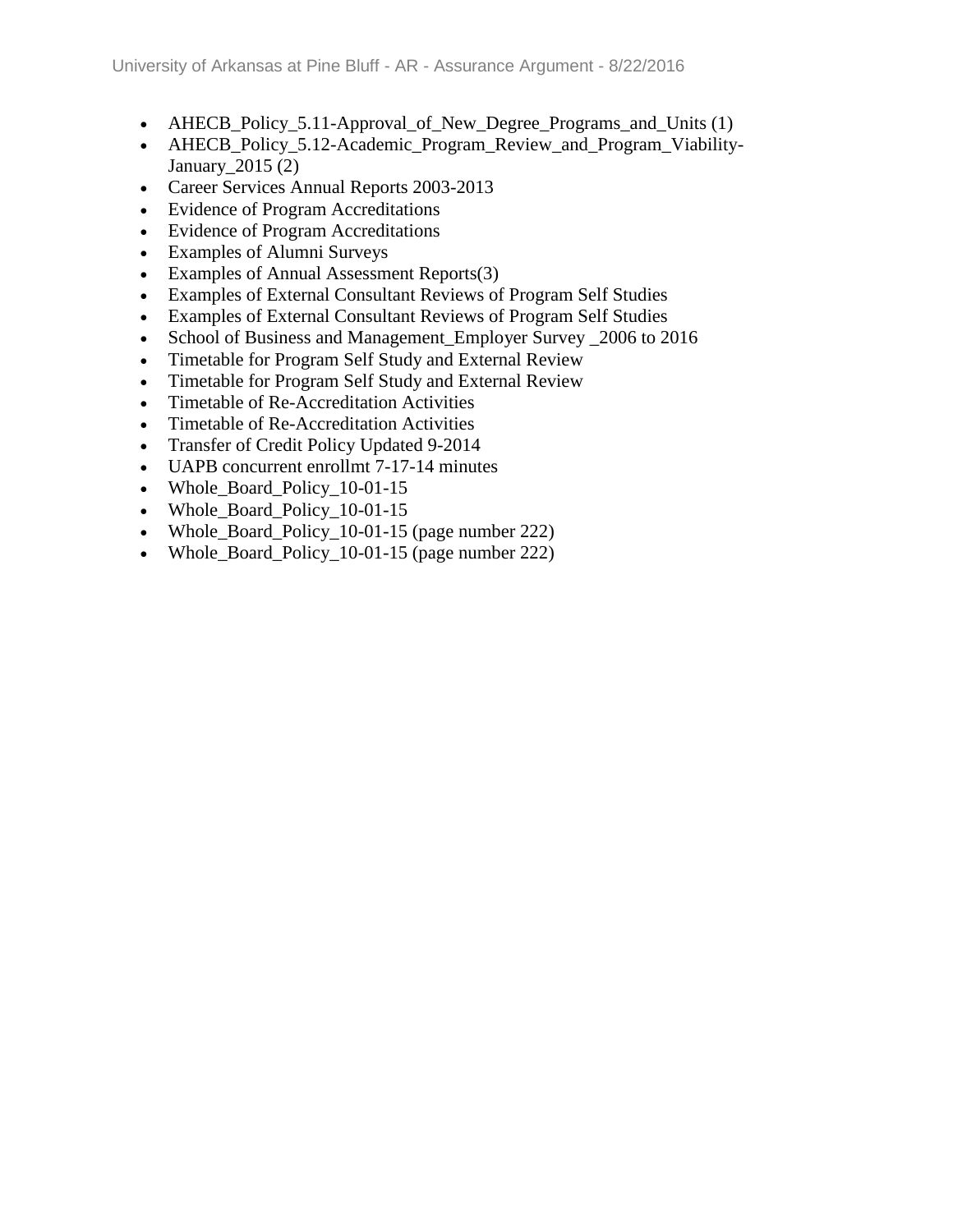# **4.B - Core Component 4.B**

The institution demonstrates a commitment to educational achievement and improvement through ongoing assessment of student learning.

- 1. The institution has clearly stated goals for student learning and effective processes for assessment of student learning and achievement of learning goals.
- 2. The institution assesses achievement of the learning outcomes that it claims for its curricular and co-curricular programs.
- 3. The institution uses the information gained from assessment to improve student learning.
- 4. The institution's processes and methodologies to assess student learning reflect good practice, including the substantial participation of faculty and other instructional staff members.

## **Argument**

**Assurance Statement: The University of Arkansas at Pine Bluff replaced its old assessment program with a newly expanded data-driven multi-faceted plan for ongoing assessment of student learning in July 2015. The new student assessment plan includes rubric based assessment of student learning outcomes, assessment in co-curricular activities, and formal and informal opportunities for dialog among faculty and staff regarding assessment data and programmatic changes.**

### *4.B.1. The institution has clearly stated goals for student learning and effective processes for assessment of student learning and achievement of learning goals.*

A critical part of the mission of the University of Arkansas at Pine Bluff is to, "produce graduates who are equipped to excel through their contributions and leadership in a 21st century national and global community." To achieve its Mission, the University of Arkansas at Pine Bluff has identified six University-wide student learning outcomes that are aligned with the University's Mission statement (see [UAPB Student Assessment Plan, pg 10\)](file:///C:/Users/taylorm/AppData/Local/Microsoft/Windows/Temporary%20Internet%20Files/evidence/viewfile%3ffileId=185445%23page=10). These learning outcomes are a subset of outcomes identified by the American Association of Colleges and Universities (AAC&U) in their VALUE Rubrics. The University's student learning outcomes include Reading, Written Communication, Oral Communication, Critical Thinking, Problem Solving, and Foundations and Skills for Lifelong Learning.

Schools, departments, and programs, in conjunction with the Office of Assessment, have developed curriculum maps of key assessments of the university-wide learning outcomes. The UAPB Student Assessment Plan calls for assessment of two of the six learning outcomes every two years in a 6-year rotation (see [UAPB Student Assessment Plan, Appendix 2, pg 20\)](file:///C:/Users/taylorm/AppData/Local/Microsoft/Windows/Temporary%20Internet%20Files/evidence/viewfile%3ffileId=185445%23page=20). Key assessments of university-wide student learning outcomes are archived in LiveText and assessed by instructors from academic units according to the AAC&U VALUE Rubrics. The VALUE Rubrics are consistent across academic units. LiveText facilitates reporting on learning outcomes within and among academic units.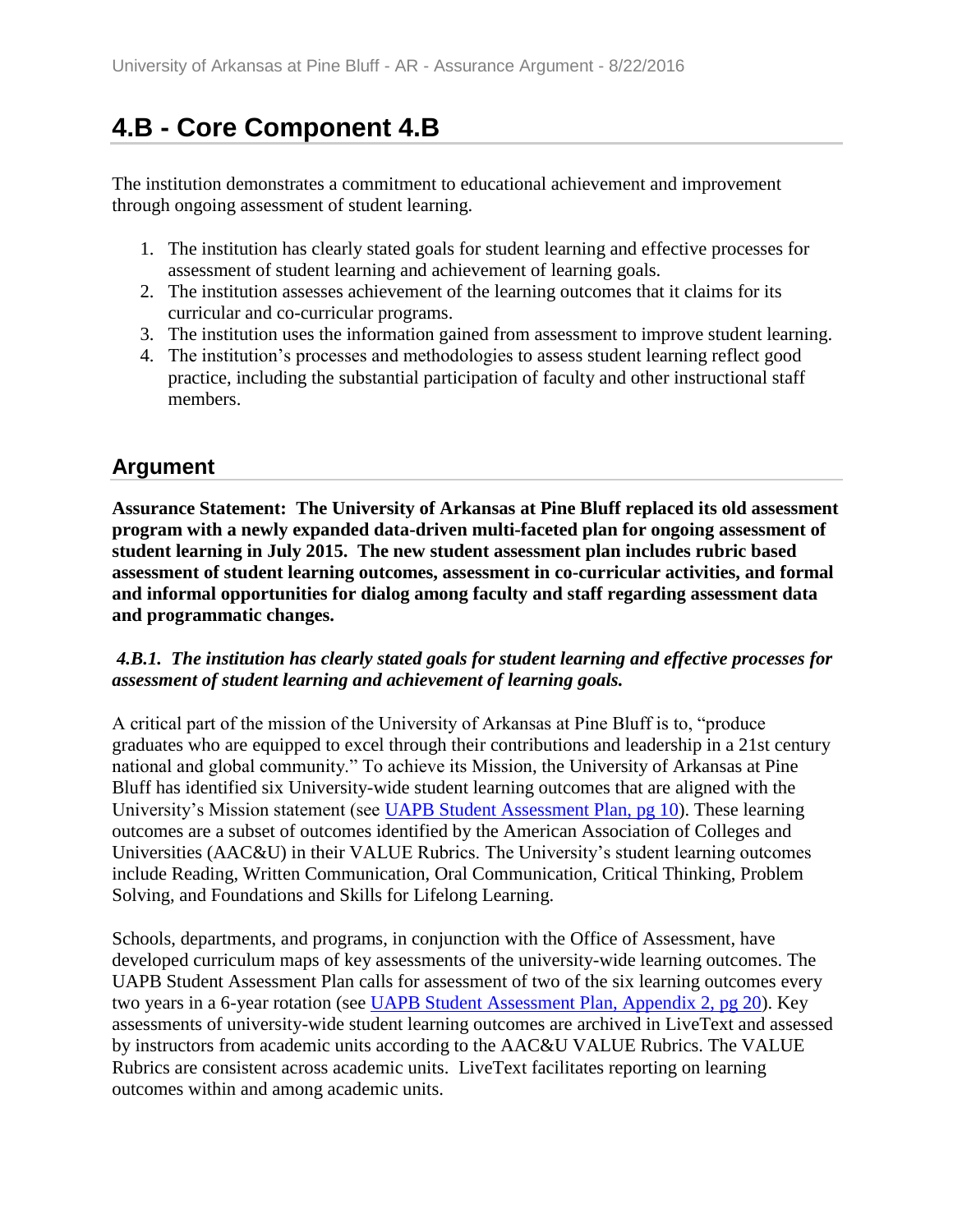### *4.B.2. The institution assesses achievement of the learning outcomes that it claims for its curricular and co-curricular programs.*

The Office of Assessment worked with each School (School of Aquaculture, Fisheries, and Human Sciences; School of Arts and Sciences; School of Business and Management; School of Education; and University College) to choose two School-wide student learning outcomes for assessment during the 2015-2016 academic year (see [UAPB Student Assessment Plan, Appendix](file:///C:/Users/taylorm/AppData/Local/Microsoft/Windows/Temporary%20Internet%20Files/evidence/viewfile%3ffileId=185445%23page=14)  [1\)](file:///C:/Users/taylorm/AppData/Local/Microsoft/Windows/Temporary%20Internet%20Files/evidence/viewfile%3ffileId=185445%23page=14). Each pair of School-wide student learning outcomes is aligned with goals articulated by the respective Schools. The Office of Assessment worked with departments to create curriculum maps for each department within the School, indicating key assessments relative to introduction, reinforcement, or assessment of mastery of the pairs of School-wide student learning outcomes.

The University of Arkansas at Pine Bluff has also adopted the use of transition point key assessments to assess student learning longitudinally. Transition points include entry-level, midlevel, exit-level, and follow-up (see [UAPB Student Assessment Plan, pgs 8-10\)](file:///C:/Users/taylorm/AppData/Local/Microsoft/Windows/Temporary%20Internet%20Files/evidence/viewfile%3ffileId=185445%23page=8). Entry-level assessments include data such as college entrance standardized tests (ACT, SAT) and sub-scores, high school GPA, and high school class rank. Mid-level assessment data primarily come from the Collegiate Assessment of Academic Proficiency (CAAP) exam and include the overall performance and sub-scores. The exit-level assessment takes one of two forms (see [UAPB](file:///C:/Users/taylorm/AppData/Local/Microsoft/Windows/Temporary%20Internet%20Files/evidence/viewfile%3ffileId=185445%23page=22)  [Student Assessment Plan, Appendix 3, pg 22\)](file:///C:/Users/taylorm/AppData/Local/Microsoft/Windows/Temporary%20Internet%20Files/evidence/viewfile%3ffileId=185445%23page=22). Some departments create unique Senior Comprehensive Exams for every concentration within a degree program, based on skills and competencies that all students within a concentration acquire. Departments group questions within a competency or knowledge area. The overall exam score represents learning relative to all knowledge, skills, and competencies within a concentration, but a sub-score represents knowledge in specific competencies or knowledge areas. Other departments develop an exitlevel assessment in the form of a Senior Project. The Senior Project is designed to allow assessment of a comprehensive range of knowledge, skills, or competencies. Departments adopting a senior project as the exit-level assessment develop a 4-point grading rubric for the project. Each row of the rubric corresponds to a specific skill or competency demonstrated by the senior project. Each cell of the rubric corresponds to a clearly-defined level of accomplishment, where level  $4 =$  mastery of the skill or competency (see UAPB Student Assessment Plan, [Appendix 3, pg 28\)](file:///C:/Users/taylorm/AppData/Local/Microsoft/Windows/Temporary%20Internet%20Files/evidence/viewfile%3ffileId=185445%23page=28). Follow-up assessments include surveys of alumni, employers, and universities commonly accepting our alumni into graduate programs (see [Examples of Alumni](file:///C:/Users/taylorm/AppData/Local/Microsoft/Windows/Temporary%20Internet%20Files/evidence/viewfile%3ffileid=185447)  [Surveys\)](file:///C:/Users/taylorm/AppData/Local/Microsoft/Windows/Temporary%20Internet%20Files/evidence/viewfile%3ffileid=185447).

Assessments occur in a variety of co-curricular units. Co-curricular units of the Academic Affairs division include the Quality Initiative, Military Science, the John Brown Watson Memorial Library, and the Writing Lab; the STEM Academy is a co-curricular unit in the division of Research, Innovation and Economic Development. Co-curricular units of the Student Affairs division include Career Services; Student Involvement and Leadership; Disability Services and Veterans Affairs. Co-curricular units in the Office of Enrollment Management and Student Success include the Student Success Center and the LIONs program. A co-curricular unit within Athletics, with whom the Office of Assessment is working, is the Compliance Office.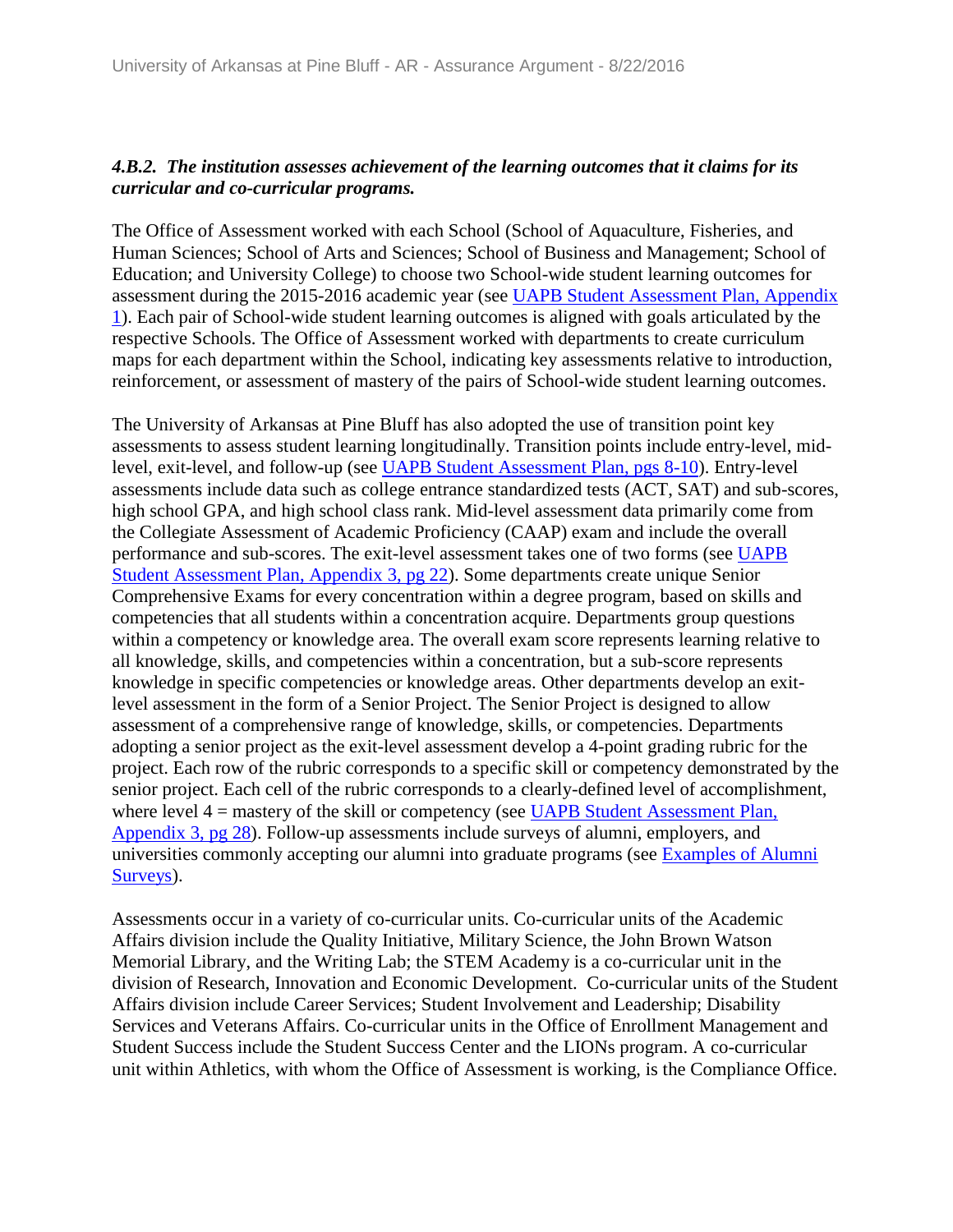Each of these co-curricular units works with the Assessment Office to identify specific student learning outcomes and key assessments of those outcomes. However, assessment in co-curricular units includes indirect methods of assessment, including surveys, focus groups, or case studies. In this way, all of the units on campus are included in the assessment of student learning outcomes.

Assessment efforts within Programs, Departments, Schools and co-curricular units are reported annually. Summaries from each unit are presented. Outcomes of assessments and the changes resulting from assessments are highlighted. Assessment efforts are summarized in the [2015-2016](file:///C:/Users/taylorm/AppData/Local/Microsoft/Windows/Temporary%20Internet%20Files/evidence/viewfile%3ffileid=240920)  [AY Preliminary Assessment Report.](file:///C:/Users/taylorm/AppData/Local/Microsoft/Windows/Temporary%20Internet%20Files/evidence/viewfile%3ffileid=240920)

### *4.B.3. The institution uses the information gained from assessment to improve student learning.*

The basic goal of assessment is to improve student learning. Students, instructors, and cocurricular personnel are all involved in the collection of data to support assessment of student learning. Adequate analysis and interpretation of assessment data is necessary to support the decision-making process at the University, School, Department, degree program, and cocurricular unit levels. The newly constituted Office of Assessment includes a Director who is responsible for all aspects of assessment at UAPB and an Assessment Management System Administrator. One of the primary responsibilities of the Director is assessment data analyses and interpretation of analyses in conjunction with academic and co-curricular units.

The 2015-2016 academic year preliminary assessment report lists specific steps, identified by instructors and co-curricular program staff, to improve student learning outcomes (see [appendices 1 and 2](file:///C:/Users/taylorm/AppData/Local/Microsoft/Windows/Temporary%20Internet%20Files/evidence/viewfile%3ffileId=240920%23page=7) of the preliminary assessment report). While these plans for improvement are currently preliminary, they will be finalized in fall 2016. Final recommendations for improvement of student learning outcomes during the 2016-2017 academic year will require the input of nine month faculty returning to the campus in the fall.

The original assessment plan formalized the process of continuous improvement. Numerous examples exist of improvements to student learning and the learning environment as a result of assessment and self-study. The following enumerated examples are from the 2006-2016 time period.

1. In October 2008, the Arkansas Department of Higher Education required all State Universities and Colleges to conduct degree audits and determine program viability (as outlined in their [Program Review Policy,](file:///C:/Users/taylorm/AppData/Local/Microsoft/Windows/Temporary%20Internet%20Files/evidence/viewfile%3ffileId=242098) rev. October 2008). Academic units within the University of Arkansas at Pine Bluff undertook self-studies of graduation rates, career prospects, concentration areas, and course offerings. Several changes related to those self-studies have occurred, mostly in programs in the School of Arts and Sciences (see [Comparison of UAPB\\_2007-2009\\_UG Catalog to UAPB\\_2015\\_Transitional\\_UG](file:///C:/Users/taylorm/AppData/Local/Microsoft/Windows/Temporary%20Internet%20Files/evidence/viewfile%3ffileid=185443)  [Catalog, pg. 1\)](file:///C:/Users/taylorm/AppData/Local/Microsoft/Windows/Temporary%20Internet%20Files/evidence/viewfile%3ffileid=185443).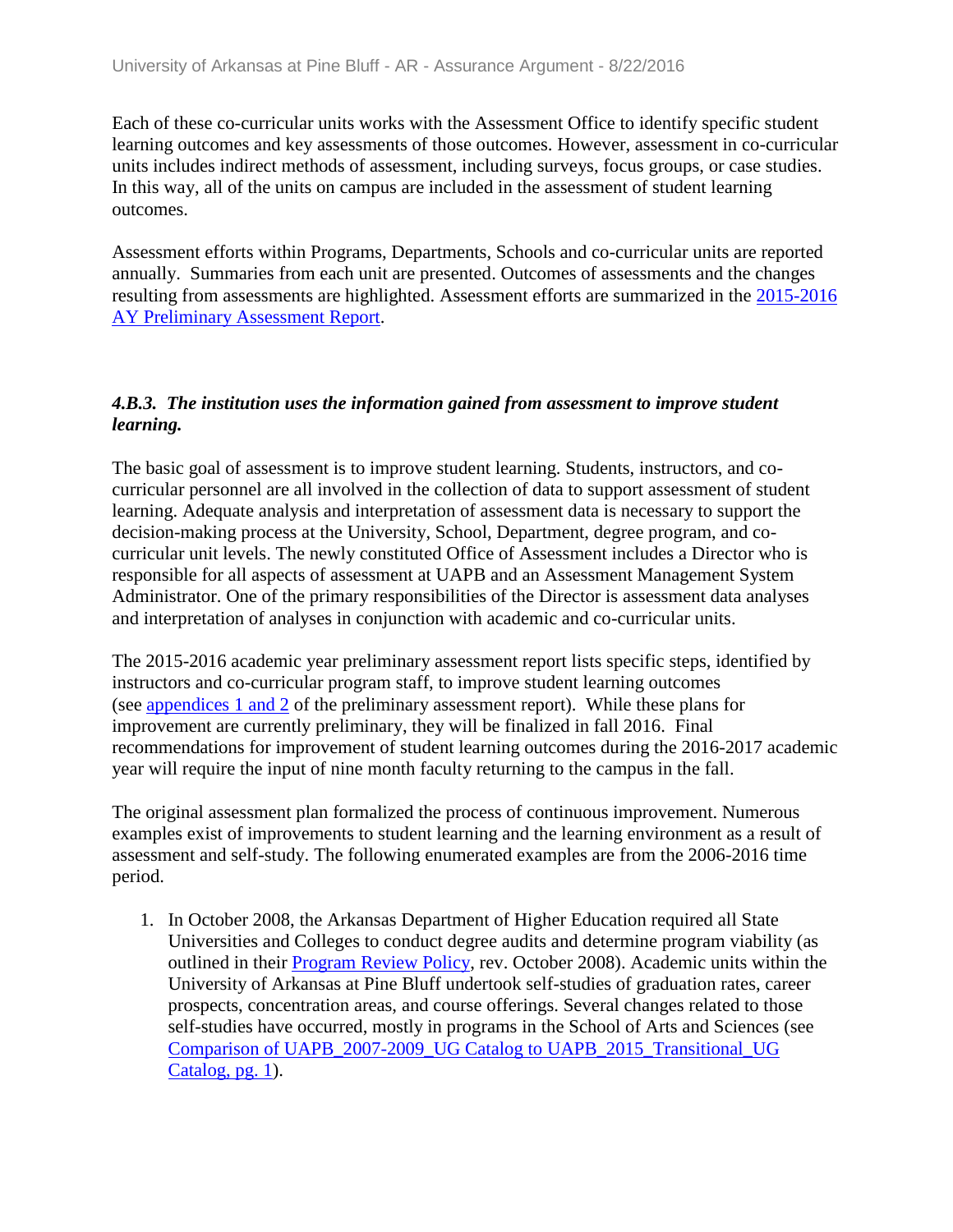- 2. [Act 1014 of the 2005](file:///C:/Users/taylorm/AppData/Local/Microsoft/Windows/Temporary%20Internet%20Files/evidence/viewfile%3ffileId=243167) Arkansas State Legislature requires that Arkansas universities "offer and make available courses in a time, sequence, and manner that will enable students to complete requirements for a degree" within an 8-semester period. There are stipulations on the part of the student and the University to make this agreement binding. The University of Arkansas at Pine Bluff complied with Act 1014 and explicitly lists the Bachelor's Degree Programs that are included under the Act (see Guaranteed 8 Semester Bachelor's [Degree Programs\)](file:///C:/Users/taylorm/AppData/Local/Microsoft/Windows/Temporary%20Internet%20Files/evidence/viewfile%3ffileid=185444).
- 3. [Act 747 of the 2011](file:///C:/Users/taylorm/AppData/Local/Microsoft/Windows/Temporary%20Internet%20Files/evidence/viewfile%3ffileid=242101) Arkansas State Legislature required all baccalaureate degree programs be 120 semester credit hours, unless otherwise dictated by an independent accrediting agency. Previously, degree programs required a minimum of 124 credit hours. Every curriculum was evaluated relative to standards and competencies of the degree program and the new semester credit hour requirement. Revisions resulting from the reviews and course requirement reductions initially appeared in the 2012 undergraduate catalog (Example: see [General Departmental Requirements](file:///C:/Users/taylorm/AppData/Local/Microsoft/Windows/Temporary%20Internet%20Files/evidence/viewfile%3ffileId=185446%23page=81) for Bachelor of Science degree in Agricultural Sciences in the UAPB 2012-2013 Undergraduate Catalog).
- 4. The University of Arkansas at Pine Bluff undertook a Space Needs Analysis as part of the process of creating a Campus Master Plan. The Analysis included study of our classroom inventory, utilization, and benchmarking. The Analysis also considered departmental plans for future growth. While classroom space was adequate, one outcome of the Space Needs Analysis was the determination of a need for more Research and Service space (see [Draft Executive Summary of Campus Master Plan, pg 9\)](file:///C:/Users/taylorm/AppData/Local/Microsoft/Windows/Temporary%20Internet%20Files/evidence/viewfile%3ffileId=185449%23page=9). Larrison Hall, a currently unutilized building with useful life, was identified as one solution to the Research and Service space deficit. Remodeling of Larrison Hall per the University's Master Plan, is currently underway. (see [Draft Executive Summary of Campus Master](file:///C:/Users/taylorm/AppData/Local/Microsoft/Windows/Temporary%20Internet%20Files/evidence/viewfile%3ffileId=185449%23page=12)  [Plan, pg 12\)](file:///C:/Users/taylorm/AppData/Local/Microsoft/Windows/Temporary%20Internet%20Files/evidence/viewfile%3ffileId=185449%23page=12).
- 5. The Department of Biology examined success of students in the gatekeeper freshman level course, Principles of Biology (BIOL 1455). The assessment determined that performance in BIOL 1455 was related to poor performance in upper level classes. The magnitude of the material covered in the freshman level course, BIOL 1455, was deemed too ambitious for a 1-semester, 4-credit class. The Department decided to split the course into two 4-credit courses, Principles of Biology (BIOL 1455) and Principles of Biology II (BIOL 1456). This provided students greater opportunities to master foundational knowledge subsequently leading to improved performance in later, upper level Biology courses.
- 6. The School of Business and Management recently hosted a site visit from their accreditation association, Accreditation Council for Business Schools and Programs. Following this successful visit, initial accreditation was granted for a period of 10 years, with biennial Quality Assurance Reports to be submitted. Following the visit, several changes in curricula were made. These included updating and replacement of several courses, as well as creation of new courses to better prepare our students for their careers. The School of Business and Management is now in the process of applying for approval of a new concentration in International Business.
- 7. In January 2014, the University piloted quantitative literacy, a general education mathematics course, approved by the Arkansas Higher Education Coordinating Board as an alternative to College Algebra for non-STEM majors. The course is designed to develop a mathematics framework for reasoning and life skills. Following the initial pilot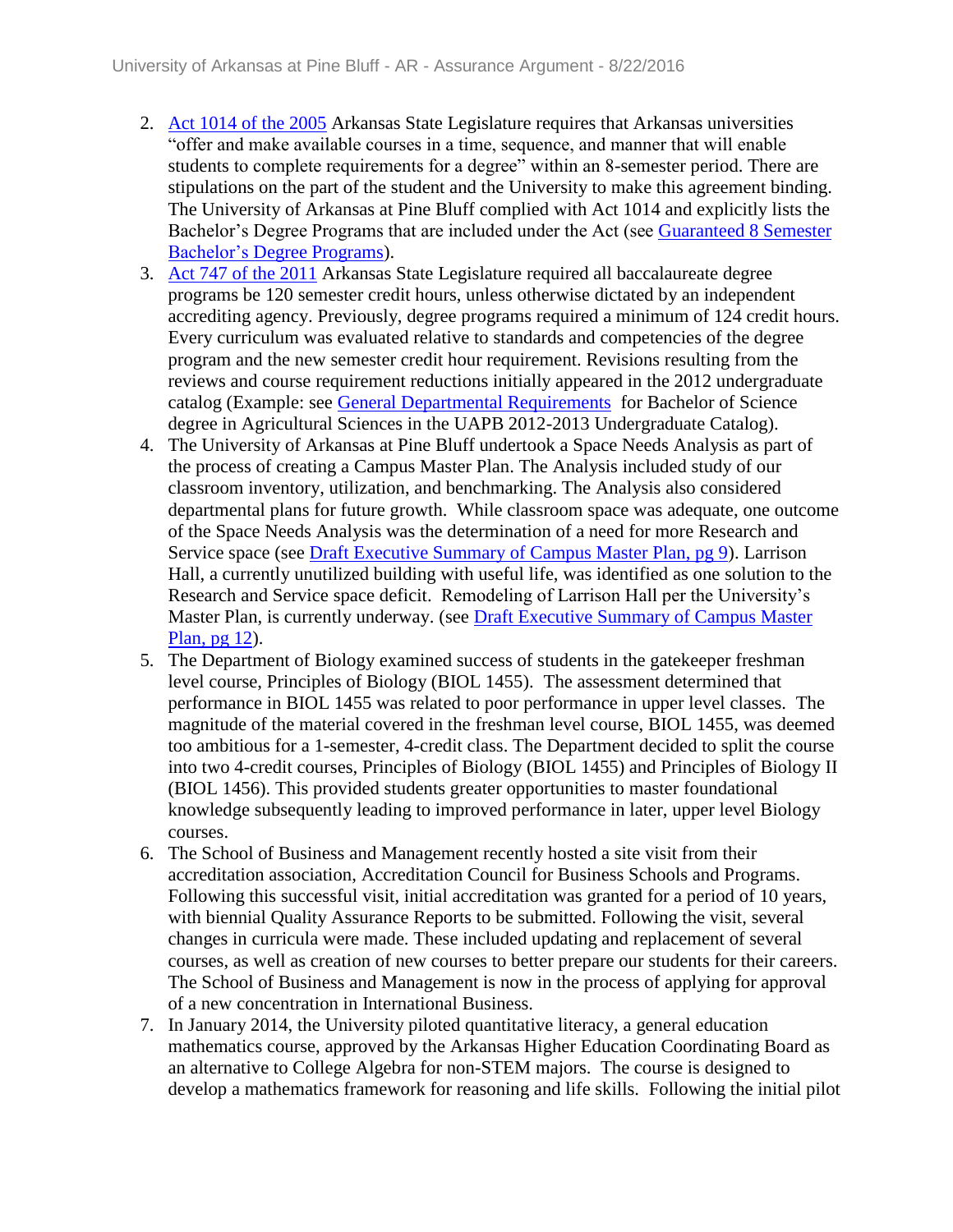period, UAPB implemented the course replacement program and quantitative literacy became an elective alternative for College Algebra. [Enhanced Quantitative](file:///C:/Users/taylorm/AppData/Local/Microsoft/Windows/Temporary%20Internet%20Files/evidence/viewfile%3ffileId=242216)  [Literacy/Quantitative Literacy](file:///C:/Users/taylorm/AppData/Local/Microsoft/Windows/Temporary%20Internet%20Files/evidence/viewfile%3ffileId=242216) allows students to address remedial mathematics deficiencies and provide students with problem-solving skills using mathematical reasoning involving logic, proportions, algebra, and relations. Non-STEM students who score a minimum of 19 on the ACT or 41 on the COMPASS are eligible to be placed in Quantitative Literacy or College Algebra to satisfy mathematics requirements. [Students](file:///C:/Users/taylorm/AppData/Local/Microsoft/Windows/Temporary%20Internet%20Files/evidence/viewfile%3ffileId=238538%23page=184)  [scoring below the above minimum scores are](file:///C:/Users/taylorm/AppData/Local/Microsoft/Windows/Temporary%20Internet%20Files/evidence/viewfile%3ffileId=238538%23page=184) placed in remedial courses.

8. A persistence project was conceived by a UAPB team which attended the 2013 Higher Learning Commission Summer Persistence Workshop. The team identified a challenge related to the persistence and completion rates of African American male students at the University. Low persistence and completion rates were observed over a period of time. To respond to this challenge, the University instituted the African American Male Student Persistence Initiative: Leadership Development Program. This program is designed to provide curricular and co-curricular support, leadership development, mentorship, and persistence to graduation and beyond to African American male students. In addition to the University's commitment and support of the initiative, the Foundation for the Mid-South, Males of Color Initiative also provides financial backing for the Quality Initiative.

Assessment of student learning outcomes and self-study among academic and co-curricular units are common practice at the University of Arkansas at Pine Bluff. Recent changes related to the consolidation of data within the newly-created Office of Assessment will lead to greater opportunities for assessment data analyses and interpretations and should result in continuous improvement of student learning at all levels of the University.

### *4.B.4. The institution's processes and methodologies to assess student learning reflect good practice, including the substantial participation of faculty and other instructional staff members.*

To facilitate the interpretations of assessment data analyses, two levels of assessment point people have been identified by Vice Chancellors, Deans, Directors, and Department Chairs. Level 1 assessment point people generally have school-wide or unit-wide responsibilities for coordination of unit assessment activities, movement of school-wide data between the unit and the Office of Assessment, and for interpretation of assessment data analysis with the Assessment Director, the unit head, and other unit personnel.

For example, the Level 1 assessment point person in the School of Business and Management (SBM) is an individual other than the Dean. This individual coordinates assessment activities for the SBM, interacts with the Assessment Director to move assessment data to the Office of Assessment, and meets regularly (several times/year) with the Dean, Assessment Director, and Department Chairs, to interpret analyses of SBM assessment data.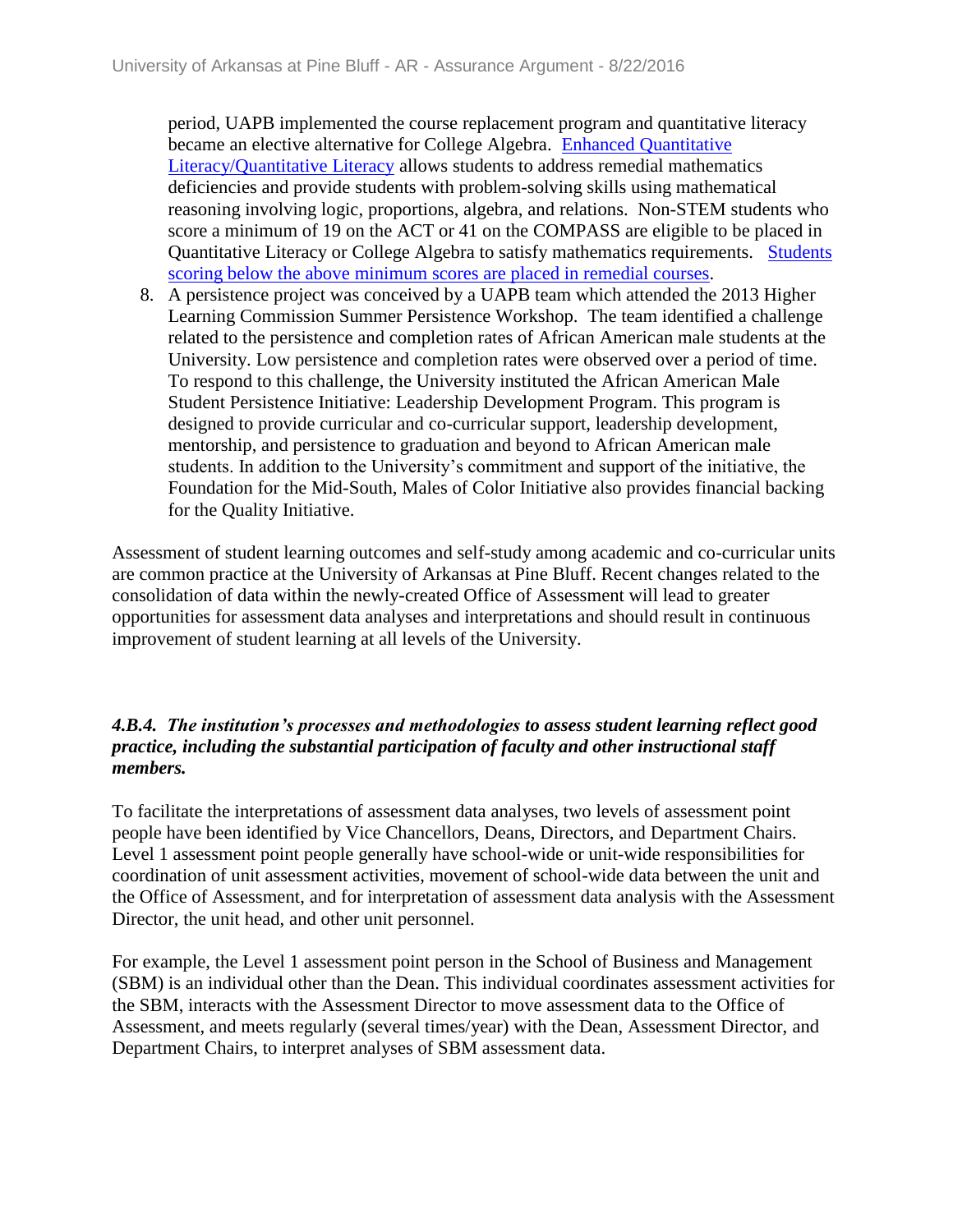Level 2 assessment point people generally have department-wide responsibilities for coordination of departmental assessment activities. Level 2 assessment point people are responsible for movement of departmental assessment data between the department and the Office of Assessment, and for interpretation of assessment data analysis with the Assessment Director, the Department Chair, and instructors.

The Office of Assessment hired a LiveText Administrator in October 2015. This individual has responsibility for administration of the campus end of LiveText, for interacting with the LiveText Implementation Coordinator, and for training instructors, students, and other unit personnel in the use of LiveText. Ninety-five percent of instructors and seventy percent of students registered their LiveText account by the end of the spring 2016 semester. One hundred and three instructors (51%) completed at least one rubric-based assessment during the spring 2016 semester. The LiveText Administrator is responsible for maintaining a Microsoft Access database with tables that include transition point (entry level, mid-level, exit level) key assessment data and tables that include unit-specific key assessments from all academic and cocurricular units.

- 2015 2016 AY Preliminary Assessment Report with Appendices
- 2015 2016 AY Preliminary Assessment Report with Appendices (page number 7)
- ACT1014
- Act747 Minimum College Core-Transferability
- AHECB Policy 5.12-Academic Program Review and Program Viability-January\_2015 (2)
- Comparison of UAPB\_2007-2009\_UG Catalog to UAPB\_2015\_Transitional\_UG Catalog
- Draft Executive Summary of UAPB Campus Master Plan
- Draft Executive Summary of UAPB Campus Master Plan (page number 9)
- Draft Executive Summary of UAPB Campus Master Plan (page number 12)
- Examples of Alumni Surveys
- Examples of Annual Assessment Reports(3)
- Guaranteed 8 Semester Bachelors Degree Programs
- MATH 1360 Enhanced Quantitative Literacy
- UAPB Student Assessment Plan\_08
- UAPB Student Assessment Plan\_08
- UAPB Student Assessment Plan 08 (page number 8)
- UAPB Student Assessment Plan\_08 (page number 10)
- UAPB Student Assessment Plan\_08 (page number 13)
- UAPB Student Assessment Plan 08 (page number 14)
- UAPB Student Assessment Plan 08 (page number 20)
- UAPB Student Assessment Plan 08 (page number 22)
- UAPB Student Assessment Plan 08 (page number 28)
- UAPB\_ 2012-2013\_UG Catalog
- UAPB 2012-2013 UG Catalog (page number 81)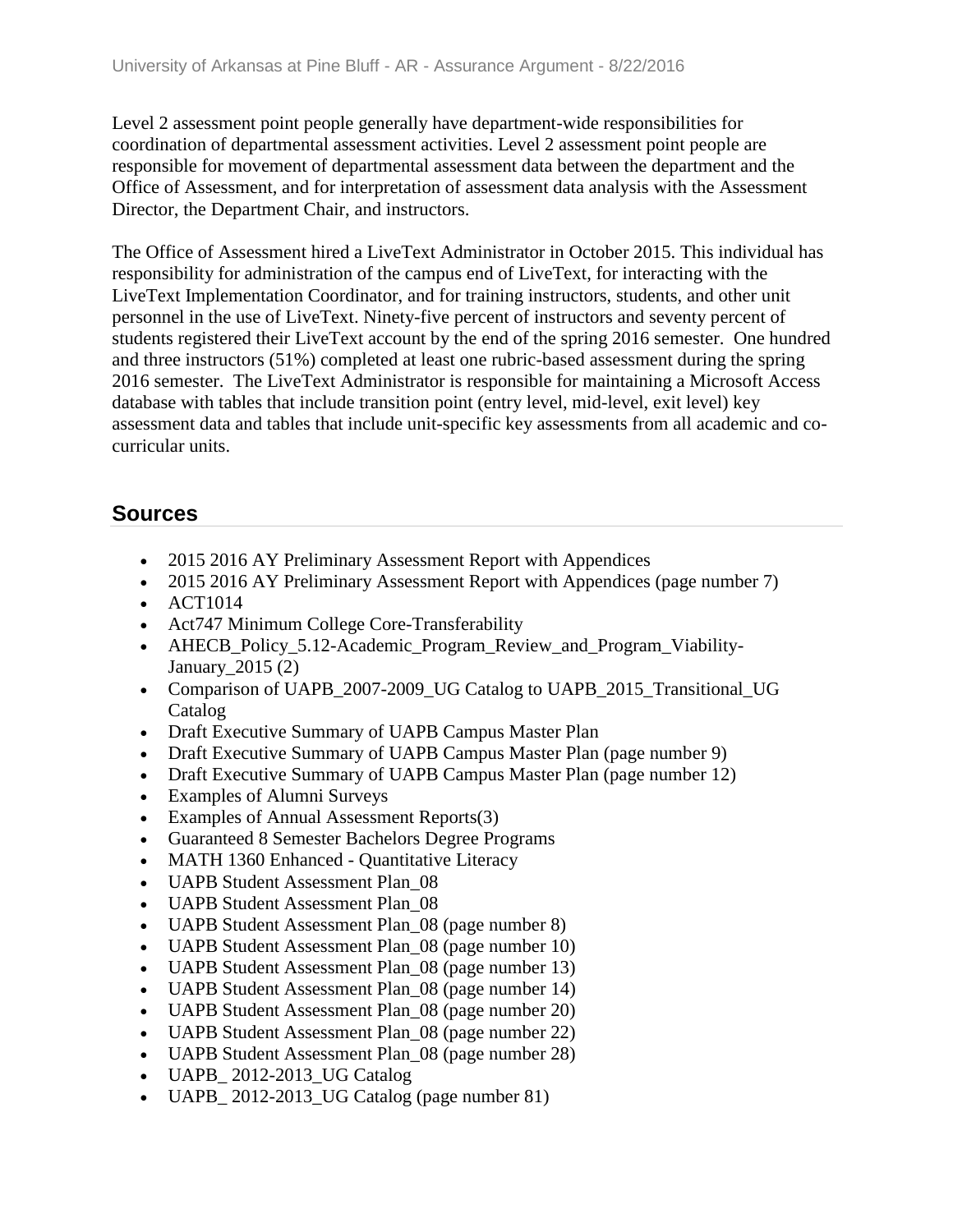University of Arkansas at Pine Bluff - AR - Assurance Argument - 8/22/2016

- Whole\_Board\_Policy\_10-01-15
- Whole\_Board\_Policy\_10-01-15 (page number 183)
- Whole\_Board\_Policy\_10-01-15 (page number 184)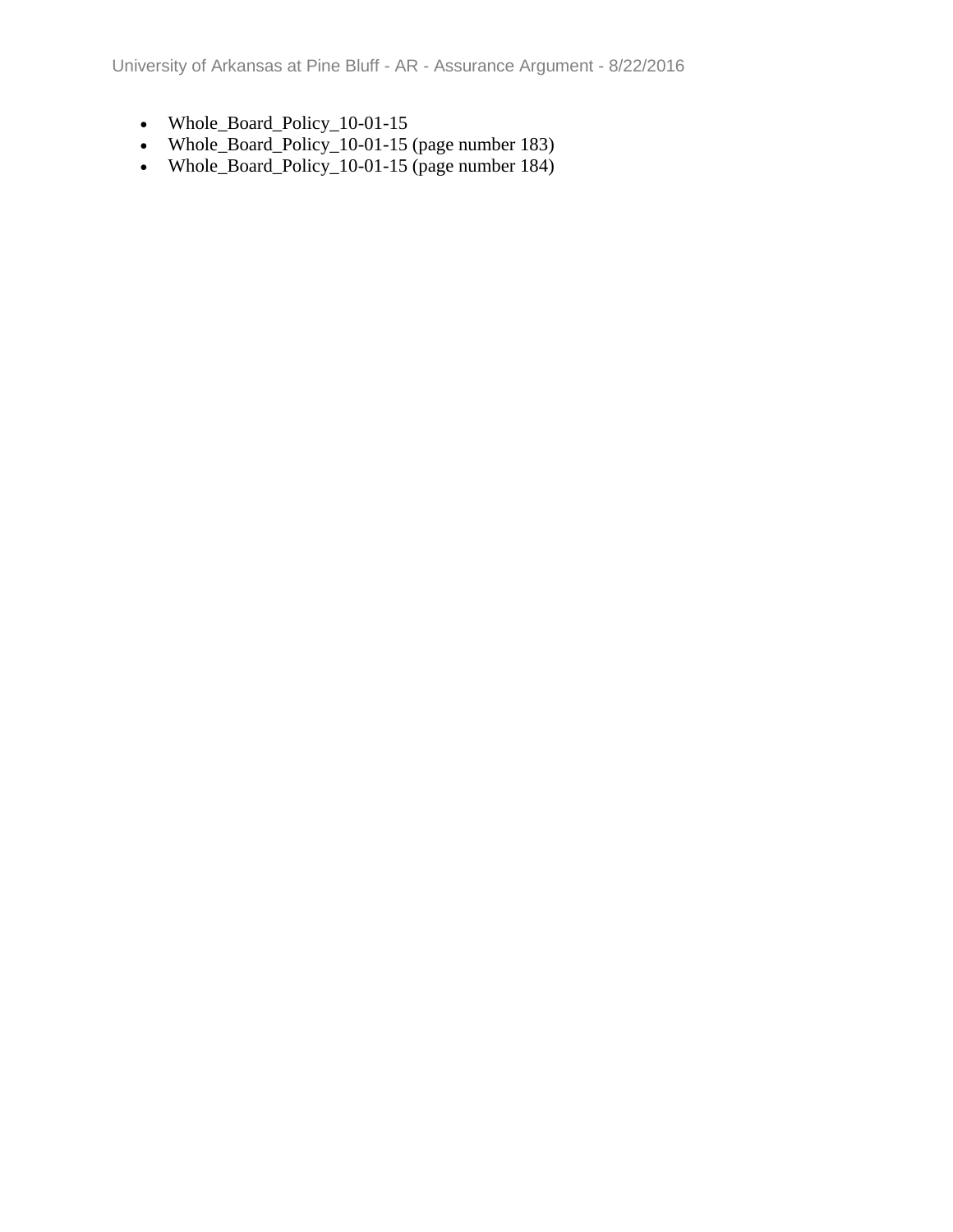# **4.C - Core Component 4.C**

The institution demonstrates a commitment to educational improvement through ongoing attention to retention, persistence, and completion rates in its degree and certificate programs.

- 1. The institution has defined goals for student retention, persistence, and completion that are ambitious but attainable and appropriate to its mission, student populations, and educational offerings.
- 2. The institution collects and analyzes information on student retention, persistence, and completion of its programs.
- 3. The institution uses information on student retention, persistence, and completion of programs to make improvements as warranted by the data.
- 4. The institution's processes and methodologies for collecting and analyzing information on student retention, persistence, and completion of programs reflect good practice. (Institutions are not required to use IPEDS definitions in their determination of persistence or completion rates. Institutions are encouraged to choose measures that are suitable to their student populations, but institutions are accountable for the validity of their measures.)

## **Argument**

**Assurance Statement: The University of Arkansas at Pine Bluff has committed to an ambitious persistence and completion program. Examples of this commitment include a newly developed Office of Enrollment Management, a revised enrollment management plan, technology enhancements, and periodic reviews of persistence and completion data according to accepted practices. Data are continuously reviewed to ensure student completion of programs.**

### *4.C.1. The institution has defined goals for student retention, persistence, and completion that are ambitious but attainable and appropriate to its mission, student populations, and educational offerings.*

The institution's defined goals for student retention, persistence, and completion are ambitious but attainable and appropriate to its mission, student populations, and educational offerings. According to UAPB's mission statement, "Its mission is to promote and sustain excellent academic programs that integrate quality instruction, research, and student learning experiences responsive to the needs of a racially, culturally, and economically diverse student population." One demonstration of UAPB's response to the needs of its diverse student population with regard to student retention, persistence, and completion occurred with the recent creation of the Office of Enrollment Management. While all UAPB faculty and staff recognize retention, persistence, and completion as a university-wide initiative, it is the mission of the Office of Enrollment Management to, "…identify, contact, recruit, enroll, retain, and assist in the graduation of future leaders who are prepared to compete in a global society." This office uses data to predict retention patterns and challenges that impact completion. For example, data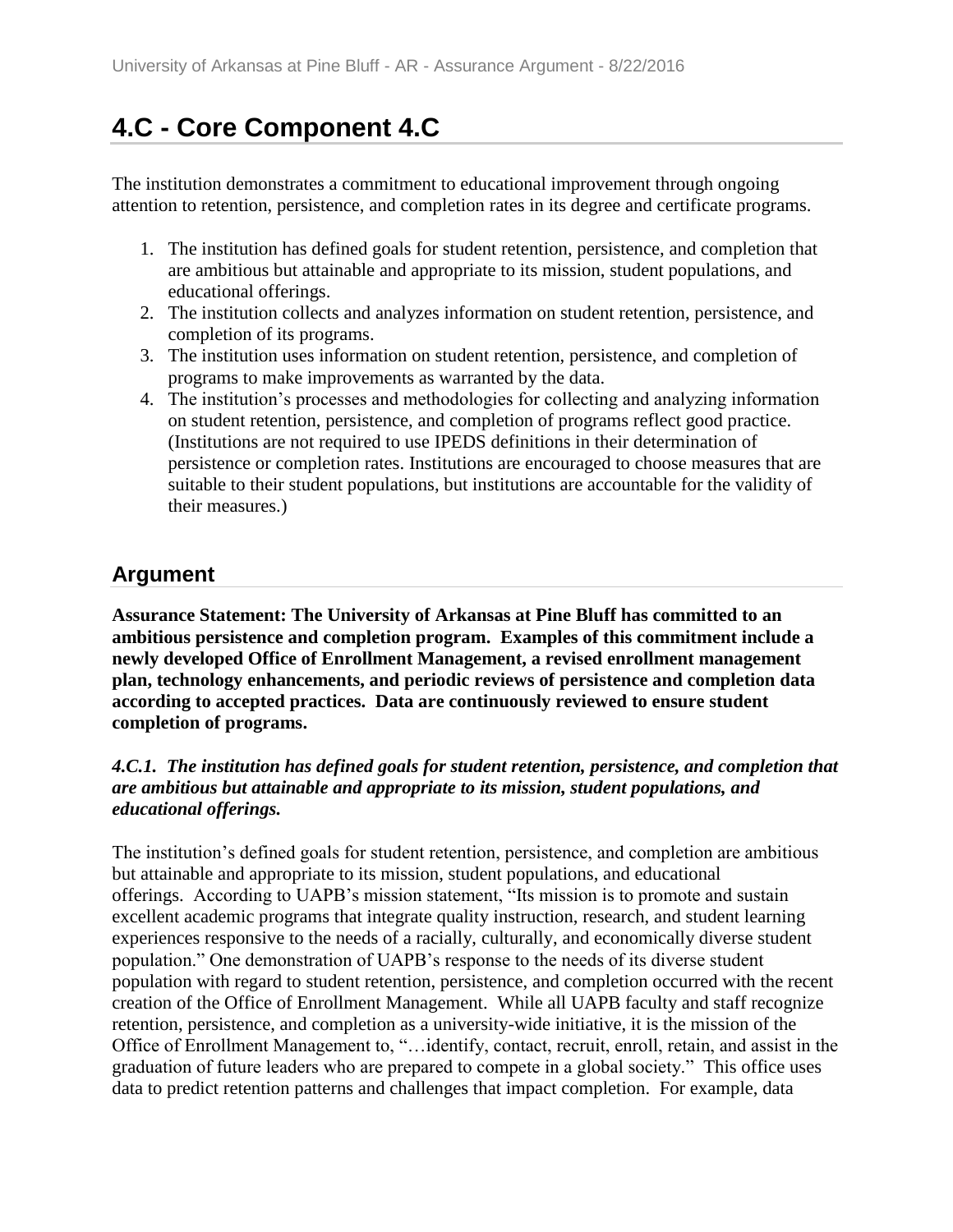collected for the number of applications for admission by state and city, including fall enrollments and spring retention are used to direct recruitment efforts that create the greatest yield of new and successfully retained students. Long-term student withdrawal analysis has been used to direct strategies within the Student Success Center, the Living/Learning Centers, and the LIONS Program. These strategies proactively reach students to identify and assist them with academic, personal, and financial challenges before these challenges become catastrophic issues for student retention, persistence and completion.

The Office of Recruitment, which is organized within the Office of Enrollment Management, recently used strategic techniques to recruit students that data indicates are more likely to persist and complete. Such efforts included enhanced marketing initiatives, bus tours around the state, and the utilization of a system that allows departments to see information on potential students for more direct recruitment efforts. Additionally, all Schools have goal-oriented recruitment plans in place for the recruitment of students who are most likely to be successful in their departmental majors. The admissions policy was recently modified to only accept students with a minimum ACT score of 15 or above, since data indicated that students scoring below 15 were less likely to complete.

The Quality Initiative also contributes to persistence and completion. For example, the persistence rate of students in the Quality Initiative to the sophomore year spring semester was significantly higher than a control group.

The Athletics department recently hired a compliance director who is responsible for persistence and completion of student athletes.

### *4.C.2. The institution collects and analyzes information on student retention, persistence, and completion of its programs.*

The Offices of Planning and Institutional Research and Enrollment Management both collect data on student retention, persistence, and completion. Students who withdraw from the University are required to complete a survey, before withdrawal, that provides information about the cause of withdrawal. The information is then used to implement programs or policies to combat recurring withdrawal causes.

### *4.C.3. The institution uses information on student retention, persistence, and completion of programs to make improvements as warranted by the data.*

Retention data collected by the University indicated a need to aggressively revitalize the retention structure at UAPB. Thus, the Office of Enrollment Management and Student Success was created. Services are provided through the following student-centered programs: Student Success Center, Living Learning Centers, Conditional Admissions Program, Learning Institute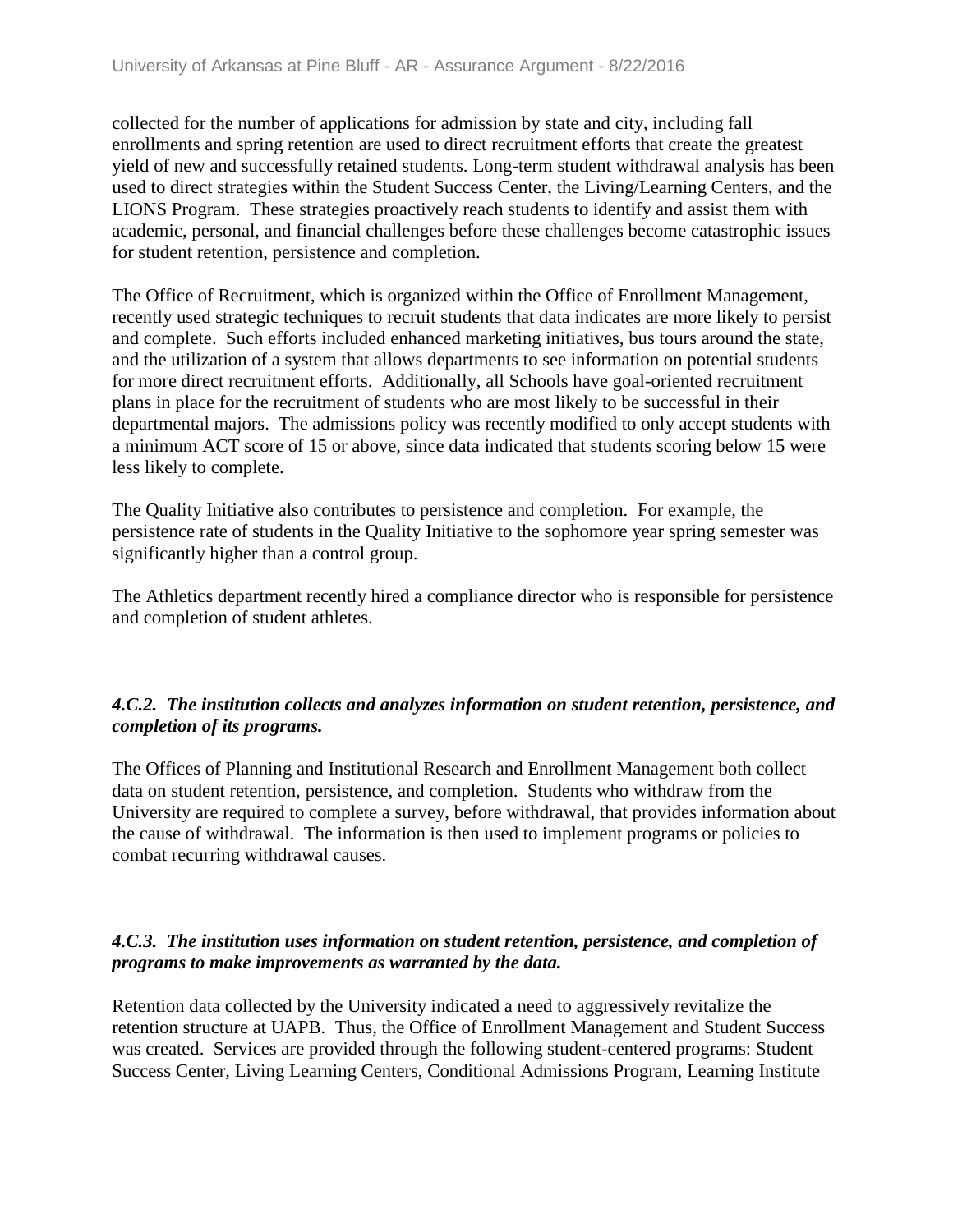and Opportunities for New Student (LIONS) program, Transfer Students, Office of Admissions, and Office of Recruitment.

The restructuring of the LIONS Program was a decision based on data identified by the University. Data indicated that students who were part of the LIONS Program more frequently persisted at UAPB, perhaps due to the cohort structure and the introduction to campus resources during the program. The program was initially available to about 30 students, but in recent years it has expanded to over 200 students. The program establishes a cohort of freshmen who begin classes the summer prior to their freshman year. Students receive scholarships for tuition, fees, and textbooks. During this five week session, students take two courses while living on campus which allows them to become more submerged in campus life. The cohort also provides a system of peer support for the students. This program is a direct result of the use of data to make improvements at the University.

The Office of Student Financial Services analyzes data on student retention, persistence, and completion of programs. After experiencing an increase in the cohort student loan default rate over a seven year period and recognizing the gravity of potential sanctions by the U. S. Department of Education, it became apparent that an intervention was needed to assist in curing this critical problem (as illustrated, the official 2012 default rate is 24.7%, a 17.4% decrease from the 2011 official rate). Upon recommendation by the U. S. Department of Education, a university-wide Default Management/Prevention Task Force (comprised of a cross section of university personnel) was established and has been functioning since May 2014. The committee has been charged with developing an action plan to facilitate the development of a Default Management Plan. Additionally, the University is participating in a pilot project with GuidEd Solutions to provide default aversion services as well as assist in identifying financial literacy programs the University can implement. The University wants students to be informed about federal student loan borrowing in the early stages of their academic careers, at the midpoint and at the end of their matriculation.

Several campus entities provide financial assistance to students with outstanding balances from previous semesters, allowing them to continue in their program of study, thus increasing persistence rates.

UAPB is a data-driven institution with an on-going effort to collect and review data to make improvements. Data is collected and analyzed at the institutional, school, and departmental levels. The Office of Planning and Institutional Research and the Office of Assessment continue to collect data that improves programs at UAPB.

*4.C.4. The institution's processes and methodologies for collecting and analyzing information on student retention, persistence, and completion of programs reflect good practice. (Institutions are not required to use IPEDS definitions in their determination of persistence or completion rates. Institutions are encouraged to choose measures that are suitable to their student populations, but institutions are accountable for the validity of their measures.)*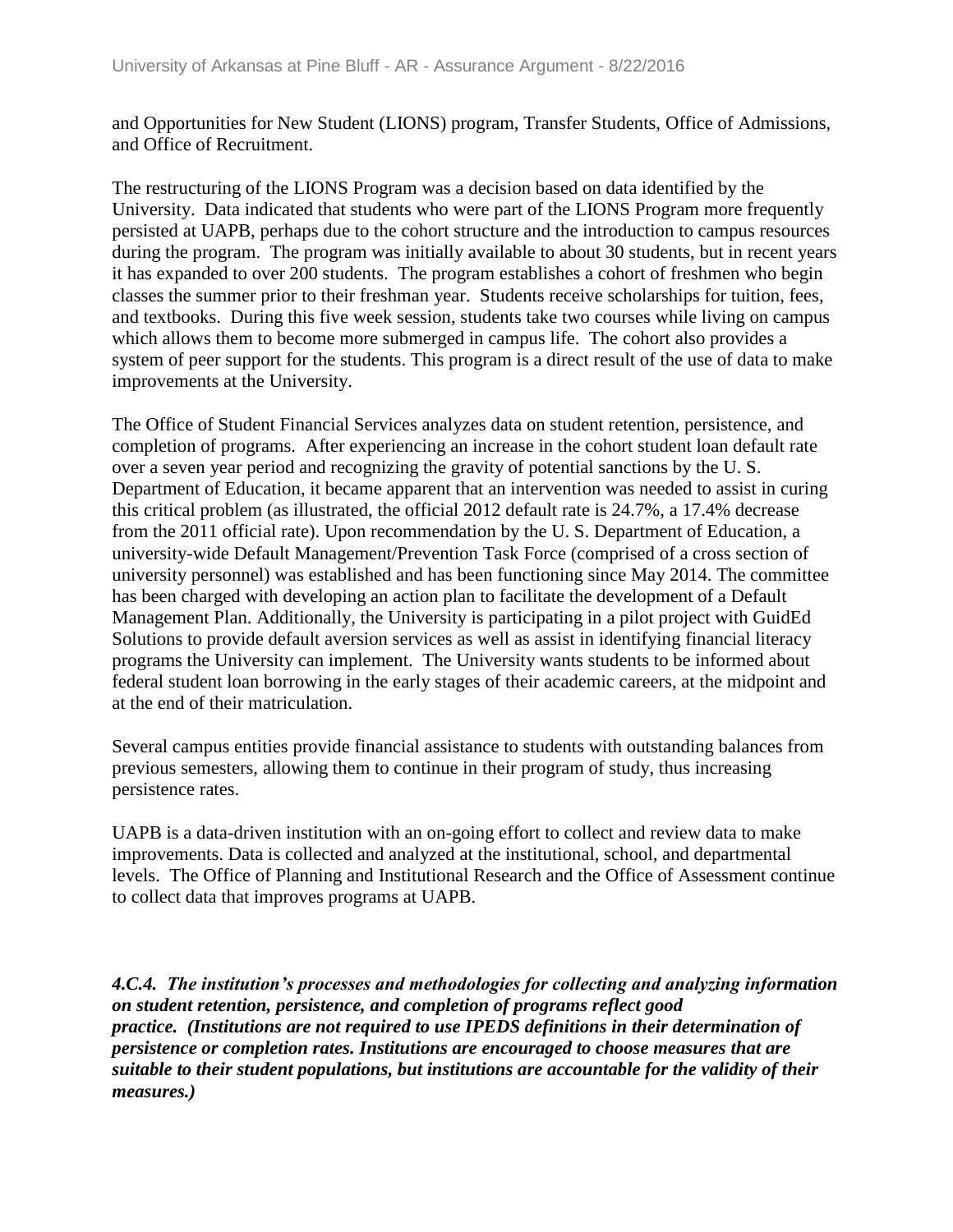The University follows IPEDS standards and processes for data collection as required by the Arkansas Department of Higher Education. UAPB collects, tracks, and analyzes retention, persistence, and completion rates for students who are enrolled at the institution as of the census date (11th day headcount). The Student Information System (SIS), Colleague/Ellucian, is the repository for all student data which include admission and registration statuses and other pertinent demographical information (gender, race/ethnicity, state of origin, etc.). Sources for these data are the Admissions Office and the Registrar's Office.

[Student retention and graduation rates a](file:///C:/Users/taylorm/AppData/Local/Microsoft/Windows/Temporary%20Internet%20Files/evidence/viewfile%3ffileid=241054)re tracked according to IPEDS definition for first-time full-time degree-seeking freshmen (cohort). The University also collects and analyzes [graduation](file:///C:/Users/taylorm/AppData/Local/Microsoft/Windows/Temporary%20Internet%20Files/evidence/viewfile%3ffileid=241055)  rate data for each cohort [by school and major.](file:///C:/Users/taylorm/AppData/Local/Microsoft/Windows/Temporary%20Internet%20Files/evidence/viewfile%3ffileid=241055) In academic year 2015-2016, IPEDS initiated the [Outcome Measures](file:///C:/Users/taylorm/AppData/Local/Microsoft/Windows/Temporary%20Internet%20Files/evidence/viewfile%3ffileid=241052) Survey where cohorts are tracked at two transition points, the sixth-year and eighth-year graduation rate. Further tracking of cohorts is through the University's participation in the Student Achievement Measure (SAM) initiative. SAM tracks students' movement and completion across postsecondary institutions providing a more complete picture of the success rate of cohort groups. The National Student Clearinghouse (NSC) is utilized to ascertain information about students completing degrees at other institutions within the 4-to-6 year timeframe.

Additionally, internally retention rates are tracked for [all degree-seeking students by major](file:///C:/Users/taylorm/AppData/Local/Microsoft/Windows/Temporary%20Internet%20Files/evidence/viewfile%3ffileid=241053)  [program of study.](file:///C:/Users/taylorm/AppData/Local/Microsoft/Windows/Temporary%20Internet%20Files/evidence/viewfile%3ffileid=241053)

- Graduation Rates by Dept Cohort -First-Time Full Time Degree Seeking Freshmen Fall 2005-Fall 2009
- IPEDS\_Outcome\_Measures\_Data\_2015-16\_UAPB
- RetentionRatesbyDept Fall 2014 Retained Fall2015 ALL CLASSIFICATIONS
- UAPB Graduation and Retention Rates 2015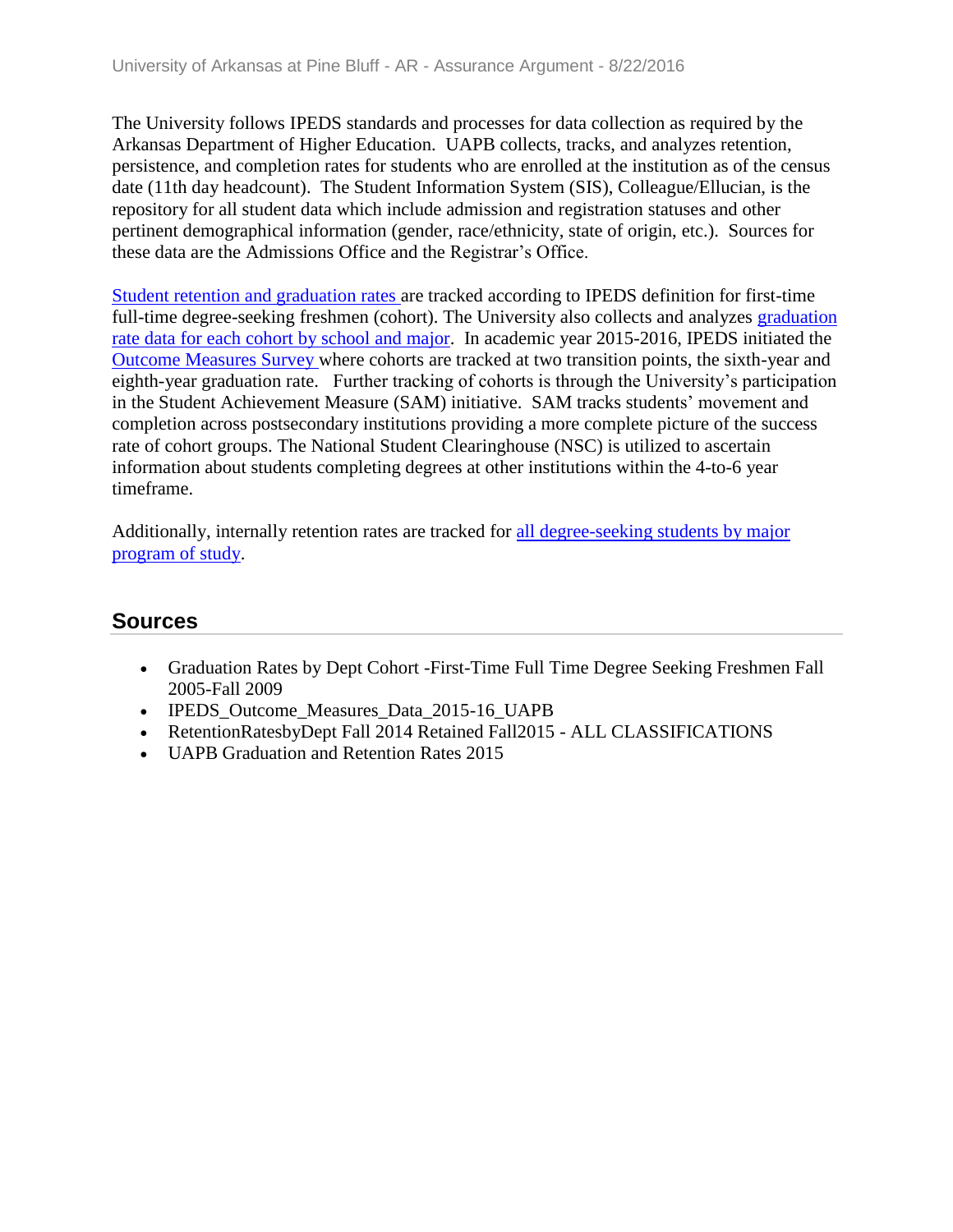# **4.S - Criterion 4 - Summary**

The institution demonstrates responsibility for the quality of its educational programs, learning environments, and support services, and it evaluates their effectiveness for student learning through processes designed to promote continuous improvement.

## **Summary**

UAPB demonstrates quality in its educational programs through maintenance of specialized accreditations, regular self-studies, and a comprehensive program of assessment of student learning outcomes. Data-driven assessments of learning outcomes occur in curricular and cocurricular programs through direct and indirect mechanisms. Units and programs undertake an iterative process of assessment, review of assessment analysis, and formulation of changes designed to affect continuous improvement of learning outcomes.

The University is in its inaugural year for implementing the new assessment plan. The use of assessment data from LiveText in the process of continual improvement is in its infancy. There is a paucity of data on alumni employment and career readiness. Implementation of a comprehensive Alumni Survey by the Office of Assessment will help satisfy requirements for tracking graduates. The University must pay close attention to these new assessment procedures to ensure that assessment leads to institutional improvement.

## **Sources**

*There are no sources.*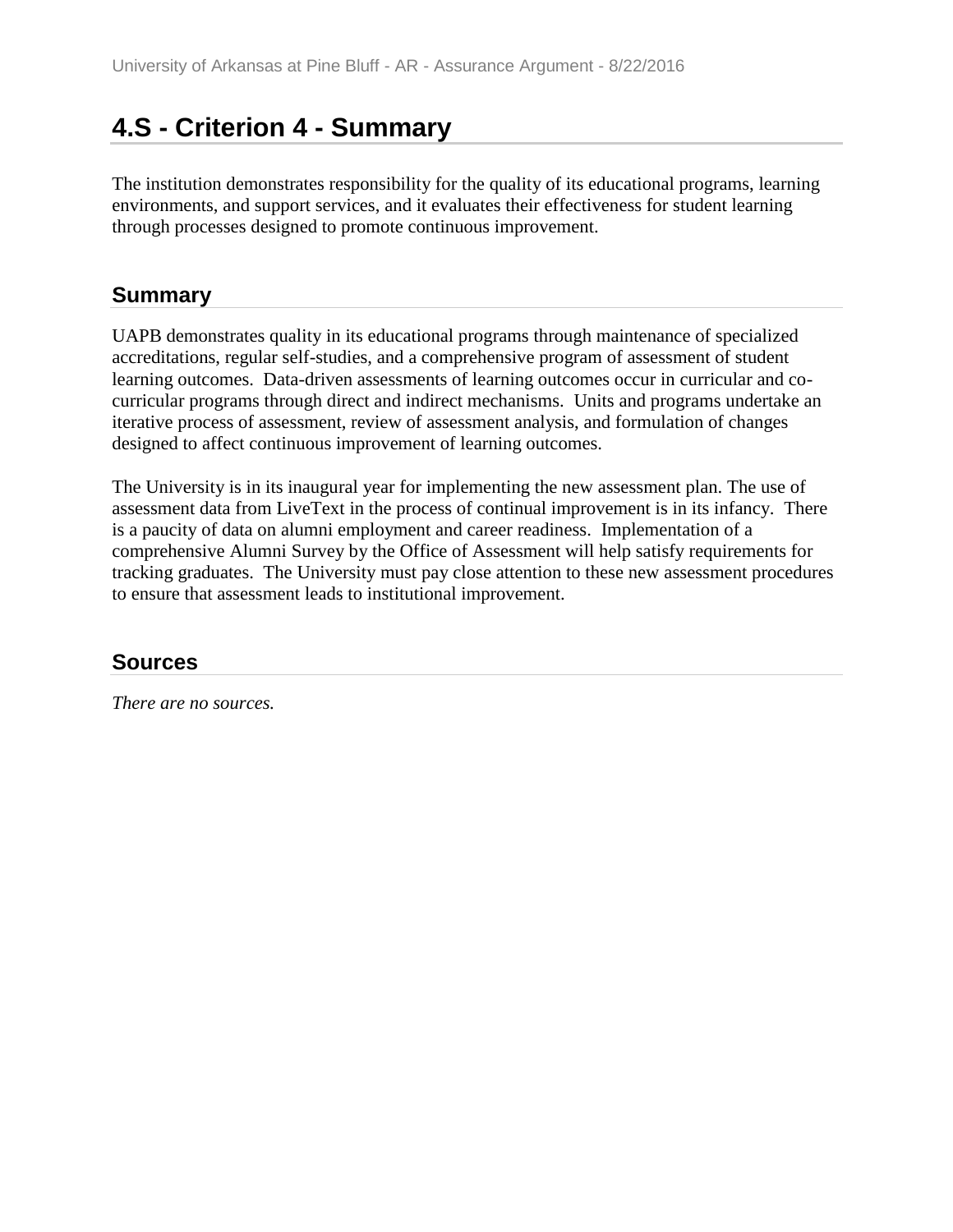# **5 - Resources, Planning, and Institutional Effectiveness**

The institution's resources, structures, and processes are sufficient to fulfill its mission, improve the quality of its educational offerings, and respond to future challenges and opportunities. The institution plans for the future.

# **5.A - Core Component 5.A**

The institution's resource base supports its current educational programs and its plans for maintaining and strengthening their quality in the future.

- 1. The institution has the fiscal and human resources and physical and technological infrastructure sufficient to support its operations wherever and however programs are delivered.
- 2. The institution's resource allocation process ensures that its educational purposes are not adversely affected by elective resource allocations to other areas or disbursement of revenue to a superordinate entity.
- 3. The goals incorporated into mission statements or elaborations of mission statements are realistic in light of the institution's organization, resources, and opportunities.
- 4. The institution's staff in all areas are appropriately qualified and trained.
- 5. The institution has a well-developed process in place for budgeting and for monitoring expense.

## **Argument**

**Assurance Statement: The State of Arkansas, the University of Arkansas Board of Trustees, UAPB's Chancellor's Cabinet, Faculty Assembly and the UAPB Division of Finance and Administration ensure the efficient, effective and fair stewardship and allocation of all financial, technical, human and physical resources through the development and administration of the annual budget, financial analysis, reporting, audits, cash flow management, post-award administration of grants and contracts, procurement of goods and services, facilities management, and human resource administration.**

#### *5.A.1. The institution has the fiscal and human resources and physical and technological infrastructure sufficient to operations wherever and however programs are delivered.*

The University of Arkansas at Pine Bluff (UAPB) has two main funding sources: tuition revenue and state appropriations. Since FY 2005, tuition has increased each year, resulting in students making greater contributions toward total operating revenues. State appropriations comprised 49.8% of total revenue in FY 2005 and 58.5% of total revenue in FY 2015. Revenue from state appropriations has increased to approximately \$27 million a year. UAPB's overall fiscal picture is sound and is summarized in the [Comprehensive Annual Financial Report.](file:///C:/Users/taylorm/AppData/Local/Microsoft/Windows/Temporary%20Internet%20Files/evidence/viewfile%3ffileId=241415%23page=27)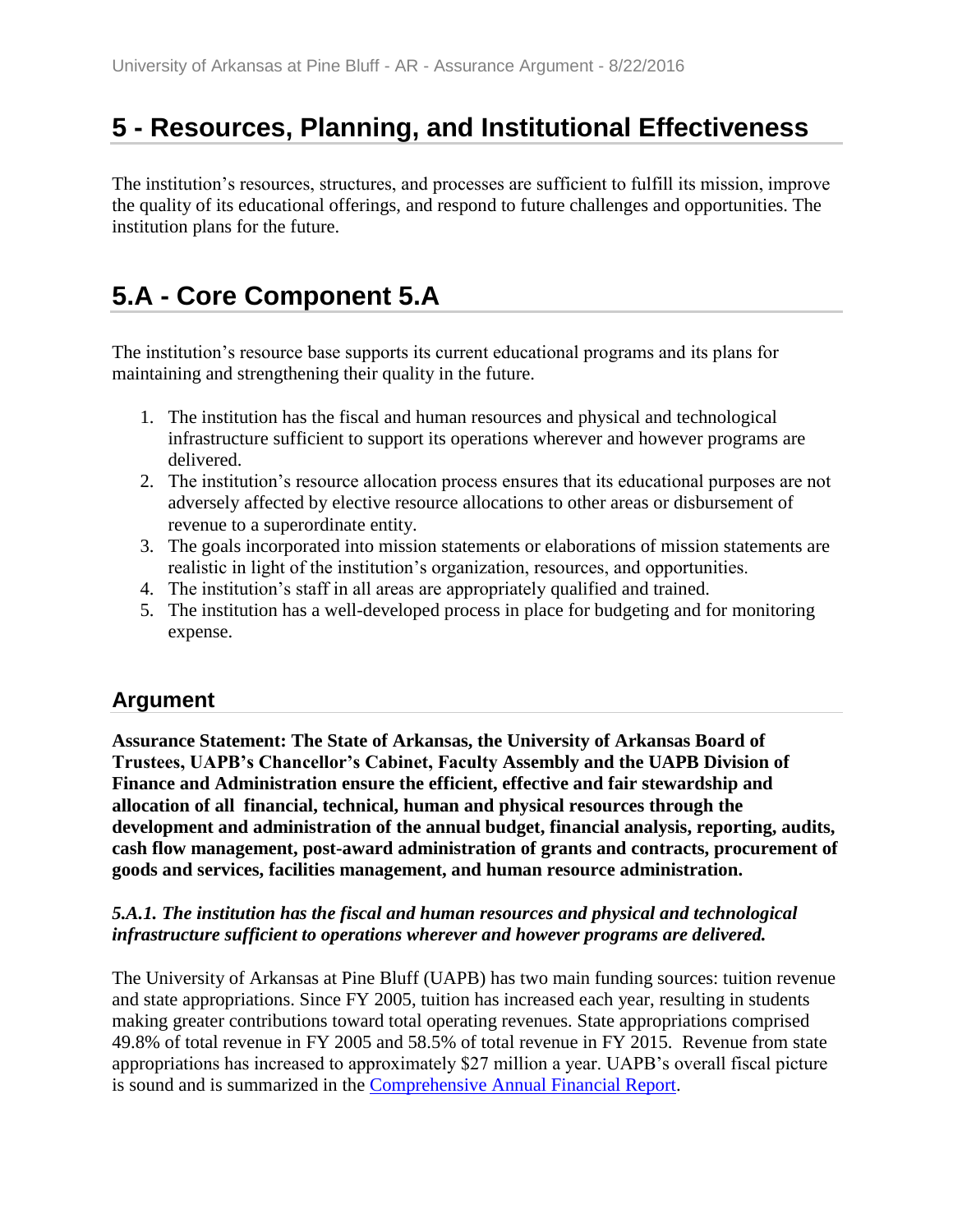The department of Human Resources coordinates the recruitment of qualified and committed faculty and staff. As of Fall 2015 UAPB employed a diverse workforce of 600 full-time faculty, staff, and administrators of which 161 are full-time teaching faculty. The University also employs 41 part-time (adjunct) faculty members. The student-to-faculty ratio is 15:1.

The non-teaching staff currently includes:

- 20 full-time executive-administrative staff,
- 8 library faculty,
- 15 extension faculty (3 Agriculture, 7 Fisheries, and 5 Cooperative Extension),
- 4 academic advisors,
- 1 academic counselor.
- 62 full-time mid-level administrative staff,
- 171 full-time mid-level support staff,
- 17 full-time technical staff.
- 88 full-time clerical,
- 1 part-time clerical,
- 20 full-time skilled tradesmen, and
- 34 service and maintenance workers.

#### **Physical Resources**

University of Arkansas at Pine Bluff maintains all physical facilities. The University's physical infrastructure includes 1.5M square feet of existing facilities with 318 acres of main campus, and a total of nearly 1,509 acres of grounds to support the operation of programs, research, and outreach.

The 2020 Campus Master Plan was recently completed and approved by the Board of Trustees. The master plan directly follows priorities set by the University's Strategic Plan and builds on the rich heritage of the institution. The master plan's space usage study indicated classroom space was more than adequate to accommodate present and future academic needs (link to the space usage study). Proposed new campus spaces will create more dynamic environments to support additional housing and social and recreational programs to strengthen campus quality of life. The University's master plan interfaces with the City of Pine Bluff's and the Arkansas Department of Highway and Transportation's plans for the University Park area.

#### **Technology**

In order to ensure that the technology infrastructure meets the needs of the institution, the Technical Services/Information Technology (IT) department reviews its structure and effectiveness on a continuing basis. The University's network is comprised of four separate core buildings that serve as gateways for the remaining campus buildings. Each of the four cores has an Enterasys S8 router. The majority of all the fiber is single-mode, and the campus also has limited multimode fibers that connect between buildings. Core switches have a 10GB connection between each other, and the 10GB network is located in different cores for increased bandwidth, security, and redundancy. Distributed cores enable the campus to minimize overload conditions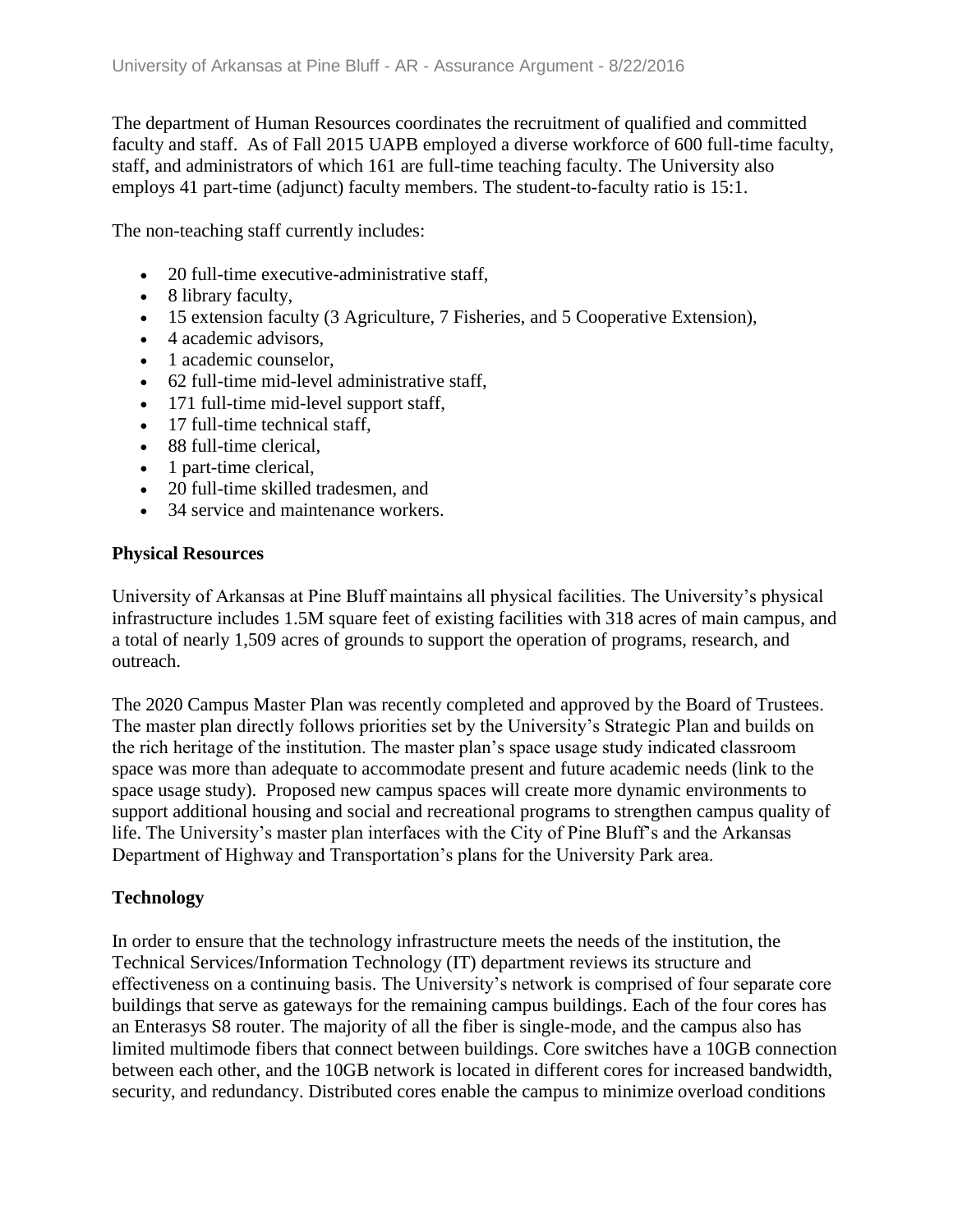and provide for a more robust campus network with the ability to accommodate future growth. This campus network provides both data and VoIP phone connectivity and video conferencing.

IT provides a dedicated T-1 connection with the UAPB Economic Research and Development Center (ERDC) in downtown Pine Bluff and Minority Sub-Recipient Grant Office located in UAPB Plaza. Outlying buildings have Enterasys C5K series PoE switches installed. The existing network can support network speed of 1 Gbps for workstations and 10 Gbps for uplink to the core switches. Over 90% of the campus buildings feature latest 802.11N wireless technology, and wireless connectivity is available in all academic and student resident halls. Currently, the campus manages users via Microsoft Windows Active Directory based network systems for most user authentication, shared network, and print services on the main campus. UAPB has adopted Blackboard as its online learning management system.

UAPB utilizes the Arkansas Research and Education Optical Network (ARE-ON) infrastructure as an Internet Service Provider (ISP) for Internet access. ARE-ON currently provides UAPB with Commodity Internet Bandwidth of 300 mbps. In 2005, Arkansas started the development of ARE-ON which provides high-speed optical networking services to all four-year public universities within Arkansas, for research, education, telehealth services, and emergency preparedness.

#### *5.A.2. The institution's resource allocation process ensures that its educational purposes are not adversely affected by elective resource allocations to other areas or disbursement of revenue to a superordinate entity*.

The operating budget of the University of Arkansas at Pine Bluff prioritizes the educational needs of the institution to ensure that the academic activities defined by the mission statement are adequately funded before any elective resource allocations are made. As a publically funded institution, UAPB has no financial obligations to any superordinate entity.

#### *5.A.3. The goals incorporated into mission statements or elaborations of mission statements are realistic in light of the institution's organization, resources, and opportunities.*

UAPB has the organization, resources, and opportunities to fulfill its mission. As a Baccalaureate College: Diverse Fields and 1890 Land-Grant institution, UAPB continues to fulfill its democratic mandate for openness, accessibility, and service to people and is becoming a distinguished public research university. According to the Association of Public and Landgrant Universities, within the Land-Grant system "millions of students are able to study every academic discipline and explore fields of inquiry far beyond the scope envisioned in the original land-grant mission." UAPB embraces the Land-Grant philosophy and fulfills its mission by providing cutting edge research, teaching, outreach and service programs that respond to the social and economic needs of the Arkansas Delta region, the State of Arkansas, and beyond. It promotes and sustains excellent academic programs that integrate quality instruction, research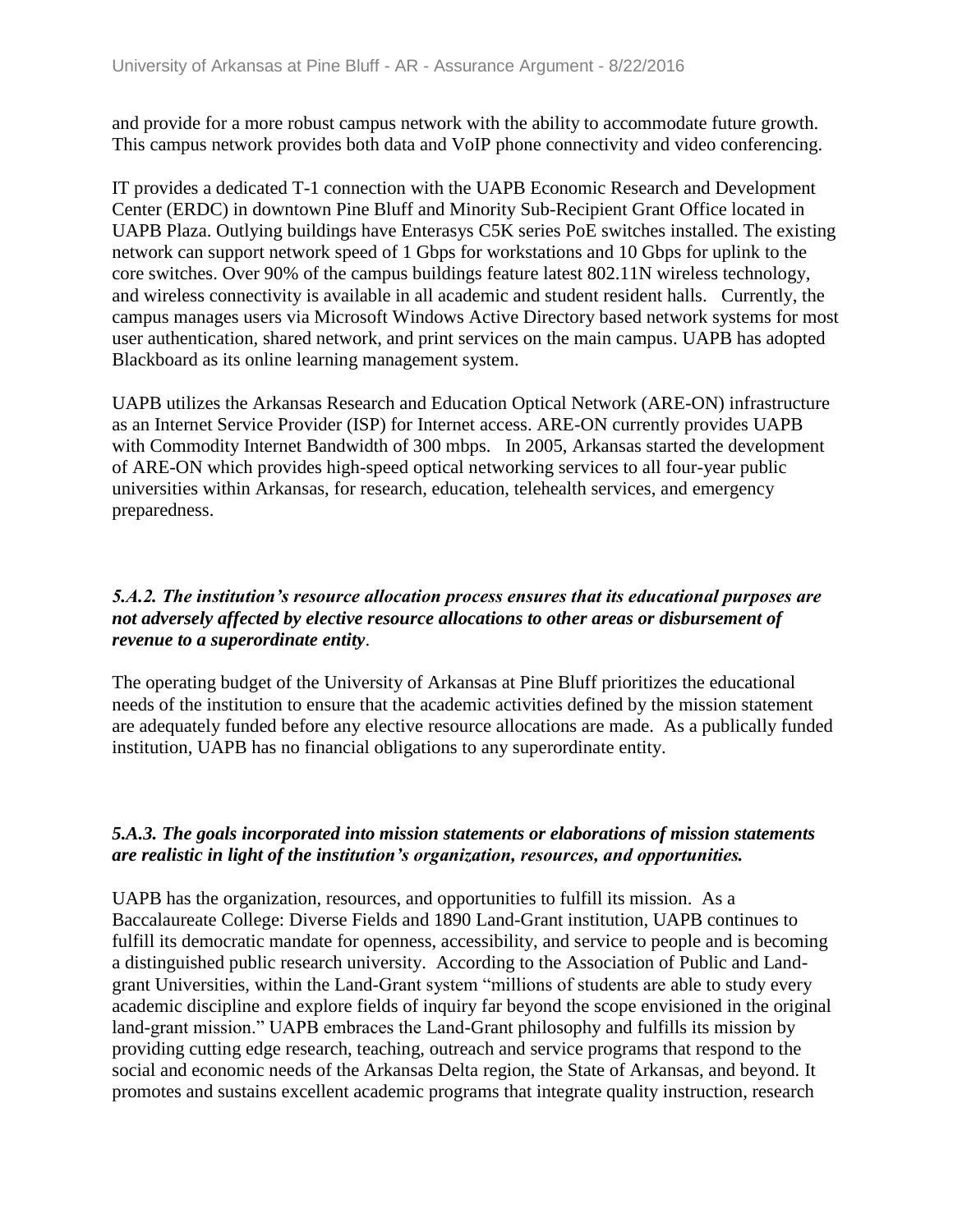and creative student learning experiences responsive to the needs of a racially, culturally, and economically diverse student population. Additionally, federal funds are available to augment opportunities to achieve the University's mission.

#### *5.A.4. The institution's staff in all areas are appropriately qualified and trained.*

Positions are announced, listing the qualifications and job description. A search committee selects a pool of qualified candidates based on the announcement. The pool of candidates is recommended to the hiring official, who makes the final decision. Each department provides access to training and mentoring upon employment to acclimate staff to the department and campus. New staff training is also provided during the annual fall faculty/staff seminar, and training in policies and procedures is provided or sponsored by the Human Resources department. Additionally, staff development is ongoing as needs dictate (See discussion of professional development in Criterion 3.C.4).

#### *5.A.5. The institution has a well-developed process in place for budgeting and for monitoring expense.*

The budget is based upon projected revenues from various sources, including state appropriations and student tuition and fees. Auxiliary budgets include projected athletics game receipts and private funds. Auxiliary funds include athletics, housing, bookstore, and food service. The budget of the institution serves as a mechanism to match projected and actual revenues and expenditures.

The University's budget is prepared annually covering a fiscal period from July 1st to June 30th. Approval for the operating budget is obtained prior to the start of each fiscal year from the University of Arkansas Board of Trustees.

#### **UAPB Budget Process**

Prior to 2014, the institution's budget was built on the previous year's allocation. With the new Chancellor, a new budget process was developed. Financial constraints due to declining enrollment hindered the full implementation of the process.

#### **Background**

The development of the University of Arkansas at Pine Bluff's budget begins with an enrollment analysis in collaboration with Admissions and Academic Affairs. Beyond providing a financial starting point, the enrollment estimate provides Academic Affairs with a baseline estimate of student course needs. Predicting enrollment accurately allows the University to utilize a stable faculty-student ratio as an index of the need for increased funding. If enrollment increases, the budget process anticipates this and then may plan for excess tuition revenue to maintain the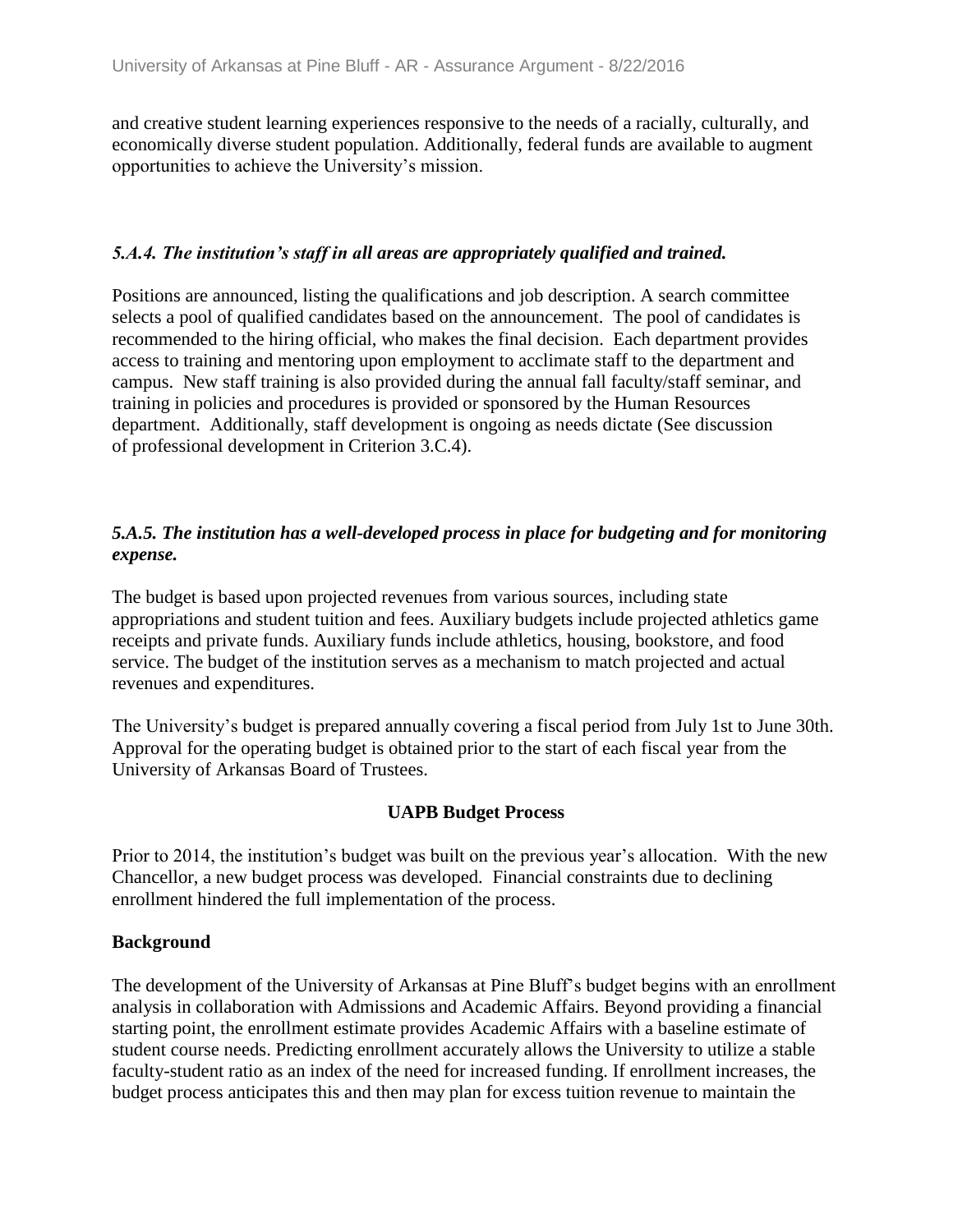faculty-student ratio by adding additional instructional staff or by selectively increasing class sizes to generate additional faculty reassignment time for scholarly activities. Thus, the enrollment estimate creates a budget scenario which changes as the estimate becomes more refined closer to the start of the fall semester, and ultimately affects all of the component funds comprising the overall UAPB budget.

Once the revenue budget is established, the Vice Chancellor for Finance and Administration makes recommendations regarding anticipated continuing expenditures against this revenue, including items such as: state mandated budget reductions, increases to minimum wage requirements, increases in health contributions, etc.

Each unit submits a list and description of accomplishments for the previous year and goals for the next year to its divisional leadership. Each divisional leader can request a budget hearing with the Chancellor and Vice Chancellor for Finance and Administration (VCFA) regarding each unit's priorities and the overall division's priorities. This process is designed to assist in increasing the University's effectiveness in linking budgets to unit and institutional priorities.

The following items are to be submitted in writing for review one week prior to these meetings:

- Strategic actions that will accomplish the University's goals from the unit's or the division's perspective;
- Completion or progress toward the prior year's goals and the list of goals for the upcoming year;
- Enrollment and program activities as they impact this progress, create opportunities, or cause challenges;
- Needs and priorities related to goals; and
- Opportunities for reorganization or re-engineering to meet budgetary needs related to the mission.

To aid in facilitating these budget discussions and hearings, each unit must provide by June 1st of each year, a document that outlines:

- Accomplishments for the previous fiscal year,
- Completion or progress toward the prior year's goals,
- Goals for upcoming fiscal year,
- For new requests only, indicate resources allocated and/or redirected from the department's budget to accomplish the goals for the year, and
- For new requests only, describe the anticipated impact of the activity in bringing UAPB to the next level.

In the interest of shared governance, it is critical that the Faculty/Staff Senate Budget Committee participates in this process. According to the current University of Arkansas at Pine Bluff [2016](file:///C:/Users/taylorm/AppData/Local/Microsoft/Windows/Temporary%20Internet%20Files/evidence/viewfile%3ffileId=186481%23page=124)  [Faculty & Staff Handbook,](file:///C:/Users/taylorm/AppData/Local/Microsoft/Windows/Temporary%20Internet%20Files/evidence/viewfile%3ffileId=186481%23page=124) this committee participates in the various developmental stages of the University programs, proposals, and the submission of faculty/staff recommendations to the UAPB Executive Budget Committee. This committee is empowered to assess the University from a broad perspective and to document the following: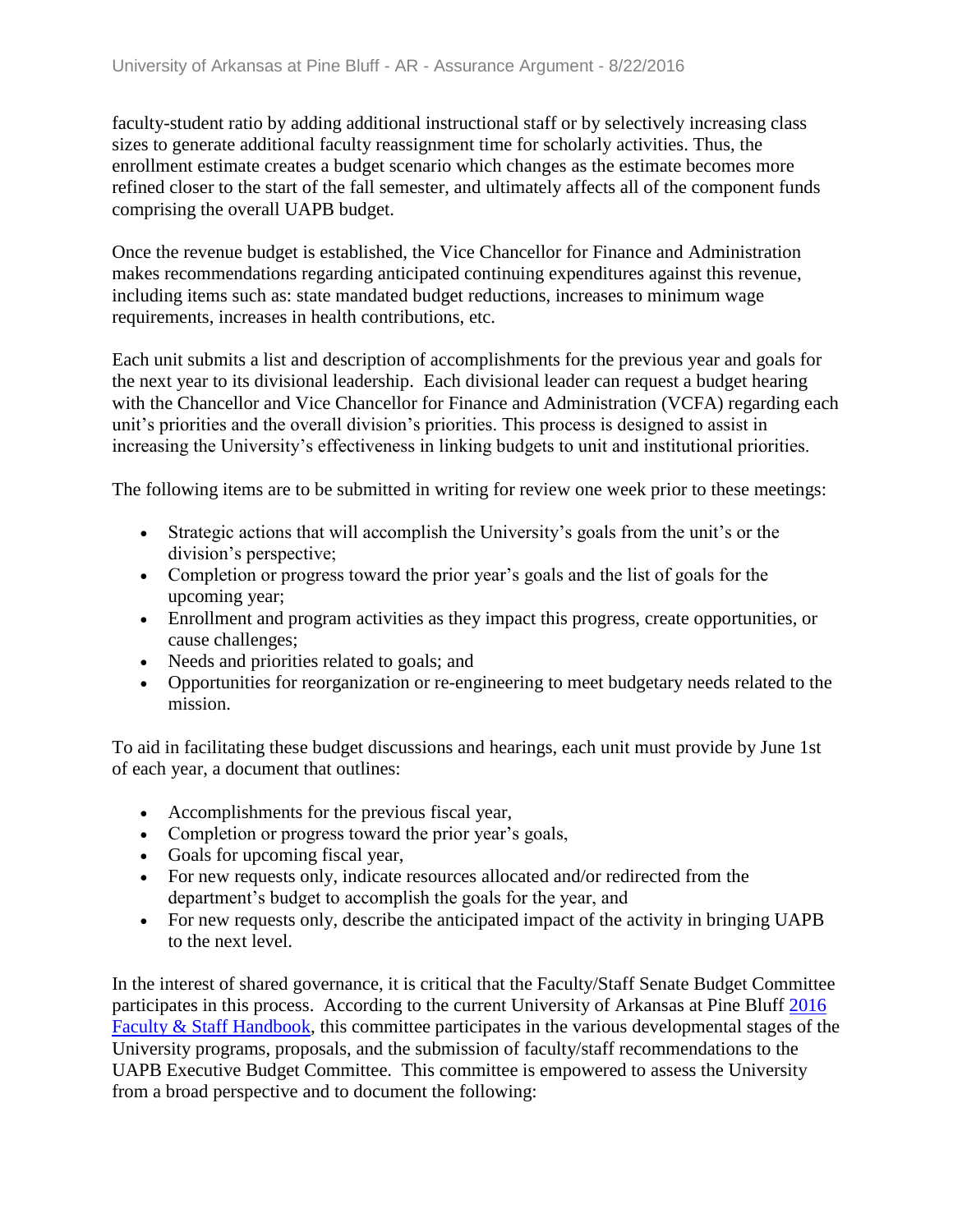The University's needs and priorities;

- Opportunities for reorganization to meet budgetary needs; and,
- Cost containment measures to consider in order to better utilize current resources.

The Faculty/Staff Budget Committee presents the items indicated above one week prior to its scheduled meeting with the Chancellor and VCFA.

This inclusive process assists in creating a more realistic spending plan for the University's resources, thereby, ultimately ensuring that resources are encumbered by the things that are tied to achieving the University's mission and allow achievement of goals.

#### **Budget Monitoring**

The University's fiscal policy requires that funds are available before approval can be granted for any expenditure. Approved budgets that establish the expenditure control limits for each functional category and the use of institutional funds must be in place at the beginning of the fiscal year.

Departments that are allocated Education and General (E&G) funds must have the budget officer's, Dean's, Vice Chancellor's, and Chancellor's approval on all expenditure requests. Athletics expenditures must have the approval of the Athletic Director and the Chancellor. The Division of Finance and Administration monitors budgets and approves budget amendments to insure that budget deficits do not occur.

On July 1 each department's approved operating budget is established in the general ledger and released for expenditure with a unique account number identifying the related functional category, i.e., instruction, research, public service, academic support, student services, institutional support, operations and maintenance, auxiliary and scholarships and awards. Each department has the capability to review its budget and expenses in real time by using reports developed from the University's online accounting system. Departments can also contact the budget office for any budget related issues.

#### **Budget Revisions**

During the fiscal year, budget officers may submit requests for revisions to the department's operating budget to effect transfer of budget amounts between object codes and departments.

Requests for revisions to department's operating budgets will be processed with proper documentation and authorization as provided on a budget amendment form. Before revisions will be made to any line item the following criteria must be met:

- 1. Funds are available in the budgeted line item requested for the transfer;
- 2. Debits and credits must equal;
- 3. Account numbers are correctly listed on the request form;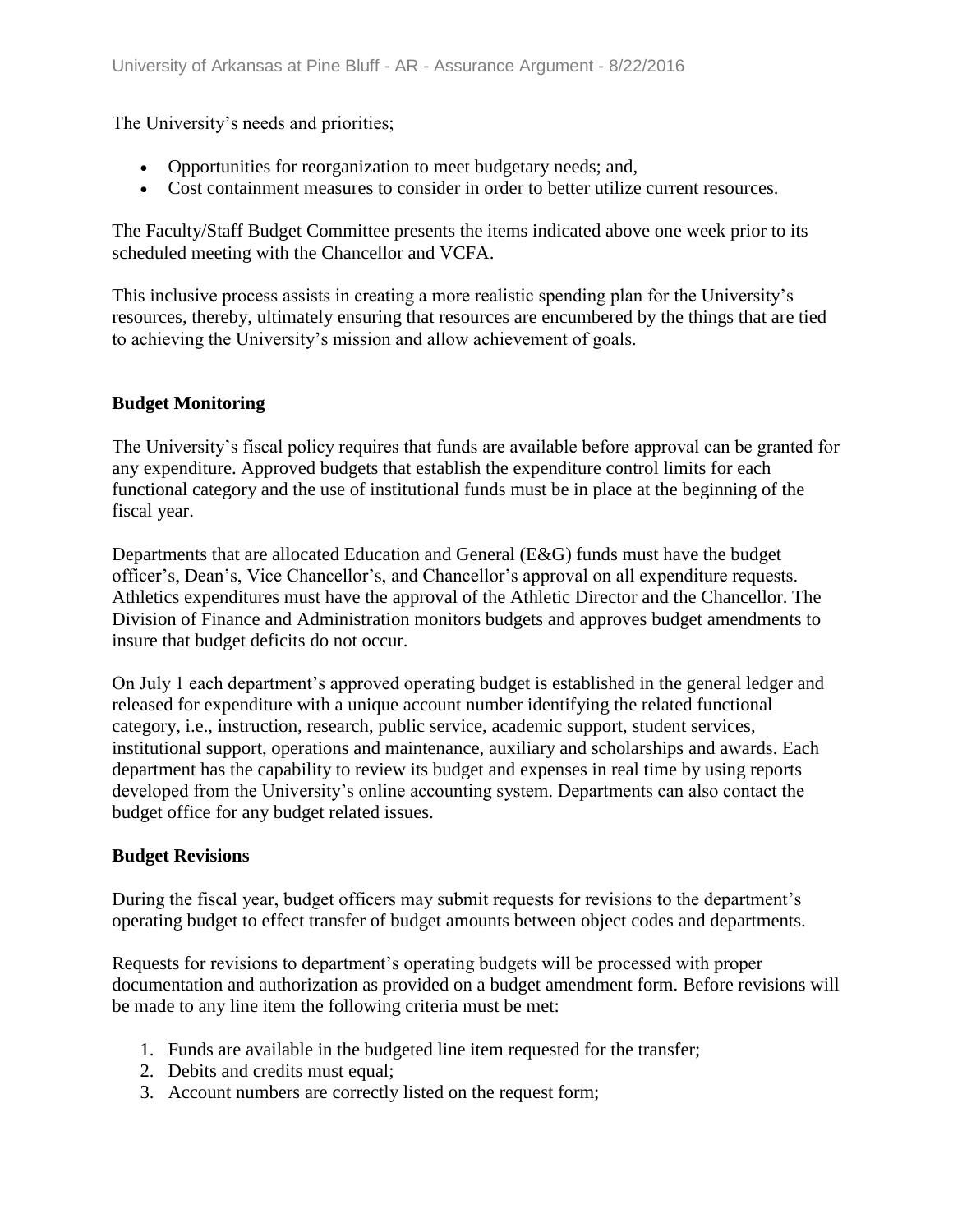- 4. Approval from appropriate campus administrators is received; and
- 5. Incomplete, inaccurate and unapproved requests forms will be returned to the originating office for corrections.

Upon receipt of a properly executed budget amendment request form the following actions will be taken:

- Verification that funds are available for transfer;
- Approved requests will be processed through a budget entry adjustment;
- Posting of the budget revisions to the general ledger will be done by Budget Office staff or Controller's Office general ledger staff; and
- The budget revision is electronically filed with budget entry number and date.

#### **Financial Auditing**

The University has internal financial controls in place to monitor and review all expenditures through the accounts payable office and to monitor overall budget activity through the Budget Office. The Vice Chancellor for Finance and Administration also conducts periodic reviews with all budget officers during the year to discuss revenues and expenditures and address questions. The Controller prepares a quarterly institutional overview of the annual budget and presents it to the University of Arkansas System. This report monitors overall revenues, with a focus on cash flow and maintenance of cash reserves, measured against projections. The University undergoes annual independent audits by the Arkansas Division of Legislative Audit and the University of Arkansas System. The Arkansas Division of Legislative Audit makes a [public](file:///C:/Users/taylorm/AppData/Local/Microsoft/Windows/Temporary%20Internet%20Files/evidence/viewfile%3ffileId=242825%23page=125) [report of its findings](file:///C:/Users/taylorm/AppData/Local/Microsoft/Windows/Temporary%20Internet%20Files/evidence/viewfile%3ffileId=242825%23page=125) to the University of Arkansas System's Board of Directors and the report is maintained on its website.

#### **Sources**

- 2016 Faculty & Staff Handbook
- 2016 Faculty & Staff Handbook (page number 124)
- CASH MANAGEMENT POLICIES
- FY15 State of Arkansas Federal audit
- FY15 State of Arkansas Federal audit (page number 125)
- HLC-NCA SelfStudyReportNov. 2006 UAPB
- Institutional Data 2015-2016
- U-of-A-financial-booklet-15
- U-of-A-financial-booklet-15 (page number 25)
- U-of-A-financial-booklet-15 (page number 26)
- U-of-A-financial-booklet-15 (page number 27)
- U-of-A-financial-booklet-15 (page number 28)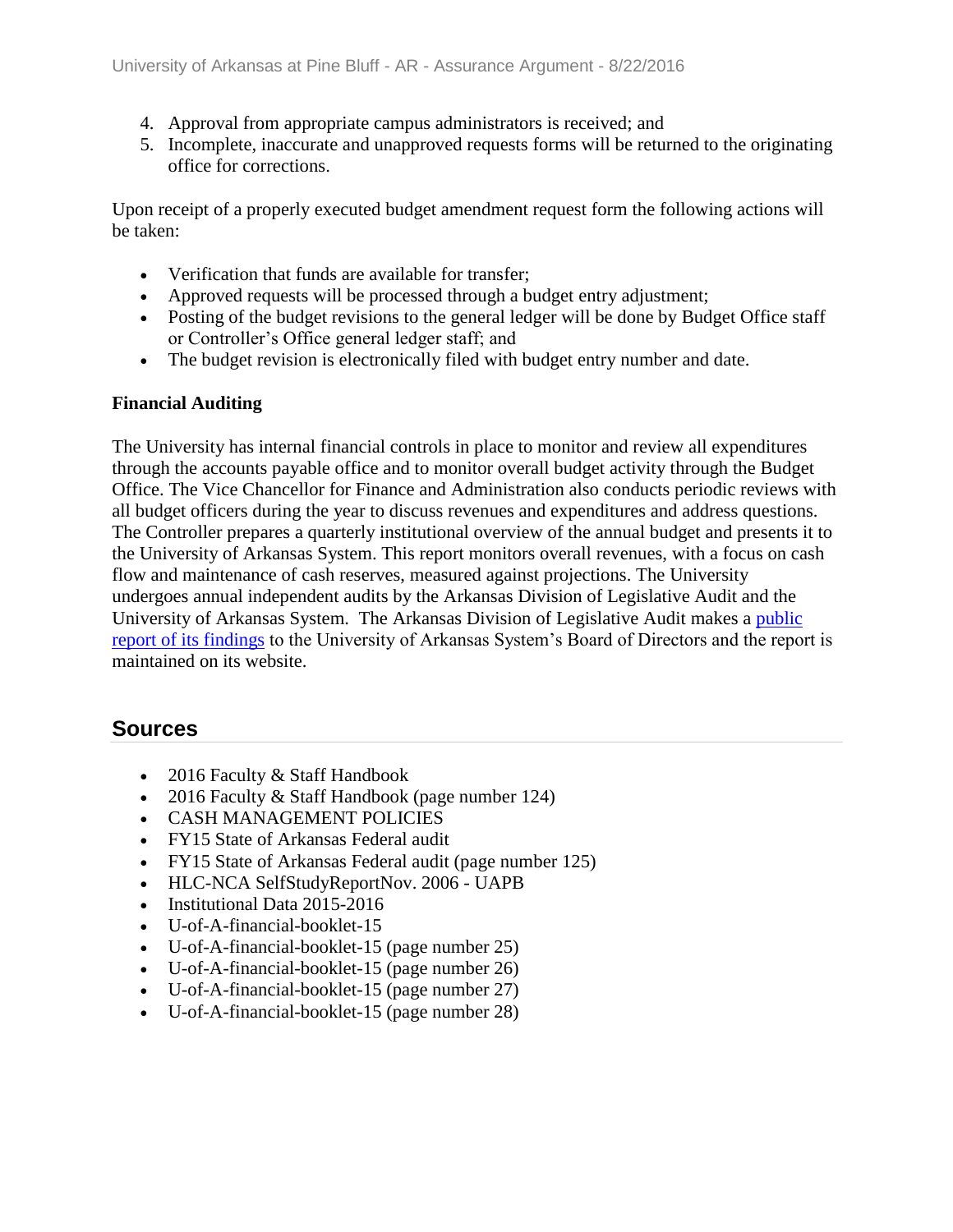# **5.B - Core Component 5.B**

The institution's governance and administrative structures promote effective leadership and support collaborative processes that enable the institution to fulfill its mission.

- 1. The governing board is knowledgeable about the institution; it provides oversight of the institution's financial and academic policies and practices and meets its legal and fiduciary responsibilities.
- 2. The institution has and employs policies and procedures to engage its internal constituencies—including its governing board, administration, faculty, staff, and students—in the institution's governance.
- 3. Administration, faculty, staff, and students are involved in setting academic requirements, policy, and processes through effective structures for contribution and collaborative effort.

## **Argument**

**Assurance Statement: UAPB is a part of the University of Arkansas System which is governed by the University of Arkansas Board of Trustees (comprised of ten trustees representing each of the State's four congressional districts). The system's president is the chief executive officer and reports directly to the Board of Trustees. The institution's chancellor reports directly to the system's president. The University's structure is designed for shared governance through the Faculty/Staff Assembly, comprised of faculty and staff. The Faculty/Staff Senate exercises general legislative powers, while the assembly retains the power of initiative and referendum. The Senate is comprised of senators elected by each institutional unit. The system's collaborative processes ensure effective leadership and oversight for the University in conformity to the mission.**

#### *5.B.1. The governing board is knowledgeable about the institution; it provides oversight of the institution's financial and academic policies and practices and meets its legal and fiduciary responsibilities.*

The University of Arkansas System Board of Trustees has fiduciary oversight for all member institutions in the State of Arkansas. The Board considers all academic program and policy changes. It also considers all major university financial, business, and property transactions. Through its standing and special committee structure, each institution keeps the Board up-to-date so that it can perform its legal and fiduciary responsibilities. (See [U of A Board](file:///C:/Users/taylorm/AppData/Local/Microsoft/Windows/Temporary%20Internet%20Files/evidence/viewfile%3ffileId=204088)  [Policy 100.4\)](file:///C:/Users/taylorm/AppData/Local/Microsoft/Windows/Temporary%20Internet%20Files/evidence/viewfile%3ffileId=204088)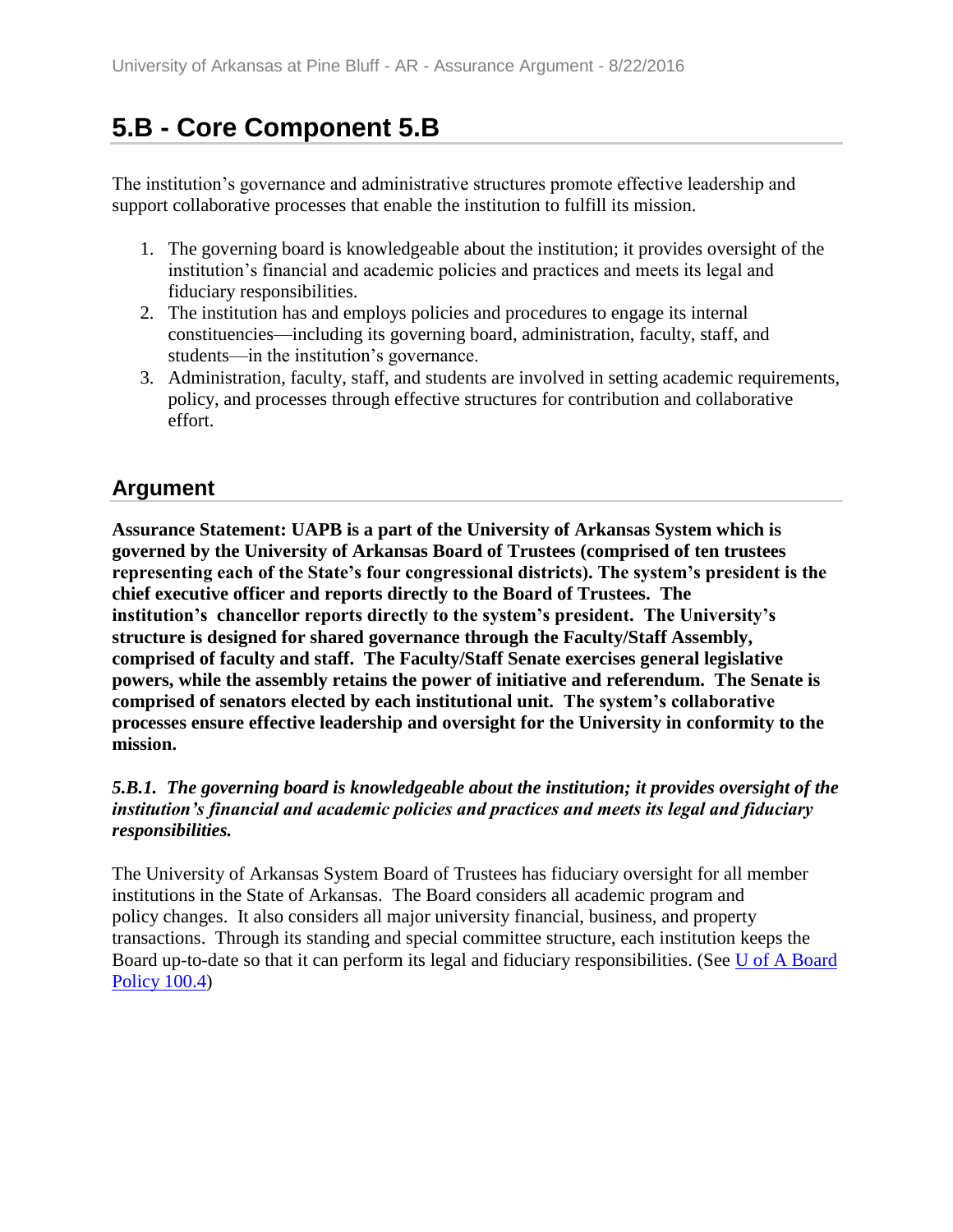#### *5.B.2. The institution has and employs policies and procedures to engage its internal constituencies—including its governing board, administration, faculty, staff, and students—in the institution's governance.*

The Chancellor's Cabinet consists of executive-level Vice Chancellors, Chief of Staff, and Director of Athletics, who have oversight for the functional areas of the University. The cabinet functions as a feedback mechanism for all important decisions and activities of the University.

As stated in the Faculty/Staff Senate Handbook, in accordance with Rules and Regulations of the Board of Trustees of the University of Arkansas (1975), the "constituency" of the UAPB campus is responsible for the determination of educational guidelines and policies for campus affairs. This responsibility is exercised by the Legislative Assembly, hereafter referred to as the Assembly; by the elected representatives of the Assembly, hereafter called the Senate; and by standing committees composed of members of the Assembly, selected staff personnel, and selected students.

The University of Arkansas at Pine Bluff's Faculty Staff Senate is unique in the University of Arkansas System because of its composition, which is a blended governance body of faculty and staff that works to make recommendations and address issues that involve classified and nonclassified employees, as well as students.

#### **Authority**

The Assembly, under the Board of Trustees, is the ruling legislative body on all educational policies and programs of the UAPB campus and acts in an advisory capacity to the Chancellor on matters of faculty concern. Among other matters, legislative responsibility includes the following areas:

- Admission requirements;
- Curriculum and courses;
- Degrees and requirements for degrees;
- Calendar and schedule;
- Award of honors and honorary degrees;
- Student affairs; and
- Interpretation of its own legislation.

The Assembly has the authority to make recommendations to the Chancellor, President and Board of Trustees on any matter of general faculty or campus-wide concern. Legislative action of the Assembly becomes effective at the end of fourteen days unless vetoed by the Chancellor. If differences cannot be resolved, the Assembly may, by a three-fifths vote of those present and voting, appeal these differences to the President of the University for mediation. Though the Senate exercises general legislative powers, the Assembly retains the power of initiative and referendum.

#### **Senate Membership**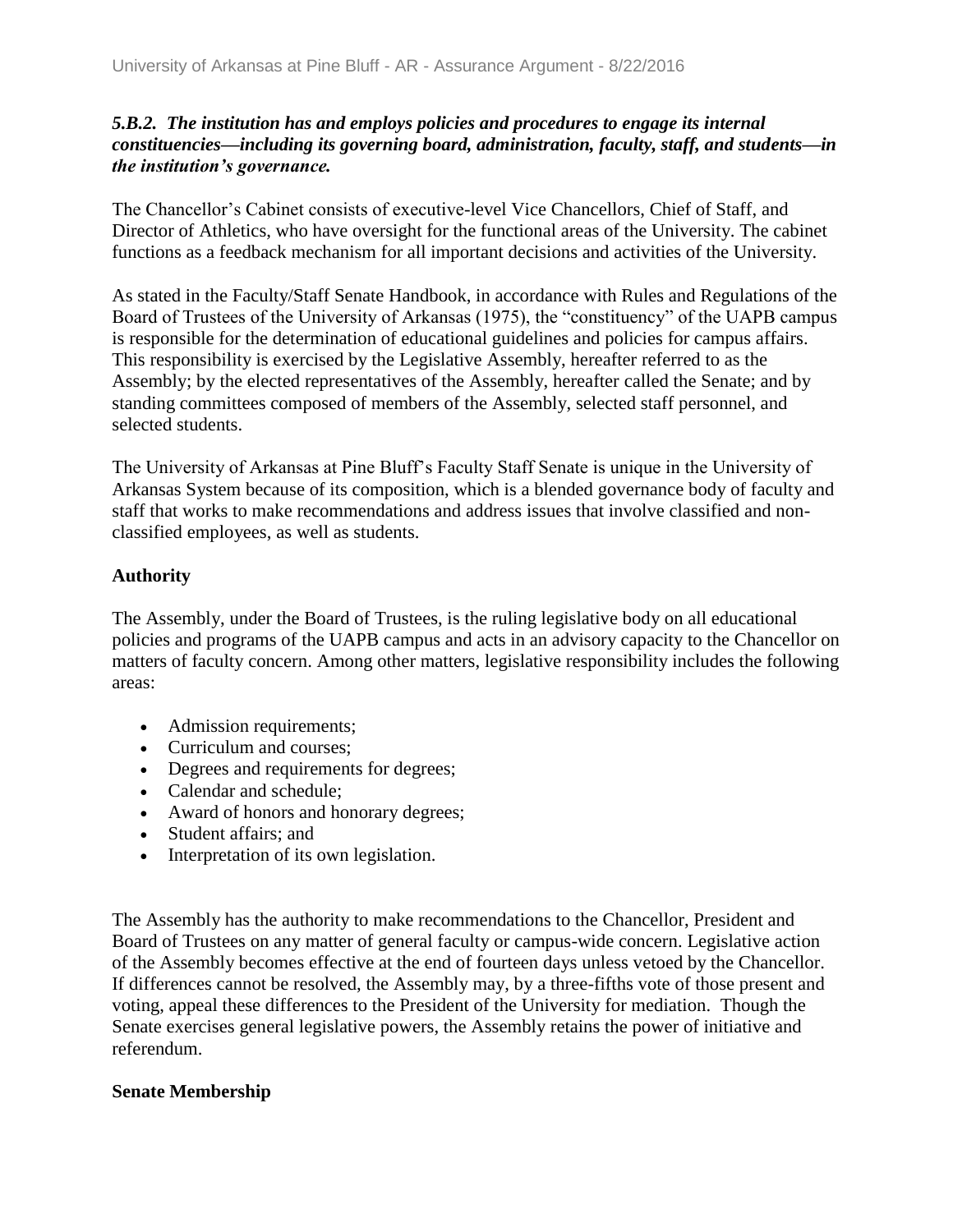According to the 2016 [Faculty & Staff](file:///C:/Users/taylorm/AppData/Local/Microsoft/Windows/Temporary%20Internet%20Files/evidence/viewfile%3ffileId=186481%23page=13) Handbook, members of the Faculty Staff Senate are drawn from the Assembly, and include both ex-officio and elected members. Elected members have the right of voice and vote. Ex-officio members have the right of voice only.

Ex-Officio members are the Chancellor, Vice Chancellors, Deans and Directors. Each academic department elects one senator. Seven Assembly members are elected as Senate representativesat-large. The Student Senate elects four students to serve on the Faculty Staff Senate.

#### **Authority**

The Senate exercises general legislative and advisory powers and is empowered to act on all matters within the jurisdiction of the Assembly. Legislative Action becomes effective thirty days following the date of enactment with the following qualifications:

- Any Senate action may be vetoed by the Chancellor within thirty days of the action. If differences cannot be resolved, the Senate may, by at least three-fifths vote of those present and voting, appeal these differences to the President of the University for mediation. If settlement is not achieved within thirty days, the President shall submit the issue to the Board of Trustees for resolution.
- The Assembly may exercise its power of referendum on any Senate action by petition of thirty-five members of the Assembly. The petition must be presented to the president of the Senate within thirty days of enactment of the legislation in question. Thereafter, the legislative action will be suspended pending reconsideration by the Senate and/or full Assembly.
- Any action considered by the Senate or the Chancellor to carry clear and significant implications for other universities will be set aside for up to sixty days and referred to other faculty governments in the system or to the President of the University.

#### **Standing Committees**

.

Much of the study and work accomplished in the name of the Senate is done by standing committees which represent the broad involvement of UAPB personnel. No committee action designed for the development of institutional policy is final until acted upon by the Senate and Chancellor as specified. See 2016 Faculty & Staff [Handbook.](file:///C:/Users/taylorm/AppData/Local/Microsoft/Windows/Temporary%20Internet%20Files/evidence/viewfile%3ffileId=186481%23page=16)

#### **5.B.3. Administration, faculty, staff, and students are involved in setting academic requirements, policy, and processes through effective structures for contribution and collaborative effort.**

UAPB is committed to the full exercise of best practices and shared governance. The University facilitates a collaborative approach to leadership and incorporates the Chancellor's Cabinet, Faculty/Staff Senate, and the Student Government into a cohesive and unified governance structure. Each of these areas operates both independently of each other and collaboratively in order to provide various academic and administrative policies and procedures. In accordance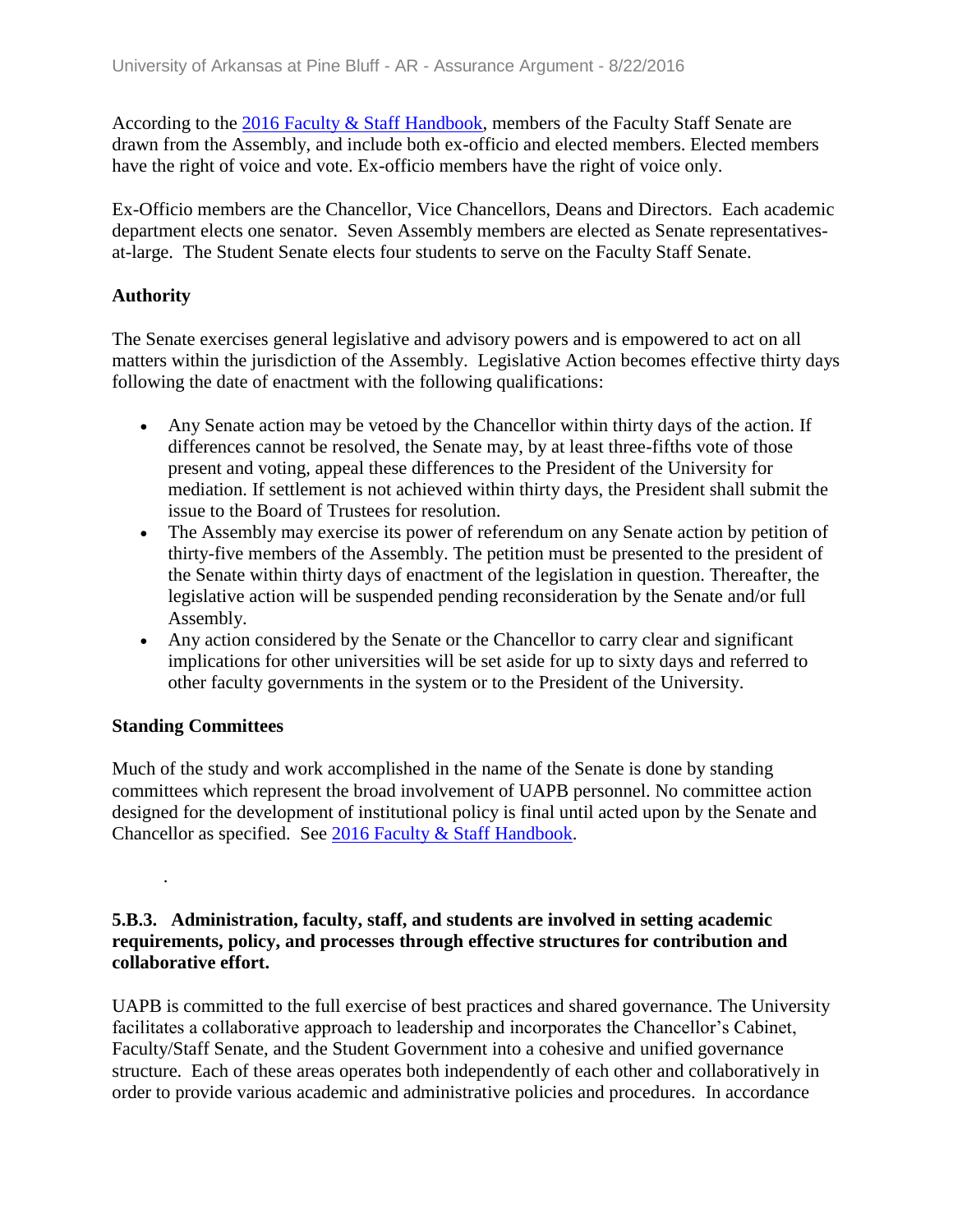with the standing committee structure, administration, faculty, staff, and students participate in academic and policy related decision-making processes.

### **Sources**

- 2016 Faculty & Staff Handbook
- 2016 Faculty & Staff Handbook (page number 7)
- 2016 Faculty & Staff Handbook (page number 8)
- 2016 Faculty & Staff Handbook (page number 9)
- 2016 Faculty & Staff Handbook (page number 10)
- 2016 Faculty & Staff Handbook (page number 13)
- 2016 Faculty & Staff Handbook (page number 16)
- 2016 Faculty & Staff Handbook (page number 28)
- 2016 Faculty & Staff Handbook (page number 31)
- U of A Board Policy 100.4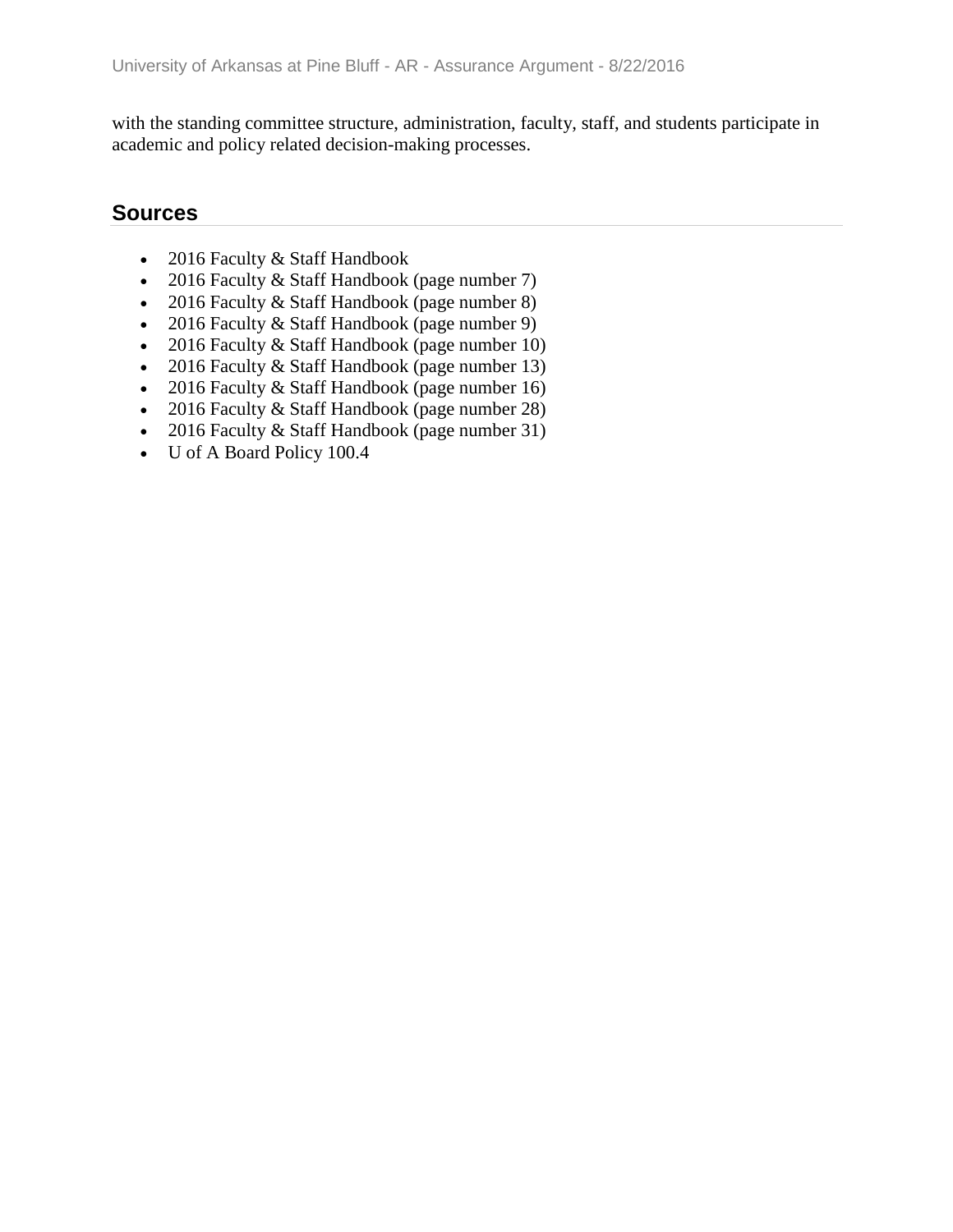# **5.C - Core Component 5.C**

The institution engages in systematic and integrated planning.

- 1. The institution allocates its resources in alignment with its mission and priorities.
- 2. The institution links its processes for assessment of student learning, evaluation of operations, planning, and budgeting.
- 3. The planning process encompasses the institution as a whole and considers the perspectives of internal and external constituent groups.
- 4. The institution plans on the basis of a sound understanding of its current capacity. Institutional plans anticipate the possible impact of fluctuations in the institution's sources of revenue, such as enrollment, the economy, and state support.
- 5. Institutional planning anticipates emerging factors, such as technology, demographic shifts, and globalization.

## **Argument**

**Assurance Statement: The University of Arkansas at Pine Bluff engages in systematic and integrated planning to ensure that resource allocation is aligned with its mission, priorities, current capacity, fluctuations in resource revenue, anticipation of trends or shifts in technology, demography, and globalization, and that planning processes for student learning assessment, planning evaluation, and budgeting are linked and include the whole institution and all constituent groups.**

#### *5.C.1. The institution allocates its resources in alignment with its mission and priorities.*

Allocation and utilization of the University's resources are critical to the sustainability of the campus. Allocations are made based upon the funds received from the state of Arkansas, auxiliary funds, donations, and student tuition and fees. Federal funding, grants, and private gifts are utilized as designated.

Annual budgeting and allocation of Education and General (E & G) funds are a campus effort. Over the last two years, the University has begun to implement a more inclusive budgeting process. Departmental chairpersons are encouraged to communicate their needs and specific initiatives to the Vice Chancellor for Academic Affairs through their Deans. The Vice Chancellor compiles the documentation provided from the Deans and presents it to the Chancellor. A similar process is followed by subordinate units in the Divisions of Student Affairs; Finance and Administration; Research, Innovation, and Economic Development; and Institutional Advancement. The Chancellor and the Vice Chancellor of Finance and Administration review the identified needs to see how the requests coincide with the University's mission, priorities, and strategic initiatives. Then, based upon the anticipated available resources, allocations are made to departments, divisions, initiatives, and other areas to complete the funding process for the campus ( $E \& G$ ). This process has not been completely implemented but will include the future employment of a Budget Manager.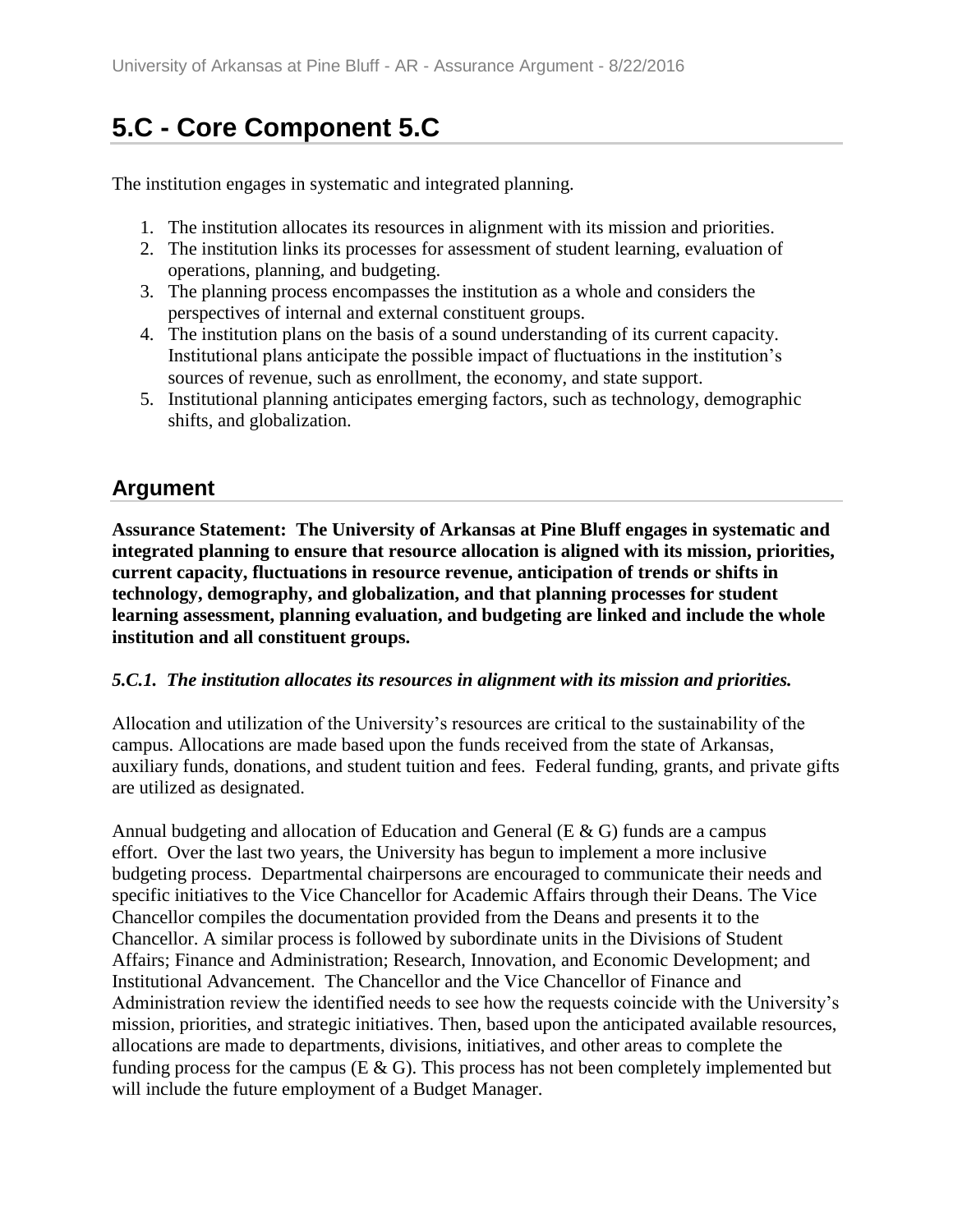The 2015-2020 Strategic Plan is the cornerstone of transformation and renewal for the University within the framework of UAPB's mission as UAPB shapes its future and applies strategic priorities to the allocation of resources.

Faculty, staff, students, administrators, alumni, and a diverse group of external stakeholders participated in the strategic planning process. These groups provided input and direction. The Strategic Plan includes new mission, vision, values statements and imperatives for action. Therefore, the document reinforces UAPB's commitment to its mission through resource allocation.

In recognition of UAPB's historic legacy and present strengths and assets, the 2015-2020 Strategic Plan provides a vision for the future and commitment to UAPB's position as a vibrant and growing institution with faculty members who are at the cutting-edge of their disciplines and with students who are fully engaged in the intellectual, cultural, and community environment of UAPB.

The Strategic Plan is additionally identified as a unique opportunity to look beyond short-term budgetary limitations and other challenges by focusing on strategic goals that provide the basis for allocating resources to the highest priority needs and assuring a future that is academically, operationally, and fiscally sustainable.

To ensure the University's allocation of resources is aligned with its mission and priorities, UAPB's [Budget Policies and Procedures s](file:///C:/Users/taylorm/AppData/Local/Microsoft/Windows/Temporary%20Internet%20Files/evidence/viewfile%3ffileid=186479)tate that the University's budget is prepared annually covering a fiscal year from July 1st to June 30th. The E & G budget is based upon projected revenues from various sources, inclusive of the funds received from Arkansas state appropriations and student tuition and fees. The auxiliary budget includes projected receipts from private funds, athletics, housing, and food service.

Guidelines for the budget are prepared by the budget office based on the projected revenue and expenses and given to UAPB's Faculty Staff Budget Committee comprised of various faculty, staff, and students who are responsible for making budgetary recommendations to the Executive Budget Committee.

In terms of resource allocation being aligned with UAPB's priorities, departmental budget officers are given guidelines and instructions correlating with directives from the State of Arkansas forecast. Departmental requests for annual operating budgets are submitted to respective Vice Chancellors for approval and then forwarded to the Chancellor.

The University is moving toward a process in which the Chancellor schedules budget hearings with the Vice Chancellors to discuss the requests, and the Chancellor either approves or disapproves the requests based on the projected revenue and budget priority items. Upon completion of the budget hearing with the President of the UA system, the budget is then sent to the Board of Trustees for review and approval or disapproval. The University's allocations are discussed with the Director of ADHE and the ADHE staff before implementation.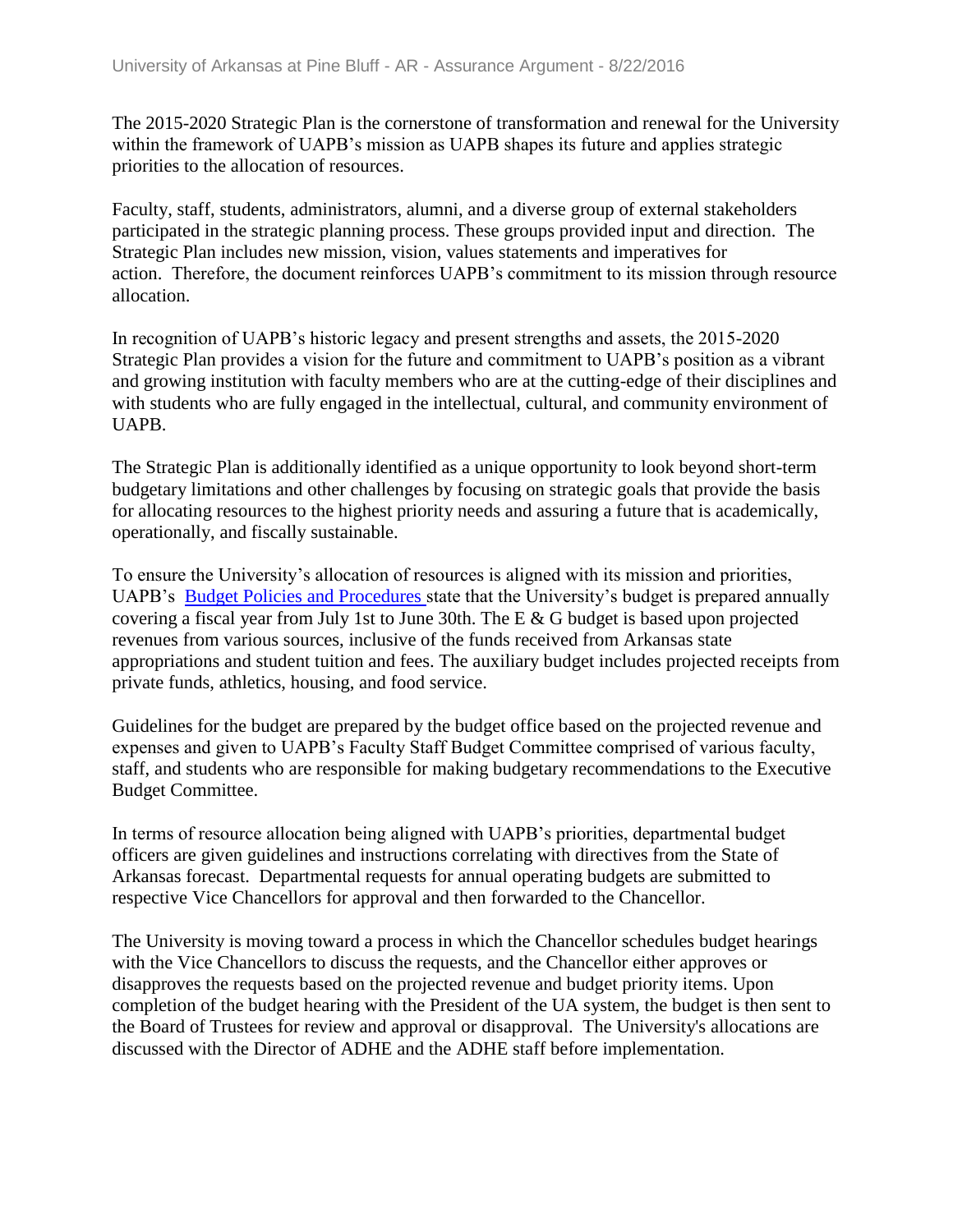The approved budget is entered into the general ledger and distributed to the appropriate budget officers. Departments in E & G (Education and General) categories must have their budget officer's approval on all expenditure requests which goes through the administrative structure to the Chancellor. Athletics expenditure requests must have the approval of the Athletic Director and the Chancellor. The Division of Finance and Administration monitors approved expenditures to ensure that over-expenditures and over-runs of the budget do not occur.

During the fiscal year, budget officers may submit requests for revisions to the department's operating budget to effect transfer of budget amounts to further meet institutional priorities. These procedures ensure that UAPB allocates its resources in alignment with its mission and priorities. UAPB is dedicated to providing access and opportunity to students and producing graduates who are prepared to excel through their contributions and leadership in a 21st century national and global community.

#### *5.C.2. The institution links its processes for assessment of student learning, evaluation of operations, planning, and budgeting.*

UAPB's systematic assessment of student learning, evaluation of operations, planning and budgeting are linked. The budget planning utilizes the institution's vision and mission to establish definitive goals and related objectives, policies, and operational procedures. The enhancement of student learning and efficient operation of the campus are major considerations of the budgeting process. The expansion and computerization of the Writing Center, the blending of certain remedial and general education classes, and the addition of skill specific tutoring in the Learning Plus Laboratory are examples of operational changes driven by assessment data. The ongoing expansion and implementation of faculty professional development and the enhancement of advisement training resulted from operational evaluations.

#### *5.C.3. The planning process encompasses the institution as a whole and considers the perspectives of internal and external constituent groups.*

Internal and external constituent groups regularly provide advice through a variety of processes. The Faculty Staff Assembly is an important internal constituent group providing input to the planning process. The Student Government Association, another internal constituent group, meets regularly with the Chancellor to provide the student voice in the planning process. The Board of Visitors consists of governor-appointed stakeholders. This external constituent group serves in an advisory capacity to the Chancellor. Various units employ advisory committees to guide planning. Several accredited units are required by their accrediting bodies to incorporate stakeholder feedback in the development of their degree programs.

Occasionally, other constituent groups are developed to address prominent matters. For example, during the strategic planning process, a Strategic Planning Committee was formed to provide insight about the future of the institution.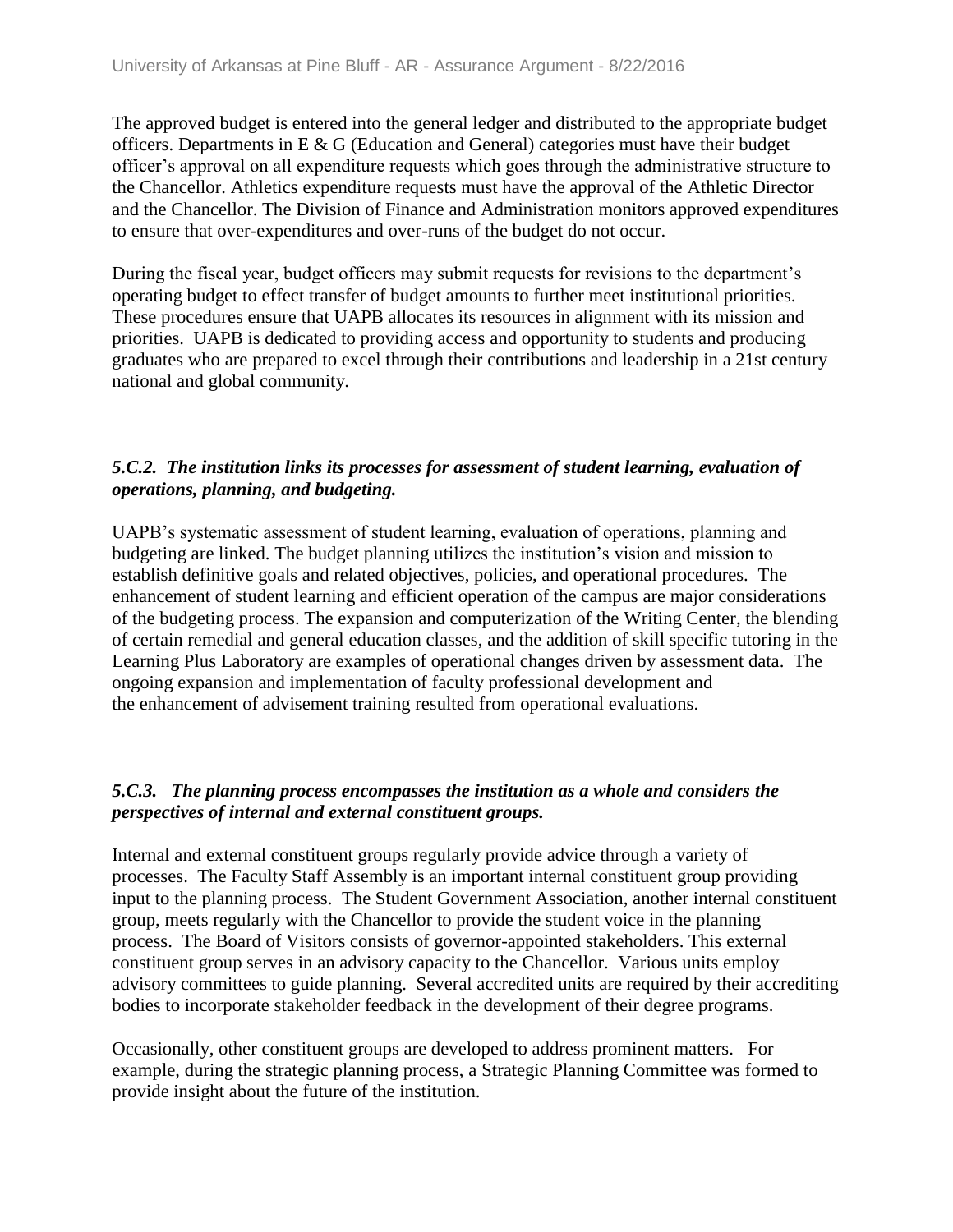The University's strategic planning process encompasses faculty, staff, students, administrators, alumni, and a diverse group of external stakeholders. In 2014, UAPB issued a Request For Proposals to identify and select a consultant to assist with the strategic planning process. Following the completion of a meticulous consultant selection process, UAPB awarded a contract to MGT of America, Inc. (MGT), a national management consulting and research firm, to facilitate the development of the University's [2015-2020 Strategic Plan.](file:///C:/Users/taylorm/AppData/Local/Microsoft/Windows/Temporary%20Internet%20Files/evidence/viewfile%3ffileId=236496) To provide strategic direction and guidance, the Chancellor appointed a Strategic Planning Committee to work in partnership and collaboration with MGT. Another key factor in the planning process was the University of Arkansas System's ["Transformation 2025 Strategic Plan,](file:///C:/Users/taylorm/AppData/Local/Microsoft/Windows/Temporary%20Internet%20Files/evidence/viewfile%3ffileId=242810)" which is based on six overarching System goals that focus largely on student achievement and success. It is against this backdrop of state-level and institutional initiatives that the UAPB's strategic planning process was initiated by its Chancellor with the appointment of two co-chairs and the Strategic Planning Committee.

The strategic planning process started in May 2014 with a series of meetings between the UAPB Strategic Planning Committee and MGT to finalize the scope, parameters, and expected outcomes of the strategic planning process. In June 2014, UAPB launched a process to gather staff and community input regarding the University's future direction. Input gathering was done to test assumptions about stakeholder perceptions, to develop a deeper understanding of the community's opinions and perceptions, and to determine where the community wanted to see UAPB focus its resources. Input for this plan was gathered over a six-month period through a series of community and staff forums, surveys, and interviews. Simultaneously, the Strategic Planning Committee conducted several planning sessions to review the results of the input gathering and to address mission, vision, values, institutional priorities, and other components of the strategic planning process.

Over a period of several months, the Strategic Planning Committee and the consulting team convened to refine mission, vision, and values statements and develop strategic goals and initiatives. The committee and consulting team also completed the following actions:

- conducted an environmental scan, focusing on strengths and assets and the educational, technological, economic, and environmental factors that may affect the University over the next five years;
- assessed strengths, weaknesses, opportunities, and threats;
- conducted a web-based survey to solicit input from faculty, students, staff, alumni, and the community;
- conducted focus group sessions with students, faculty, and staff;
- developed strategic priorities and strategic goals based on input from constituent groups;
- identified prospective performance measures and key performance indicators; and
- formulated draft strategies to achieve strategic goals and initiatives.

Five strategic priorities emerged from the input gathering and feedback during the development of the strategic plan.

• Create and sustain a culture of academic excellence, success and renewed necessary to grow enrollment;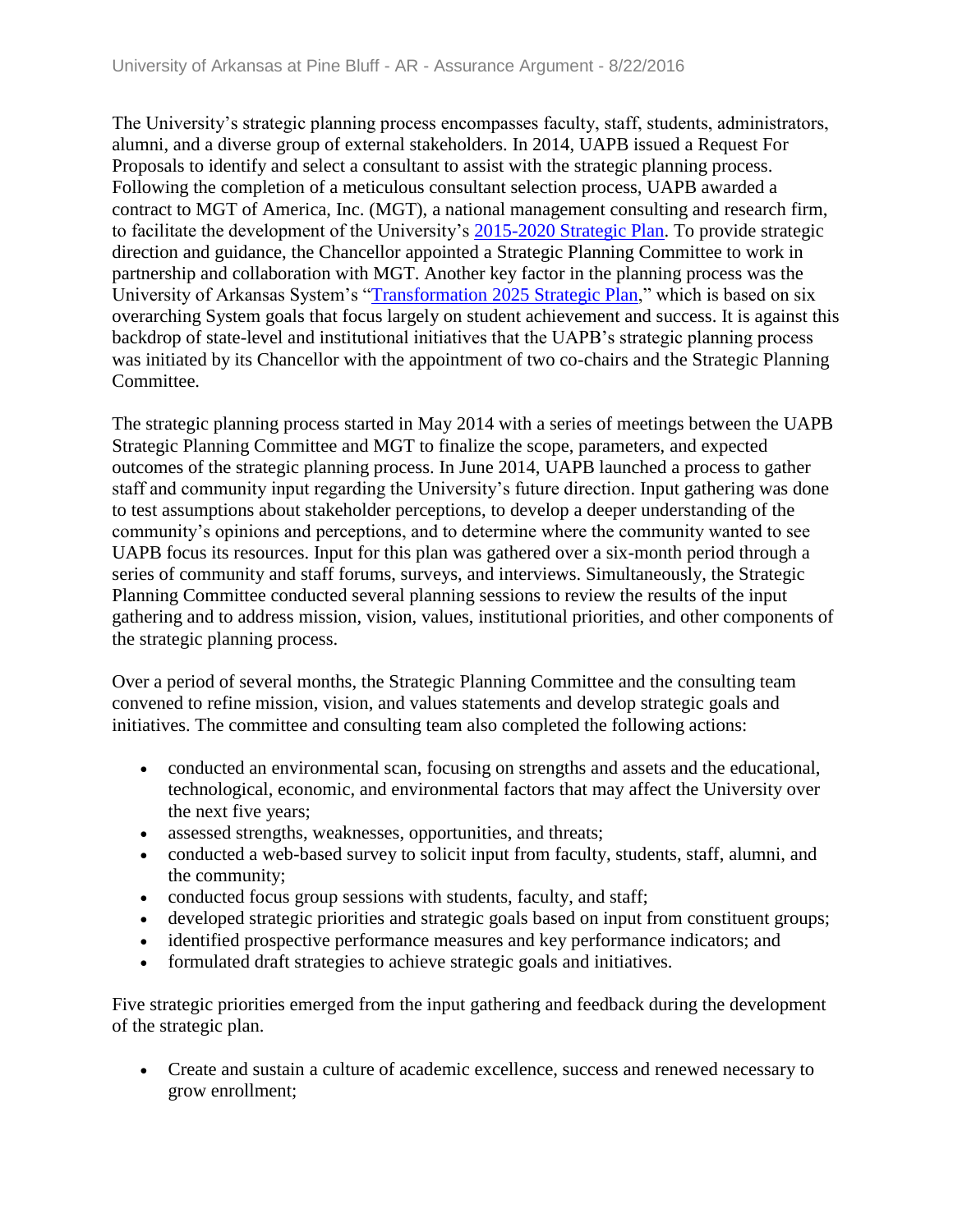- Increase the effectiveness and efficiency of University operations and systems;
- Modernize and upgrade University infrastructure and facilities;
- Strengthen the capacity to attract diverse streams of revenue and resources; and
- Enhance and improve UAPB's reputation and visibility.

These five strategic priorities serve as the organizing framework for the strategic plan. For each priority, one or more strategic goals were developed and actions steps were identified for each strategic goal. The strategic priorities, goals, and initiatives are the foundation for the University of Arkansas at Pine Bluff 2015-2020 Strategic Plan.

The Committee issued a draft strategic plan in September 2014, and forwarded it to the Chancellor for his review. Following the Chancellor's review, the strategic plan was submitted for comments from the UAPB Faculty/Staff Senate and the University community, the University of Arkansas System President, and the University of Arkansas Board of Trustees. The major elements of the plan - mission, vision, values - were approved on January 21, 2015, by the University of Arkansas Board of Trustees. The University's goals are also aligned with the priorities identified in the Arkansas Department of Higher Education's [Master Plan.](file:///C:/Users/taylorm/AppData/Local/Microsoft/Windows/Temporary%20Internet%20Files/evidence/viewfile%3ffileId=242812)

#### *5.C.4. The institution plans on the basis of a sound understanding of its current capacity. Institutional plans anticipate the possible impact of fluctuations in the institution's sources of revenue, such as enrollment, the economy, and state support*.

The institution's Space Needs Analysis and Campus Master Plan provide a solid understanding of current capacity. UAPB expects its projected enrollment to surpass its current housing capacity and has initiated plans to expand residential facilities. The Office of Enrollment Management provides projections of recruitment and persistence to the Executive Budget Committee which are considered in the preparation of the annual budget. During a period of significant decline in enrollment and tuition revenue, the University implemented a hiring freeze and limited the use of adjunct faculty. The Arkansas Department of Higher Education projection for formula funding, which is tied to completion, also informs the budget process. The Executive Budget Committee considers economic data in the determination of cost-of-living adjustments and/or raises.

The summary of the 2006 HLC visit indicated that enrollment management be given priority. During a period of decline, the University created an Office of Enrollment Management (now a Division headed by a Vice Chancellor of Enrollment Management). During 2015-2016, the University experienced a 36% increase in freshman enrollment and a 6% increase in overall enrollment. Additionally, the fall 2014 to fall 2015 retention rate for first-time, full-time, degreeseeking freshmen was 70%, up from a rate of 62%. Data collected by the Office of Planning and Institutional Research are used to compare available assets and projected needs.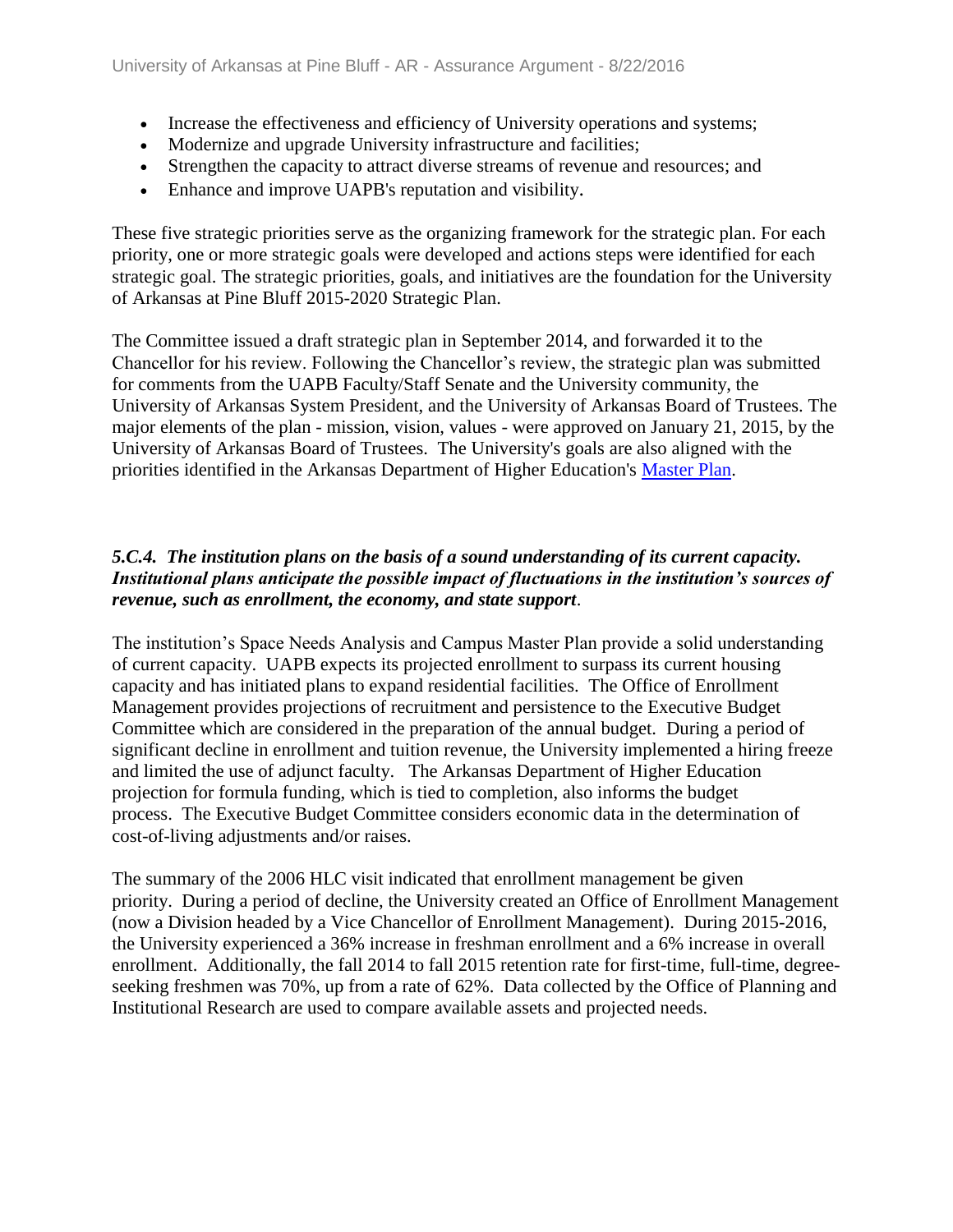#### *5.C.5. Institutional planning anticipates emerging factors, such as technology, demographic shifts, and globalization.*

In order to ensure that the technology infrastructure meets the needs of the institution, the Technical Services/Information Technology (IT) department reviews its structure and effectiveness on a continuing basis. UAPB is engaged with the University of Arkansas System's plans to inaugurate a system-wide platform.

The University is addressing emerging factors such as technology, demographic shifts, and globalization in a variety of ways.

The Division of Enrollment Management and Student Success created and implemented an online application process, utilized departmental recruitment liaisons, and developed recruitment/admissions dashboards.

- The School of Business and Management (SBM) made technology accessible by establishing two instructional computer labs for SBM majors, one open lab for the general campus community, and TV monitors that are used to project learning activities. SBM anticipated certain demographic shifts and as a result created an International Business concentration for its already existing Bachelor of Science in Business Administration degree. Courses in this new concentration allow students to compete in the corporate world on a global scale.
- The University obtained a new 3D printer, a virtual reality learning environment (the LION Cave), virtual computers in the STEM Academy, and a Beowulf Cluster Super Computer.
- In anticipation of the continuing globalization of the economy, the University developed the Office of International Programs to facilitate study-abroad programs and create linkages among faculty and students with international institutions of higher education.
- Continued advances at the intersection of chemistry, physics, and biology have spawned the new field of Nanoscience. As part of its STEM program, UAPB is developing a nanoscience area of emphasis and is in the process of hiring new faculty to support the implementation of this program.

### **Sources**

- Closing\_the\_Gap\_2020\_2
- Transformation-2025
- UAPB Budget procedures
- UAPB Mission Vision Values v2
- UAPB Strategic Plan 2015-2020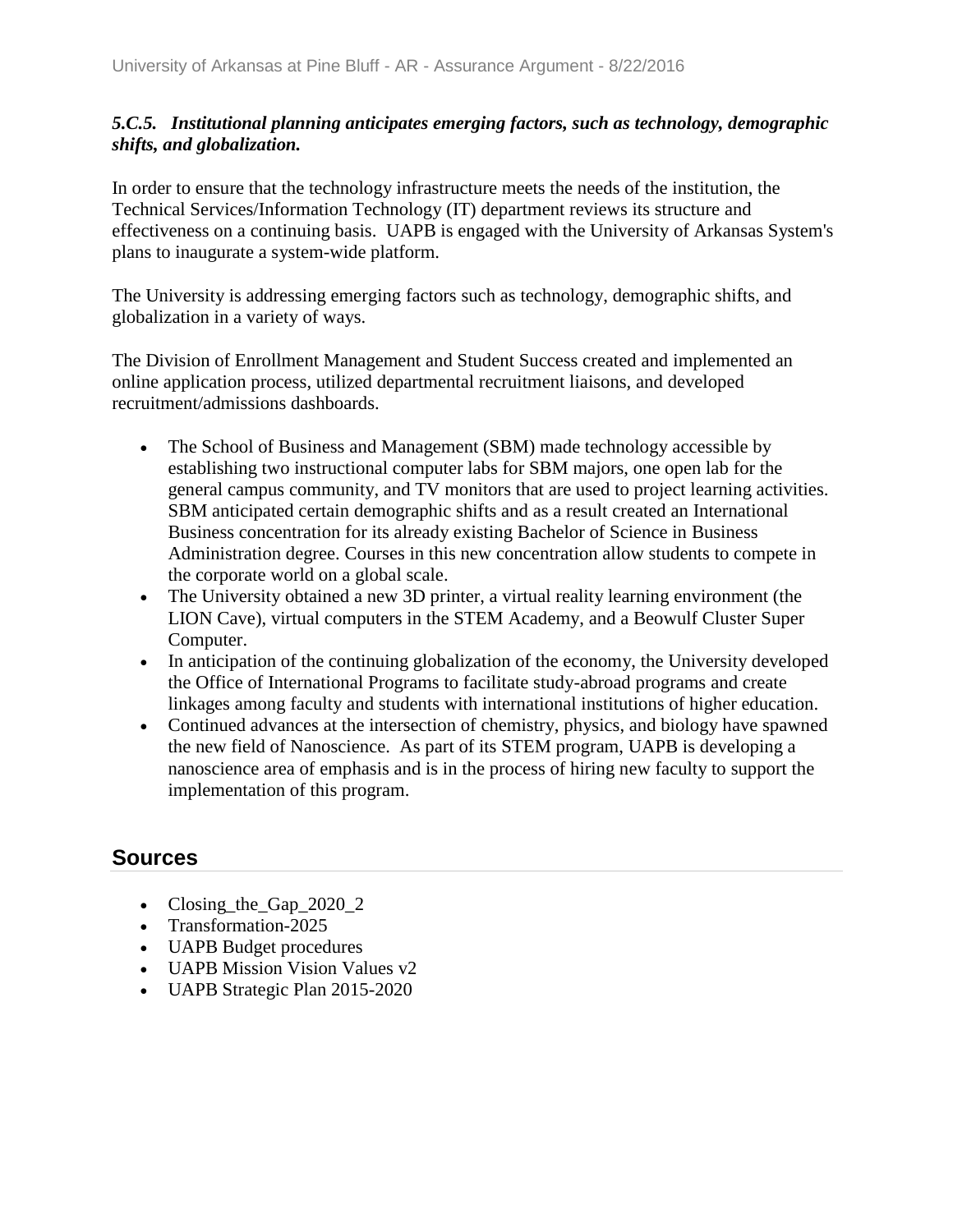## **5.D - Core Component 5.D**

The institution works systematically to improve its performance.

- 1. The institution develops and documents evidence of performance in its operations.
- 2. The institution learns from its operational experience and applies that learning to improve its institutional effectiveness, capabilities, and sustainability, overall and in its component parts.

### **Argument**

**Assurance Statement: UAPB systematically assesses and evaluates its operational performance and effects change to enhance its institutional effectiveness, capabilities, and sustainability.**

#### *5.D.1. The institution develops and documents evidence of performance in its operations.*

The institution documents operational performance using a variety of mechanisms and forms. Technical Services uses an online job request form and documents activity and resolution via email. Facilities Management uses a work order process that involves a request form to initiate service and a completion verification document. The Space Request form was developed to track event details in a coordinated fashion. The Capital Request Form was created to streamline construction and renovation projects. Annual audits are conducted to evaluate the financial performance and state of the institution. The purchasing process is documented within Colleague, the University's financial and operational management system. All of these mechanisms and forms allow the tracking of performance.

UAPB uses data-driven information to develop and document performance in its operations garnered from academic units and non-academic units. Academic degree programs are evaluated by specialized accrediting agencies or by the Arkansas Department of Higher Education which requires academic degree programs to complete periodic program reviews evaluated externally by experts in the discipline. The University uses the results of the reviews for program improvement. UAPB continually reviews enrollment levels from its targeted cities and states. These data are used to guide the allocation of human and fiscal resources and to determine and revamp recruitment efforts. The Office of Enrollment Management and the Office of Planning and Institutional Research collect data on student demographics, ACT scores, high school grade point averages, and student success. The institution studied [the retention and graduation rates by](file:///C:/Users/taylorm/AppData/Local/Microsoft/Windows/Temporary%20Internet%20Files/evidence/viewfile%3ffileId=244293)  [ranges of ACT scores for cohorts of first-time full-time degree-seeking freshmen enrolling a](file:///C:/Users/taylorm/AppData/Local/Microsoft/Windows/Temporary%20Internet%20Files/evidence/viewfile%3ffileId=244293)t UAPB during fall semesters 1999 to 2008. This study caused UAPB to raise its admission standards. The University is constantly assessing developmental courses to enhance student success. (example: Complete College America)

Financial reports submitted to the National Center for Education Statistics, Integrated Postsecondary Data Systems (NCES/IPEDS) document the [University's ratio of revenue and](file:///C:/Users/taylorm/AppData/Local/Microsoft/Windows/Temporary%20Internet%20Files/evidence/viewfile%3ffileId=244324)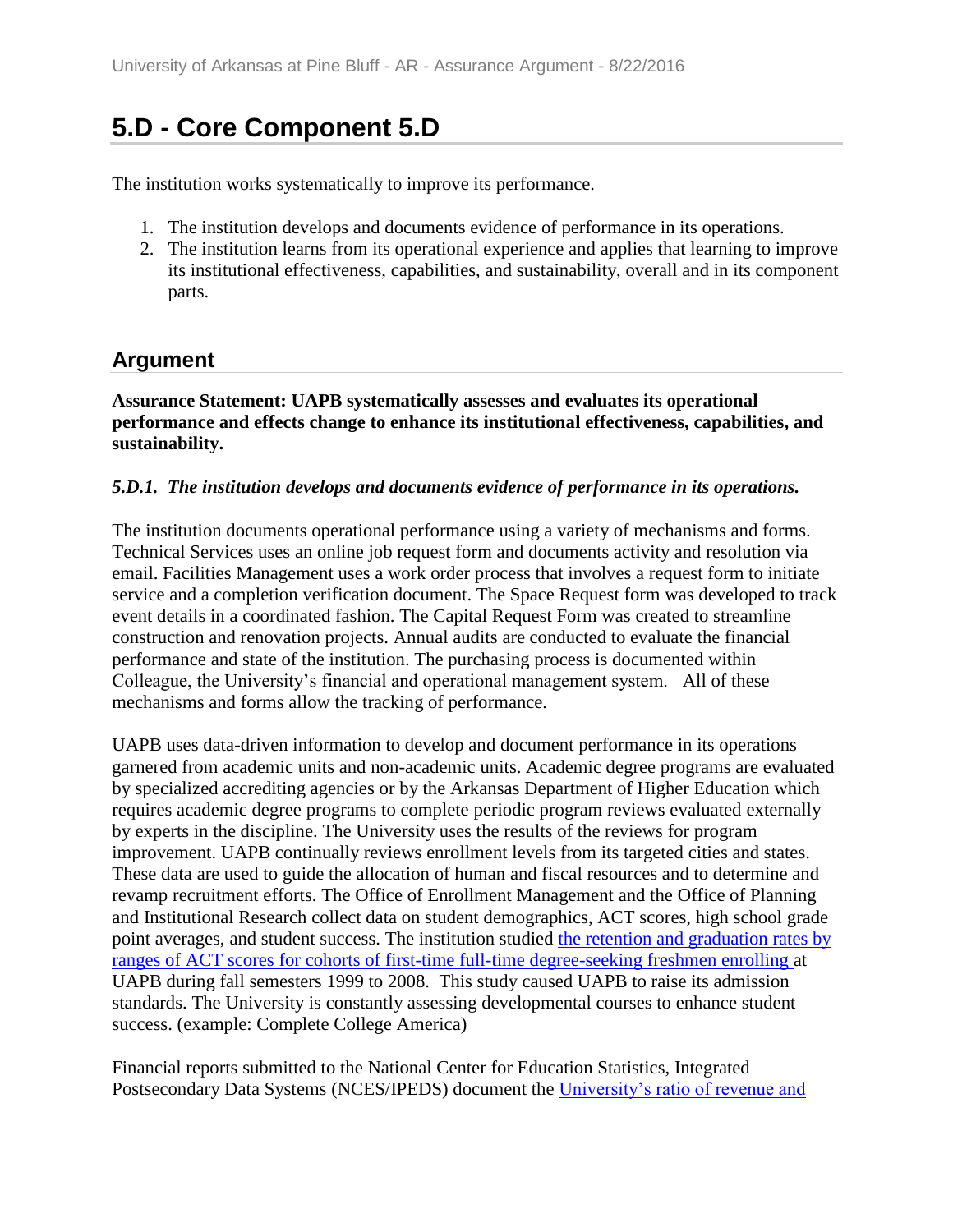[expenditures](file:///C:/Users/taylorm/AppData/Local/Microsoft/Windows/Temporary%20Internet%20Files/evidence/viewfile%3ffileId=244324) to student FTE by functional category (instruction, research, public service, etc.). The Higher Learning Commission [Annual Institutional Update R](file:///C:/Users/taylorm/AppData/Local/Microsoft/Windows/Temporary%20Internet%20Files/evidence/viewfile%3ffileId=244325)eports are also used in developing and documenting evidence of the institution's financial ratios and viability.

The University of Arkansas System has an annual internal audit process. The University has internal financial controls in place to monitor and review all expenditures through the accounts payable office and to monitor overall budget activity through the budget office. The state department of finance and administration conducts audits of the University's finances on a regular basis. Where there are audit exceptions, the state of Arkansas provides for a senate audit, under the authority of the legislative joint auditing committee.

Another source UAPB uses to evaluate and document its operational performance and to effect change to enhance its institutional effectiveness, capabilities, and sustainability is the Arkansas Performance Funding model. The State initiated ACT 1203 of 2011 to promote accountability and efficiencey at state-supported institutions of higher education. The State's performance model is a ten point report card. The model considers the progressive increase in the number of credentials awarded by degree type in areas of regional critical need, high demand, and STEM disciplines. The model also uses the progression of students toward graduation, course completion rates, as well as expenditures from external grants and awards. The successful completion of at-risk (academically under-prepared, low-income and minorities), transfer, and non-traditional students are factored into the State's model. Academic Year (AY) 2015 wa the fourth year of the State of Arkansas' implementation of the maximum 10-point performance funding methodology. UAPB received the maximum points in AYs 2012 and 2013, 9.60 in AY 2014 and 6.44 in AY 2015. (see [ADHE Outcome Based Report Card\)](file:///C:/Users/taylorm/AppData/Local/Microsoft/Windows/Temporary%20Internet%20Files/evidence/viewfile%3ffileid=243811). The decline in points received in AY 2015 is attributed to the 6.2% decline in credentials awarded which resulted in UAPB not receiving performance points in the categories of minority, non-traditional, remedial, and transfer. The University's ['report card' w](file:///C:/Users/taylorm/AppData/Local/Microsoft/Windows/Temporary%20Internet%20Files/evidence/viewfile%3ffileid=243812)as recently presented during its "Imperatives for Student Success" Administrators Retreat held on July 8, 2016.

#### *5.D.2.The institution learns from its operational experience and applies that learning to improve its institutional effectiveness, capabilities, and sustainability, overall and in its component parts.*

In 2015, the University of Arkansas at Pine Bluff evaluated its progress and performance in regards to its mission during the strategic planning process. During the strategic planning process, University students, local residents, businesses, and other constituencies were surveyed to collect external data on how the University can better serve its various publics through the University's operations. Feedback from these surveys was used to make changes in University operations regarding enrollment, retention, the student experience, campus safety and employee development. Performance goals were established from the strategic plan and the University will provide the necessary financial and human resources to accomplish the set forward goals. Committees and units across campus prepare annual reports and goals for improvement. On an individual level, faculty undergo regular evaluations and every staff member and administrator is evaluated based upon performance standards set by the individual's immediate supervisor.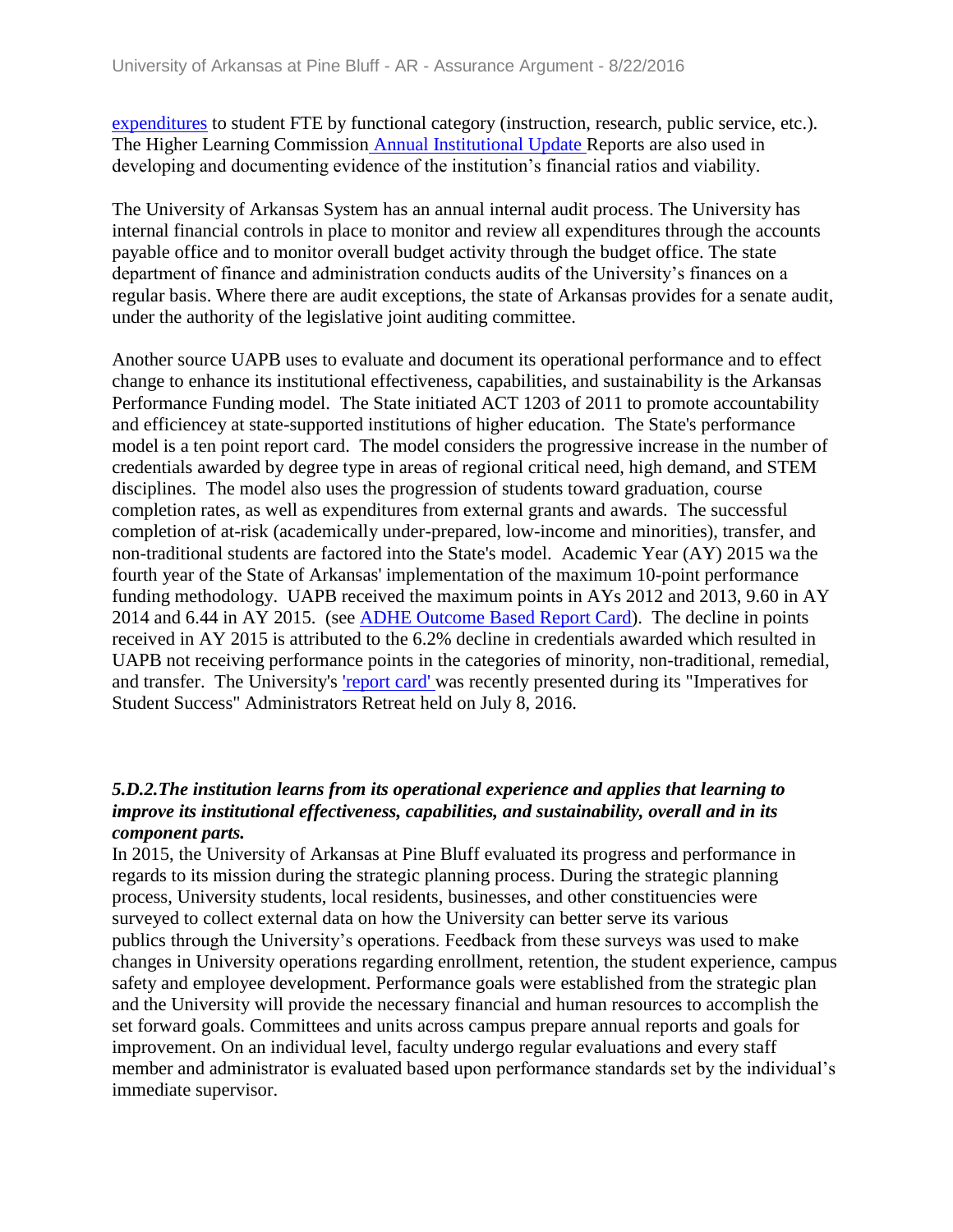Examples of operational changes based on performance analyses include the creation of the online Technical Services job request form, the creation of the Capital Projects request form, and the creation of the Office of Enrollment Management. Another noteworthy example of how the University of Arkansas Pine Bluff learns from its operational experience and applies the learning to improve the institution is the changes the University made to its admissions and recruitment process. Investments were made into a new application software system to speed up the application process and provide an online checklist for the students. Students are now able to view electronically their status in the admissions process, and notifications are given to the students when additional information is needed to complete the process.

The University plans to implement annual reviews of progress towards goals outlined in its strategic plans. The University is committed to learning and developing its processes to effectively plan for the future. Its processes, resources, and structures are sufficient to fulfill its mission to improve the human condition, improve the quality of its educational offerings, and respond to future challenges and opportunities.

### **Sources**

- ADHE\_Outcomes-Based\_Funding\_Report\_Card\_AY2014-15
- Cohort Success Rates for Fall 2008 to Fall 1999 (Critieria)
- Higher Learning Commission Annual Institutional Update 2015
- IPEDS Finance Data 2015-16 UAPB
- UAPB Performance Funding Presentation Imperatives for Student Success 7.2016